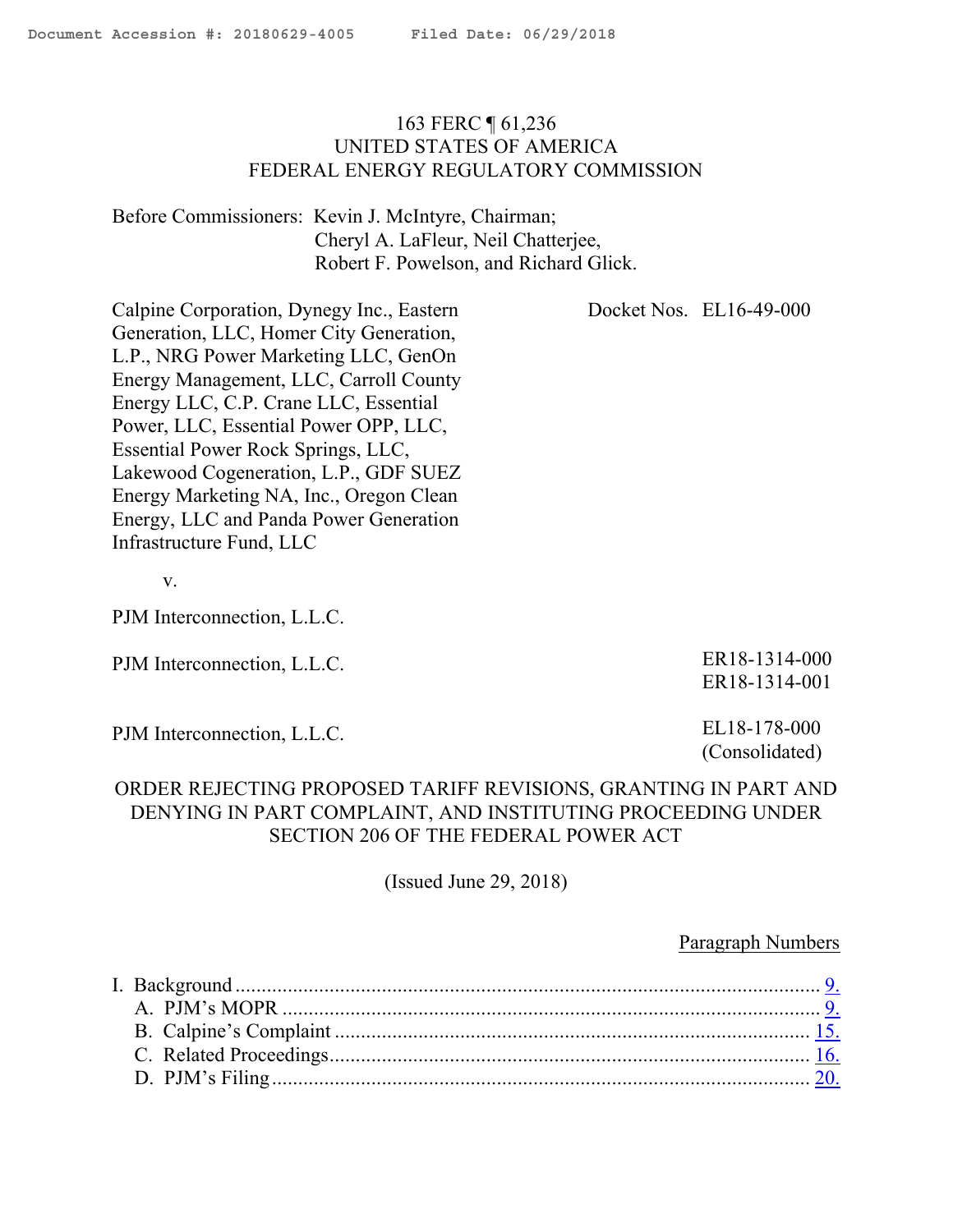|  | Docket No. EL16-49-000, <i>et al</i> . |
|--|----------------------------------------|
|--|----------------------------------------|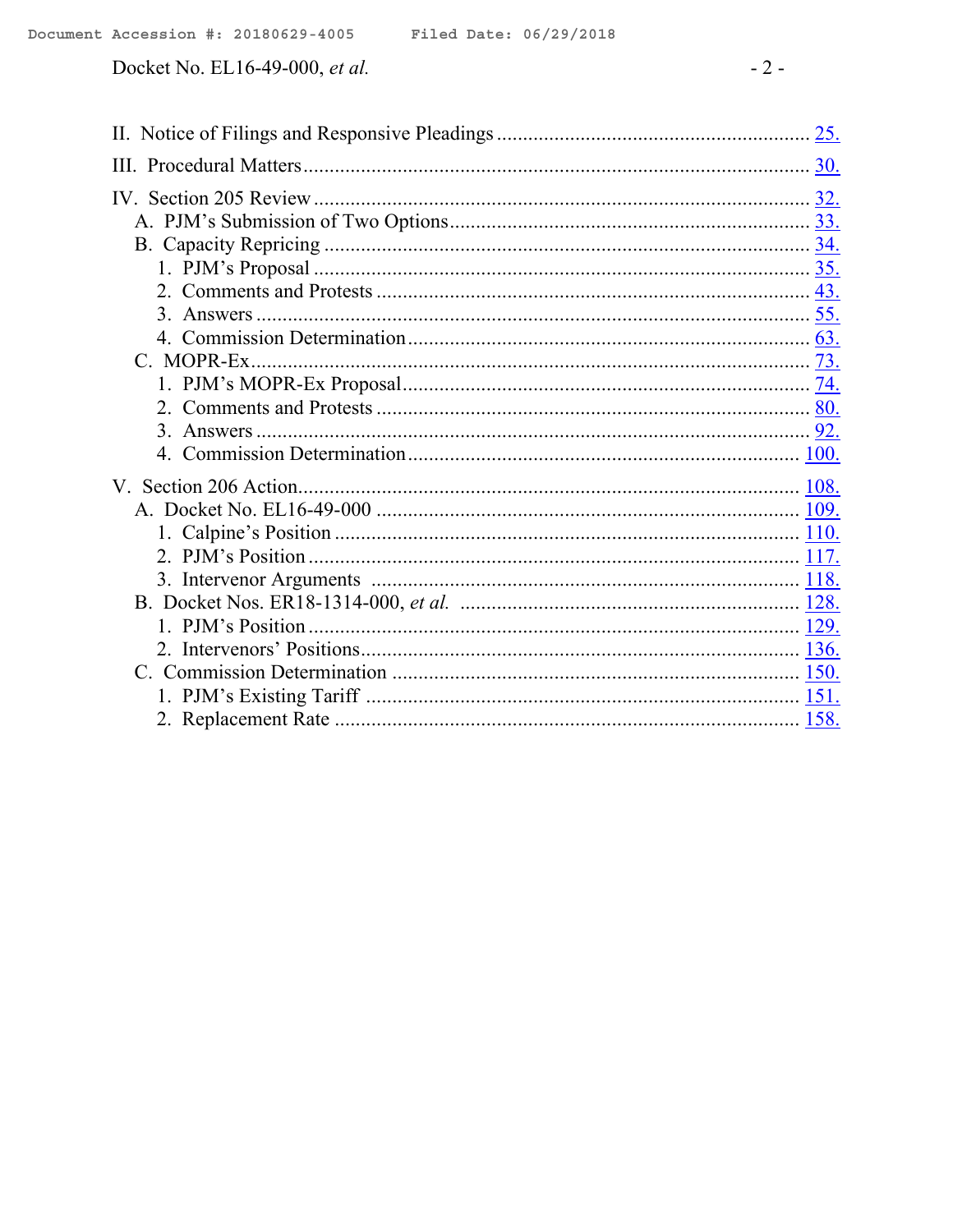#### Docket No. EL16-49-000, *et al.* - 3 -

 $\mathbf{1}$ . Over the last few years, the integrity and effectiveness of the capacity market administered by PJM Interconnection, L.L.C. (PJM) have become untenably threatened by out-of-market payments provided or required by certain states for the purpose of supporting the entry or continued operation of preferred generation resources that may not otherwise be able to succeed in a competitive wholesale capacity market.**<sup>1</sup>** The amount and type of generation resources receiving such out-of-market support has increased substantially. What started as limited support primarily for relatively small renewable resources has evolved into support for thousands of megawatts (MWs) of resources ranging from small solar and wind facilities to large nuclear plants. As existing state programs providing out-of-market payments continue to grow, more states in the PJM region are considering providing more support to even more resources, based on an ever-widening scope of justifications.

2. These subsidies enable subsidized resources to have a suppressive effect on the price of capacity procured by PJM through its capacity market, called the Reliability Pricing Model (RPM). Out-of-market payments, whether made or directed by a state, allow the supported resources to reduce the price of their offers into capacity auctions below the price at which they otherwise would offer absent the payments, causing lower auction clearing prices. As the auction price is suppressed in this market, more generation resources lose needed revenues, increasing pressure on states to provide outof-market support to yet more generation resources that states prefer, for policy reasons, to enter the market or remain in operation. With each such subsidy, the market becomes less grounded in fundamental principles of supply and demand.

This order addresses two proceedings initiated in response to increasing out-of-3. market support. The first is a complaint against PJM pursuant to section 206 of the

**<sup>1</sup>** Out-of-market payments include, for example, the zero-emissions credits (ZEC) programs and Renewable Portfolio Standards (RPS) programs on which we base our determination in this order that PJM's Open Access Transmission Tariff (OATT or Tariff) is unjust, unreasonable, and unduly discriminatory or preferential. As explained below (*see infra* section V.C), we seek comment on the appropriate definition of out-ofmarket payments for purposes of the replacement rate. We emphasize that we cannot, and need not, address at this time all of the possible ways a state might provide out-ofmarket support for its preferred generation resources. We need only address the forms of state support that we find, in this proceeding, render the current Tariff unjust and unreasonable—i.e., out-of-market revenue that a state either provides, or requires to be provided, to a supplier that participates in the PJM wholesale capacity market.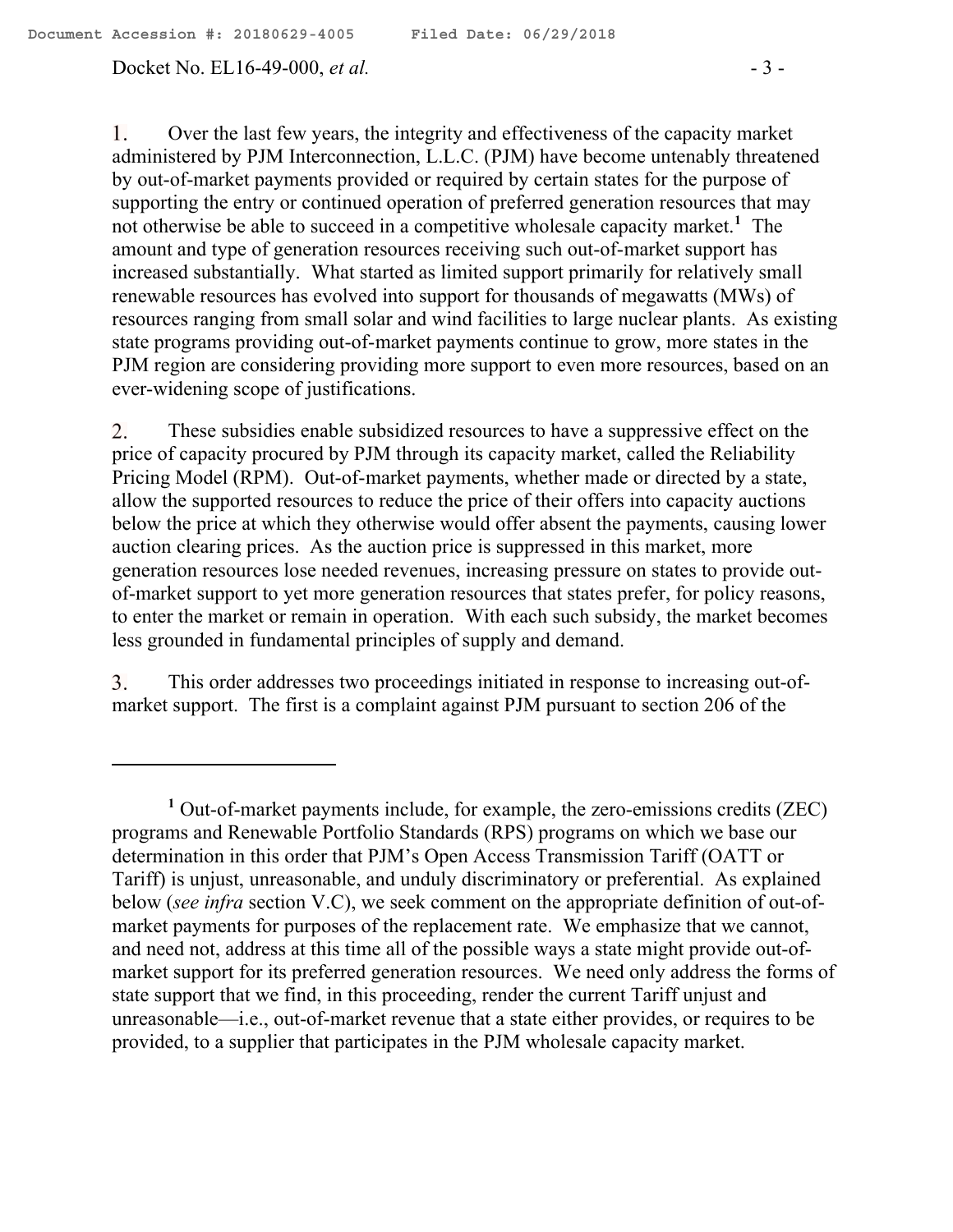Docket No. EL16-49-000, *et al.* - 4 -

Federal Power Act (FPA),<sup>2</sup> filed by Calpine Corporation, joined by additional generation entities (collectively, Calpine), in Docket No. EL16-49-000 (Calpine Complaint). The crux of the Calpine Complaint is that PJM's Tariff and more specifically, the Tariff's Minimum Offer Price Rule (MOPR), is unjust and unreasonable because it does not address the impact of subsidized existing resources on the capacity market. Calpine proposes interim Tariff revisions for immediate implementation that would extend the MOPR to a limited set of existing resources, and it asks the Commission to direct PJM to conduct a stakeholder process to develop and submit a long-term solution.

The second proceeding addressed in this order is PJM's recent filing of proposed 4. revisions to its Tariff, pursuant to section 205 of the FPA,**<sup>3</sup>** in Docket Nos. ER18-1314- 000, *et al.* PJM's filing consists of two alternate proposals designed to address the price suppressing effects of state out-of-market support for certain resources. **4** PJM's first, preferred approach is comprised of a two-stage annual auction, with capacity commitments first determined in stage one of the auction and the clearing price set separately in stage two (Capacity Repricing). PJM's second, alternative approach, to be considered only in the event the Commission determines that Capacity Repricing is unjust and unreasonable, revises PJM's MOPR to mitigate capacity offers from both new and existing resources, subject to certain proposed exemptions (MOPR-Ex).

5. We find, based on the record before us, that it has become necessary to address the price suppressive impact of resources receiving out-of-market support. PJM's existing MOPR does not do so, because it applies only to new, natural gas-fired resources. The rationale for that narrow MOPR was that, given the short development time required to bring such resources on-line, they could be used to suppress capacity prices, and indeed certain states had proposed making out-of-market payments to facilitate the entry of new natural gas-fired resources. **5** Although the role of the MOPR, in PJM, originally was

**2** 16 U.S.C. § 824e (2012).

 $\overline{a}$ 

**3** 16 U.S.C. § 824d (2012).

**<sup>4</sup>** PJM asserts that, after a lengthy stakeholder process, neither alternative could gain the two-thirds affirmative sector vote needed for endorsement under PJM's rules. *See* Filing at 17.

**5** *See PJM Interconnection, L.L.C.*, 135 FERC ¶ 61,022, at PP 2, 141, 153 (2011) (2011 PJM MOPR Order).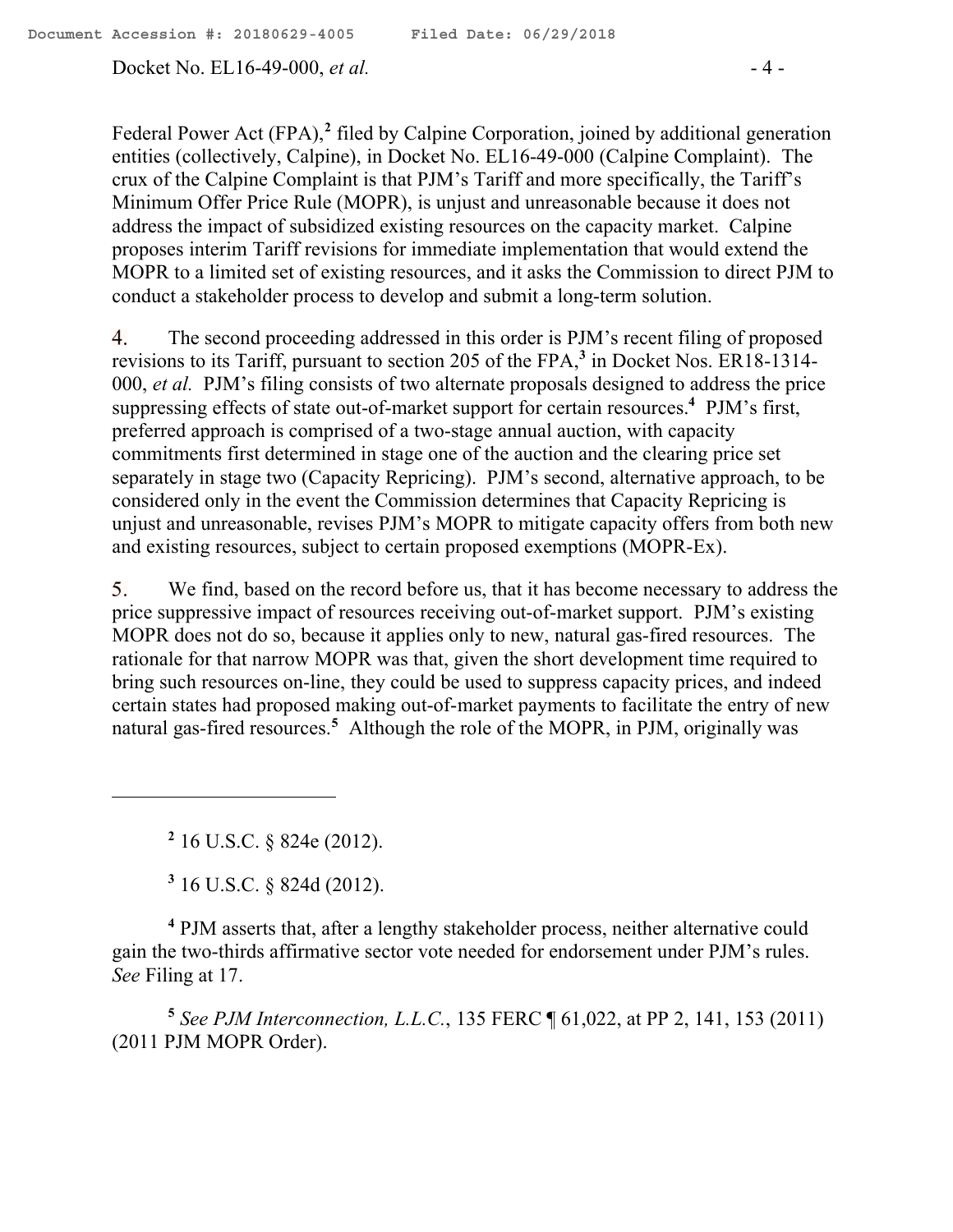Docket No. EL16-49-000, *et al.* - 5 -

limited to deterring the exercise of buyer-side market power,<sup>6</sup> its role subsequently expanded to address the capacity market impacts of out-of-market state revenues.**<sup>7</sup>** However, because the current MOPR applies only to new natural gas-fired resources,**<sup>8</sup>** it fails to mitigate price distortions caused by out-of-market support granted to other types of new entrants or to existing capacity resources of any type.

Based on the combined records of the Calpine Complaint proceeding and the PJM 6. section 205 filing, we find PJM's Tariff is unjust and unreasonable. We therefore grant the Calpine Complaint, in part, and *sua sponte* initiate an FPA section 206 proceeding in Docket No. EL18-178-000. **9**

**6** *See PJM Interconnection, L.L.C.*, 117 FERC ¶ 61,331, at P 103 (2006) (2006 PJM MOPR Order).

**7** 2011 PJM MOPR Order, 135 FERC ¶ 61,022 at PP 139-43.

**8** *Id.* P 153; PJM Tariff, Attach. DD, § 5.14(h)(1).

**<sup>9</sup>** The Commission frequently consolidates the record in related proceedings under FPA sections 205 and 206. Prior MOPR reform proceedings have followed this pattern. *See* 2011 PJM MOPR Order, 135 FERC ¶ 61,022, *order on reh'g*, 137 FERC ¶ 61,145 (2011) (2011 PJM MOPR Rehearing Order), *aff'd sub nom. New Jersey Bd. of Pub. Utils. v. FERC*, 744 F.3d 74 (3rd Cir. 2014) (*NJBPU*); *ISO New England, Inc*., 131 FERC ¶ 61,065 (2010), *order on reh'g and clarification*, 132 FERC ¶ 61,122 (2010), *order on paper hearing*, 135 FERC ¶ 61,029 (2011) (2011 ISO-NE MOPR Order), *reh'g denied*, 138 FERC ¶ 61,027 (2012), *aff'd sub nom. New Eng. Power Generators Ass'n v. FERC*, 757 F.3d 283 (D.C. Cir. 2014) (*NEPGA*). Consolidation is particularly appropriate when a rate proposal under FPA section 205 fails to remedy the harm identified under FPA section 206. *See, e.g*., *Monongahela Power Co.*, 162 FERC ¶ 61,129, at P 71 (2018) (*Monongahela*). A rate proposal proceeding may also be transformed into Commissioninitiated complaint proceeding when the record indicates that is necessary or appropriate. *See, e.g*., *Western Resources, Inc. v. FERC*, 9 F.3d 1568, 1579 (D.C. Cir. 1993) (*Western Resources*); *Pub. Serv. Comm'n of State of N.Y. v. FERC*, 866 F.2d 487, 491 (D.C. Cir. 1989) (*PSCNY*). And the Commission may find that its acceptance of a rate proposal under FPA section 205 alters circumstances such that it becomes necessary to change other related rate or tariff provisions under FPA section 206. *See Advanced Energy Management Alliance v. FERC*, 860 F.3d 656, 664 (D.C. Cir. 2017) (*AEMA*).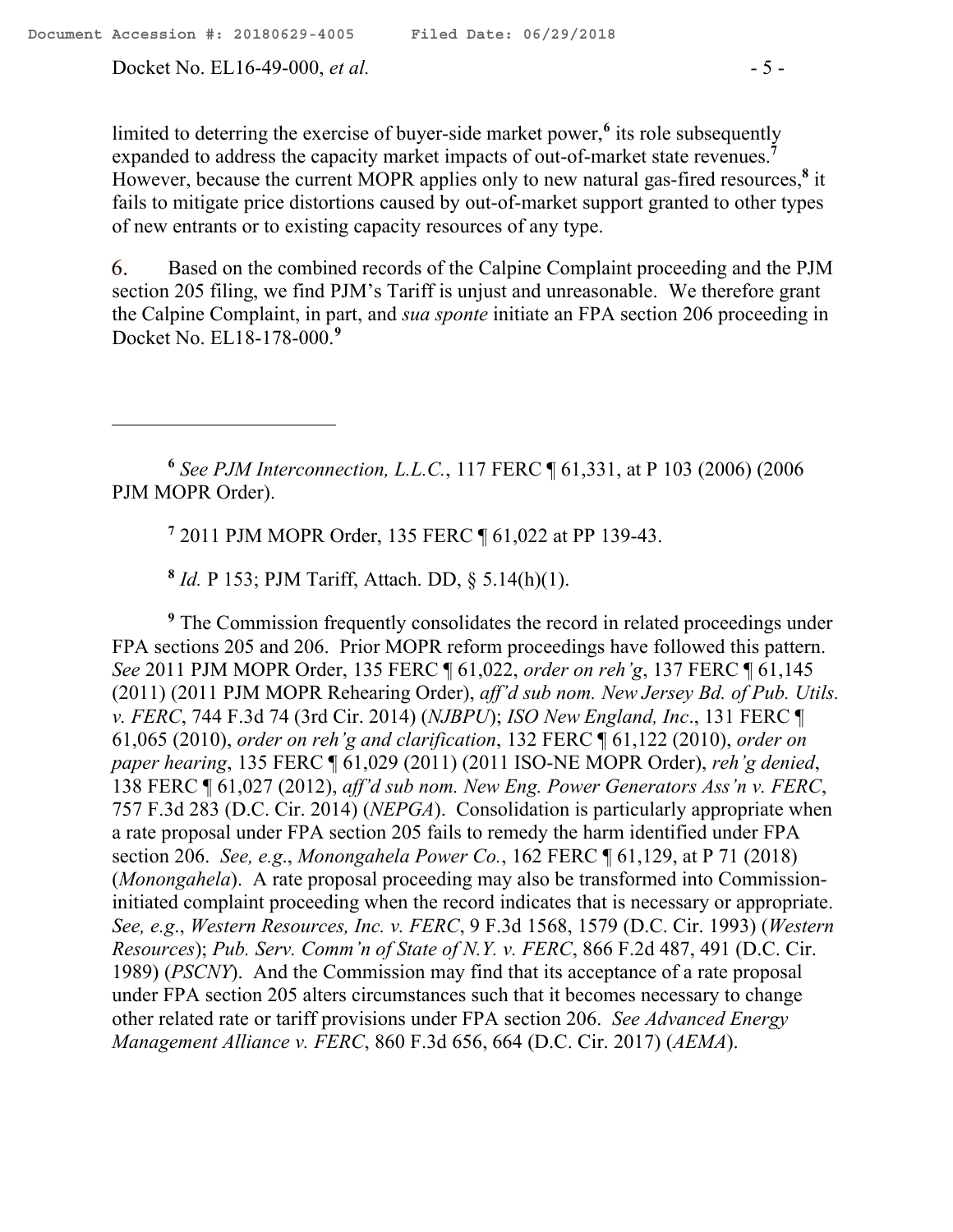Docket No. EL16-49-000, *et al.* - 6 -

7. Although we agree with Calpine and PJM that changes to the PJM Tariff are required, we do not accept the changes that have been proposed by either Calpine or PJM. Consequently, we deny the proposed remedy in the Calpine Complaint. We also reject both of PJM's proposals because we find that they have not been shown to be just and reasonable, and not unduly discriminatory or preferential. However, we are unable to determine, based on the record of either proceeding, the just and reasonable rate to replace the rate in PJM's Tariff.

As a result, we are consolidating our newly-established proceeding in Docket No. 8. EL18-178-000 (into which the record of Docket Nos. ER18-1314-000, *et al.* is incorporated) with the Calpine Complaint in Docket No. EL16-49-000. We are setting those consolidated proceedings for a paper hearing to address a proposed alternative approach in which PJM would modify two existing aspects of the Tariff. Specifically, this approach would (i) modify PJM's MOPR such that it would apply to new and existing resources that receive out-of-market payments, regardless of resource type, but would include few to no exemptions; and (ii) in order to accommodate state policy decisions and allow resources that receive out-of-market support to remain online, establish an option in the Tariff that would allow, on a resource-specific basis, resources receiving out-of-market support to choose to be removed from the PJM capacity market, along with a commensurate amount of load, for some period of time. That option, which is similar in concept to the Fixed Resource Requirement (FRR) that currently exists in the Tariff, is referred to in this order as the FRR Alternative. Unlike the existing FRR construct, the FRR Alternative would apply only to resources receiving out-of-market support. Both aspects of the proposed replacement rate are more fully explained below. **10**

**<sup>10</sup>** Under PJM's existing rules, the FRR option is available to a load-serving entity, at its election, to satisfy its obligation to provide unforced capacity outside of PJM's capacity auction. *See* Reliability Assurance Agreement Among Load Serving Entities in the PJM Region at Schedule 8.1. In this proceeding, the Commission does not propose to eliminate or change the existing FRR option, but instead to add a new resource-specific option with distinct characteristics. However, if changes to the existing FRR option are necessary, we encourage PJM and its stakeholders to consider and discuss any potential changes.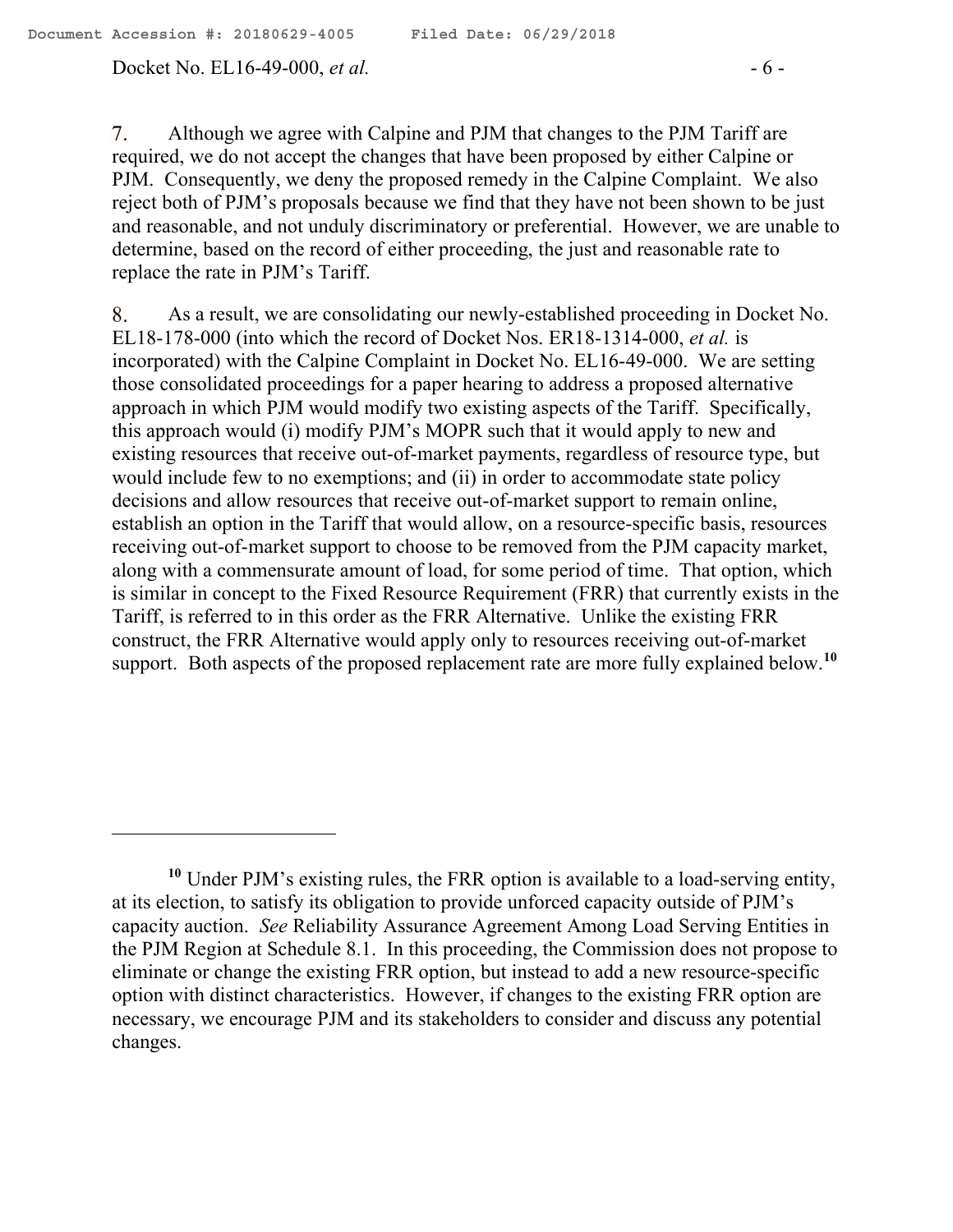Docket No. EL16-49-000, *et al.* - 7 -

### **I. Background**

 $\overline{a}$ 

#### **A. PJM's MOPR**

PJM established its MOPR in 2006 to address concerns that certain resources may 9. have the ability to suppress market clearing prices by offering supply at less than a competitive level.<sup>11</sup> PJM's MOPR is designed to protect against this ability by setting a minimum offer level to operate as a price floor. PJM's MOPR requires that all new, nonexempted natural gas-fired resources offer at or above that floor, equal to the Net Cost of New Entry (Net CONE) for the applicable asset class (by generator type and location). A seller, however, may seek a unit-specific review of its sell offer to justify an offer price below the default offer floor.

The existing review procedures require the seller to submit a written request for  $10.$ review to both PJM and PJM's Independent Market Monitor (Market Monitor) to demonstrate why the unit is able to offer below the default minimum price. Specifically, the resource must submit documentation on its fixed development, construction, operation, and maintenance costs.**<sup>12</sup>**

Prior to 2011, PJM's Tariff excluded from the MOPR new entry sponsored by a 11. state, under certain conditions (State Mandate Exemption), namely, "any Planned Generation Capacity Resource being developed in response to a state regulatory or legislative mandate to resolve a projected capacity shortfall in the Delivery Year affecting that state, as determined pursuant to a state evidentiary proceeding that includes due notice, PJM participation, and an opportunity to be heard." In a filing submitted by PJM, in Docket No. ER11-2875-000, PJM proposed to replace its State Mandate Exemption with a new requirement providing that a request for a MOPR exception, based on state policy grounds, must be approved by the Commission pursuant to a section 206 authorization, subject to a showing that the relevant sell offer was "based on new entry

**<sup>12</sup>** *See* PJM Tariff, Attach. DD, § 5.14(h)(5).

**<sup>11</sup>** *See* 2006 PJM MOPR Order, 117 FERC ¶ 61,331 at P 103; *see also PJM Interconnection, L.L.C.*, 123 FERC ¶ 61,037 (2008); *PJM Interconnection, L.L.C.*, 126 FERC ¶ 61,275 (2009); 2011 PJM MOPR Order, 135 FERC ¶ 61,022; 2011 PJM MOPR Rehearing Order, 137 FERC ¶ 61,145; *PJM Interconnection, L.L.C.*, 143 FERC ¶ 61,090 (2013) (2013 PJM MOPR Order), *order on reh'g & compliance*, 153 FERC ¶ 61,066 (2015), *vacated & remanded sub nom. NRG Power Mktg., LLC v. FERC*, 862 F.3d 108 (D.C. Cir. 2017) (*NRG*).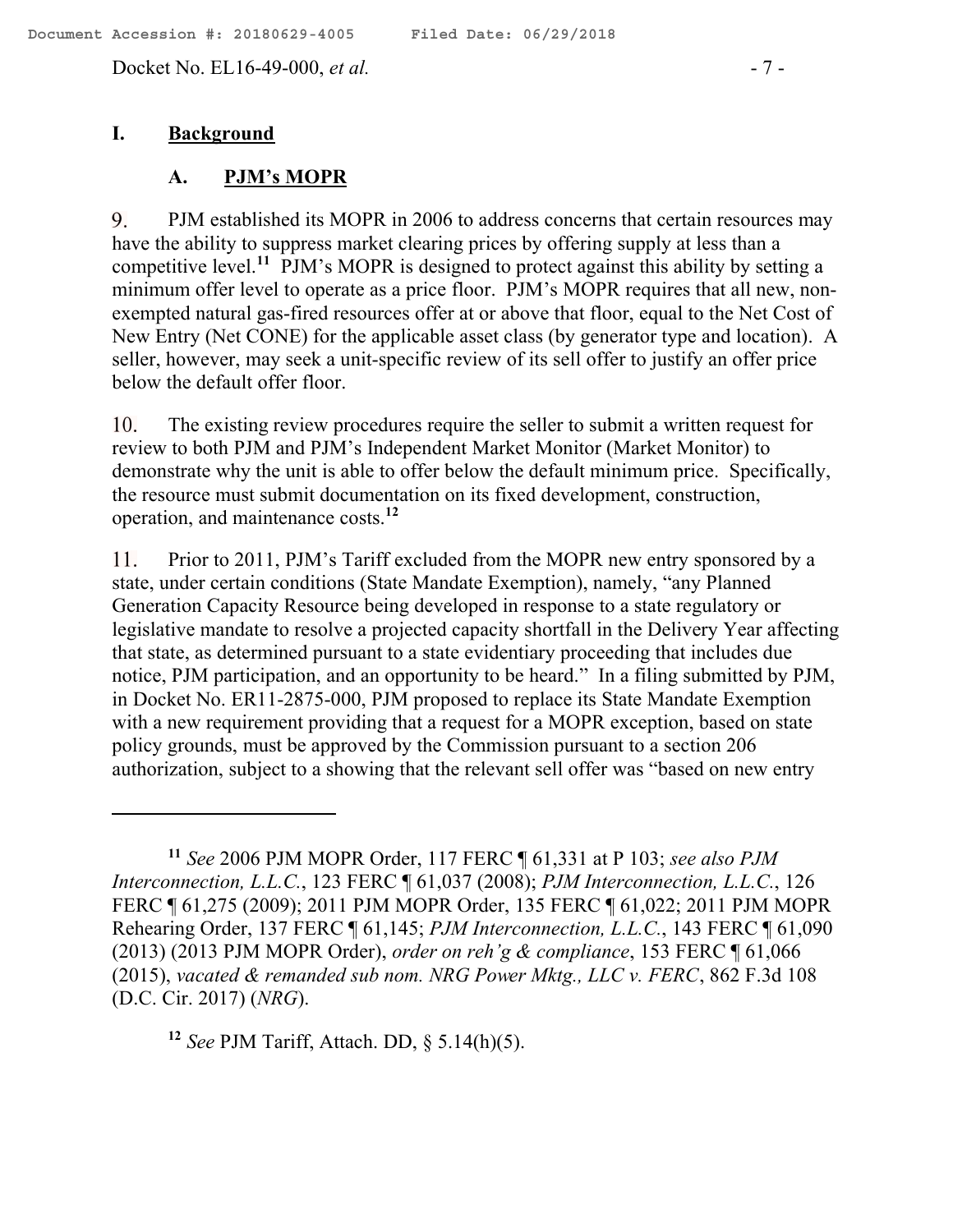Docket No. EL16-49-000, *et al.* - 8 -

that is pursuant to a state-mandated requirement that furthers a specific legitimate state objective and that the Sell Offer would not lead to artificially depressed capacity prices or directly and adversely impact [the Commission's] ability to set just and reasonable rates for capacity sales in the PJM Region or any affected Locational Deliverability Area."

 $12.$ In the 2011 PJM MOPR Order, the Commission accepted PJM's proposal to eliminate its State Mandate Exemption, but rejected PJM's proposed replacement mechanism as duplicative of an aggrieved entity's right to seek section 206 relief.<sup>13</sup> On rehearing, in response to petitioners' arguments that the Commission had erred in approving the elimination of the State Mandate Exemption, the Commission found that PJM's MOPR "does not interfere with states or localities that, for policy reasons, seek to provide assistance for new capacity entry if they believe such expenditures are appropriate for their state."<sup>14</sup> The Commission added that its objective was "to ensure the reasonableness of the wholesale interstate prices determined in the markets PJM administers."**<sup>15</sup>**

The 2011 PJM MOPR Order also required PJM to propose Tariff revisions that 13. would allow PJM's Market Monitor and PJM to review unit-specific cost justifications for sell offers that would otherwise be mitigated by PJM's MOPR.<sup>16</sup> On compliance, the Commission accepted PJM's unit-specific review procedures, finding that PJM's proposal appropriately addresses concerns from load-serving entities developing resources through arrangements outside of PJM's capacity market.**<sup>17</sup>**

In 2013, to address the effects of new, state-supported natural gas-fired entrants on 14. its capacity market, PJM submitted proposed Tariff revisions to replace the unit-specific review with two categorical exemptions, namely, a competitive entry exemption and self-

**<sup>13</sup>** *See* 2011 PJM MOPR Order, 135 FERC ¶ 61,022 at P 139.

**<sup>14</sup>** *See* 2011 PJM MOPR Rehearing Order, 137 FERC ¶ 61,145 at P 89.

**<sup>15</sup>** *Id*. It is worth mentioning that the Commission, in the 2011 PJM MOPR Order, contemplated that the existing FRR construct in the PJM Tariff provided a mechanism for "states seeking full independence in resource procurement choices" to "implement a form of capacity procurement that complements the RPM or . . . opt out of the RPM." *See*  2011 PJM MOPR Order, 135 FERC ¶ 61,022 at n.76 and P 193.

**<sup>16</sup>** *See* 2011 PJM MOPR Order, 135 FERC ¶ 61,022 at P 121.

**<sup>17</sup>** *See* 2011 PJM MOPR Rehearing Order, 137 FERC ¶ 61,145 at P 242.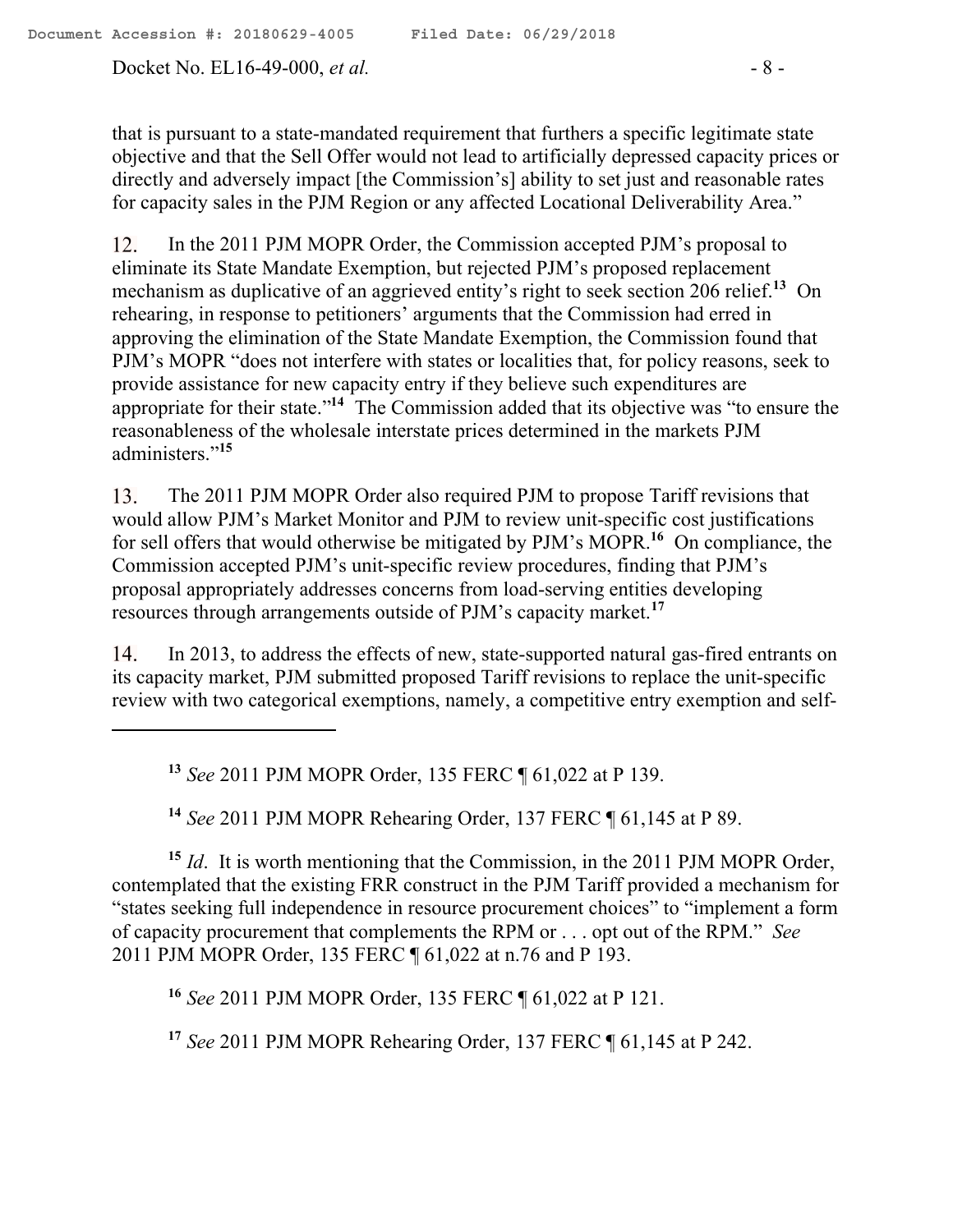Docket No. EL16-49-000, *et al.* - 9 -

supply exemption. While the Commission initially accepted those exemptions, subject to the condition that PJM retain the unit-specific review process, the United States Court of Appeals for the District of Columbia Circuit found, in July 2017, that the Commission exceeded its FPA section 205 authority in modifying PJM's proposal.**<sup>18</sup>** Accordingly, the Court vacated and remanded the relevant Commission orders. On remand, the Commission rejected PJM's competitive entry exemption and self-supply exemption, effective December 8, 2017.<sup>19</sup> At present, unit-specific review is the only way for a new natural gas-fired resource subject to PJM's MOPR to obtain an exemption from that rule.

### **B. Calpine's Complaint**

In March 2016, Calpine filed its complaint, asserting that PJM's MOPR is unjust 15. and unreasonable because it allows for the artificial suppression of prices in PJM's capacity market, as caused by below-cost offers from existing resources whose continued operation is being subsidized by state-approved out-of-market payments.**<sup>20</sup>** Calpine cites the out-of-market payments requested by certain resources, pursuant to Ohio authorizations that, as explained below, have since been withdrawn by the entities seeking these out-of-market payments. Calpine also cites the Illinois ZECs program,**<sup>21</sup>** as evidence of a state subsidy that will have a price suppressing effect on PJM's capacity

**<sup>18</sup>** *NRG,* 862 F.3d at 117.

 $\overline{a}$ 

**<sup>19</sup>** *See PJM Interconnection, L.L.C.*, 161 FERC ¶ 61,252 (2017) (NRG Remand Order) and *PJM Interconnection, L.L.C.*, Docket No. ER13-535-006 (Feb. 23, 2018) (delegated letter order accepting compliance filing).

**<sup>20</sup>** Calpine Complaint at 2. Calpine also proposed interim Tariff revisions governing PJM's procurements for the 2019-20 and 2020-21 delivery years.

**<sup>21</sup>** *See* Illinois 99th Gen. Assemb. S.B. 2814 (Dec. 7, 2016). Calpine argues that, under this legislation, out-of-market state revenues will be provided to certain existing nuclear-powered generation units that would otherwise exit PJM's capacity market. Calpine explains that, under this law, the Illinois Power Agency is directed to procure, on behalf of the state's load-serving entities, contracts for ZECs with 10-year terms commencing June 1, 2017. Calpine states that the new law defines a ZEC as a credit that represents the environmental attributes of one MW hour of energy produced from a zero emissions facility, as defined to include those facilities that are: (1) fueled by nuclear power; and (2) interconnected with PJM or the Midcontinent Independent System Operator, Inc. (MISO). Calpine Amended Complaint at 6-9.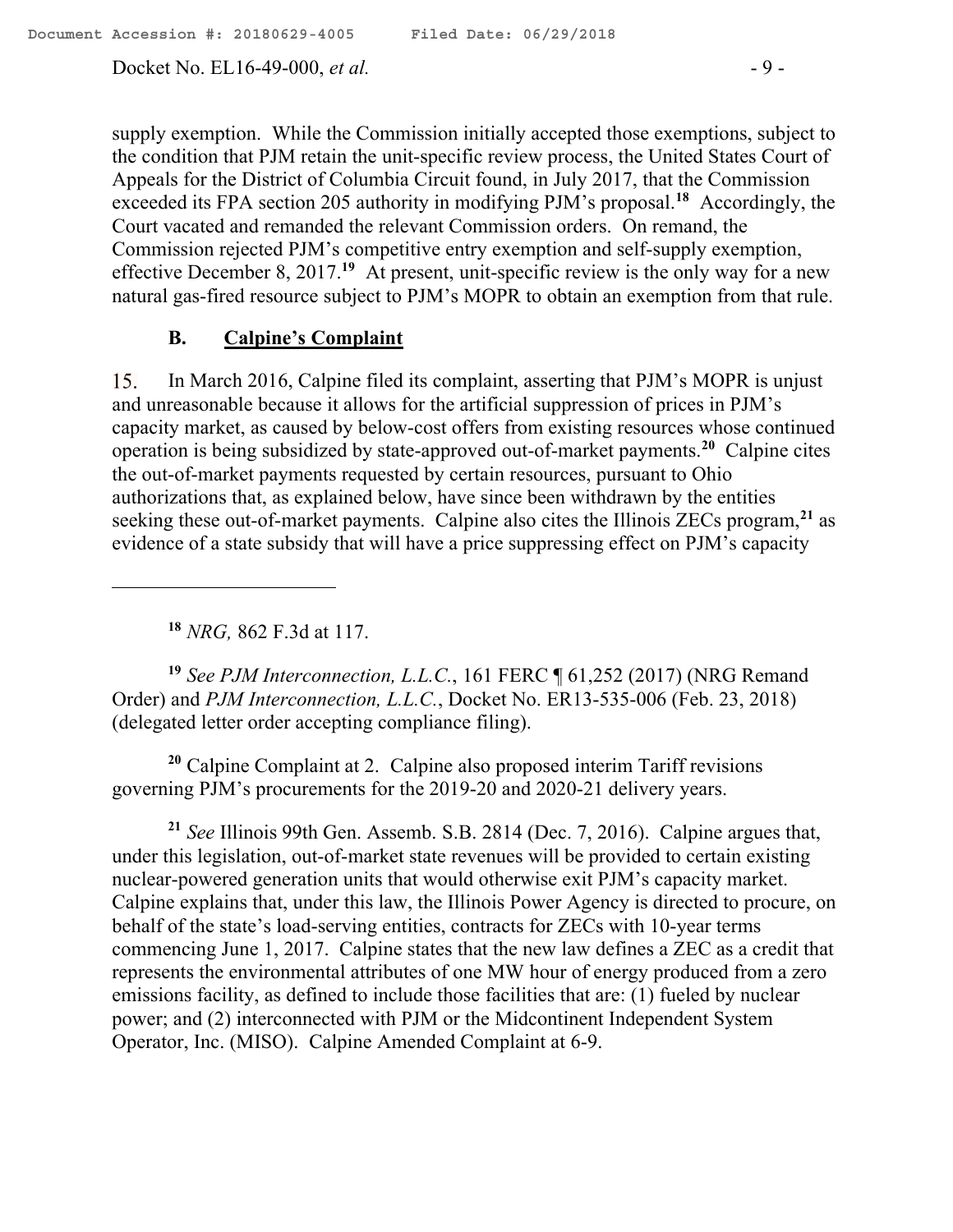Docket No. EL16-49-000, *et al.* - 10 -

market, absent the MOPR revision it seeks.**<sup>22</sup>** As a remedy, Calpine proposes interim Tariff revisions for immediate implementation that would extend the MOPR to a limited set of existing resources. As a long-term remedy, Calpine urges the Commission to require PJM to propose Tariff revisions addressing this matter.

## **C. Related Proceedings**

16. In May 2017, Commission staff convened a technical conference, in Docket No. AD17-11-000, to explore the impact of out-of-market support for specific resources or resource types in the regional markets operated by ISO New England Inc. (ISO-NE), the New York Independent System Operator, Inc. (NYISO), and PJM. Following the discussion at the technical conference, staff's notice requesting comments outlined five potential paths forward: (1) a limited, or no MOPR approach; (2) an approach that would accommodate resources receiving out-of-market support; (3) retention of the status quo; (4) an approach that would balance state policy goals and the needs of a centralized capacity market; and (5) an extension of the MOPR to apply to both new and existing resources. PJM, in its comments, stated that it had convened a stakeholder proceeding to consider these matters, as a preliminary step to an FPA section 205 filing.

17. On March 9, 2018, the Commission issued an order accepting ISO-NE's proposal to modify its wholesale capacity market to better accommodate state actions to procure certain resources outside of ISO-NE's wholesale electric markets – a mechanism known as Competitive Auctions with Sponsored Policy Resources (CASPR).**<sup>23</sup>** In that order, the Commission outlined a series of first principles for capacity markets.**<sup>24</sup>**

On May 31, 2018, following PJM's submission of its FPA section 205 filing in 18. Docket Nos. ER18-1314-000, *et al.*, CPV Power Holdings, L.P., Calpine, and Eastern Generation, LLC (Eastern Generation) (collectively, CPV), filed a complaint against PJM

**<sup>22</sup>** Calpine Amended Complaint at 10-11.

**<sup>23</sup>** *ISO New England Inc.*, 162 FERC ¶ 61,205 (2018) (CASPR Order).

**<sup>24</sup>** *Id.* at P 21 ("A capacity market should facilitate robust competition for capacity supply obligations, provide price signals that guide the orderly entry and exit of capacity resources, result in the selection of the least-cost set of resources that possess the attributes sought by the markets, provide price transparency, shift risk as appropriate from customers to private capital, and mitigate market power. Ultimately, the purpose of basing capacity market constructs on these principles is to produce a level of investor confidence that is sufficient to ensure resource adequacy at just and reasonable rates.").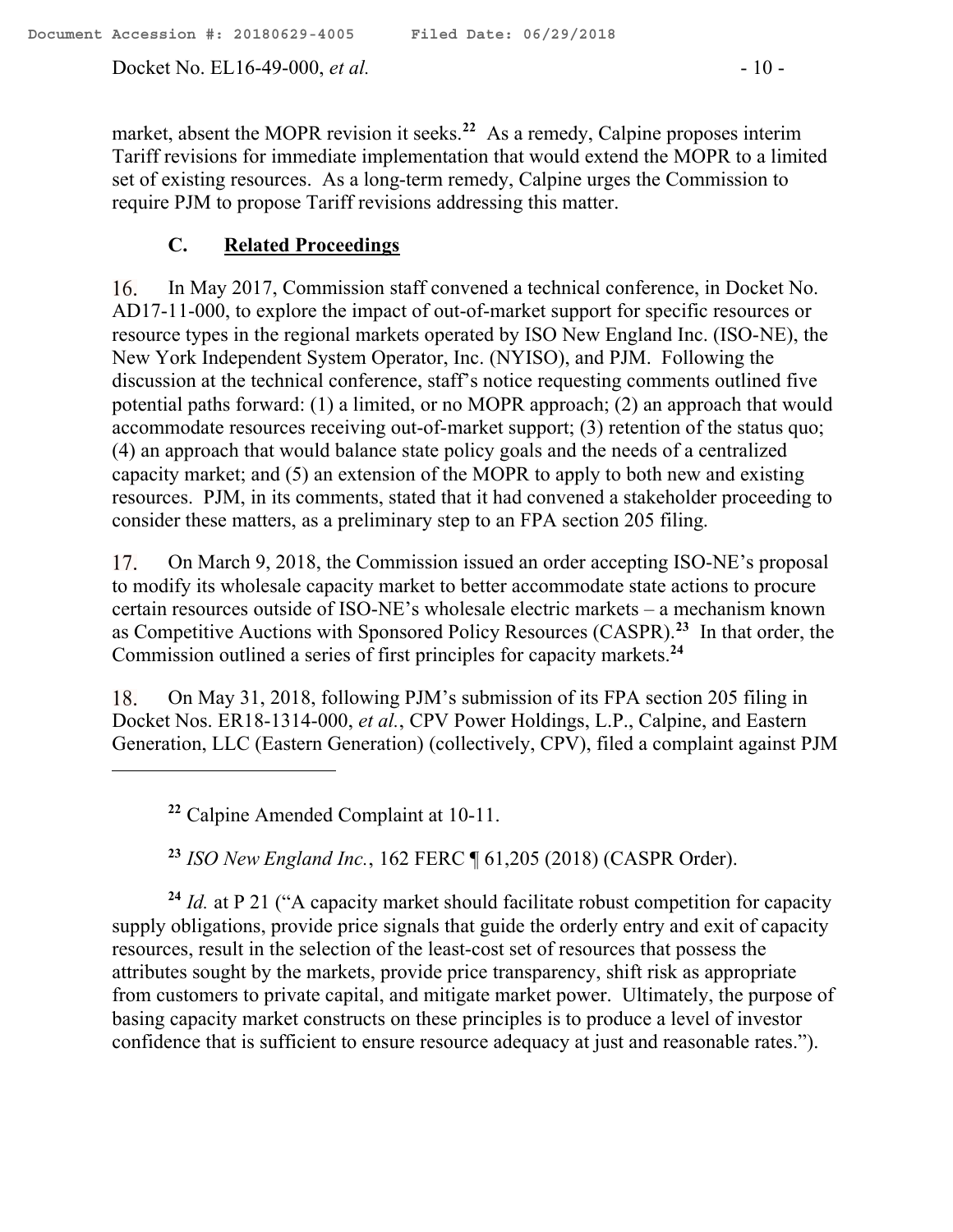Docket No. EL16-49-000, *et al.* - 11 -

in Docket No. EL18-169-000. CPV seeks Commission action under section 206, and a directive requiring PJM to adopt a "clean" MOPR, without exclusions or exemptions, applicable to both new and existing resources.**<sup>25</sup>**

CPV argues that state subsidies represent an imminent threat to PJM's capacity 19. market.<sup>26</sup> CPV further asserts that a "clean" MOPR is required to effectively address the impact of these subsidies and that PJM's proposed self-supply, public entity, and RPS exemptions would prevent MOPR-Ex from adequately addressing the problem.**<sup>27</sup>** CPV also proposes to eliminate the competitive exemption proposed in MOPR-Ex, because, it claims, only unsubsidized resources, which would not be subject to MOPR-Ex, would be eligible for the exemption.**<sup>28</sup>** Finally, CPV urges the Commission to require PJM to modify the definition of Material Subsidy, as defined below, to cover not only state subsidies, but also federal subsidies or other support granted after the date of the complaint.**<sup>29</sup>** The CPV complaint remains pending.

# **D. PJM's Filing**

PJM proposes two mutually exclusive alternatives for ensuring that its capacity 20. market continues to provide just and reasonable price signals, Capacity Repricing, a twostage pricing mechanism, and MOPR-Ex, an extension of PJM's existing MOPR to apply to both new and existing resources that receive a Material Subsidy, as described more fully below. PJM asserts that, after a two-year stakeholder process, neither of the alternatives submitted in its filing could gain the two-thirds affirmative sector-weighted vote needed for endorsement under PJM's rules. PJM requests that the Commission accept its Capacity Repricing proposal, its preferred approach. PJM requests that if its Capacity Repricing proposal is not accepted by the Commission, then MOPR-Ex should be adopted as a just and reasonable alternative.

21. PJM asserts that, "[i]ncreasingly, states in the PJM Region that chose to rely on competitive markets to ensure resource adequacy have adopted programs that provide

**<sup>26</sup>** *Id.* at 10.

 $\overline{a}$ 

**<sup>27</sup>** *Id.* at 18.

**<sup>28</sup>** *Id.* at 18-19.

**<sup>29</sup>** *Id.* at 19.

**<sup>25</sup>** CPV Complaint at 2.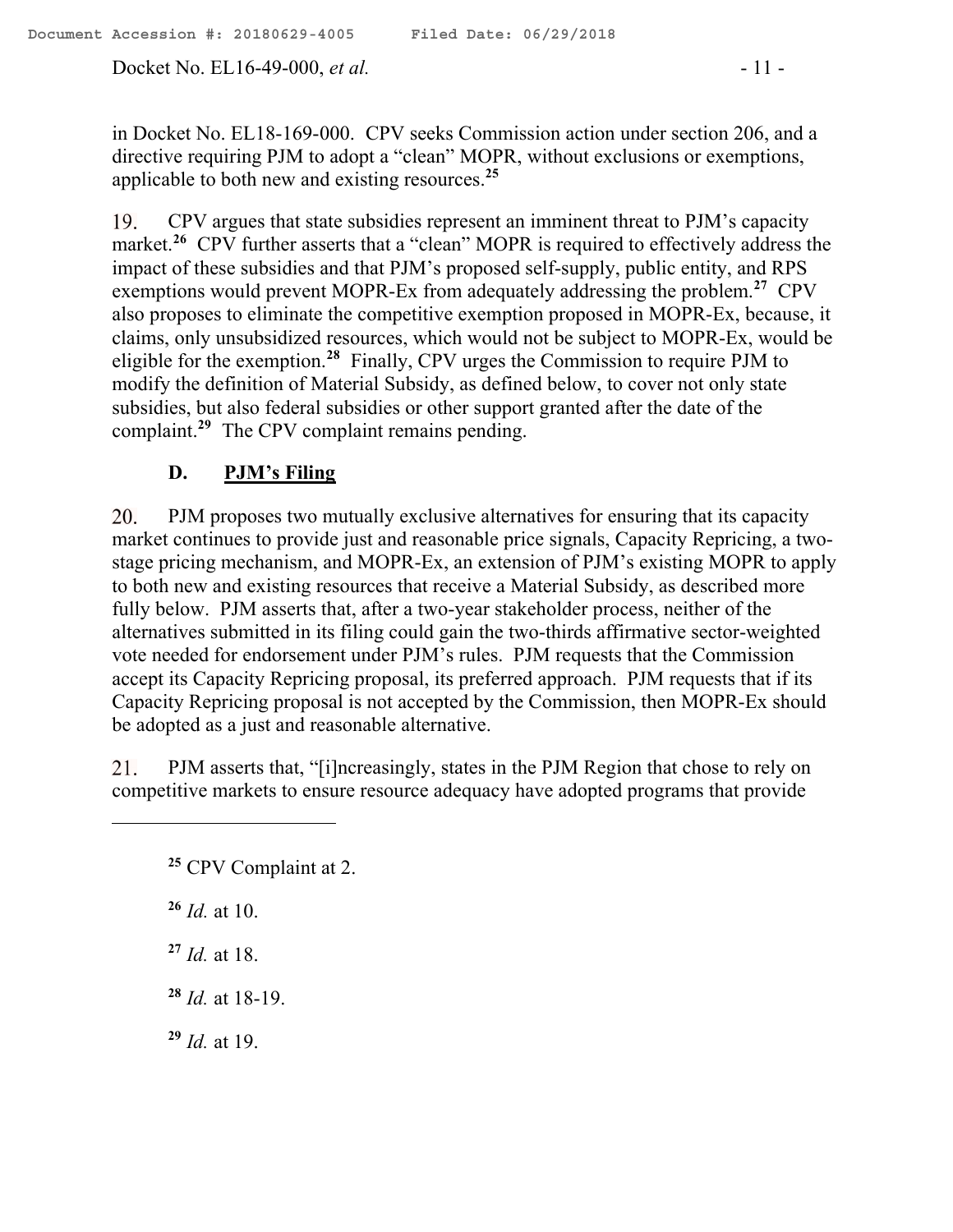Docket No. EL16-49-000, *et al.* - 12 -

substantial subsidies to resources that sell wholesale services in PJM's markets."**<sup>30</sup>** PJM asserts that these programs have progressed to the point that "thousands of megawatts of existing PJM Capacity Resources receive these subsidies" and that the trend is expected to continue.**<sup>31</sup>** PJM also asserts that there has been a marked increase in the number of state programs that target large-scale, unit-specific resources.**<sup>32</sup>**

22. PJM argues that reduced capacity price offers from resources that receive such subsidies can significantly reduce capacity clearing prices. These programs, PJM argues, threaten the longstanding balance that has allowed PJM's markets both to remain competitive and to meet resource adequacy objectives at a reasonable rate. PJM has concluded that its Tariff "has no way to address the adverse impacts of certain state subsidies on the PJM capacity market's ability to promote robust supply competition and send appropriate price signals,"**<sup>33</sup>** and "[d]oing nothing … is not an option."**<sup>34</sup>**

23. PJM states that Capacity Repricing would replace the existing MOPR with a twostage auction. The first stage would determine capacity commitments and no resource offers would be mitigated. In the second stage, offers from subsidized resources would be replaced with PJM-determined competitive offers, and the auction would be run again to set the final clearing price for the resources selected in the first stage. In the

**<sup>30</sup>** *Id.* at 24.

 $\overline{a}$ 

**<sup>31</sup>** *Id.* at 24-25.

**<sup>32</sup>** PJM cites (i) 1,400-3,360 MWs of nuclear generation eligible for ZEC payments under a law recently enacted in Illinois, and legislation recently enacted in New Jersey that would provide similar payments for up to 3,360 MW at the Salem and Hope Creek nuclear facilities; (ii) 250-1,100 MWs of off-shore wind generation required under procurement programs under existing law in Maryland (250 MW) and New Jersey (1,100 MW); and (iii) 5,000–8,000 MWs of generation from various renewable resources eligible under RPS programs in various PJM states, including New Jersey, Delaware, and the District of Columbia. PJM notes that existing RPS commitments total 5,000 MWs and are expected to grow to 8,000 MWs by 2025. *Id.* at 24-27, 32-38. At the time of PJM's Filing, New Jersey's ZEC legislation was pending. It was since signed into law on May 25, 2018. *See* NJ Senate Bill 2313, 2018-19 Legislative Session.

**<sup>33</sup>** Filing at 5.

**<sup>34</sup>** *Id.* at 17.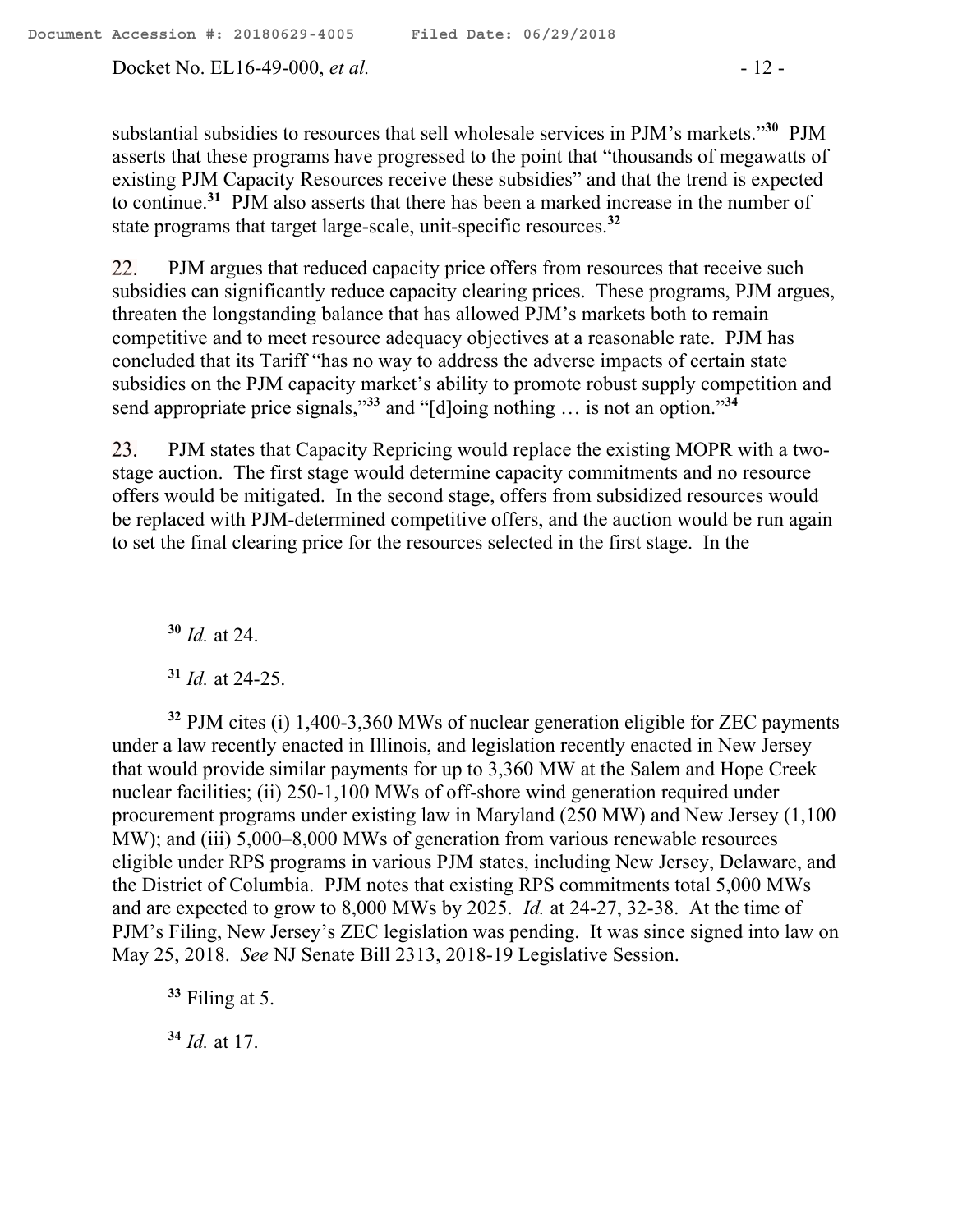Docket No. EL16-49-000, *et al.* - 13 -

alternative, if the Commission determines that PJM's Capacity Repricing proposal is unjust and unreasonable, PJM requests that the Commission consider the MOPR-Ex proposal to extend the existing MOPR to both new and existing resources, subject to certain exemptions. PJM states that, under its MOPR-Ex proposal, the MOPR would apply to new and existing resources that receive Material Subsidies, as discussed below, unless that resource receives a unit-specific review exemption. **35** For MOPR-Ex, PJM also proposes four categorical MOPR exemptions (as outlined below). In addition, MOPR-Ex would apply to external capacity resources, as well as to internal capacity resources.

24. PJM requests an effective date for its filing (under either of the proposed approaches) of January 4, 2019, in time for the May 2019 capacity auction, and therefore requests waiver of the Commission's 120-day maximum notice rule.**<sup>36</sup>**

## **II. Notice of Filings and Responsive Pleadings**

25. Notice of Calpine's Complaint and Amended Complaint was published in the *Federal Register*, 81 Fed. Reg. 18,616 (2016) and 82 Fed. Reg. 5560 (2017), with answers, interventions, and protests due, respectively, on or before April 11, 2016, and January 30, 2017. Notices of intervention and timely-filed motions to intervene were submitted by the entities listed in Appendix 1 to this order, which also lists the abbreviated names for each entity and identifies those entities that submitted comments and protests. Motions to intervene out-of-time were submitted on April 12, 2016, by Talen Energy Marketing, LLC, *et al.* (Talen); on April 14, 2016, by U.W.U.A. Local 457 (Local 457); on May 3, 2016, by the Kentucky Office of the Attorney General (Kentucky AG); on February 9, 2017, by the American Wind Energy Association (AWEA); and on February 24, 2017, by EDF Renewable Energy, Inc. (EDF Renewable). PJM's answer, along with intervenor comments and protests, are summarized below.

Additional answers were filed by Calpine, the Electric Power Supply Association 26. (EPSA), FirstEnergy Service Company (FirstEnergy), Exelon Corporation (Exelon), the Maryland Public Service Commission (Maryland Commission), American Electric Power

**<sup>36</sup>** *See* 18 C.F.R. § 35.3(a)(1) (2017).

**<sup>35</sup>** PJM notes that, consistent with the current MOPR, MOPR-Ex would apply in all capacity auctions, including incremental auctions, while Capacity Repricing would only apply in annual auctions. *Id.* at 51-52.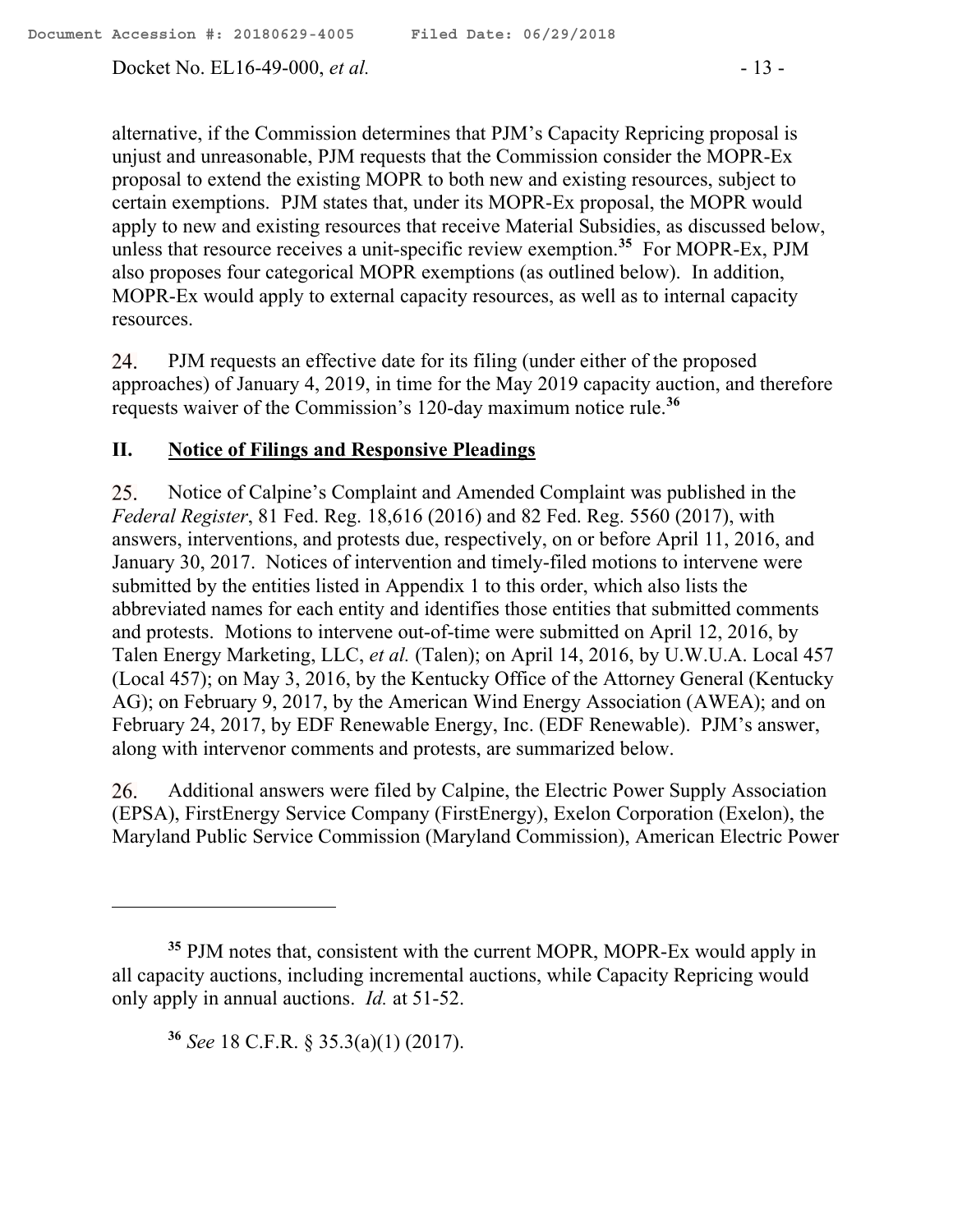Docket No. EL16-49-000, *et al.* - 14 -

Service Corporation (AEP), PJM, the Load Group,**<sup>37</sup>** the Office of the Ohio Consumers' Counsel (Ohio Consumers Counsel), the Market Monitor, and the Kentucky AG.

On August 30, 2017, Calpine filed a motion to lodge the District Court decision in 27. *Village of Old Mill Creek v. Star*. **38** Answers to the motion were submitted by Exelon, the Illinois Commerce Commission (Illinois Commission), National Rural Electric Cooperative Association (NRECA), Talen, the Load Group, and FirstEnergy.

28. Notice of PJM's filing was published in the *Federal Register*, 83 Fed. Reg. 17,819 (2018), with interventions and protests due on or before May 7, 2018.**<sup>39</sup>** Notices of intervention and timely filed motions to intervene were submitted by the entities listed in Appendix 2 to this order, which also lists the abbreviated names for each entity. Motions to intervene out-of-time were submitted by the American Council on Renewable Energy (ACORE) and AWEA, on May 8, 2018, by Eastern Generation, on May 9, 2018, and by Shell Energy North America (U.S.), L.P. (Shell), on May 17, 2018. Comments and protests are summarized below.

29. Answers were submitted by American Municipal Power, Inc. (AMP); FirstEnergy; and Exelon and PSEG Companies (PSEG) (collectively, Exelon/PSEG); PJM, the Market Monitor; the PJM Power Providers Group (P3); the Southern Maryland Electric Cooperative, Inc. (SMECO); the New Jersey Board of Public Utilities (New Jersey Board); the Illinois Commission, the Maryland Office of People's Counsel, the New Jersey Division of Rate Counsel, and the Office of People's Counsel for the District of Columbia (Consumer Coalition), and the Illinois Citizen's Utility Board.

## **III. Procedural Matters**

 $\overline{a}$ 

Pursuant to Rule 214 of the Commission's Rules of Practice and Procedure, 18  $30.$ C.F.R. § 385.214 (2017), the notices of intervention and timely, unopposed motions to intervene serve to make the entities that filed them, in Docket Nos. EL16-49-000 and

**<sup>38</sup>** *Vill. of Old Mill Creek v. Star*, Nos. 17-CV-1163, *et al*., 2017 WL 3008289 (N.D. Ill. July 14, 2017) (*Vill. of Old Mill Creek*) (appeal pending before the U.S. Court of Appeals for the Seventh Circuit).

**<sup>39</sup>** *See PJM Interconnection, L.L.C.*, Docket No. ER18-1314-000, "Notice of Extension of Time" (Apr. 17, 2018).

<sup>&</sup>lt;sup>37</sup> The Load Group is comprised of Dominion Resources Services, Inc. (Dominion); American Municipal Power, Inc. (AMP); American Public Power Association (APPA); Old Dominion Electric Cooperative (ODEC); PJM Industrial Customer Coalition (PJM-ICC); and the Public Power Association of New Jersey.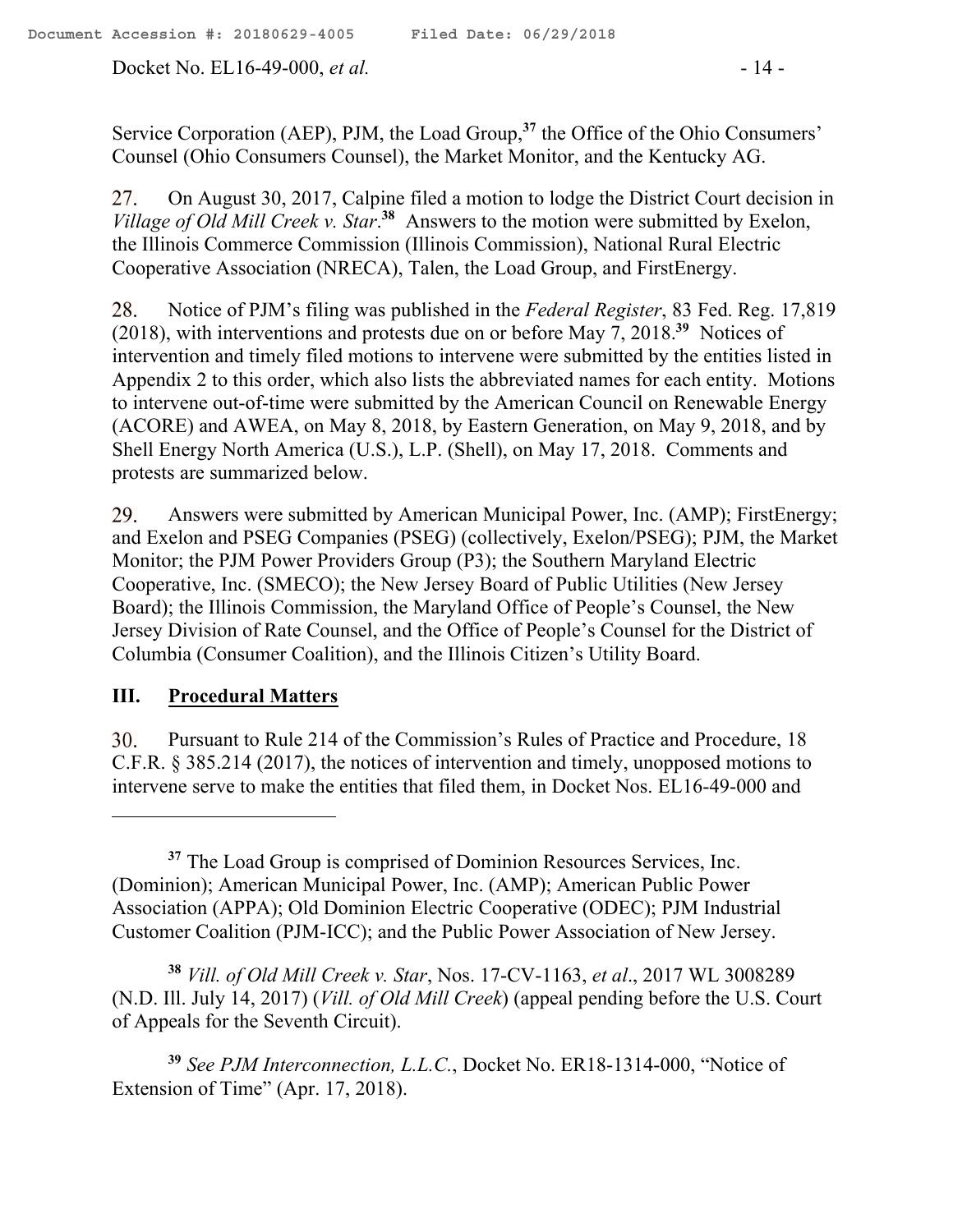Docket No. EL16-49-000, *et al.* - 15 -

ER18-1314-000, *et al*., parties to the proceedings in which these interventions were filed. In addition, we grant the unopposed late-filed interventions submitted, in Docket No. EL16-49-000, by Talen, Local 457, the Kentucky AG, AWEA, and EDF Renewable, and in Docket No. ER18-1314-000, *et al*., by ACORE, AWEA, Eastern Generation, and Shell, given their interest in the proceedings in which these pleadings were filed, the early stage of these proceedings, and the absence of any undue prejudice or delay.

31. Rule 213(a)(2) of the Commission's Rules of Practice and Procedure, 18 C.F.R. § 385.213(a)(2) (2017), prohibits an answer to a protest or an answer to an answer unless otherwise ordered by the decisional authority. We will accept the aforementioned answers because they have provided information that assisted us in our decision-making process.

# **IV. Section 205 Review**

32. As discussed below, we reject both of PJM's alternative Tariff proposals as unjust and unreasonable. We further find, however, that action must be taken to revise PJM's Tariff, given the inability of PJM's existing rules to adequately address the evolving circumstances presented by resources that receive out-of-market support, as these rules do not apply to existing resources or non-gas-fired generation that receive such support.

# **A. PJM's Submission of Two Options**

33. As an initial matter, several intervenors maintain that PJM's filing is void *ab initio* because, they claim, under FPA section 205, PJM may not submit a filing requesting that the Commission choose between its Capacity Repricing proposal and its alternative, mutually exclusive MOPR-Ex proposal. Intervenors assert that the Commission, not the utility, would be making the determination, and the Commission would not be acting in the "passive and reactive role" required of the Commission under FPA section 205.**<sup>40</sup>** Such arguments are moot, and we do not address them, because the Commission rejects both sets of Tariff provisions as unjust and unreasonable.

# **B. Capacity Repricing**

34. For the reasons discussed below, we reject PJM's Capacity Repricing proposal as unjust, unreasonable, and unduly discriminatory and preferential.

**<sup>40</sup>** *See NRG*, 862 F.3d at 114*.*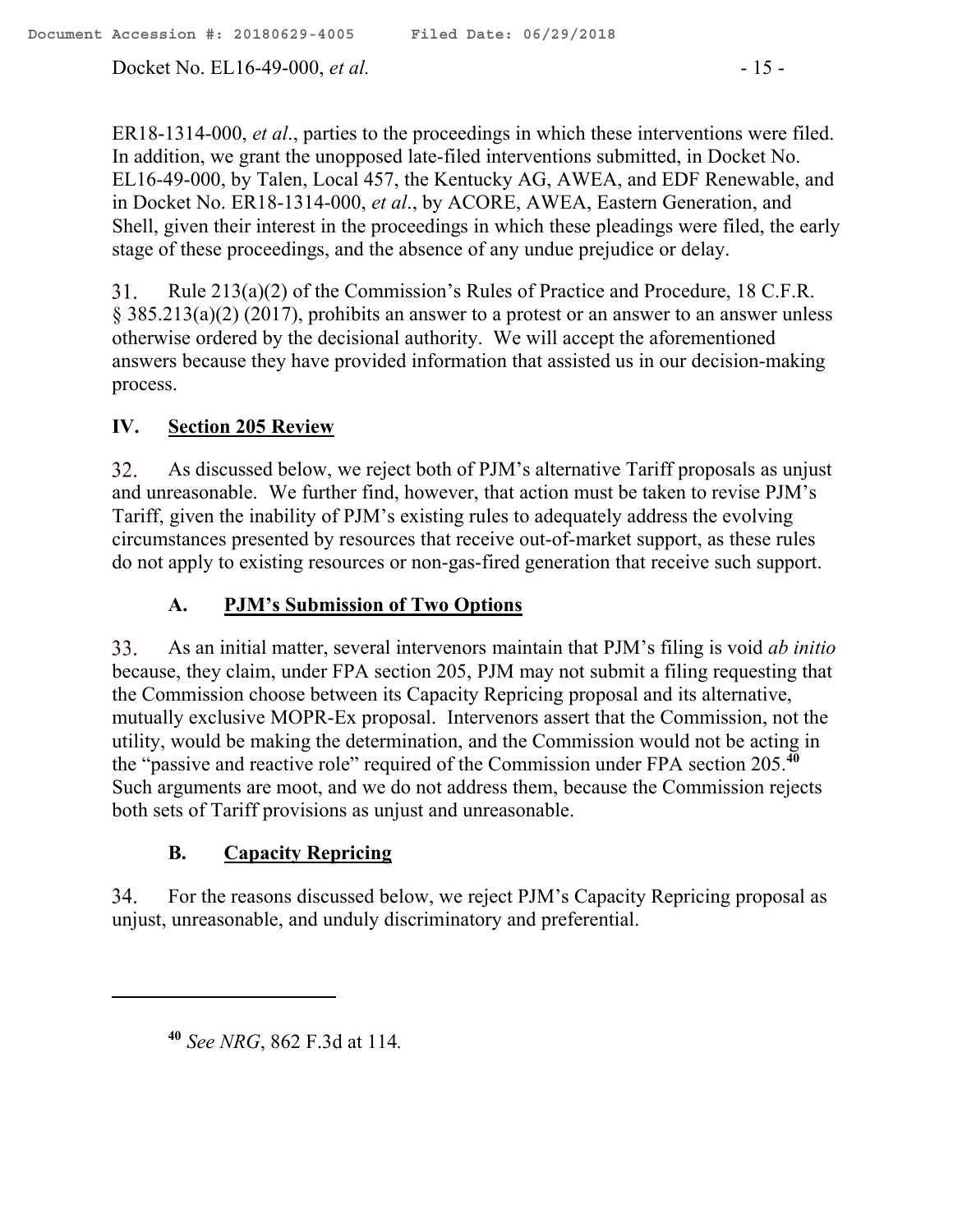Docket No. EL16-49-000, *et al.* - 16 -

#### **1. PJM's Proposal**

PJM proposes a two-stage process for committing and then pricing capacity, as 35. part of its annual Base Residual Auction.<sup>41</sup> PJM states that, in the first stage of its auction, any resource that has received a Material Subsidy, as defined by PJM below, would be allowed to clear based on its submitted offer. PJM states that, once it has cleared enough resources to meet its reliability requirement, it will then re-run its optimization algorithm, using the same demand curve but a new supply stack that reprices any resource that has received a Material Subsidy, based on a reference price (the Actionable Subsidy Reference Price), as summarized below. **42**

36. PJM proposes to use materiality thresholds to trigger its two-stage pricing mechanism. Specifically, PJM proposes two thresholds: a region-wide threshold (triggered by the clearance of 5,000 MWs of resources eligible for repricing in the auction) and a targeted threshold for modeled Locational Deliverability Areas (triggered when resources eligible for repricing equal or exceed 3.5 percent of the relevant Locational Deliverability Area's reliability requirement). PJM states that these thresholds will ensure that Capacity Repricing is not implemented until the MW quantity of capacity resources with a Material Subsidy reaches a level so as to have a materially suppressive impact on clearing prices.**<sup>43</sup>** PJM states that, because the price of a resource in a Locational Deliverability Area may have impacts in other areas within the PJM region, the clearing prices established by any auction re-run will apply region-wide. PJM states that, currently, there is approximately 3,079 MWs of capacity that could be eligible to be repriced. **44**

**<sup>42</sup>** PJM clarifies that it will continue to clear resources in its Base Residual Auction using its existing optimization algorithm, which determines the least cost overall clearing results that will satisfy PJM's reliability requirements across the PJM region and in each modeled Locational Deliverability Area. The Base Residual Auction will thus continue to "clear at the price-capacity point on the Variable Resource Requirement Curve corresponding to the total Unforced Capacity provided by all Sell Offers located entirely below the Variable Resource Requirement Curve." *Id.* at 59-61.

**<sup>43</sup>** *Id.* at 60 and 91.

**<sup>44</sup>** PJM further notes that it has identified 1,674 MWs that may be eligible for

**<sup>41</sup>** PJM clarifies that its two-stage pricing process will not apply to its incremental capacity auctions. PJM Filing at 68.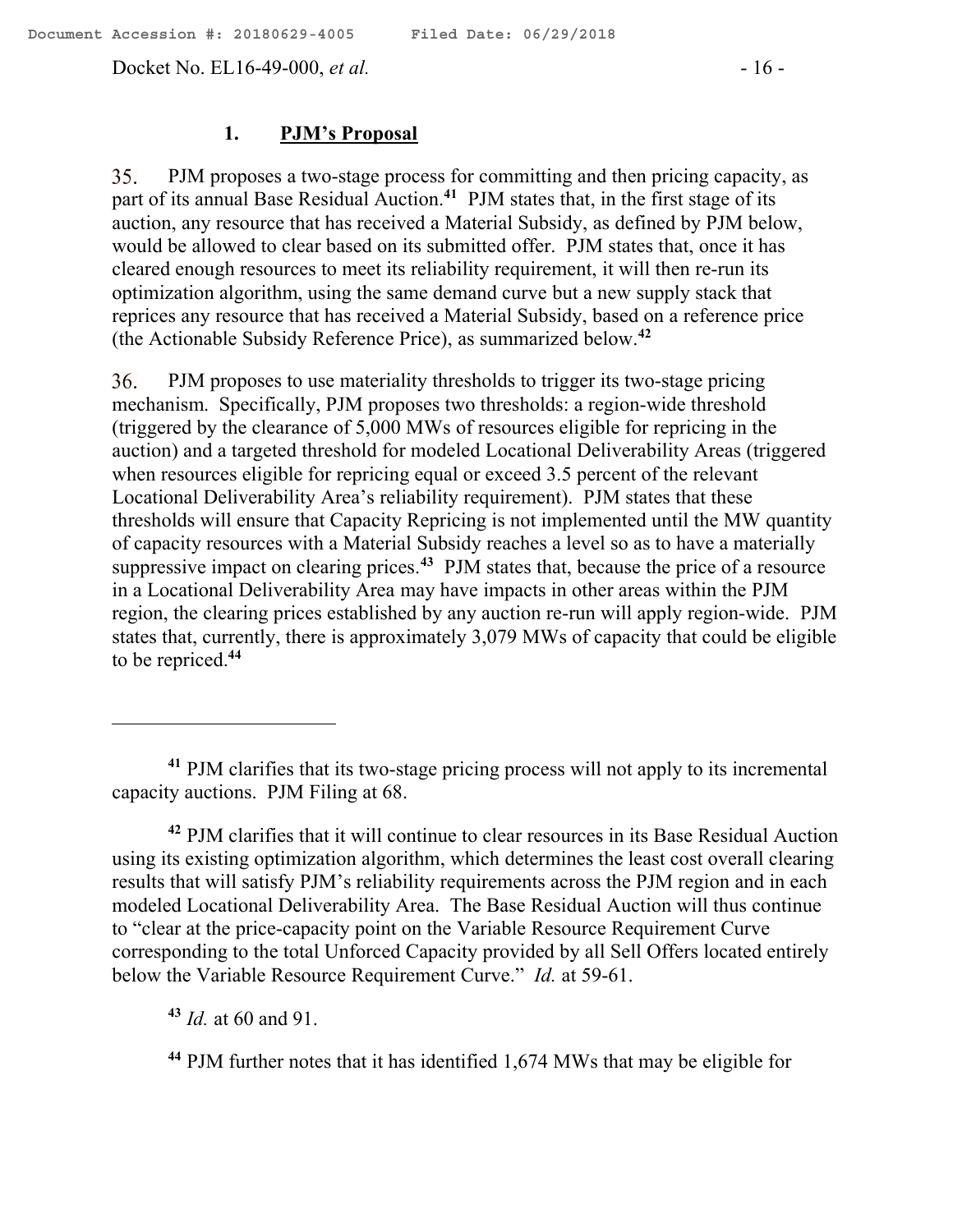Docket No. EL16-49-000, *et al.* - 17 -

37. PJM proposes to limit its definition of a "Material Subsidy" to: (i) material payments, concessions, rebates, or subsidies directly or indirectly from any governmental entity connected to the construction, development, operation, or clearing in any capacity auction, of the capacity resource, or (ii) other material support or payments obtained in any state-sponsored or state-mandated processes, connected to the construction, development, operation, or clearing in any capacity auction, of the capacity resource.**<sup>45</sup>**

PJM also proposes to exclude from its Material Subsidy definition certain local, 38. state, and federal subsidies. **<sup>46</sup>** PJM also proposes that resources eligible to be repriced include demand response resources and generation capacity resources 20 MW or greater, including both existing and planned, and internal and external, or an uprate of 20 MW or greater to a generation resource.**<sup>47</sup>** PJM states that its uprate proposal is identical to the MOPR application threshold previously accepted by the Commission.**<sup>48</sup>**

**<sup>45</sup>** *Id.* at 69.

 $\overline{a}$ 

**<sup>46</sup>** Specifically, PJM proposes to exclude: (1) payments (including payments in lieu of taxes), concessions, rebates, subsidies, or incentives designed to incent, or participation in a program, contract or other arrangement that utilizes criteria designed to incent or promote, general industrial development in an area; (2) payments, concessions, rebates, subsidies or incentives designed to incent, or participation in a program, contract or other arrangements from a county or other local governmental authority using eligibility or selection criteria designed to incent, siting facilities in that county or locality rather than another county or locality; or (3) federal government production tax credits, investment tax credits, and similar tax advantages or incentives that are available to generators without regard to the geographic location of the generation. PJM states that these proposed exclusions are the same as those employed in PJM's MOPR, prior to the removal of the competitive entry exemption. *Id.* at 70.

**<sup>47</sup>** *Id.* at 73.

**<sup>48</sup>** *Id.* (citing 2013 PJM MOPR Order, 143 FERC ¶ 61,090 at P 170). In addition, PJM proposes to exclude energy efficiency resources from its class of resources subject to Capacity Repricing. PJM asserts that these resources are characterized by reduced consumption and energy conservation and thus do not raise price suppression concerns.

repricing in the ComEd Locational Deliverability Area, which exceeds 3.5 percent of that area's reliability requirement and thus would trigger repricing under PJM's proposal. *Id.*  at Attach. 2 (Giacomoni Aff. at P 19).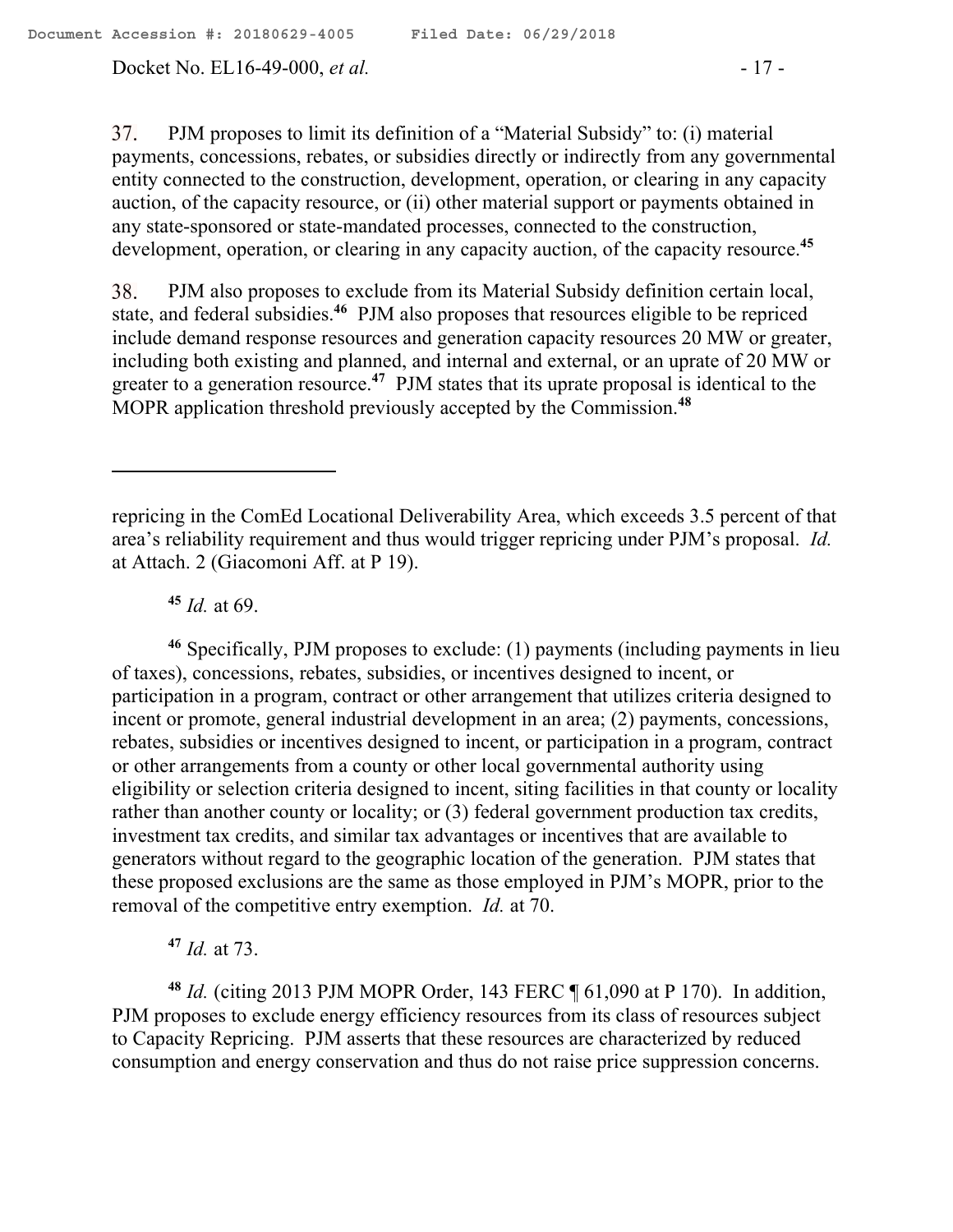39. PJM asserts that excluding resources offered by certain vertically integrated, cooperative, and municipal utilities is similar to PJM's previously effective self-supply MOPR exemption, which PJM claims is appropriate here to avoid interfering with longstanding capacity procurement business models. PJM nonetheless proposes to limit this exclusion to municipal/cooperative entities (including public power supply entities comprised of either or both, and joint action agencies) and vertically integrated utilities (defined as a utility that owns generation, includes such generation in its regulated rates, and earns a regulated return on its investment in such generation).**<sup>49</sup>**

40. PJM proposes to calculate its Actionable Subsidy Reference Price based on whether the relevant resource is an existing generation capacity resource; a planned generation capacity resource; or a demand response resource. PJM states that, for an existing generation resource, the Actionable Subsidy Reference Price would be the higher of: (1) the resource's avoidable cost rate, whether determined on a resource-specific basis or as a default for that resource type; and (2) the resource's opportunity cost of committing as a Capacity Performance resource. **50** PJM states that it will calculate its

**<sup>49</sup>** PJM does not propose to limit the exclusion to entities which meet certain netshort or net-long thresholds, because PJM states that the purpose of those thresholds was to impact the behavior of the entity with respect to new resources. PJM explains that the thresholds would also be unworkable when applied to existing, as well as new, resources, because it is not possible to determine which resources in the seller's portfolio are the "excess" capacity that should be repriced. *Id.* at 75-77.

**<sup>50</sup>** PJM proposes two alternative means for selecting the avoidable cost rate. First, the seller could elect to calculate a resource-specific cost rate that would be determined without consideration of any Material Subsidy and in accordance with PJM's Tariff, and would include "a risk premium for assuming a Capacity Performance obligation and [would be] net of Projected PJM Market Revenues." PJM states that, alternatively, if the seller is not willing or able to obtain a resource-specific avoidable cost rate, a default value based on the resource type could be used. *Id.* at 82-83.

For this same reason, PJM proposes to exclude the following resources: (i) resources that obtain a non-material level of Material Subsidies (i.e., less than 1 percent of the resource's actual or anticipated PJM market revenues); (ii) resources for which electricity production is not the primary business purpose, but rather is a byproduct of the business processes; or (iii) resources that are owned or controlled by entities with long-standing business models for capacity procurement (e.g., certain vertically integrated, cooperative, and municipal utilities). *Id.* at 73-74.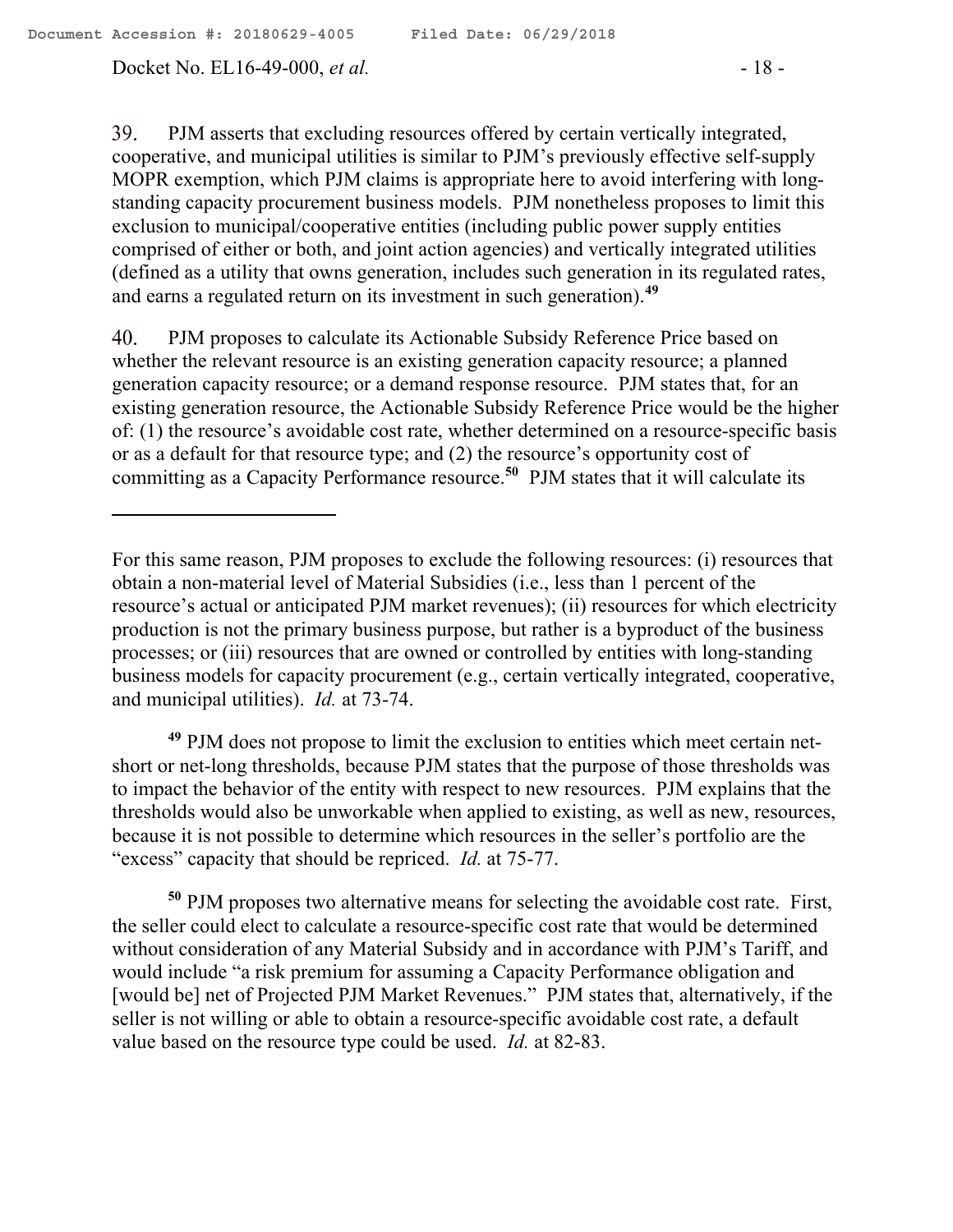Docket No. EL16-49-000, *et al.* - 19 -

avoidable cost rates on an annual basis, with adjustments reflecting, among other things, the actual rate of change in the historical values from the Handy-Whitman Index of Public Utility Construction Costs. **51**

PJM states that, for demand resources, it is generally not possible to determine an 41. avoidable cost rate, due to the inherent nature of the resource type. Accordingly, PJM proposes to determine the Actionable Subsidy Reference Price for demand resources using the Market Seller Offer Cap, or Net CONE \* B. **52**

42. Finally, in support of its proposal, PJM argues that Capacity Repricing is consistent with the two-stage pricing proposal recently accepted by the Commission, to allow for the implementation of CASPR. **53** PJM asserts that protests in the CASPR proceeding claimed that the substitution auction could induce sub-optimal effects in the primary auction, but that the Commission rejected those arguments.**<sup>54</sup>** In addition, PJM argues that, under current market conditions, a high-cost marginal seller will likely be a less efficient legacy unit with a limited future economic life, as opposed to a new entry unit traditionally assumed to be at the margin.**<sup>55</sup>**

## **2. Comments and Protests**

Several intervenors offer general, or qualified, support for PJM's Capacity 43. Repricing proposal. Although they support the status quo, NEI and PSEG assert that an approach that accommodates state policy choices, like Capacity Repricing, is preferable

**<sup>52</sup>** *Id.* at 90. The Market Seller Offer Cap, stated in dollars per MW/day of unforced capacity, applies to the price-quantity offer within the Base Offer Segment for an Existing Generation Capacity Resource participating in PJM's capacity auction. *See*  PJM Tariff, Attach. DD, § 6.4.

**<sup>53</sup>** CASPR Order, 162 FERC ¶ 61,205 at P 45.

**<sup>55</sup>** *Id.* at 58.

**<sup>51</sup>** PJM adds that, because its Tariff does not specify avoidable cost rate values for nuclear (single and dual), onshore wind, or solar resources, PJM has determined the (\$/MW-day) retirement avoidable cost rate values for each, for the 2022-2023 delivery year, as \$706, \$663, \$503, and \$185, respectively, based on a data base compiled by the Environmental Protection Agency, as adjusted to reflect 2022-2023 dollars. *Id.* at 84-85.

**<sup>54</sup>** PJM Filing at 57-58.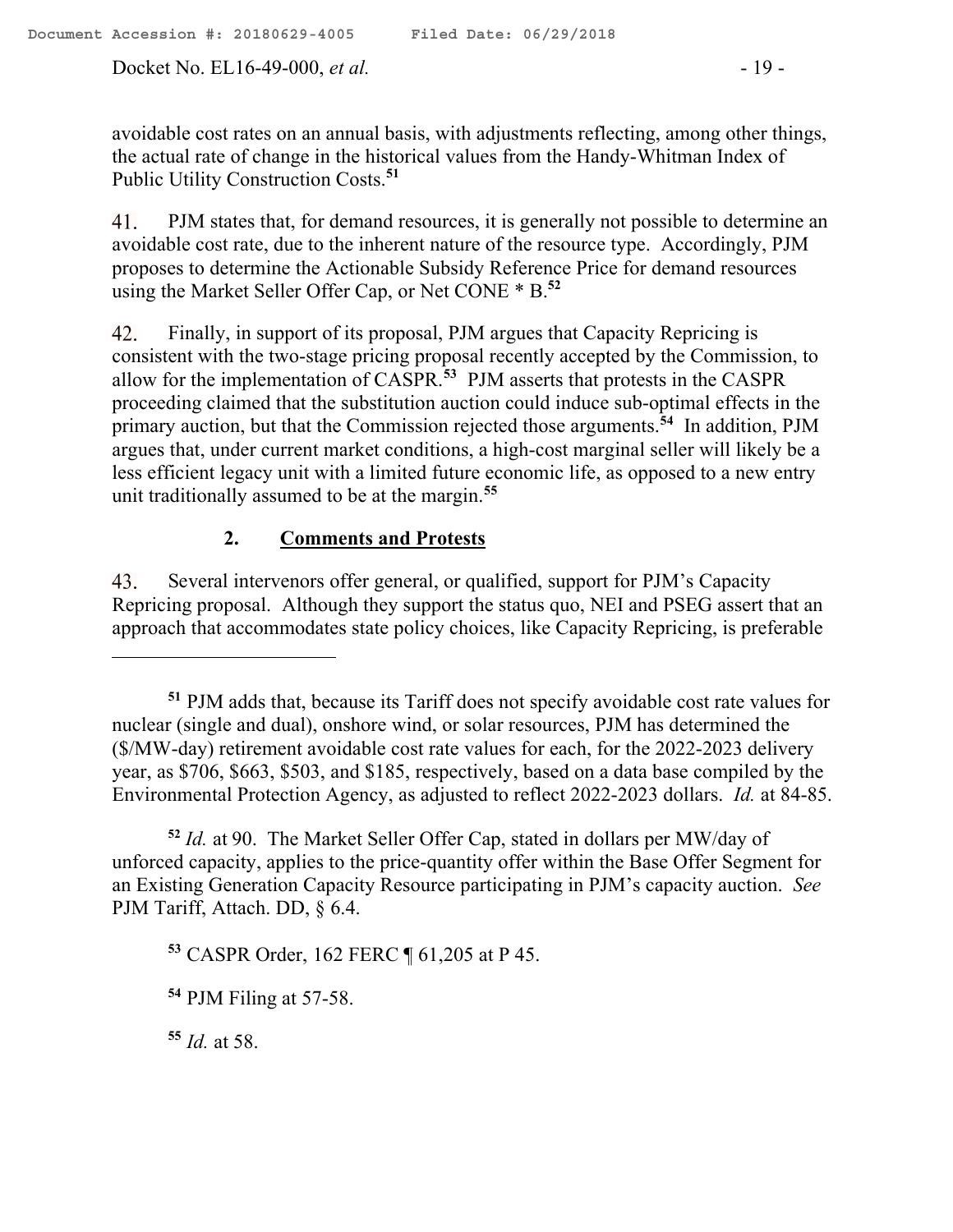to MOPR-Ex.**<sup>56</sup>** Similarly, Exelon generally supports a mechanism that would accommodate state-supported resources, arguing that subsidies that address externalities (e.g., the costs attributable to the pollutants caused by fossil fuel generators) make markets more efficient, not less.**<sup>57</sup>**

#### **a. Market Design**

Numerous other intervenors urge the Commission to reject PJM's Capacity 44. Repricing proposal. The Market Monitor argues that Capacity Repricing is not a market solution and would undermine competitive markets by permitting subsidized units to displace competitive units, and transform PJM's capacity market into a purely residual market.**<sup>58</sup>** The New Jersey Board argues that PJM's Capacity Repricing proposal is significantly broader than the CASPR approach accepted by the Commission in the case of ISO-NE.**<sup>59</sup>** Intervenors also assert that PJM's proposal, by paying cleared resources the stage two price, will raise capacity prices but fail to provide commensurate benefits for ratepayers, or otherwise promote resource adequacy or efficient market outcomes.**<sup>60</sup>**

EPSA argues that, under PJM's proposal, state subsidies will dictate entry and 45. exit, undermining the role of the Base Residual Auction clearing price to provide these signals.**<sup>61</sup>** NRG Power Marketing LCC (NRG) adds that the two stage auction contravenes the principle that a properly designed capacity market should provide price

**<sup>56</sup>** NEI Comments at 13; PSEG Protest at 8.

**<sup>57</sup>** Exelon estimates that these externalities, as measured in the form of carbon dioxide alone, amount to \$12.1 billion to \$17.7 billion annually across the PJM region. Exelon Protest at 12.

**<sup>58</sup>** Market Monitor Protest at 19-20.

**<sup>59</sup>** New Jersey Board Protest at 29 (citing CASPR Order, 162 FERC ¶ 61,205 at P 45).

**<sup>60</sup>** AMP Comments at 12; APPA Protest at 3; Consumer Coalition Protest at 7; Organization of PJM States, Inc. (OPSI) Comments at 3; New Jersey Board Protest at 21; Clean Energy Advocates Protest at 72 and 92; IMEA Comments at 5; Buyers Group Comments at 2; CEIA Protest at 14; PJM Industrial Coalition (PJM-ICC) Comments at 13-14.

**<sup>61</sup>** EPSA Protest at 12; *see also* LS Power Comments at 15.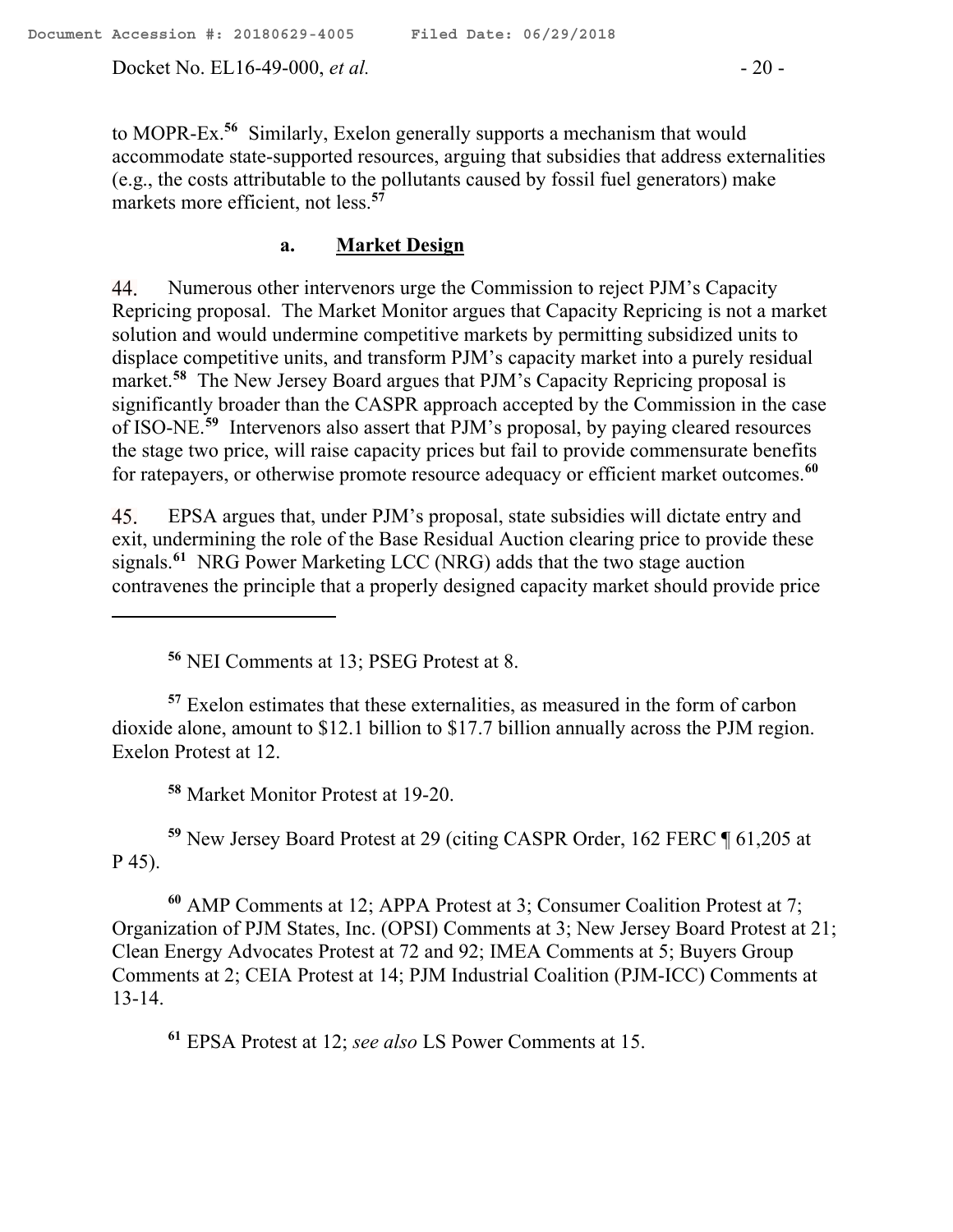signals that guide the orderly entry and exit of capacity resources.**<sup>62</sup>** PJM-ICC argues that, for this reason, the clearing price would not be able to serve as a clear, accurate, and meaningful signal to the market.**<sup>63</sup>** The Maryland Commission asserts that PJM's proposed administratively-determined pricing mechanism lacks transparency.**<sup>64</sup>** NRG argues that PJM's proposal will not send accurate price signals, because incumbent merchant generators will enter the auction not knowing whether they will ever receive the second stage auction price, even if their offers are below the second stage auction clearing price.**<sup>65</sup>**

NRG argues that PJM's proposal would push economic merchant resources out of 46. the market in favor of subsidized resources and give subsidized resources a windfall by paying them the higher clearing price, even though they are receiving fixed-cost recovery from outside the market.**<sup>66</sup>** Similarly, PJM-ICC states that this proposal would result in marginal units clearing less often, and may force them to exit the market earlier than they would under the existing MOPR construct or MOPR-Ex proposal.**<sup>67</sup>** PJM-ICC asserts that Capacity Repricing would prevent otherwise cost-efficient, non-subsidized resources from participating in the marketplace, and hamper regional planning.**<sup>68</sup>**

Some intervenors argue that Capacity Repricing is likely to incentivize more state 47. subsidies.**<sup>69</sup>** Intervenors argue that Capacity Repricing would allow one state to take an action, in support of its preferred resources, that directly harms loads in another state, by

**<sup>63</sup>** PJM-ICC Comments at 11.

**<sup>64</sup>** Maryland Commission Protest at 6-7; *see also* Joint Commenters Protest at 9; PJM-ICC Comments at 11.

**<sup>65</sup>** NRG Protest at 9 – 11.

**<sup>66</sup>** NRG Protest at 10-14 (and accompanying Aff. of DeRamus and Cain at P38).

**<sup>68</sup>** *Id.* at 16.

 $\overline{a}$ 

**<sup>69</sup>** NGSA Comments at 5; NRG Protest at 13-15.

**<sup>62</sup>** NRG Protest at 10-11;*see also* Consumer Coalition Protest at 7-8; Old Dominion Electric Cooperative (ODEC) Protest at 7-9; Joint Commenters Protest at 9; Solar RTO Coalition (Solar Coalition) Protest at 16.

**<sup>67</sup>** PJM-ICC Comments at 10.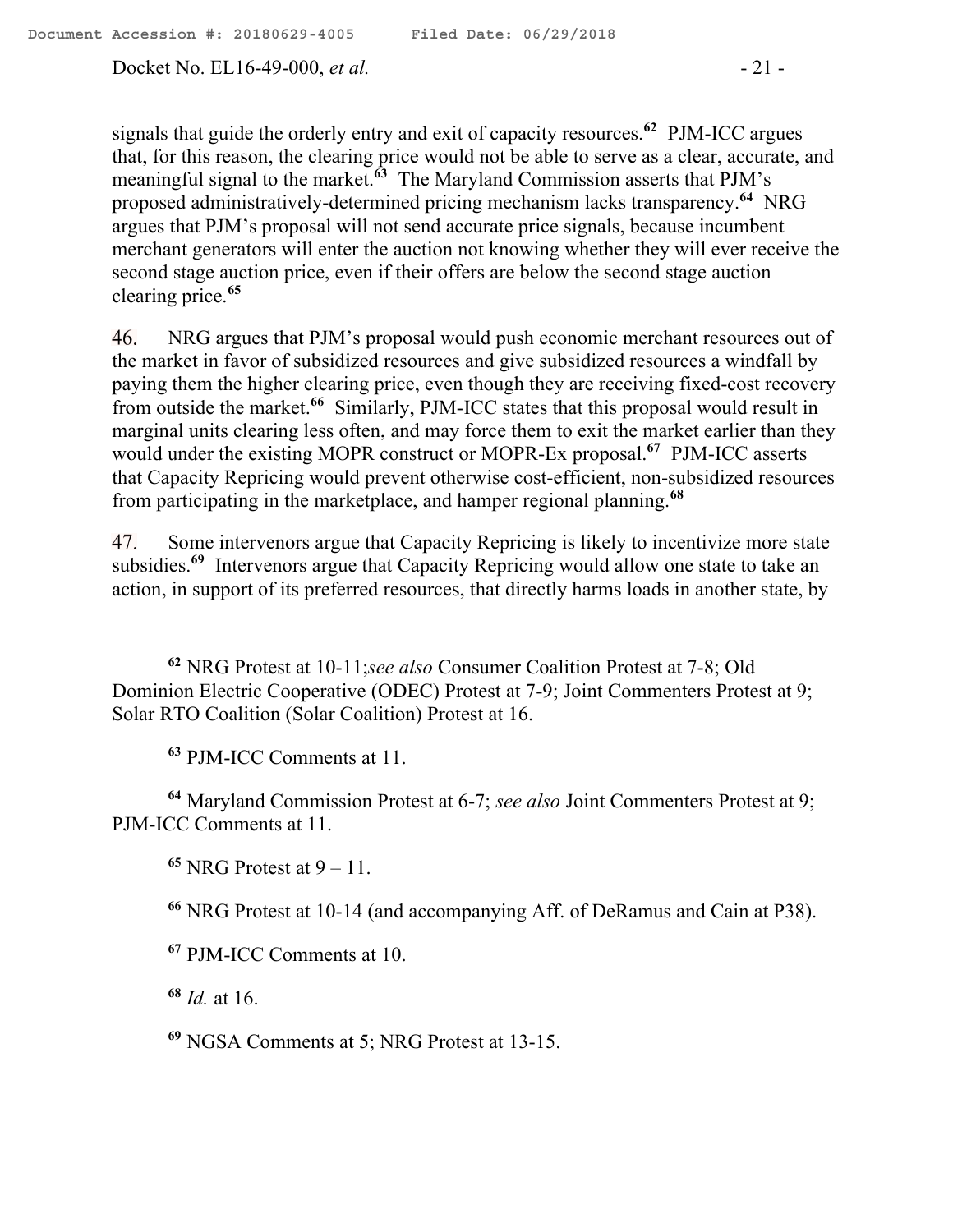requiring those loads to bear the costs of the state-supported resource.**<sup>70</sup>** LS Power argues that Capacity Repricing would impose the policy choices of one state against another.**<sup>71</sup>** EPSA argues that, under PJM's proposal, risks will be shifted from investors in resources subsidized by one state onto investors in unsubsidized resources and consumers in other states.**<sup>72</sup>** EPSA asserts that such a market design is contrary to the Commission's precedent, prohibiting "the actions of a single state from preventing other states from participating in wholesale markets."**<sup>73</sup>**

48. Finally, intervenors question PJM's proposed reference prices. The New Jersey Board asserts that PJM's proposed calculation and inputs are unlikely to yield a competitive price, given PJM's reliance on its Market Seller Offer Cap. The New Jersey Board and Clean Energy Advocates assert that PJM's proposal will unjustifiably raise the price of capacity up to the administratively determined cap.**<sup>74</sup>** Illinois Commerce Commission similarly argues that it is not just and reasonable to impose the maximum price offer level as a minimum price for subsidized resources.**<sup>75</sup>**

## **b. Bidding Incentives**

49. Intervenors also argue that Capacity Repricing's two-stage auction structure would create perverse bidding incentives and/or promote uncompetitive bidding.**<sup>76</sup>** These intervenors note that certain resources may not clear in stage one, although their offers are below the second stage clearing price. NRG, PJM-ICC, and Consumer Coalition

**<sup>70</sup>** *See, e.g.*, NRG Protest at 15; EPSA Protest at 29.

**<sup>71</sup>** LS Power Comments at 12.

**<sup>72</sup>** EPSA Protest at 17.

 $\overline{a}$ 

**<sup>73</sup>** EPSA Protest at 23 (citing 2011 PJM MOPR Order*,* 135 FERC ¶ 61,022 at P 143).

**<sup>74</sup>** New Jersey Board Protest at 29-30; Clean Energy Advocates at 100.

**<sup>75</sup>** Illinois Commerce Commission at 38-39.

**<sup>76</sup>** Market Monitor Comments at 21; NRG Protest at 12; Consumer Coalition Protest at 12; Pennsylvania Public Utility Commission (Pennsylvania Commission) Comments at 22; LS Power Comments at 13; API/J-Power/Panda Comments at 9; EPSA Protest at 10-11; PJM-ICC Comments at 12-13.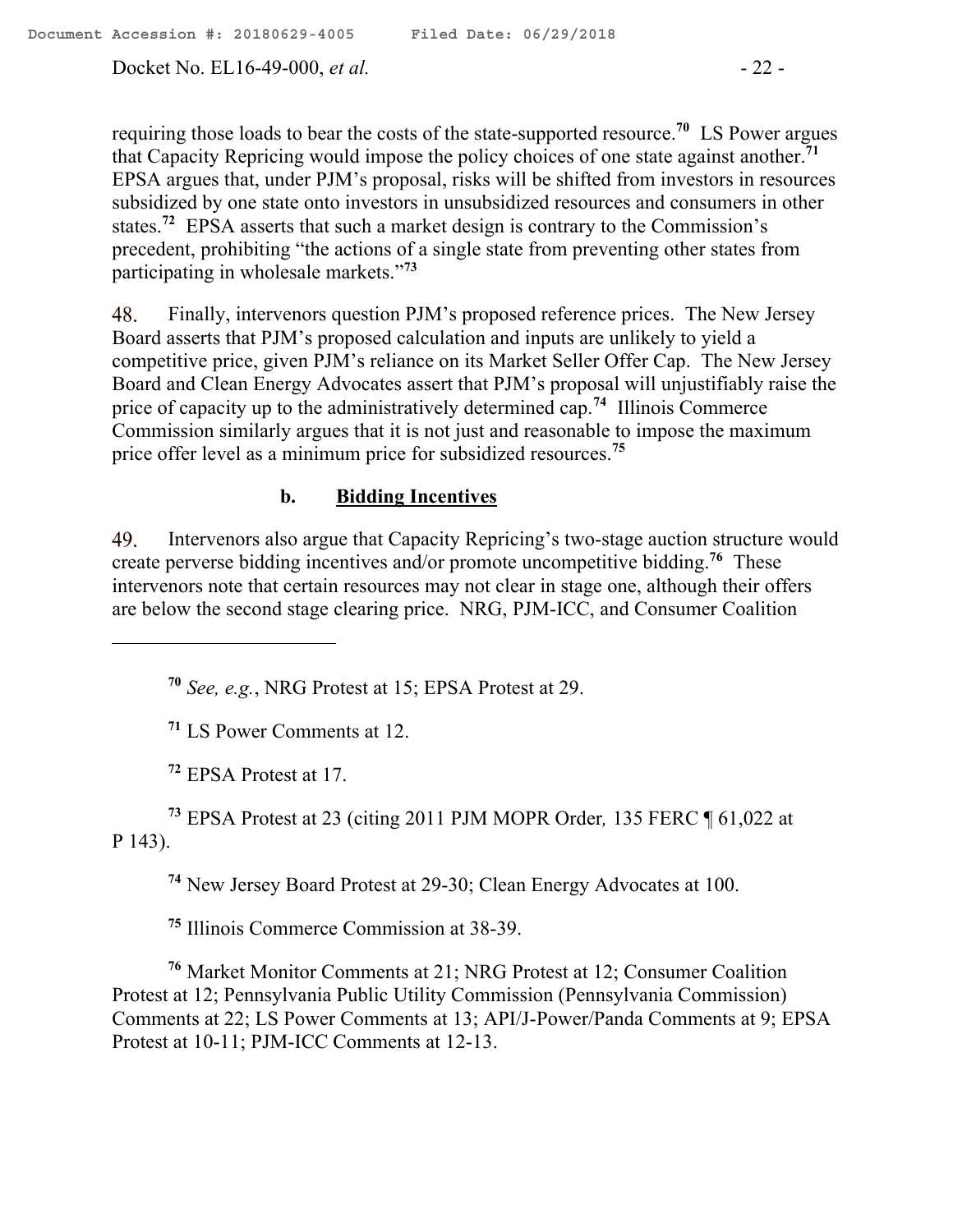Docket No. EL16-49-000, *et al.* - 23 -

argue that such a resource may be incented to submit an offer below its going-forward costs to increase its likelihood of receiving a commitment in the first stage,**<sup>77</sup>** while EPSA suggests that such resources may also drop out of the auction, suppressing the second round clearing price.<sup>78</sup> EPSA, NRG, PJM-ICC, and the Consumer Coalition add that if a portfolio owner has high cost resources that are unlikely to receive a commitment in the first stage, it might be incented to inflate the bids for those resources in the hope of contributing to higher final, second stage clearing prices for other resources.**<sup>79</sup>**

### **c. Threshold and Exemptions**

Intervenors object to PJM's proposed materiality threshold. **80** Intervenors also 50. question the appropriateness of PJM's proposed definition of a Material Subsidy. Dominion and the Market Monitor state that the definition gives PJM too much discretion. **81** SMECO, the New Jersey Board, and PJM-ICC argue the proposed definition is too broad. **82**

Exelon objects to PJM's exemption for resources with a capacity output less than 51. 20 MW, arguing that it is illogical to exempt renewable resources that happen to affect prices in only small increments, when PJM has already conceded that, on aggregate, these resources can suppress prices.**<sup>83</sup>** NRG opposes PJM's proposed exclusion for public power resources, arguing that it is unnecessary, and that these resources may be

**<sup>78</sup>** EPSA Protest at 11 (citing accompanying Aff. of DeRamus and Cain).

**<sup>79</sup>** Consumer Coalition Protest at 10 (citing accompanying Wilson Aff.); EPSA Protest at 10; NRG Protest at 12-13; PJM-ICC Comments at 13.

**<sup>80</sup>** Market Monitor Comments at 20; *see also* Clean Energy Advocates Protest at 76; LS Power Comments at 13; Maryland Commission Protest at 8.

**<sup>81</sup>** Dominion Protest at 10; Market Monitor Comments at 20.

**<sup>82</sup>** SMECO Protest at 3; New Jersey Board Protest at 30-31; PJM-ICC Comments at 21.

**<sup>83</sup>** Exelon Protest at 59.

**<sup>77</sup>** NRG Protest at 12; Consumer Coalition Protest at 9 (citing accompanying Wilson Aff.); EPSA Protest at 11.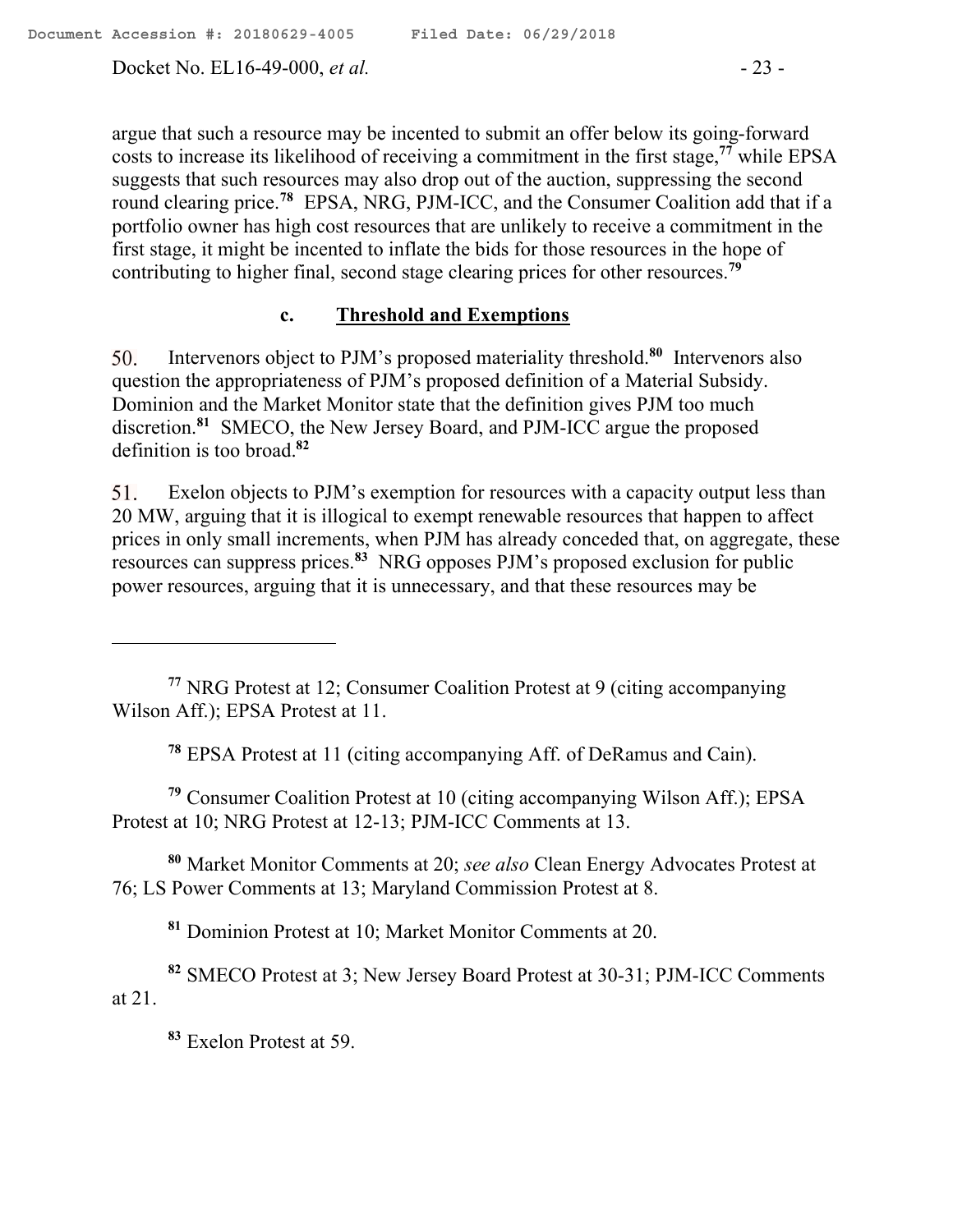Docket No. EL16-49-000, *et al.* - 24 -

uneconomic and could needlessly increase costs to captive consumers.**<sup>84</sup>** Clean Energy Advocates assert that PJM's proposed self-supply exemption and exemptions for general economic development and local siting have not been supported.**<sup>85</sup>** Exelon and the New Jersey Board argue that PJM does not adequately justify targeting only certain subsidies, while ignoring others, such as federal production tax credits and subsidized resources of vertically integrated utilities and public power entities.**<sup>86</sup>** Intervenors also object to PJM's proposal to apply Capacity Repricing to demand response resources, arguing these programs are not meant to suppress prices.**<sup>87</sup>**

The American Public Power Association (APPA) supports the exemption for self-52. supply resources.**<sup>88</sup>** SMECO also supports exempting self-supply resources, but questions whether PJM's proposed exemption language would sufficiently insulate capacity owned by a municipal or cooperative entity.**<sup>89</sup>**

### **d. Undue Discrimination**

Intervenors also argue Capacity Repricing is unduly discriminatory. LS Power 53. asserts that, under PJM's proposal, subsidized resources submitting non-competitive offers would be allowed to secure capacity commitments while unsubsidized generators, who can only recover their costs through the wholesale market, would be impeded from clearing.**<sup>90</sup>** NGSA argues that Capacity Repricing would allow higher-cost subsidized resources to displace lower-cost unsubsidized resources in the first stage of the auction

**<sup>84</sup>** NRG Protest at 16, 19.

**<sup>85</sup>** Clean Energy Advocates Protest at 84-86.

**<sup>86</sup>** Exelon Protest at 58; New Jersey Board Protest at 25; 31-32; *see also* SMECO Protest at 3-4.

**<sup>87</sup>** Pennsylvania Commission Comments at 7; Maryland Commission Comments at 10.

**<sup>88</sup>** APPA Protest at 5.

**<sup>89</sup>** SMECO Protest at 5.

**<sup>90</sup>** LS Power Comments at 10-11.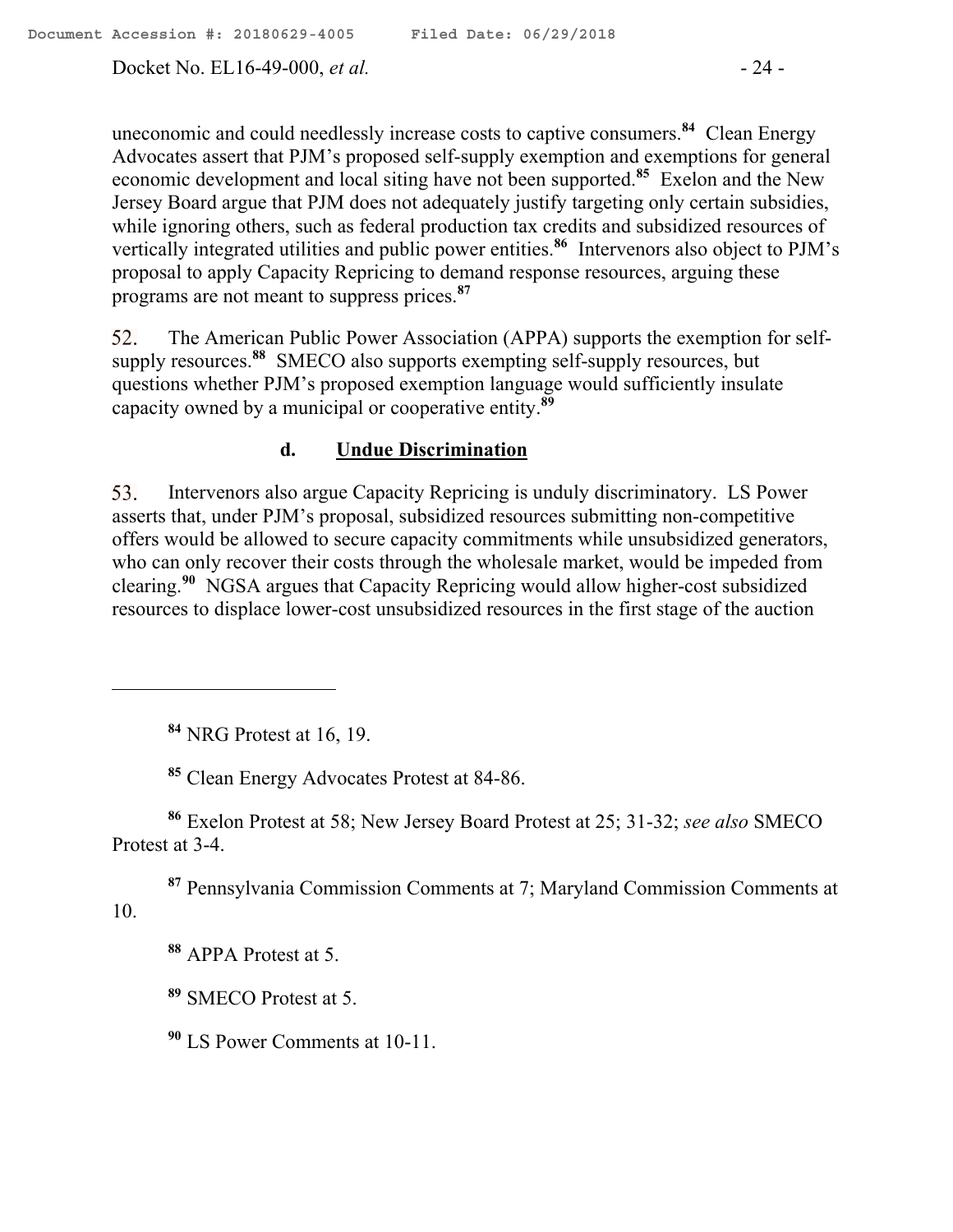Docket No. EL16-49-000, *et al.* - 25 -

and thus penalize unsubsidized units.**<sup>91</sup>** EPSA challenges PJM's claim that its proposal would only displace resources at the higher-cost end of the supply stack. **92**

54. Duke Energy Corporation and Starwood Energy Group Global, L.L.C. (Joint Commenters) argue that PJM's proposal assigns undue preference and advantage based on capacity resources' access to state subsidies.**<sup>93</sup>** EPSA argues that PJM's Capacity Repricing proposal would not afford investors in unsubsidized resources a reasonable opportunity to recover their investments and, on this basis, would fail to balance investor and consumer interests, as the FPA requires, or provide generators the opportunity to recover their costs. **94** The Consumers Coalition asserts that smaller zones would face a potentially greater impact, with the potential for market manipulation by large portfolio owners with market power in specific zones.**<sup>95</sup>**

# **3. Answers**

55. PJM, in its answer, responds to intervenors' claims that a two-stage auction approach is flawed. PJM argues that its proposal would properly employ PJM's Variable Resource Requirement Curve to determine capacity commitments and clearing prices, similar in principle to the approach previously accepted by the Commission.**<sup>96</sup>** Exelon/PSEG, in their answer, argue that MOPR-Ex would also yield a price and quantity pair that does fall on the demand curve, given that a state-supported resource

**<sup>91</sup>** NGSA Comments at 5.

**<sup>92</sup>** EPSA Protest at 15-16; *see also* Joint Commenters Protest at 8.

**<sup>93</sup>** Joint Commenters Protest at 3; *see also* API/J-Power/Panda Comments at 8; SMECO Protest at 3.

**<sup>94</sup>** EPSA Protest at 18-19 (citing *FPC v. Hope Natural Gas Co.*, 320 U.S. 591, 603 (1944) and *Promoting Transmission Investment through Pricing Reform*, Order No. 679, FERC Stats. & Regs. ¶ 31,222, at P 21 (2006)); *see also* LS Power Comments at 9 (arguing that the Commission is obligated under the Constitution and the FPA to ensure that rates are sufficient to yield a return on invested capital).

**<sup>95</sup>** Consumer Coalition Protest at 12.

**<sup>96</sup>** PJM Answer at 30 (citing 2011 ISO-NE MOPR Order, 135 FERC ¶ 61,029 at PP 87-104).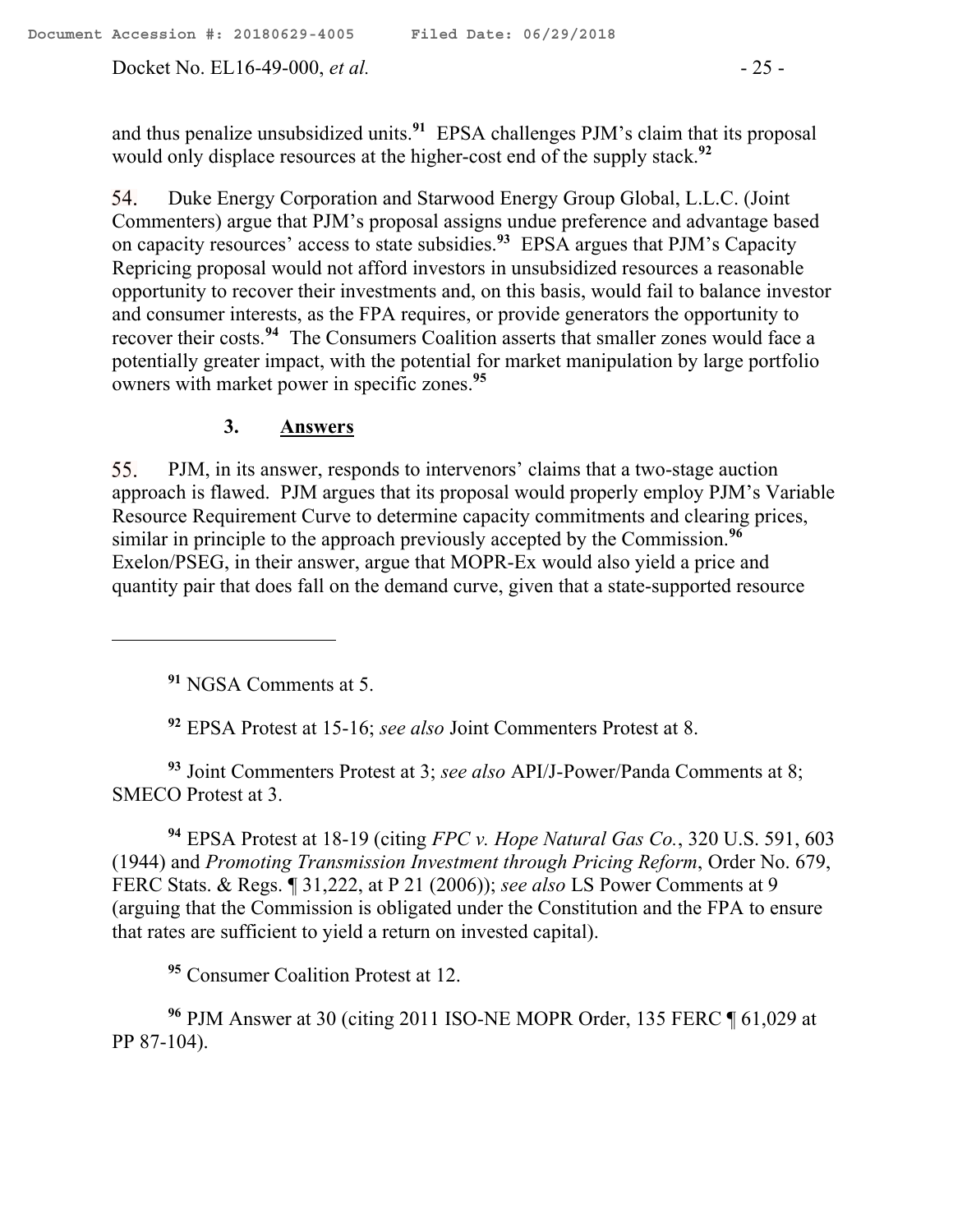Docket No. EL16-49-000, *et al.* - 26 -

that is not selected would nonetheless be providing capacity to the system as a de facto matter.**<sup>97</sup>**

Several parties respond to the argument made by NRG and others that PJM's 56. Capacity Repricing proposal will create perverse bidding incentives and/or promote strategic bidding by incenting sellers to underbid their costs in the first stage of the auction. PJM argues that such a strategy would only work when the second stage price is, in fact, at or above the seller's costs, and that it is unlikely a seller would be able to regularly anticipate the price difference accurately enough to support this strategy. **98** PJM and Exelon/PSEG argue that the other strategy proposed by protestors, to raise the price, is not unique to its proposal and is addressed, under PJM's Tariff, to the extent it triggers market power concerns.**<sup>99</sup>** Exelon/PSEG argue that though such incentives exist, they are unsupported by any analysis as to their impact. **100**

57. PJM also responds to intervenors' argument that PJM's Capacity Repricing proposal will raise prices to a level that is unjust and unreasonable. PJM argues that its capacity prices are low, currently, because PJM is carrying reserve margins in excess of 25 percent. PJM asserts that, in order for its markets to return to a sustainable reasonable supply and demand equilibrium, some older and mostly uneconomic resources must exit the market. PJM adds that while this exit will increase prices, it will do so to the benefit of those remaining resources and thus avoid the need for ratepayers, or taxpayers, to shoulder further out-of-market obligations by way of new or expanded future subsidy programs or reliability must-run contracts.**<sup>101</sup>**

58. PJM further notes that, for the most recent auction (for the 2021-22 delivery year) prices increased by more than 80 percent over prior year prices. PJM asserts that this increase can be attributed to 7,400 MW of nuclear resources that did not clear (but will likely clear in the future if they are allowed to participate as subsidized resources).**<sup>102</sup>**

**<sup>98</sup>** PJM Answer at 33.

**<sup>99</sup>** *Id*; Exelon/PSEG Answer at 9-10*.*

**<sup>100</sup>** Exelon/PSEG Answer at 9-10.

**<sup>101</sup>** PJM Answer at 10-11.

**<sup>102</sup>** *Id.* at 12.

**<sup>97</sup>** Exelon/PSEG Answer at 16 (citing accompanying Aff. of Schnitzer at P 22).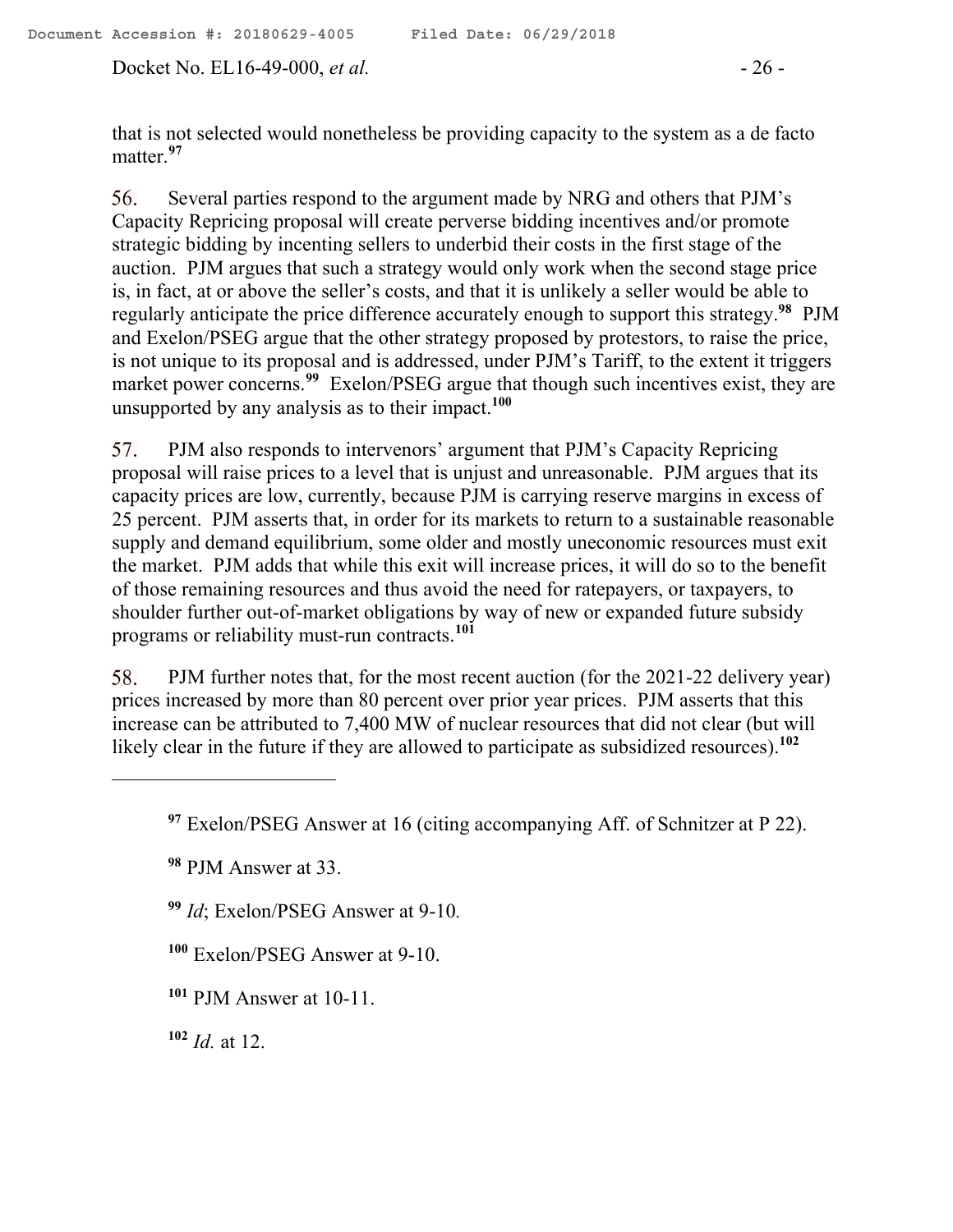Docket No. EL16-49-000, *et al.* - 27 -

Exelon/PSEG also respond to EPSA's argument that Capacity Repricing would create externalities by shifting the costs of one state's policies to another. Exelon/PSEG argue that the ZECs program itself does not impose costs on other states or alter prices received by non-incumbent generators, but may benefit other states.**<sup>103</sup>**

59. PJM also responds to intervenors' argument that PJM's proposal inappropriately exempts resources owned or controlled by vertically integrated utilities, or municipal utilities. PJM argues that such resources are not similarly situated to resources owned by deregulated or merchant entities, because they are not likely to use uneconomic new entry to suppress prices. **104** In addition, PJM notes that the Commission has previously accepted a comparable exemption for these types of entities.**<sup>105</sup>** AMP responds to NRG's argument that exempting public power resources is inappropriate because it may lead to captive ratepayers being saddled with unnecessary costs, arguing that a public power entity does not have captive customers. AMP adds that the costs at issue, which may address long-term supply needs, cannot be characterized as unnecessary.**<sup>106</sup>**

60. PJM responds to intervenors' argument that PJM's proposal is unduly discriminatory because it would target certain subsidies, while ignoring others. PJM argues that intervenors have failed to demonstrate that applying repricing to ZECs and RPS payments is unduly discriminatory, where, as here, these subsidies are expected to grow substantially in the next few years.**<sup>107</sup>** PJM asserts that participation in an RPS program, if it passes PJM's proposed materiality screen, will be enough to subject a wind project to Capacity Repricing, regardless of whether that resource also receives a federal production tax credit. PJM adds the federal law has recently reduced the amount of the production tax credit paid to wind units, which are also only a small share of PJM's region-wide capacity (a half percent). In addition, PJM argues that using one federal policy to counteract another is not appropriate.**<sup>108</sup>**

**<sup>104</sup>** PJM Answer at 28.

- **<sup>106</sup>** AMP Answer at 3.
- **<sup>107</sup>** PJM Answer at 26.
- **<sup>108</sup>** *Id.* at 26-27.

**<sup>103</sup>** Exelon/PSEG Answer at 13.

**<sup>105</sup>** *Id.* (citing 2013 PJM MOPR Order, 143 FERC ¶ 61,090 at PP 26, 107-115).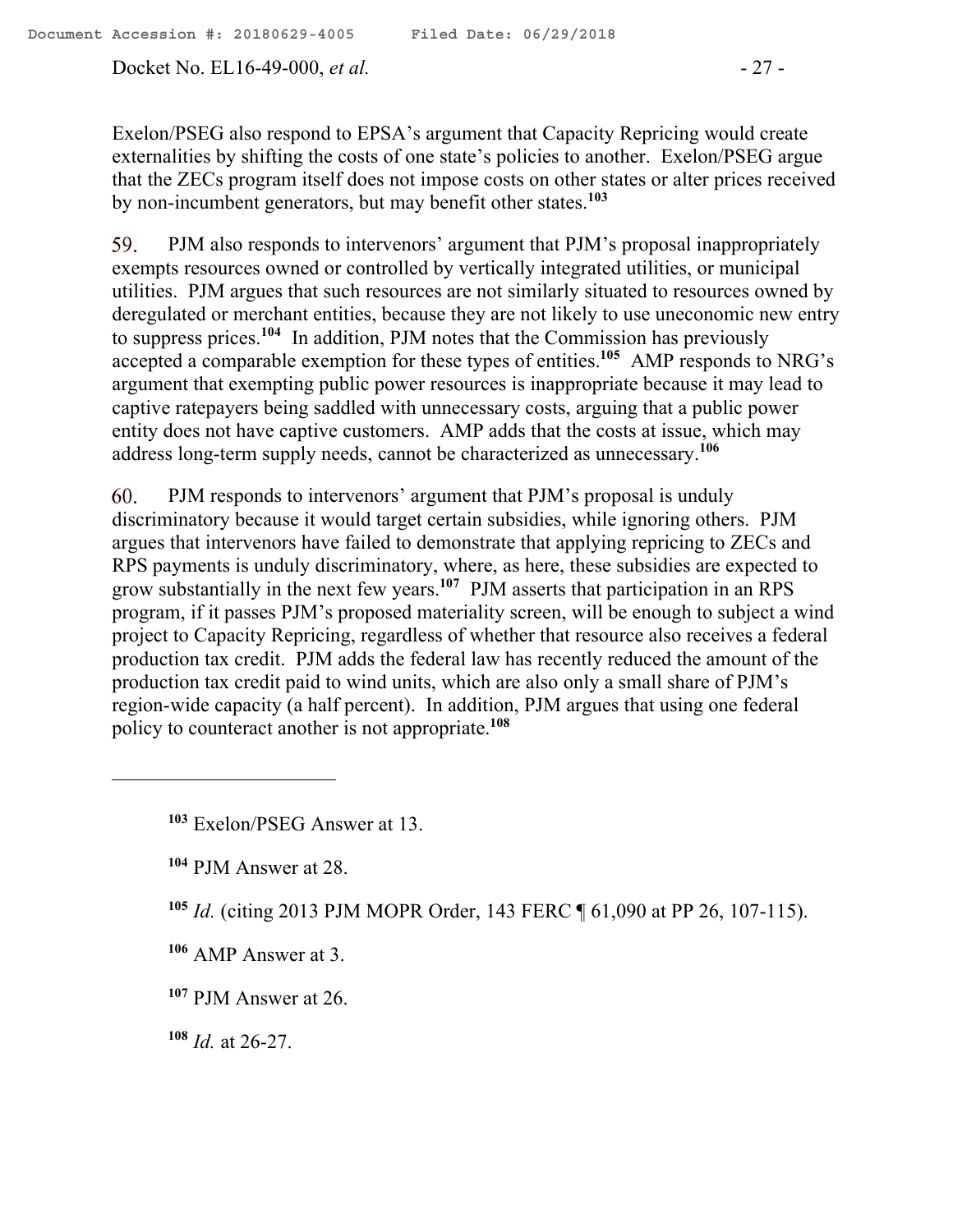Docket No. EL16-49-000, *et al.* - 28 -

Exelon/PSEG respond to EPSA's argument, under *FPC v. Hope*, that Capacity 61. Repricing would deprive certain resources of the opportunity to recover their costs. Exelon/PSEG argue that this standard does not apply here, where a generator is not compelled to provide capacity.**<sup>109</sup>**

Finally, the Market Monitor argues that PJM's proposal to use default avoidable 62. cost rate values in the determination of the Actionable Subsidy Reference Price is not sufficient. The Market Monitor asserts that a transparent review process that includes a review role for the Market Monitor would be required, with the relevant values submitted to the Commission for its approval. The Market Monitor adds that the values proposed by PJM, in its filing, are excessively high.**<sup>110</sup>**

# **4. Commission Determination**

63. We find that PJM's Capacity Repricing proposal is unjust and unreasonable, and unduly discriminatory and preferential. As proposed, Capacity Repricing would allow resources receiving out-of-market support to submit offers into PJM's capacity market as price-takers, acquiring capacity obligations without mitigation. All other things being equal, this, in turn, would suppress the capacity market clearing price. If certain thresholds for capacity receiving Material Subsidies are reached, Capacity Repricing would then adjust the clearing price paid to all resources with a capacity commitment, including resources receiving Material Subsidies, while excluding other competitive resources (i.e., resources not receiving out-of-market support) that offered below the adjusted clearing price but above the stage one price.

64. First, we find that it is unjust and unreasonable to separate the determination of price and quantity for the sole purpose of facilitating the market participation of resources that receive out-of-market support. PJM's Capacity Repricing proposal artificially inflates the capacity market clearing price to compensate for the participation of resources receiving out-of-market support in the PJM capacity market. PJM's Capacity Repricing proposal would allow such resources to impact the market, and disconnect the determination of price and quantity – a vital market fundamental. We agree with intervenors that, by setting a clearing price that is disconnected from the price used to determine which resources receive capacity commitments, the market clearing price under Capacity Repricing will send incorrect signals, leading to greater uncertainty with respect to entry and exit decisions.

**<sup>109</sup>** Exelon/PSEG Answer at 5.

**<sup>110</sup>** Market Monitor Answer at 12.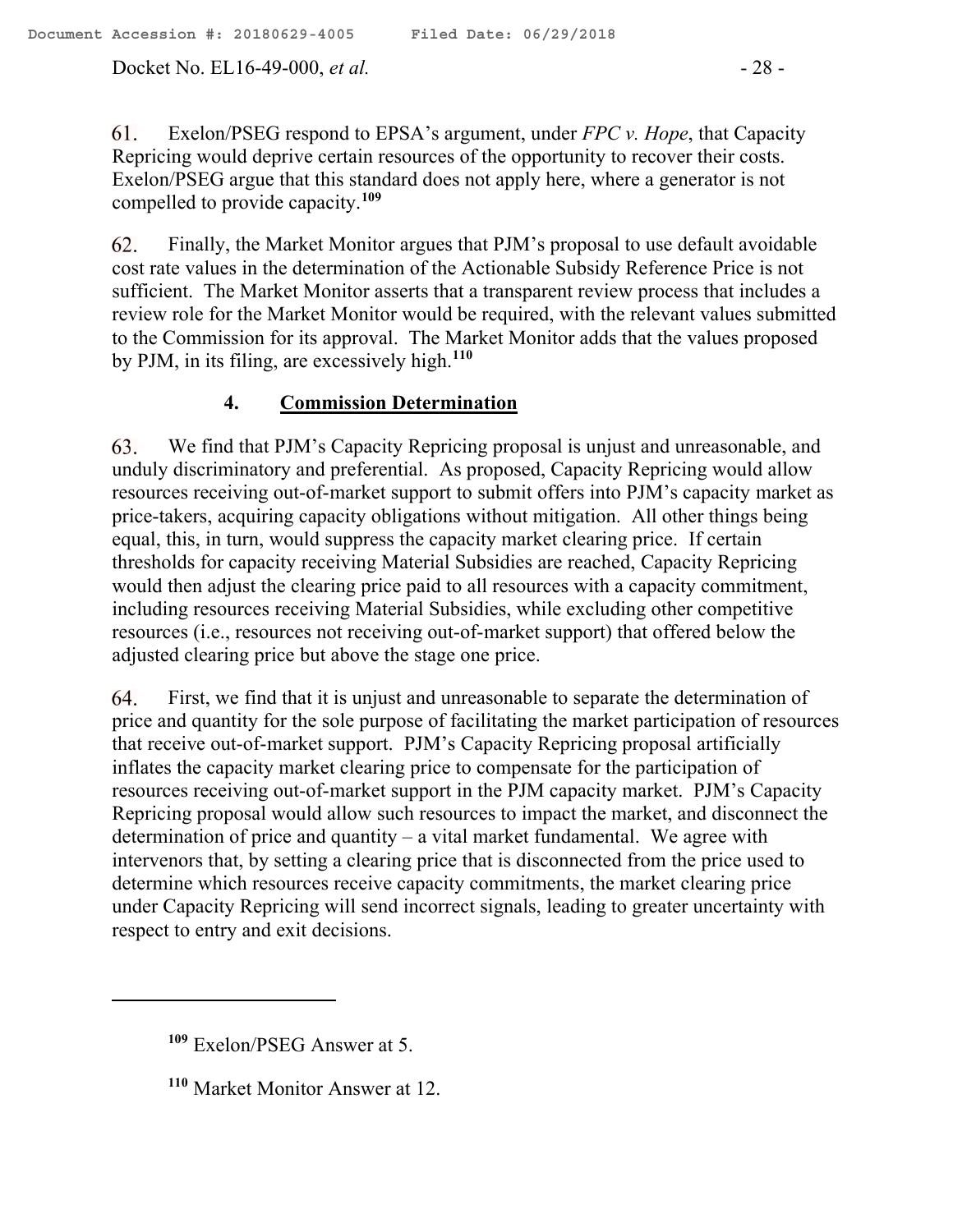#### Docket No. EL16-49-000, *et al.* - 29 -

65. Though the second stage price may not be suppressed by uncompetitive offers from resources receiving out-of-market support, the higher price—created by repricing would signal that the market would buy capacity from higher cost resources than actually clear the market and receive capacity commitments. This would make it more difficult for investors to gauge whether new entry is needed, or at what price that new entry will clear the PJM capacity market and receive a capacity commitment. Market participants would see the final, second stage clearing price, but would have limited information on which resources received commitments and the first stage price. As a result, we find that the final clearing price would fail to provide a useful signal to market participants regarding whether a resource will clear the market or whether new entry or retirement is needed, jeopardizing the PJM capacity market's ability to ensure resource adequacy going forward. We confine our finding here, however, to PJM's Capacity Repricing proposal, as submitted, as a stand-alone solution to address the impact of resources receiving out-of-market support in PJM's capacity market.

66. We find it unjust and unreasonable, and unduly discriminatory or preferential, for a resource receiving out-of-market payments to benefit from its participation in the PJM capacity market, by not competing on a comparable basis with competitive resources. Capacity Repricing appears to start from the premise that resources receiving out-ofmarket support should obtain a capacity commitment at the expense of other resources that, despite offering competitively, are not selected in the first stage of the auction. We reject that premise. Unlike competitive resources, a resource receiving out-of-market support can submit an offer below its true going-forward costs and rely on the Material Subsidy it receives to make up the difference between the auction clearing price and its going-forward costs.

67. In addition, under PJM's Capacity Repricing proposal, a resource supported by a Material Subsidy would not only receive the same clearing price as competitive resources, but would then further benefit from the higher price set in stage two of the auction. PJM's proposal therefore will increase prices for load, and then pay this higher price as a windfall to the very same resources that initially caused the price suppression PJM is attempting to correct. PJM's Capacity Repricing proposal also represents an unjust and unreasonable cost shift to loads who should not be required to underwrite, through capacity payments, the generation preferences that other regulatory jurisdictions have elected to impose on their own constituents. **111**

**<sup>111</sup>** 2011 PJM MOPR Rehearing Order, 137 FERC ¶ 61,145 at P 3 ("We are forced to act, however, when subsidized entry supported by one state's or locality's policies has the effect of disrupting the competitive price signals that PJM's RPM is designed to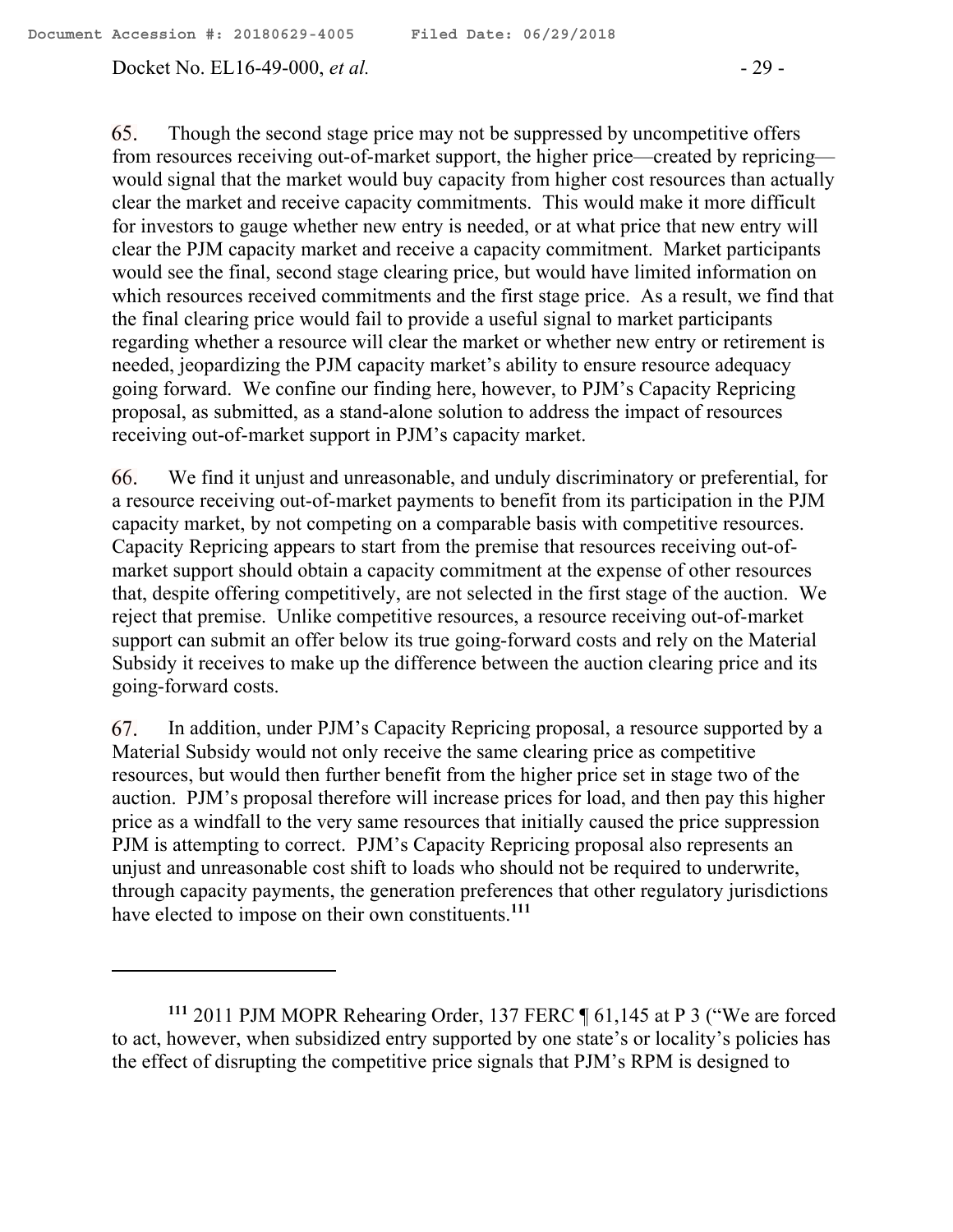Docket No. EL16-49-000, *et al.* - 30 -

68. We find that this approach unduly discriminates against competitive resources and is unduly preferential to resources receiving out-of-market support. While both types of resources may supply capacity, competitive resources are not similarly situated to resources that receive out-of-market support for purposes of ratemaking in PJM's FERCjurisdictional wholesale capacity market. **112** The receipt of out-of-market support is a difference that requires different ratemaking treatment when such support has a material effect on price or cannot otherwise be justified by our statutory standards.

produce, and that PJM as a whole, including other states, rely on to attract sufficient capacity."), *aff'd* sub nom. *NJBPU*, 744 F.3d at 101; *see also Hughes v. Talen Energy Mktg., LLC*, 136 S.Ct. 1288, 1296 (2016) (citing holding in *NJBPU*, 744 F.3d at 79-80, and quoting 2011 PJM MOPR Rehearing Order, 137 FERC ¶ 61,145 at P 3).

**<sup>112</sup>** Typically, undue discrimination cases involve a seller charging a different rate to similarly-situated customers; but undue discrimination can also occur when a seller charges the same rate to differently-situated customers. *See Alabama Elec., Inc. v. FERC*, 684 F.2d 20, 27-28 & n.3 (D.C. Cir. 1982) (*Alabama Electric*) ("[A] single rate design may also be unlawfully discriminatory. . . . It matters little that the affected customer groups may be in most respects similarly situated-that is, that they may require similar types of service . . . . If the costs of providing service to one group are different from the costs of serving the other, the two groups are in one important respect quite dissimilar."); *accord, e.g.*, *Ark. Elec. Energy Consumers, et al. v. FERC*, 290 F.3d 362, 368 (D.C. Cir. 2002) (restating the "central legal proposition" in *Alabama Electric* "that applying the same rate to two groups of dissimilarly situated customers may violate section 205's prohibition against undue discrimination"); *Cities of Riverside and Cotton, Cal. v. FERC*, 765 F.2d 1434, 1439 (9th Cir. 1985) (same); *Complex Consol. Edison Co. of N.Y., Inc. v. FERC*, 165 F.3d 992, 1013 (D.C. Cir. 1999) (explaining that "charging the same rate to differently situated customers could constitute a form of discrimination" under *Alabama Electric* and clarifying that "the critical determination was whether that difference was unreasonable or undue"); *Elec. Consumers Resource Council v. FERC*, 747 F.2d 1511, 1515 (D.C. Cir. 1984) (*Elcon*) ("If a rate design has different effects on charges for similar services to similar customers, the utility bears the burden of justifying these different effects."); *see id.* at 1515-16 (holding "that the proposed rate design results in a cross-subsidization, charging high-load factor customers part of the costs of service to low-load customers," and that the "utility has put forth no legally sufficient reason for charging high-load factor customers a rate that does not accurately reflect the cost of serving them").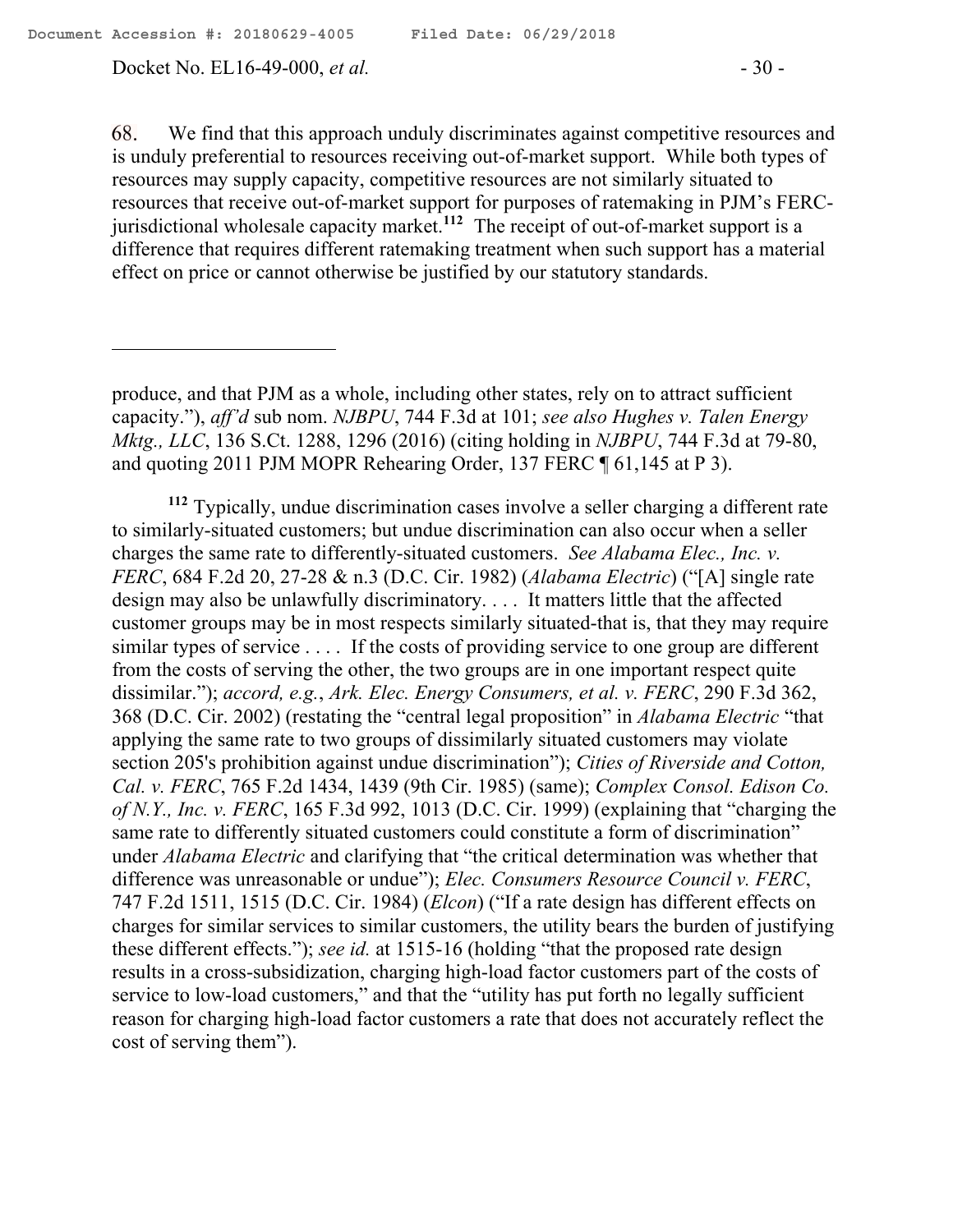69. Although FirstEnergy/EKPC argue that Capacity Repricing would eliminate consumers' paying for capacity twice, that effect, even if true, does not alone render PJM's proposal just and reasonable. The Commission has, in the past, found it acceptable or beneficial to avoid requiring customers to pay twice for capacity as a result of state policy decisions. However, the courts have concluded that it need not do so.**<sup>113</sup>** Those orders in which the Commission accepted such an accommodation emphasized the Commission's view that the accommodation mechanism at issue (specifically, an exemption from ISO-NE's MOPR) was narrowly tailored to have a limited impact on prices for competitive generation based on the way the exemption was structured to track anticipated load growth and resource retirements.**<sup>114</sup>** The Commission may, and has, accepted PJM Tariff changes limiting PJM's MOPR exemptions, even where those revisions may have required load to "pay twice" for capacity resources that a state requires its constituents to support through out-of-market payments.**<sup>115</sup>** On review, the United States Court of Appeals for the Third Circuit squarely held that states "are free to make their own decisions regarding how to satisfy their capacity needs, but they 'will appropriately bear the costs of  $[those]$  decision $[s]$ ,'... including possibly having to pay

twice for capacity."**<sup>116</sup>**

 $\overline{a}$ 

**<sup>113</sup>** *See Connecticut Dept. of Pub. Util. Control v. FERC*, 569 F.3d 477, 481 (D.C. Cir. 2009) (*Connecticut PUC*); *NJBPU*, 744 F.3d at 97; *NEPGA*, 757 F.3d at 295.

**<sup>114</sup>** *See ISO New England Inc.*, 147 FERC ¶ 61,173, at P 83 (2014) (First RTR Order), *ISO New England Inc.*, 150 FERC ¶ 61,065 (*RTR Rehearing Order*); *ISO New England Inc.*, 155 FERC ¶ 61,023, at P 33 (2016), *order on reh'g*, 158 FERC ¶ 61,138, at PP 43, 48 (2017) (RTR Remand Rehearing Order), *appeal pending sub nom. NextEra Energy Res., LLC v. FERC*, Case No. 17-1110 (D.C. Cir., filed Apr. 3, 2017).

**<sup>115</sup>** *See* 2011 PJM MOPR Order, 135 FERC ¶ 61,022 at P 139; 2011 PJM MOPR Rehearing Order, 137 FERC ¶ 61,145 at P 87.

**<sup>116</sup>** *NJBPU*, 744 F.3d at 97 (citing *Connecticut PUC*, 569 F.3d at 481). The D.C. Circuit rejected the same argument when it affirmed "the Commission's decision to decline a categorical mitigation exemption for self-supplied and state-sponsored resources" in ISO-NE. *NEPGA*, 757 F.3d at 295. In that case, as in *NJBPU*, petitioners argued that the Commission "[f]orc[ed load-serving entities] to forgo obtaining their desired resources or pay twice--once for their selected resources and again for auctionselected resources." Petitioner Br. of Mass. Muni. Wholesale Elec. Co., *et al*., at 11, D.C. Cir. Nos. 12-1074, *et al*. (Mar. 5, 2013). Notwithstanding that argument, the court found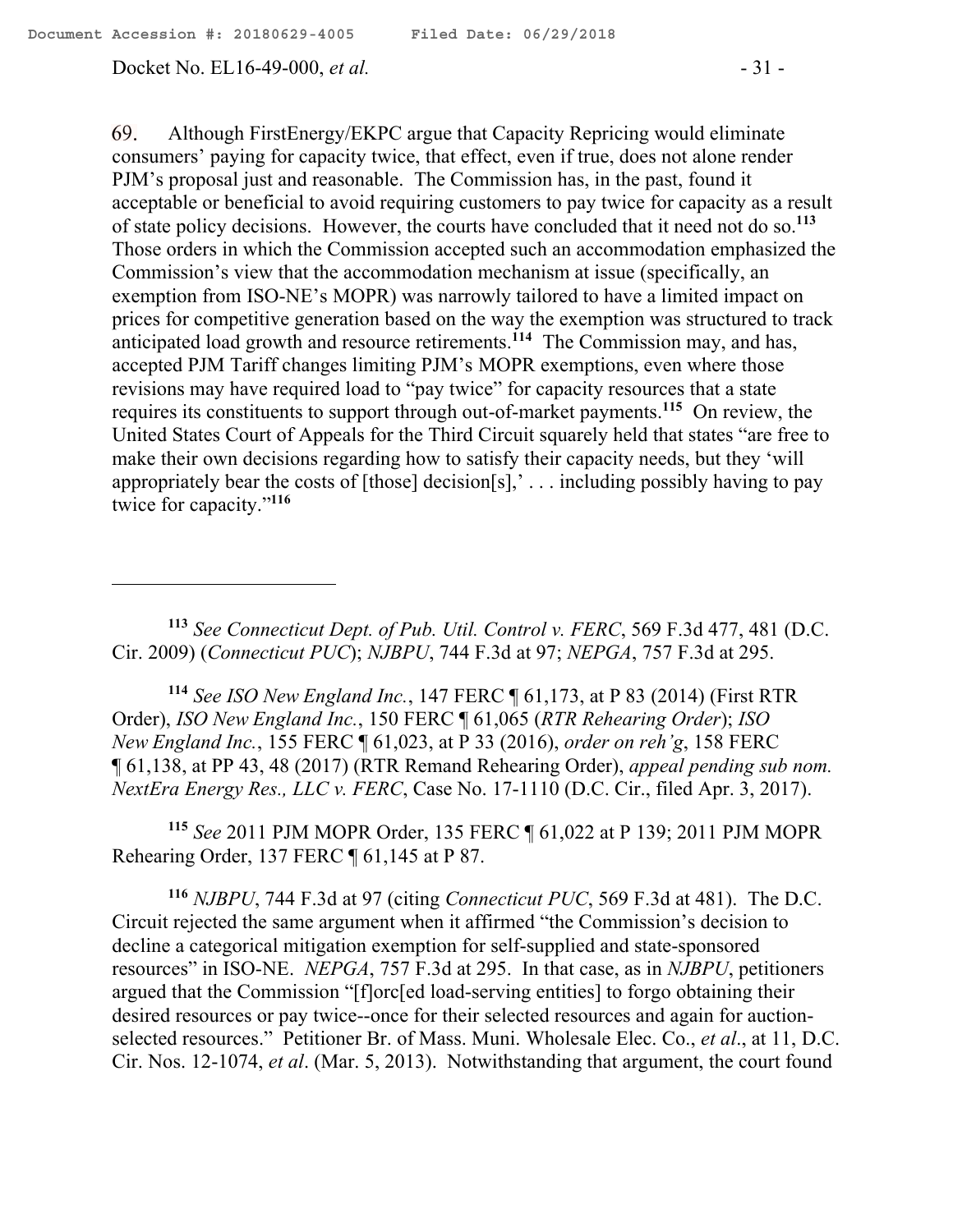#### Docket No. EL16-49-000, *et al.* - 32 -

PJM argues that its Capacity Repricing proposal is generally consistent with the 70. approach accepted by the Commission, in principle, in the 2011 ISO-NE MOPR Order. **117** We disagree. PJM's Capacity Repricing proposal differs from ISO-NE's proposal in an important respect; while PJM would pay resources receiving Material Subsidies the higher, stage two clearing price, ISO-NE proposed to establish separate clearing prices for existing and new resources, including new resources receiving out-of-market support. Even with this distinction, the Commission found ISO-NE's proposal unjust and unreasonable because it did not appropriately balance the value of accommodating resources receiving out-of-market support with its obligation to clear an appropriate level of capacity. **<sup>118</sup>** Accordingly, the Commission directed ISO-NE to develop a benchmark pricing mechanism similar to PJM's MOPR. **119** The Commission, in the ISO-NE 2011 MOPR Order, moreover, did not endorse an approach comparable to PJM's Capacity Repricing proposal here, which would require PJM to pay all cleared resources, including resources receiving out-of-market support, the higher "competitive" clearing price. For the reasons discussed above, we find such an outcome unjust and unreasonable and unduly discriminatory.

71. PJM also argues that its Capacity Repricing proposal is generally consistent with the two-stage pricing mechanism accepted by the Commission in the CASPR Order. We disagree. While both PJM's Capacity Repricing and ISO-NE's CASPR proposal use two-tier auctions to address the impacts of resources receiving out-of-market support on capacity prices, the two proposals are otherwise distinguishable. CASPR seeks to maintain the connection between resource selection and price, because CASPR pays the first stage price to all resources committed in that stage. Only Sponsored Policy Resources**<sup>120</sup>** committed in the second stage pay the second stage price as a one-time

**<sup>117</sup>** *See* 2011 ISO-NE MOPR Order, 135 FERC ¶ 61,029.

**<sup>118</sup>** *Id.* PP 161-164.

**<sup>119</sup>** *Id.* P 165.

**<sup>120</sup>** Specifically, CASPR applies to Sponsored Policy Resources, defined as "a New Capacity Resource that: receives an out-of-market revenue source supported by a government-regulated rate, charge or other regulated cost recovery mechanism, and; qualifies as a renewable, clean or alternative energy resource under a renewable energy portfolio standard, clean energy standard, alternative energy portfolio standard,

a categorical exemption for self-supplied and state-sponsored resources would constitute "definitional market distortion in favor of buyers." *NEPGA*, 757 F.3d at 294.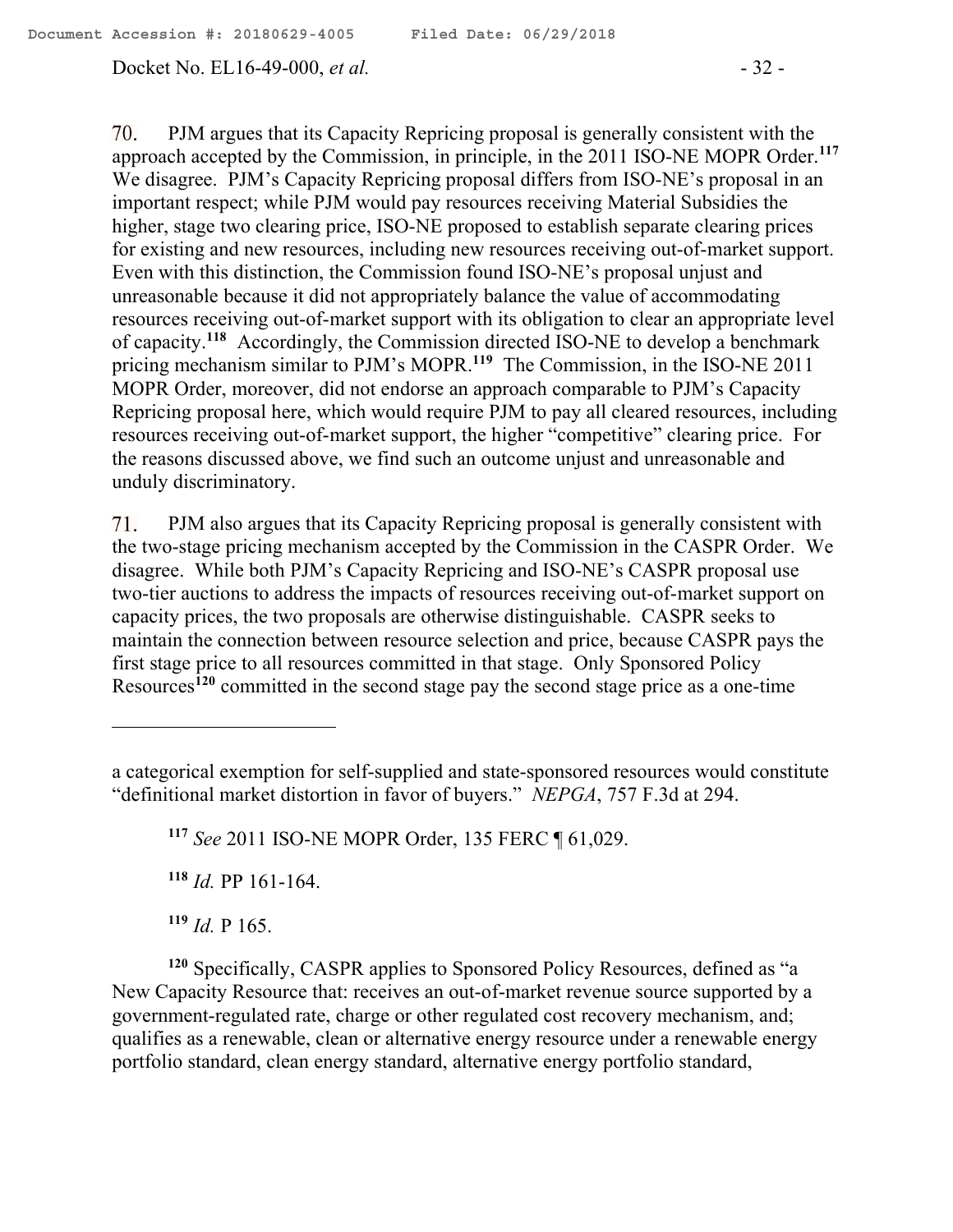Docket No. EL16-49-000, *et al.* - 33 -

severance to a matched retiring resource. CASPR does not allow Sponsored Policy Resources unfettered access to the market (it retains and strengthens ISO-NE's MOPR for all new resources, by phasing out the Renewable Technology Resource exemption) and contemplates that Sponsored Policy Resources may be unable to find partners willing to give up their capacity commitment.**<sup>121</sup>** For these reasons, we find that PJM's Capacity Repricing, as proposed, is not comparable to ISO-NE's CASPR.

72. Furthermore, PJM has responsibility under section 205 of the FPA to support its Capacity Repricing proposal; however, PJM has not provided any support for the proposed materiality threshold that would initiate PJM's Capacity Repricing proposal. PJM defines a material amount as either 5,000 MW (unforced capacity) across the region, or 3.5 percent of the reliability requirement for any modeled Locational Deliverability Area. At the same time, PJM's testimony states that below-cost capacity offers from resources receiving out-of-market support can result in significant and widespread clearing price reductions using sensitivity analysis adding 3,000 MW and then 6,000 MW of zero-priced supply in and outside the Mid-Atlantic Area Council (MAAC) Locational Deliverability Area.<sup>122</sup> It is not clear how the material threshold amounts (or the MAAC Locational Deliverability Area) were selected given the accompanying testimony. PJM provides no evidence that either the 5,000 MW (unforced capacity) across the region, or the 3.5 percent of the reliability requirement for a modeled Locational Deliverability Area is at the appropriate level. We therefore find that PJM has failed to demonstrate that the proposed threshold is just and reasonable.

## **C. MOPR-Ex**

 $\overline{a}$ 

73. PJM requests that, in the event its Capacity Repricing proposal is rejected as unjust and unreasonable, the Commission next consider the alternative proposal (MOPR-Ex). MOPR-Ex would expand the application of PJM's MOPR to new and existing resources that receive a Material Subsidy, subject to certain exemptions. For the reasons discussed below, we reject PJM's MOPR-Ex proposal because PJM has not met its

**<sup>121</sup>** *Id.* at PP 99-102.

renewable energy goal, or clean energy goal enacted (either by statute or regulation) in the New England state from which the resource receives the out-of-market revenue source and that is in effect on January 1, 2018." *See* CASPR Order, 162 FERC ¶ 61,205 at P 4 n.6.

**<sup>122</sup>** *See* PJM Filing at Attach. E (Aff. of Adam J. Keech at 2).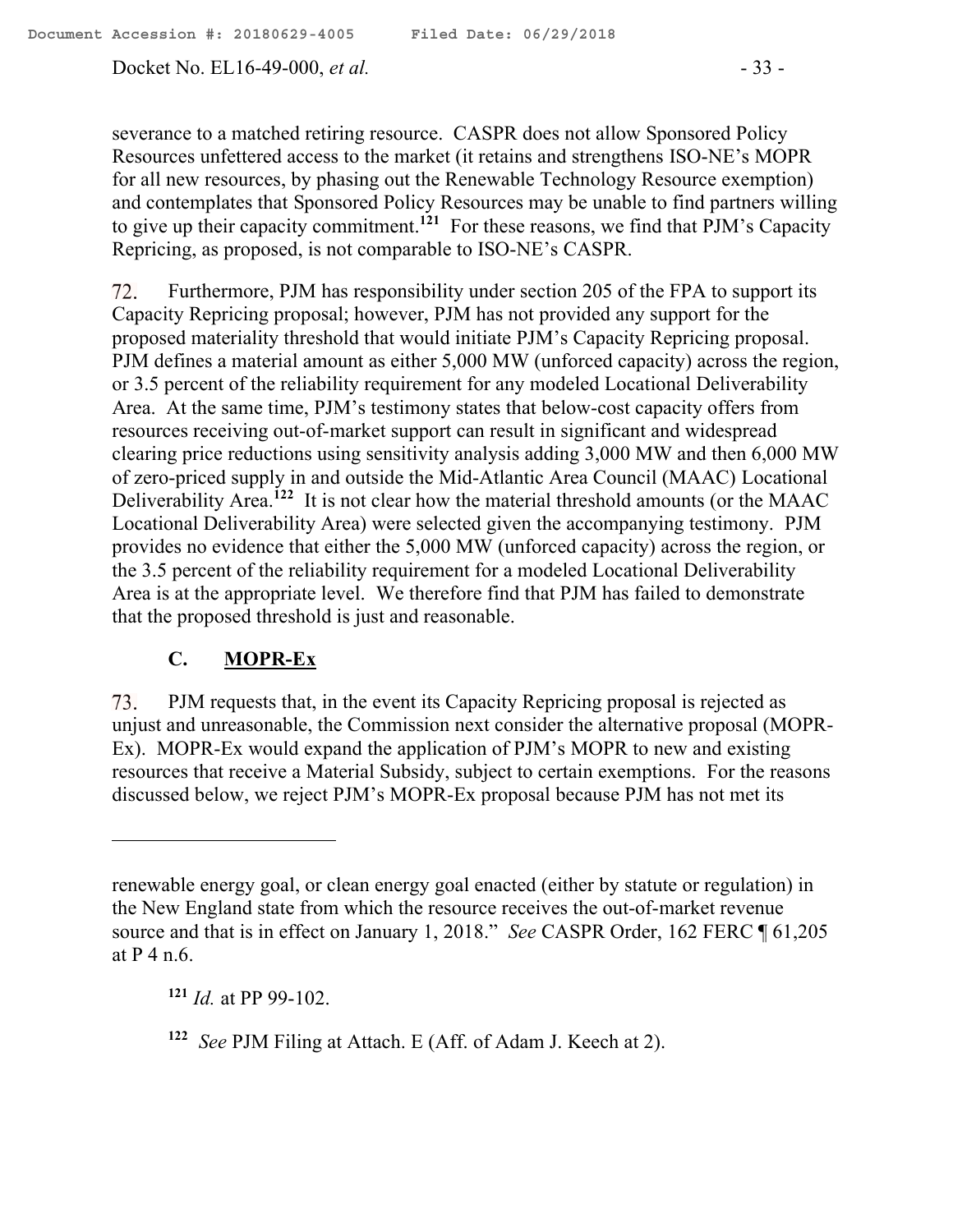Docket No. EL16-49-000, *et al.* - 34 -

section 205 burden to show that MOPR-Ex is just and reasonable, and not unduly discriminatory.

# **1. PJM's MOPR-Ex Proposal**

74. PJM proposes to extend the MOPR to cover both new and existing resources that receive Material Subsidies, as discussed below, to mitigate the impact of a state subsidy on wholesale prices. PJM states that, while its existing MOPR applies to only certain types of new, natural gas-fired resources, MOPR-Ex would apply to any type of generation resource that receives a Material Subsidy, unless otherwise exempted from the MOPR under the proposed exemptions discussed below.<sup>123</sup> In addition, PJM states that MOPR-Ex would extend the geographic reach of the MOPR to apply to external capacity resources as well as internal capacity resources.

75. PJM proposes to adopt the same definition for Material Subsidy for MOPR-Ex as under Capacity Repricing.**<sup>124</sup>** PJM adds that, under MOPR-Ex, there would be no resource size threshold. **<sup>125</sup>** In addition, PJM states that, unlike Capacity Repricing, MOPR-Ex would not apply to demand resources.**<sup>126</sup>** PJM states that, because MOPR-Ex would expand offer price mitigation to generation resources of all fuel types, a revised MOPR floor offer price will be required, i.e., it would no longer be appropriate to set that floor at PJM's existing Net CONE values for new natural gas-fired resources.

76. Instead, PJM proposes that the MOPR floor offer price be set as the Market Seller Offer Cap, or Net CONE \* B, for the Locational Deliverability Area in which the resource is offered. PJM asserts that this revision is appropriate, given the Commission's prior finding that the Market Seller Offer Cap is a "reasonable estimate of a low-end

**<sup>126</sup>** *Id.* at 53.

**<sup>123</sup>** *Id.* at 101. In addition to the exemptions discussed below, PJM proposes to exempt Qualifying Facilities, as defined in Part 292 of the Commission's regulations, from MOPR-Ex, noting its existing MOPR exemption for such facilities. *Id.*

**<sup>124</sup>** *See supra* section IV.B.

**<sup>125</sup>** PJM Filing at 99, n.240.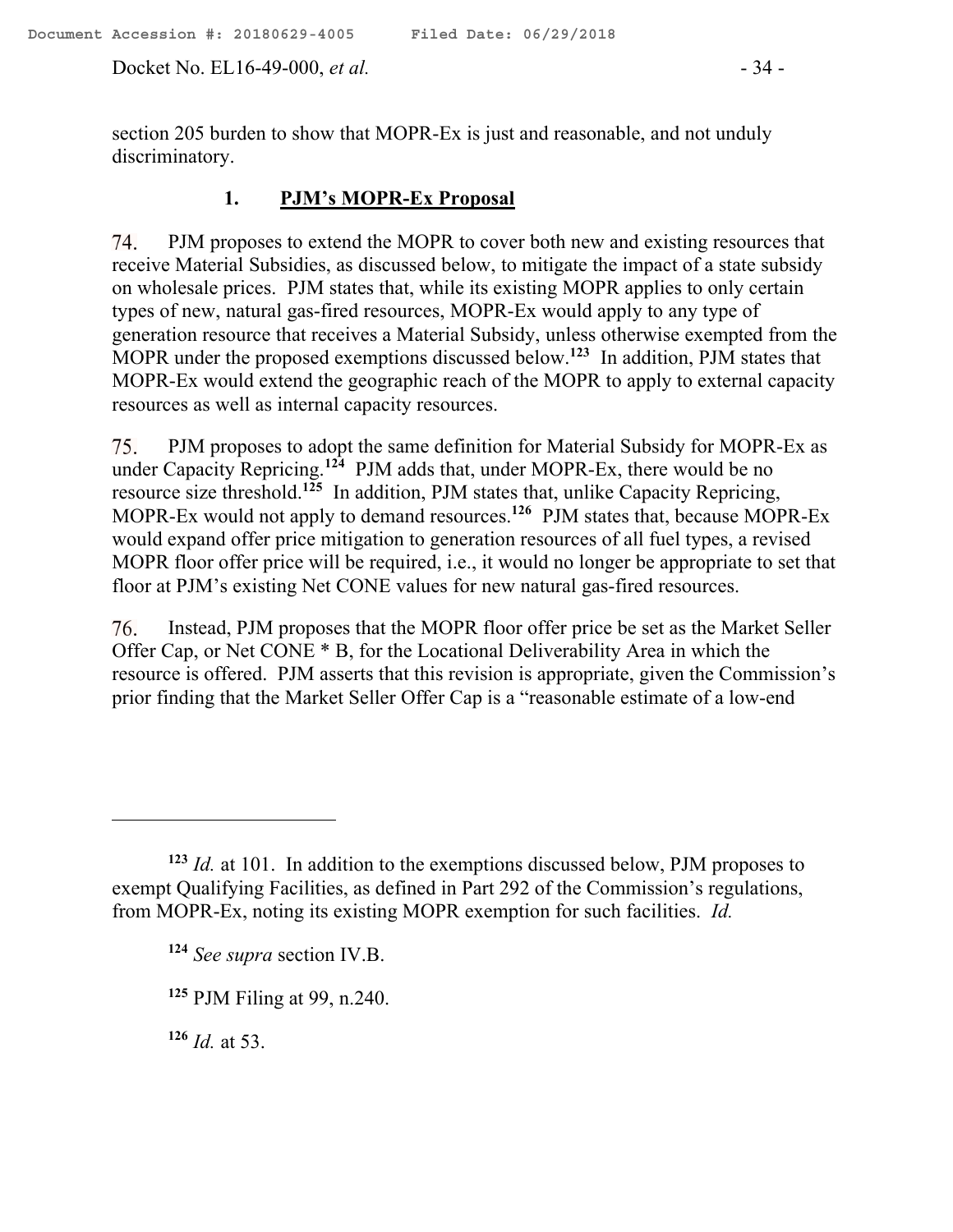Docket No. EL16-49-000, *et al.* - 35 -

 $\overline{a}$ 

competitive offer, after accounting for all marginal costs, opportunity costs, and risks associated with assuming a Capacity Performance commitment."**<sup>127</sup>**

PJM also proposes to exempt certain resources that it claims are not likely to raise 77. price suppression concerns. First, PJM proposes to extend its unit-specific review allowance to the resources subject to MOPR-Ex. PJM also proposes certain categorical exemptions. Specifically, MOPR-Ex would allow for a categorical self-supply exemption, similar to the new entry exemption accepted by the Commission in the 2013 PJM MOPR Order, **<sup>128</sup>** and subject to a net-short requirement,**<sup>129</sup>** and a net-long requirement. **130** PJM also proposes an exemption applicable to public power entities and electric cooperatives. PJM states that, under its public entity exemption, an exemption would be granted using criteria similar to its proposed self-supply exemption. **131**

**<sup>127</sup>** *Id.* at 104 (citing *PJM Interconnection, L.L.C.*, 155 FERC ¶ 61,157, at P 184 (2016)).

**<sup>128</sup>** *See* 2013 PJM MOPR Order, 143 FERC ¶ 61,090 at PP 107-115.

**<sup>129</sup>** Under PJM's proposed exemption, a single-entity customer would be subject to a 150 MW net-short allowance, while a vertically integrated utility would be subject to net-short allowance equal to 20 percent of its reliability requirement. PJM Filing at 106- 107.

**<sup>130</sup>** For entities with an obligation less than 500 MW, a net-long allowance of 75 MW would apply. For entities with an obligation between 500 and 5,000 MW, the netlong requirement would be set at 15 percent of the entity's obligation. For entities with an obligation between 5,000 and 15,000 MW, the net-long requirement would be 750 MW. For entities with an obligation between 15,000 and 25,000 MW, the net-long limit would be 1,000 MW. Finally, for entities with obligations greater than or equal to 25,000 MW, the net-long limit would be set at 4 percent of that entity's obligation, subject to a 1,300 MW. *Id.*

**<sup>131</sup>** *See* Proposed Tariff, Attach. DD, § 5.14(h)(9) (Option B). PJM proposes a netlong threshold, set at 600 MW, but does not propose a net-short limitation. PJM also proposes certain cost and revenue requirements. *Id.* PJM also proposes a categorical exemption for competitive entry (a provision voted on by PJM's stakeholders). However, PJM acknowledges that such a competitive entry exemption would not be necessary, given its proposed definition of a Material Subsidy. PJM states that, accordingly, it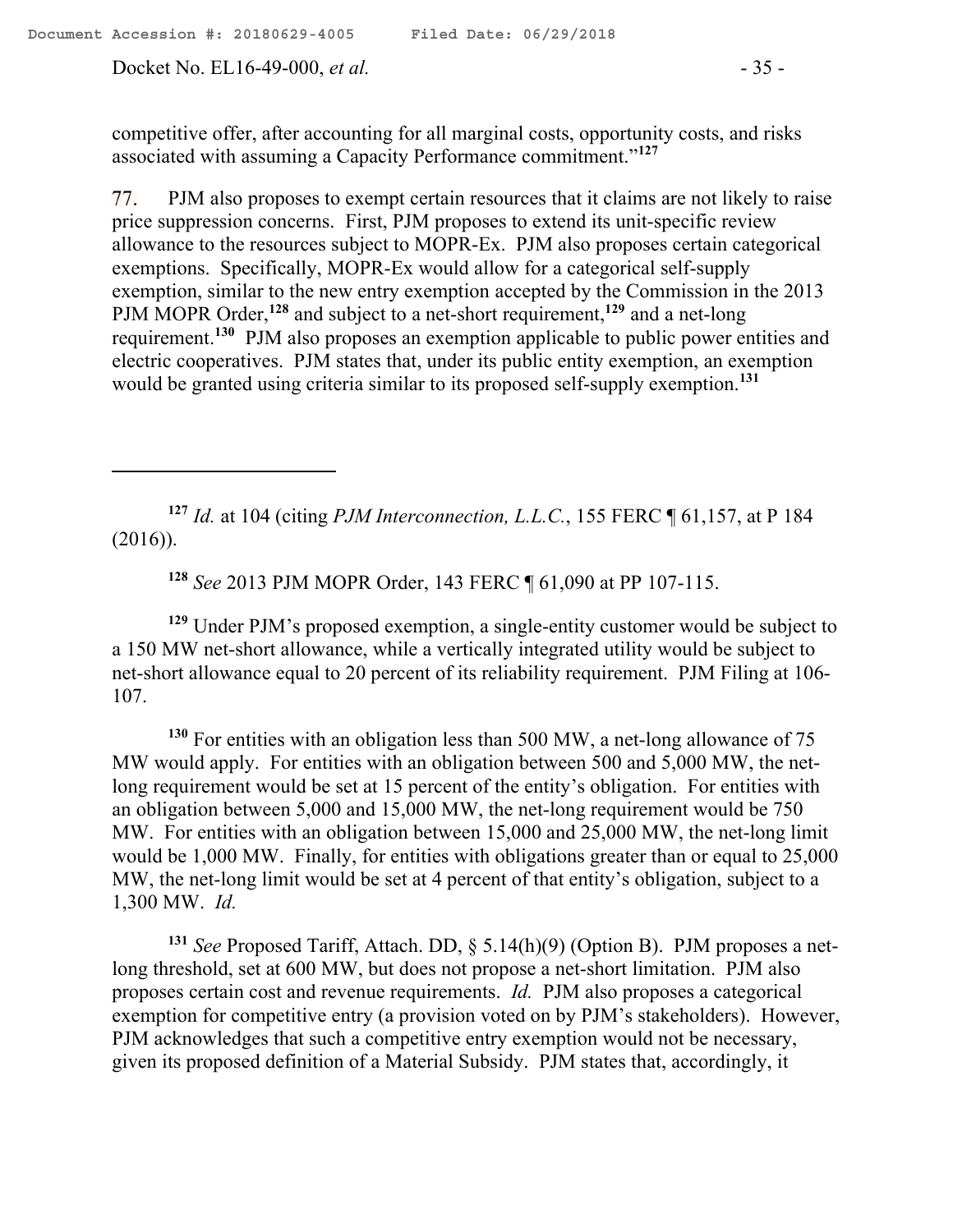#### Docket No. EL16-49-000, *et al.* - 36 -

78. PJM also proposes an RPS exemption. PJM states that this exemption would apply to capacity market sellers whose resources were either: (i) procured in a program in compliance with a state-mandated RPS program prior to December 31, 2018, or based on a request for proposals under such program issued prior to December 31, 2018; or (ii) in compliance with the requirements of a state-mandated RPS program or voluntary RPS program that is competitive and non-discriminatory. PJM asserts that its first criterion would operate as a transition mechanism, recognizing that sellers had no reasonable prior expectation that the MOPR would be revised under the terms contemplated by MOPR-Ex. PJM states the second criterion would exempt resources procured under state programs that meet certain competitive and non-discriminatory requirements. **<sup>132</sup>** PJM states that, in addition, if the programs use an auction, the winners of the auction must be determined based on lowest offers; payments to winners must be based on the auction clearing price; and at least three non-affiliated sellers must participate. PJM adds that, if the program does not use an auction, the terms of the program must be consistent with fair market value and standard industry practice.**<sup>133</sup>**

Finally, with respect to undue discrimination claims raised in PJM's stakeholder 79. deliberations, PJM states that "[w]hether or not this form of discrimination is undue … is a decision for this Commission."**<sup>134</sup>** PJM offers the option of either (i) applying the standards set forth in Capacity Repricing to govern the treatment of renewable resources,

**<sup>132</sup>** Specifically, the relevant program must: (1) require load-serving entities to procure a defined amount of renewable capacity resources; (2) allow for the participation by both new and existing resources; (3) apply no supply limitations on participants; (4) rely on requirements that are objective and transparent; (5) exclude selection criteria that could give preference to new or existing resources; (6) apply no indirect means to discriminate against new or existing resources; (7) excludes any locational requirement, other than restricting imports from other states; and (8) applies a renewable characteristic as the only screen for participation. *Id.* at 112.

**<sup>134</sup>** PJM Filing at 114.

would consent to a Commission directive requiring the removal of the competitive entry exemption. Filing at n.268.

**<sup>133</sup>** *See* Proposed PJM Tariff, Attach. DD, § 5.14(h)(10) (Option B).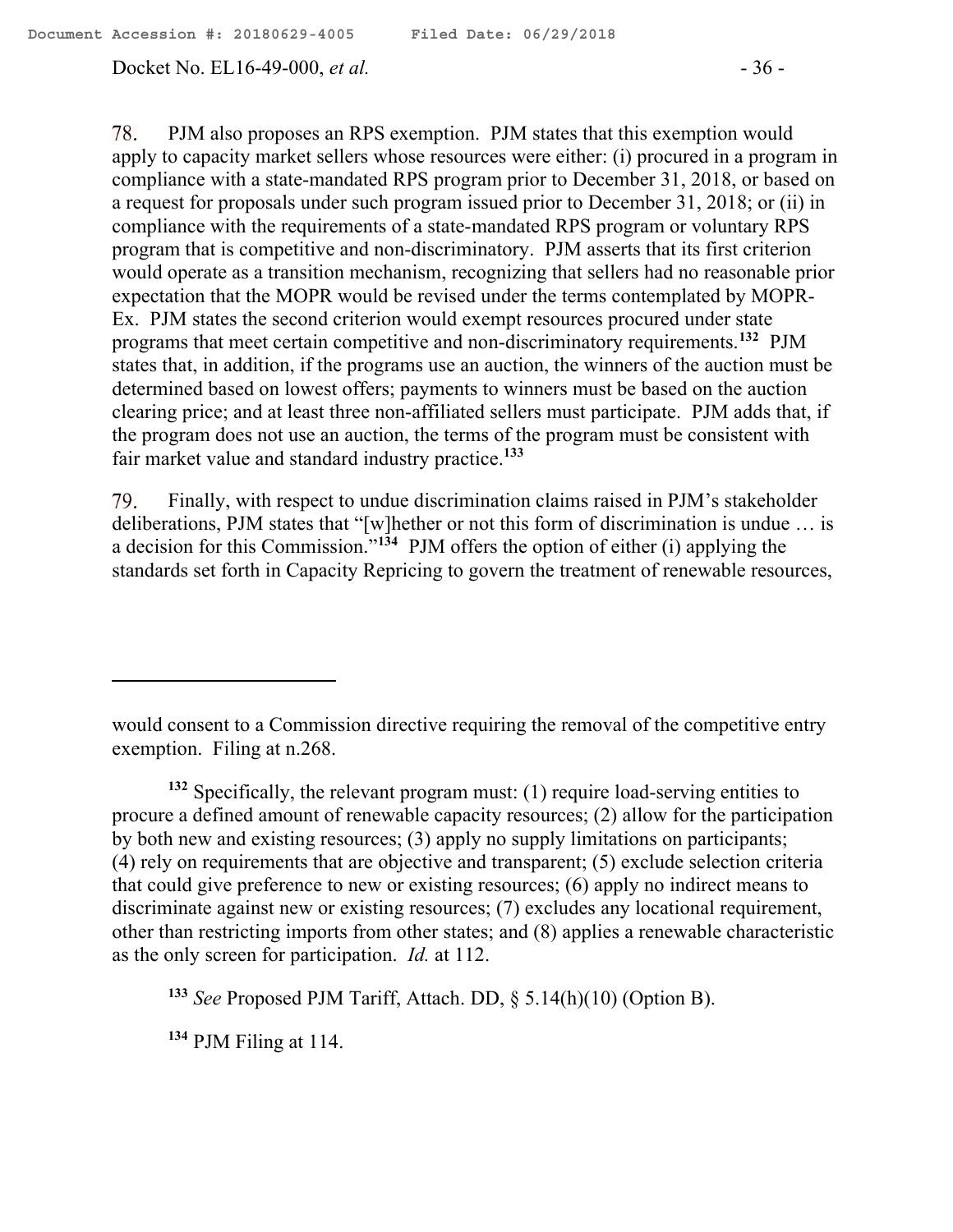Docket No. EL16-49-000, *et al.* - 37 -

or (ii) identifying this [undue discrimination] question for further stakeholder consideration in subsequent process."**<sup>135</sup>**

#### **2. Comments and Protests**

A number of intervenors are generally supportive of MOPR-Ex, in principle, or 80. acknowledge PJM's alterative proposal as a just and reasonable option and/or as preferable to PJM's Capacity Repricing proposal. Consumers Coalition asserts that MOPR-Ex, if properly limited in its application, could be accepted as a just and reasonable response to state-supported resources, because it would limit cost increases for ratepayers.**<sup>136</sup>** The Ohio Consumers Counsel agrees that MOPR-Ex would appropriately mitigate the diverse effects of state subsidies on PJM's capacity market and is not likely to lead to a proliferation of state subsidies.**<sup>137</sup>** EPSA supports the MOPR-Ex approach of applying PJM's mitigation rules to both new and existing resources, including resources receiving ZECs. **138** The Market Monitor supports MOPR-Ex, asserting that it protects PJM's competitive markets, has majority stakeholder support, and is consistent with long-standing Commission policy. The Market Monitor adds that MOPR-Ex would appropriately provide a disincentive for state policies that discourage competitive investment by suppressing market clearing prices.**<sup>139</sup>**

# **a. Market Design**

Other intervenors argue that MOPR-Ex should be rejected. FirstEnergy/EKPC, 81. the Illinois Commission and PSEG argue that MOPR-Ex would frustrate legitimate state

**<sup>135</sup>** *Id*.

 $\overline{a}$ 

**<sup>136</sup>** Consumer Coalition Protest at 13-14.

**<sup>137</sup>** Ohio Consumers Counsel Protest at 5.

**<sup>138</sup>** EPSA Protest at 7.

**<sup>139</sup>** *Id*. at 2, 14. The Market Monitor, however, objects to several of the terms PJM proposes in its Tariff revisions and questions PJM's proposed procedures to be followed when fraud is suspected, arguing that these procedures already exist under PJM's Tariff. *Id*. at 17-19.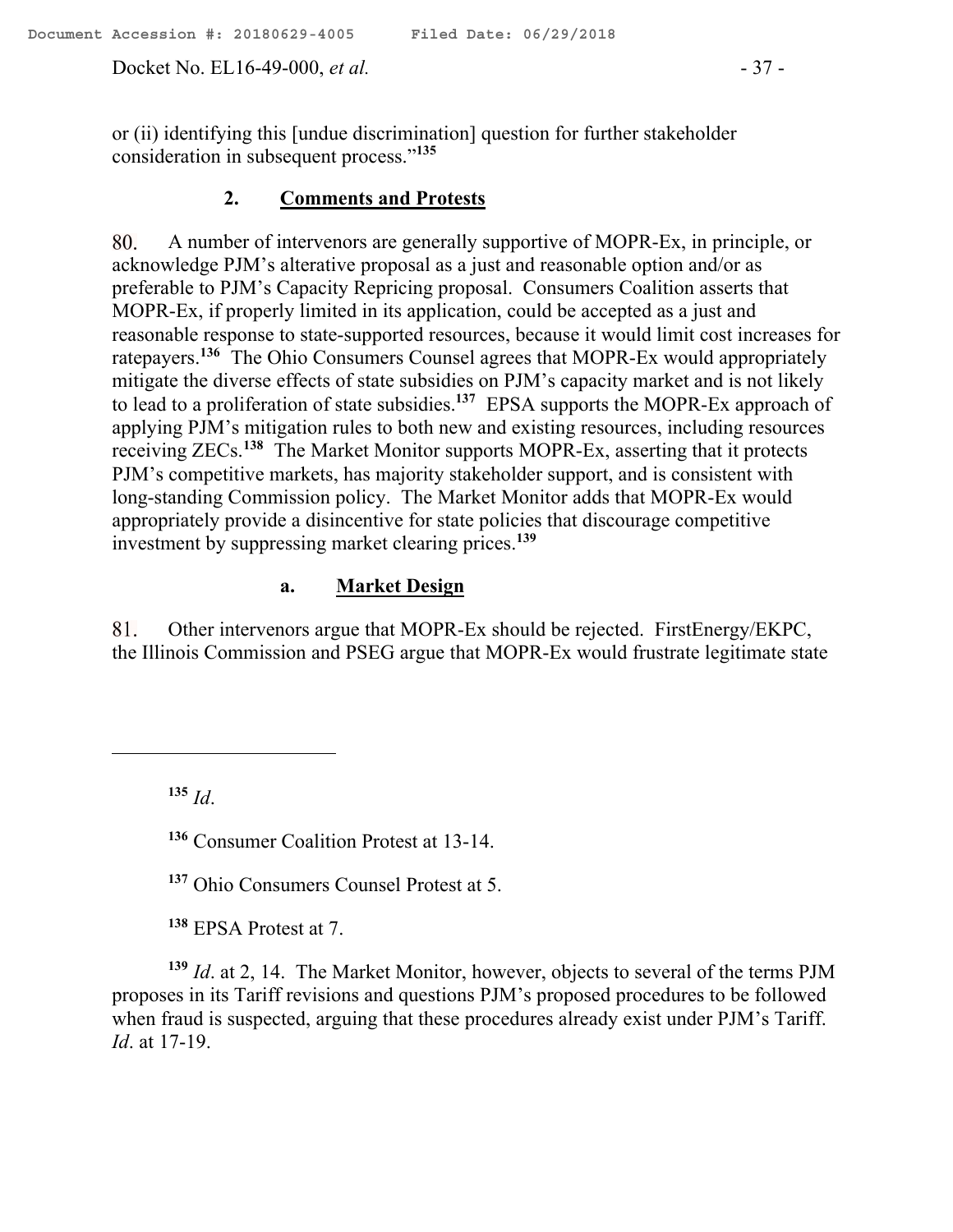Docket No. EL16-49-000, *et al.* - 38 -

policy.**<sup>140</sup>** The New Jersey Board similarly asserts that, regardless of participation in PJM, states have a right to oversee and regulate their generation portfolio.**<sup>141</sup>** The Maryland Commission argues that PJM's MOPR-Ex proposal would preclude state support intended to launch new, innovative technologies that may not qualify for one of PJM's proposed exemptions.**<sup>142</sup>**

82. The Maryland Commission argues that PJM's proposal fails to provide price transparency because it would structure the market to procure more capacity than necessary, potentially resulting in uncertainties in other PJM markets.**<sup>143</sup>** Exelon argues that MOPR-Ex would select the wrong resources by favoring inefficient polluting resources and treat state environmental programs as hostile to the wholesale markets.**<sup>144</sup>**

83. Intervenors also object to PJM's proposal to set the default floor at a level equal to the default market seller offer cap. The Illinois Commission argues that PJM's proposed reference price is set too high and is unsupported.**<sup>145</sup>** FirstEnergy/EKPC argue that there is no economic rationale to set the default offer floor equal to the default offer cap, because offer floors are designed to address buyer-side market power, while offer caps are designed to address supplier-side market power.**<sup>146</sup>** Exelon asserts that resetting bids to the Market Seller Offer Cap does not fit existing resources whose costs are largely sunk, which could lead to over-mitigation by requiring a commercially operational resource to bid at an offer floor substantially above its going-forward costs.**<sup>147</sup>**

**<sup>141</sup>** New Jersey Board Answer at 2-3.

**<sup>142</sup>** Maryland Commission Protest at 10.

**<sup>143</sup>** *Id.* at 10.

 $\overline{a}$ 

**<sup>144</sup>** Exelon Protest at 42.

**<sup>145</sup>** Illinois Commission Protest at 39.

**<sup>146</sup>** FirstEnergy/EKPC Protest at 19.

**<sup>147</sup>** Exelon Protest at 40 (citing 2013 PJM MOPR Order, 143 FERC ¶ 61,090 at P 26).

**<sup>140</sup>** FirstEnergy/EKPC Protest at 17; Illinois Commission Protest at 20-21; and PSEG Protest at 9.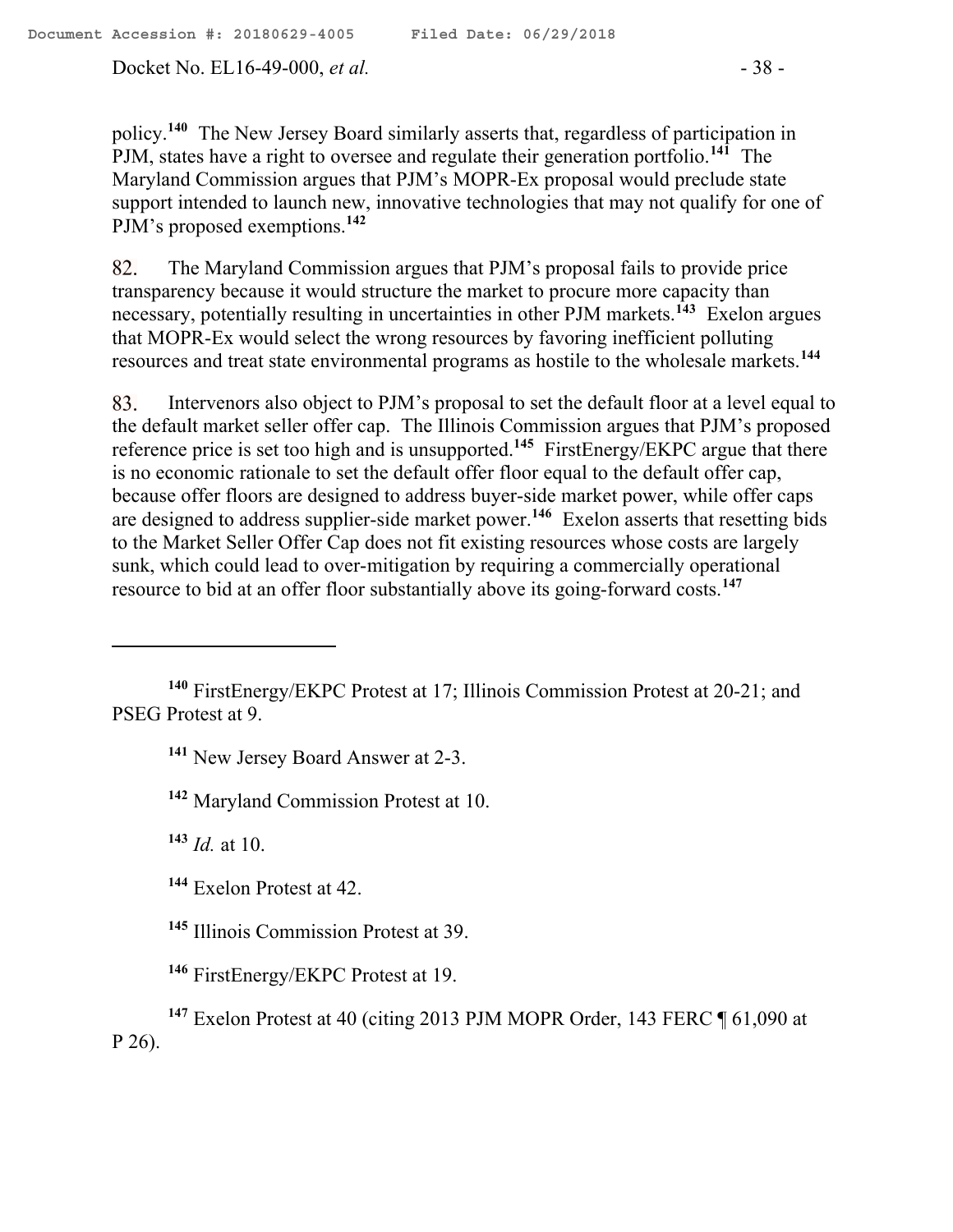Docket No. EL16-49-000, *et al.* - 39 -

#### **b. Double Payment and Excess Supply**

Intervenors also address the argument that MOPR-Ex should be rejected because it 84. will require load to pay twice.**<sup>148</sup>** Rockland, however, supports extending the MOPR to existing resources, even where load may be required to pay twice, noting that any such costs would be limited to the initiating state.**<sup>149</sup>** ESPA adds that the Commission has expressly rejected arguments about double procurement, in finding that the Commission is not required to prevent any such duplication, or ensure that customers do not pay twice for state-subsidized resources.**<sup>150</sup>**

85. Some intervenors argue that, by applying the MOPR to existing resources in the capacity clearing process, MOPR-Ex would perpetuate an over-supply of resources, thus moving the price suppression from the capacity market into energy market.**<sup>151</sup>**

### **c. Definitions and Exemptions**

Several intervenors object to PJM's proposed definition of Material Subsidy. 86. Dominion and Solar Coalition argue that determining what constitutes a Material Subsidy would inappropriately allow PJM to serve as a gatekeeper to its capacity auction and would ultimately lead to higher prices.**<sup>152</sup>** SMECO objects to a definition that would extend to any state action, whether for renewable energy or otherwise.**<sup>153</sup>**

Vistra argues that demand resources should not be excluded from mitigation under 87. MOPR-Ex.**<sup>154</sup>** FirstEnergy/EKPC and Exelon argue that a MOPR should be limited in its scope, to apply only to those entities with the intent and ability to exercise market

**<sup>148</sup>** *See, e.g.,* NEI Comments at 11; Buyers Group Comments at 3.

**<sup>149</sup>** Rockland Comments at 4.

 $\overline{a}$ 

**<sup>150</sup>** EPSA Protest at 26 (citing 2011 PJM MOPR Rehearing Order, 137 FERC ¶ 61,145 at P 209).

**<sup>151</sup>** PSEG Protest at 11; Exelon Protest at 42; and Solar Coalition Protest at 20.

**<sup>152</sup>** Dominion Protest at 10; Solar Coalition Protest at 21.

**<sup>153</sup>** SMECO Protest at 3.

**<sup>154</sup>** Vistra Comments at 13.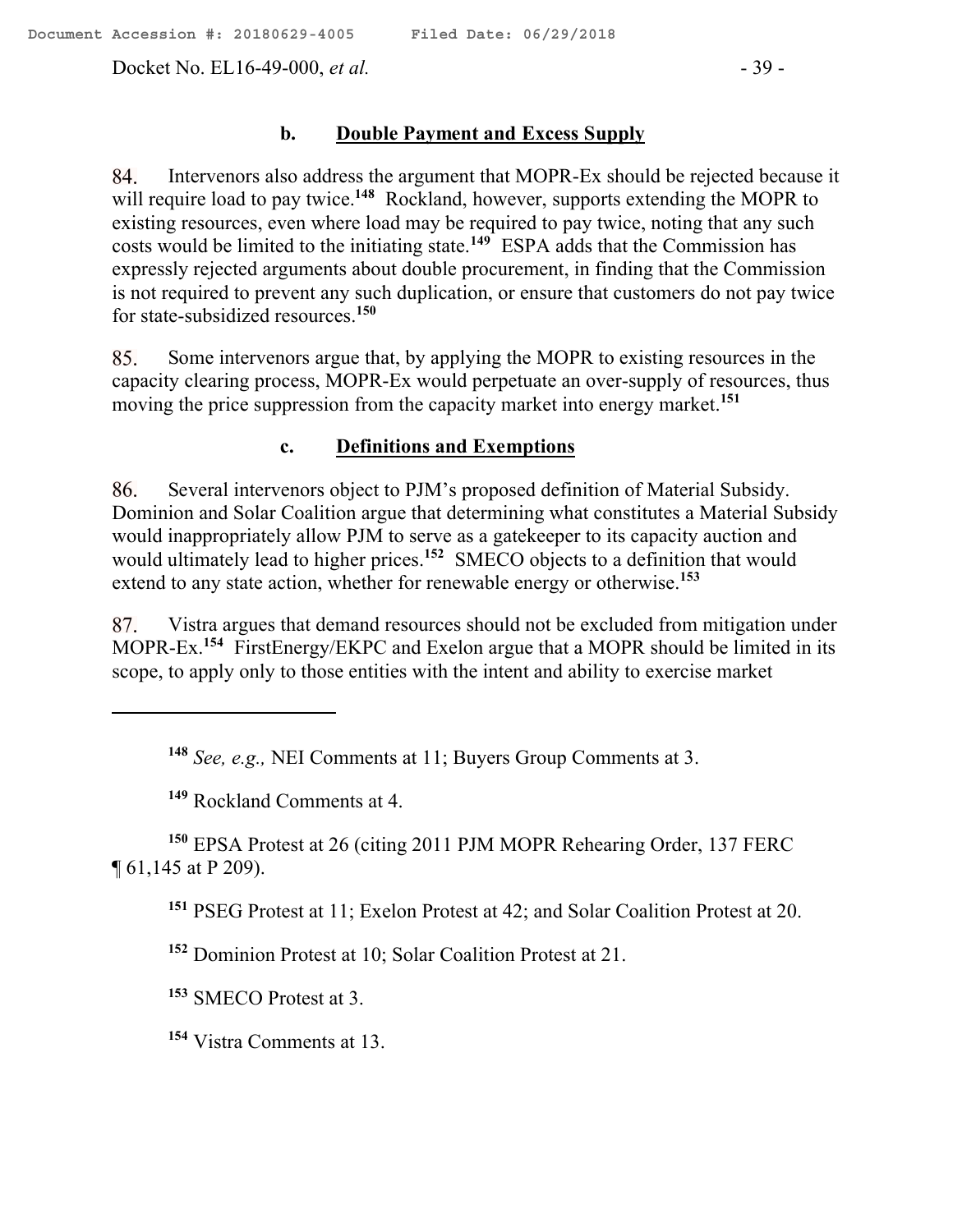Docket No. EL16-49-000, *et al.* - 40 -

power.**<sup>155</sup>** Exelon adds that buyer-side mitigation has always been limited to new entry.<sup>156</sup> Some intervenors also object to the proposed exemptions. NRG asserts that MOPR-Ex contains too many broad exemptions, and that allowing a segment of resources to bid into PJM's auction at a level that is below their actual costs will prevent the owners of existing resources from earning a return on their investments.**<sup>157</sup>** The Solar Coalition argues that MOPR-Ex and its exemptions are too complex to be workable. **158**

FirstEnergy/EKPC question whether PJM's existing unit-specific exemption can 88. be applied to existing resources.**<sup>159</sup>** Exelon asserts that PJM's proposal makes no provision for a generator to object to the proxy bid that PJM would be authorized to impose, in lieu of the generator's proposed price, and as such would violate the supplier's section 205 filing rights.<sup>160</sup> The Pennsylvania Commission adds that PJM's proposed unit-specific pricing mechanism relies on financial modeling assumptions that, in practice, may depart significantly from reality.**<sup>161</sup>** NGSA asserts that PJM's proposed unit-specific review process lacks transparency.**<sup>162</sup>**

A number of intervenors object to PJM's proposed self-supply exemption.**<sup>163</sup>** 89. NRG asserts that allowing self-supply entities to bid into PJM's auction as price takers suppresses market clearing prices.**<sup>164</sup>** Intervenors also object to PJM's proposed public

**<sup>156</sup>** Exelon Protest at 38.

 $\overline{a}$ 

- **<sup>157</sup>** NRG Protest at 17-18.
- **<sup>158</sup>** Solar Coalition Protest at 20.
- **<sup>159</sup>** FirstEnergy/EKPC Protest at 19.
- **<sup>160</sup>** Exelon Protest at 59.
- **<sup>161</sup>** Pennsylvania Commission Comments at 20.
- **<sup>162</sup>** NGSA Comments at 7.
- **<sup>163</sup>** *See, e.g.*, Exelon Protest at 56; P3 Protest at 17-18; Vistra Comments at 13-14.
- **<sup>164</sup>** NRG Protest at 18.

**<sup>155</sup>** FirstEnergy/EKPC Protest at 18-19 and Exelon Protest at 38 (citing 2006 PJM MOPR Order, 117 FERC ¶ 61,331, at P 103-104).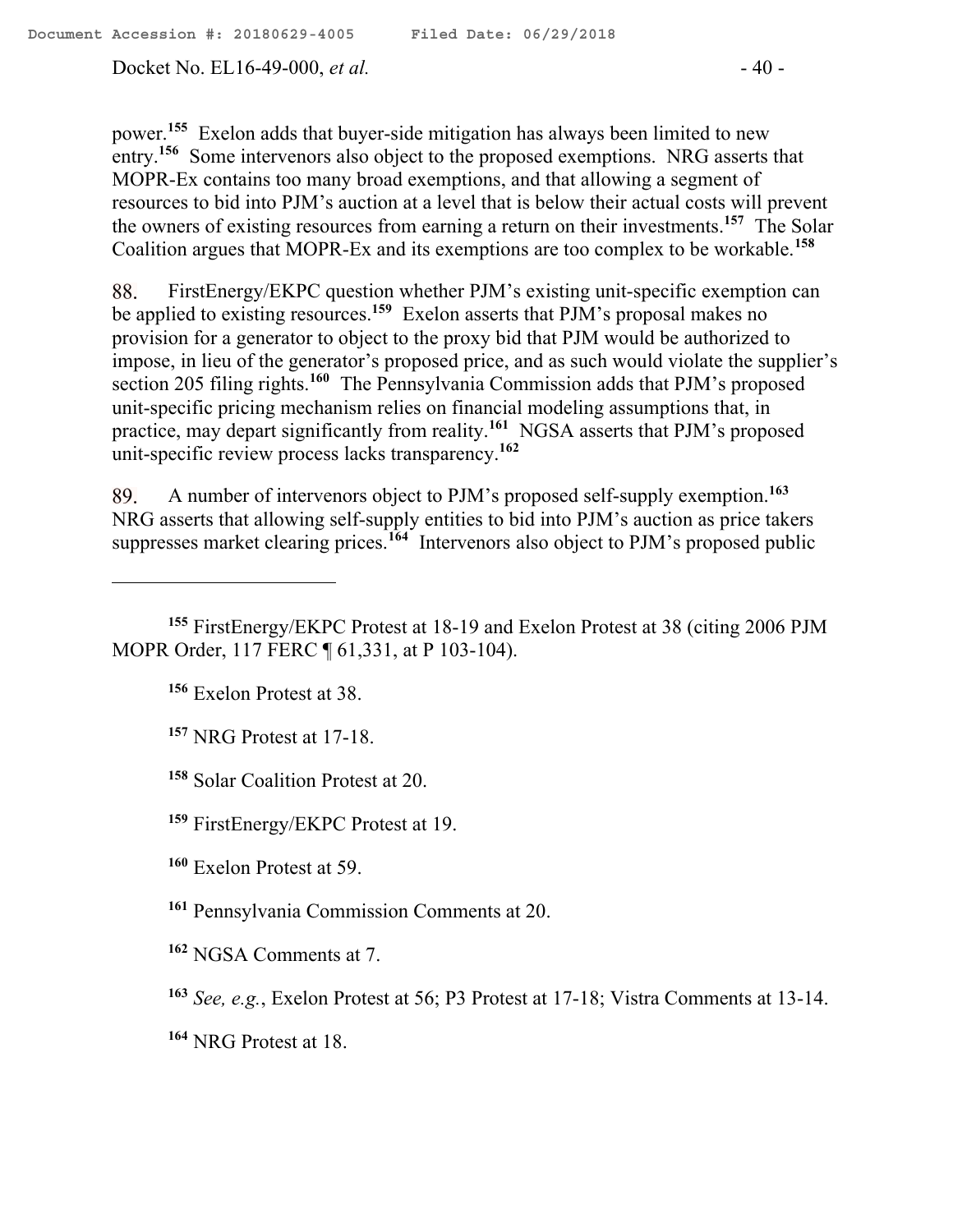Docket No. EL16-49-000, *et al.* - 41 -

entity exemption.<sup>165</sup> ODEC argues that net-long and net-short thresholds are no longer appropriate, and that the Commission should, if it accepts MOPR-Ex, employ the Capacity Repricing exemptions for public power entities, in place of those adopted by PJM in its MOPR-Ex proposal.<sup>166</sup> NRG argues that PJM's public entity exemption fails to include a net-short threshold and has an arbitrary net-long threshold.**<sup>167</sup>** SMECO also objects to the 600 MW net-long limit, arguing that there might be valid reasons for why a public power entity might be long by this amount, including when it has a loss of load, and that a net-long seller would have no incentive to depress prices.**<sup>168</sup>**

Intervenors also object to PJM's proposed categorical exemption for renewable 90. resources. NRG asserts that it would be unduly discriminatory to exempt resources participating in an RPS program, while ignoring the significant market impact represented by these resources.**<sup>169</sup>** FirstEnergy/EKPC and Exelon argue that PJM's MOPR-Ex proposal would be unduly discriminatory because it would mitigate resources receiving ZEC payments but not REC payments.**<sup>170</sup>** Exelon argues that PJM's proposed exemption violates Order No. 719**<sup>171</sup>** because it bases its mitigation on discretionary criteria.**<sup>172</sup>** Exelon adds that the Commission would be barred from fixing this defect,

**<sup>165</sup>** *See, e.g.*, Exelon Protest at 57; Dayton Protest at 10; NRG Protest at 19.

**<sup>166</sup>** ODEC Protest at 11-12.

**<sup>167</sup>** NRG Protest at 19-20; *see also* Duquesne Light Company (Duquesne) Protest at 5 and Dayton Power and Light Company (Dayton) at 10 (arguing the net-long threshold is arbitrary).

**<sup>168</sup>** SMECO Protest at 6 (citing 2011 PJM MOPR Order, 135 FERC ¶ 61,022 at P 86).

**<sup>169</sup>** NRG Protest at 21.

**<sup>170</sup>** *See, e.g.*, FirstEnergy/EKPC Protest at 19-20, Exelon Protest at 22-25.

**<sup>171</sup>** *See Wholesale Competition in Regions with Organized Elec. Markets*, FERC Stats. & Regs. ¶ 31,281. at P 379 (2008), *order on reh'g*, Order No. 719-A, FERC Stats. & Regs. ¶ 31,292 (2009), *order on reh'g*, Order No. 719-B, 129 FERC ¶ 61,252 (2009).

**<sup>172</sup>** Exelon Protest at 53.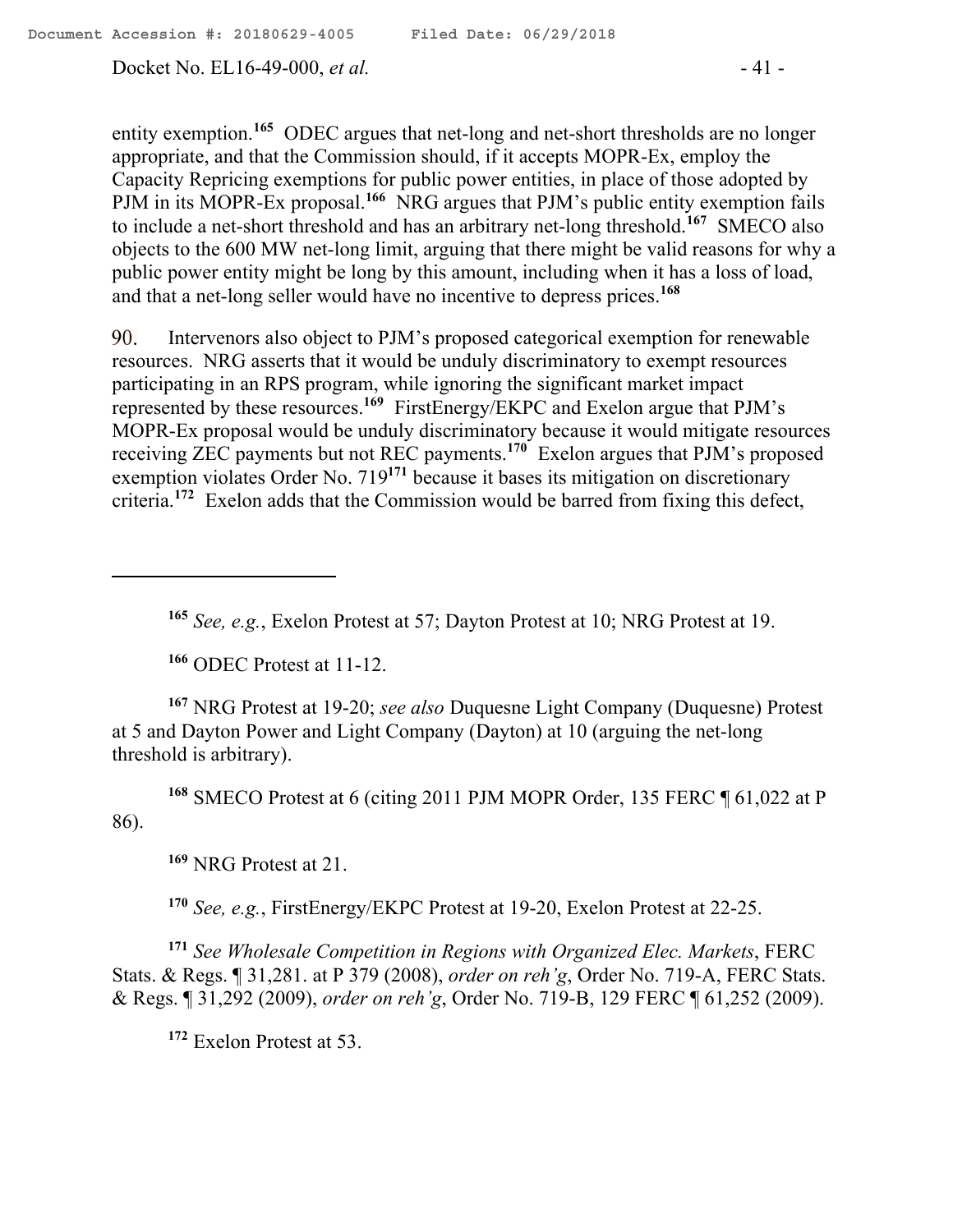Docket No. EL16-49-000, *et al.* - 42 -

because such a change could not be considered a "minor modification" of the sort that *NRG* would sanction.

Rockland and PSEG question the proposed provision grandfathering state subsidy 91. programs enacted prior to December 31, 2018, and PJM's proposed RPS exemption.**<sup>173</sup>** PSEG notes that, in a similar circumstance, the Commission rejected such a proposal for coal units constructed prior to 1957.**<sup>174</sup>** Clean Energy Advocates express concern that PJM's proposed RPS exemption is overly restrictive such that many state-supported renewable resource would fail to qualify.**<sup>175</sup>**

# **3. Answers**

PJM argues that resources receiving Material Subsidies will not be precluded from 92. participating in, or clearing the capacity market; rather, their offers will simply be mitigated to a competitive level.<sup>176</sup> PJM also responds to intervenors' argument that the MOPR should only be applied in cases of market power. PJM argues that buyer-side mitigation is grounded on the impact on the market, not the intent of the seller, as the Commission has repeatedly held.**<sup>177</sup>**

PJM also responds to intervenors' argument that PJM's proposed exemption for 93. resources procured through RPS programs is unduly discriminatory. PJM argues that its proposal appropriately reflects a recognition of state policy goals, while ensuring that its selection process remains competitive. PJM states that, under its proposal, a resource participating in an RPS program would be required to demonstrate that the program is competitive and non-discriminatory and that the resource will not receive a Material Subsidy targeted to keep an otherwise uneconomic resource operating. PJM asserts that this criteria is comparable to the competitive entry exemption, as previously accepted by

**<sup>173</sup>** Rockland Protest at 4.

 $\overline{a}$ 

**<sup>174</sup>** PSEG Protest at 11 (citing 2006 PJM MOPR Order, 117 FERC ¶ 61,331 at P 108).

**<sup>175</sup>** Clean Energy Advocates Protest at 8, 12.

**<sup>176</sup>** PJM Answer at 36.

**<sup>177</sup>** *Id.* at 37 (citing *Midwest Indep. Transmission Sys. Operator*, 139 FERC ¶ 61,199, at P 69 (2012); 2011 ISO-NE MOPR Order, 135 FERC ¶ 61,029 at P 170).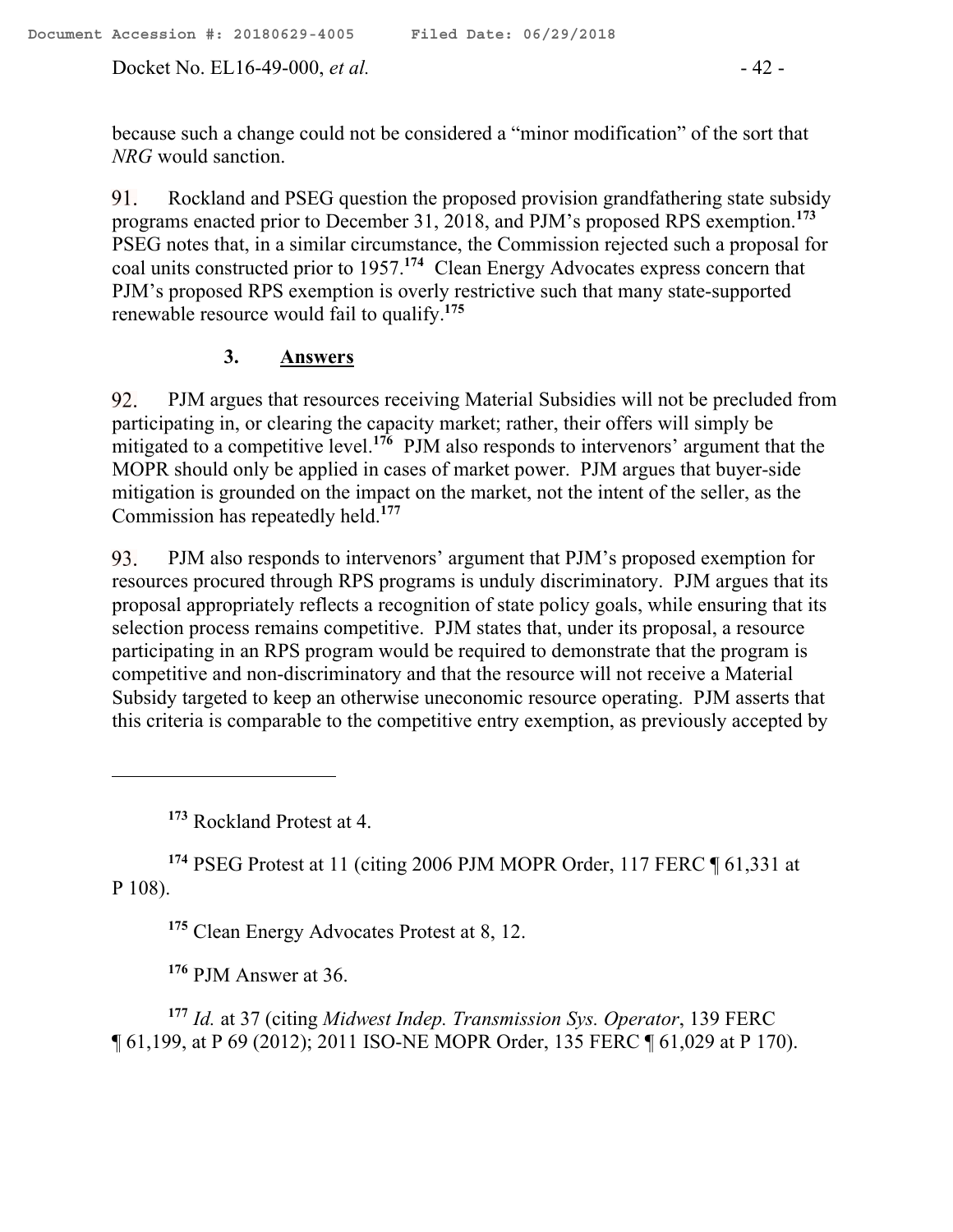Docket No. EL16-49-000, *et al.* - 43 -

the Commission.**<sup>178</sup>** The Market Monitor similarly argues that MOPR-Ex would only exempt offers from resources that do not pose a threat to competitive markets, consistent with the categorical exemptions previously in place in PJM.**<sup>179</sup>** The Market Monitor further argues that RPS programs are generally competitive, while nuclear units do not produce renewable energy and thus are not similarly-situated. The Market Monitor adds that ZECs target individually-identified nuclear generators that are at risk of retirement and are not the product of open, transparent, competitive auctions.**<sup>180</sup>** In addition, the Market Monitor asserts that RPS programs, unlike ZEC programs, do not explicitly or implicitly seek to change wholesale clearing prices.**<sup>181</sup>**

The Market Monitor also responds to the Clean Energy Advocates' argument that 94. most resources participating in RPS programs in the PJM region may not actually be eligible for PJM's exemption, as proposed. The Market Monitor clarifies that RPS programs that allow non-renewable resources to participate or that procure only one specific type of renewable resource (e.g., solar energy) may still be eligible for the exemption.**<sup>182</sup>**

95. PJM also responds to intervenors' argument that PJM's proposed RPS exemption inappropriately grandfathers resources receiving Material Subsidies. PJM argues that its proposal appropriately recognizes the long-standing operation of RPS programs within the PJM region and the investment decisions made in reliance on these programs.**<sup>183</sup>**

96. The Market Monitor responds to the Solar Coalition's objection to an authorization that would allegedly allow PJM and the Market Monitor to determine what qualifies as a state subsidy. The Market Monitor argues that PJM's proposal would not invest this authority in PJM and the Market Monitor.**<sup>184</sup>** The Market Monitor also

 $180$  *Id.* at 6-7.

**<sup>181</sup>** *Id.* at 7.

**<sup>182</sup>** *Id.* at 10.

**<sup>183</sup>** PJM Answer at 38.

**<sup>184</sup>** Market Monitor Answer at 4.

**<sup>178</sup>** *Id.* at 38 (citing 2013 PJM MOPR Order, 143 FERC ¶ 61,090 at P 54).

**<sup>179</sup>** Market Monitor Answer at 5.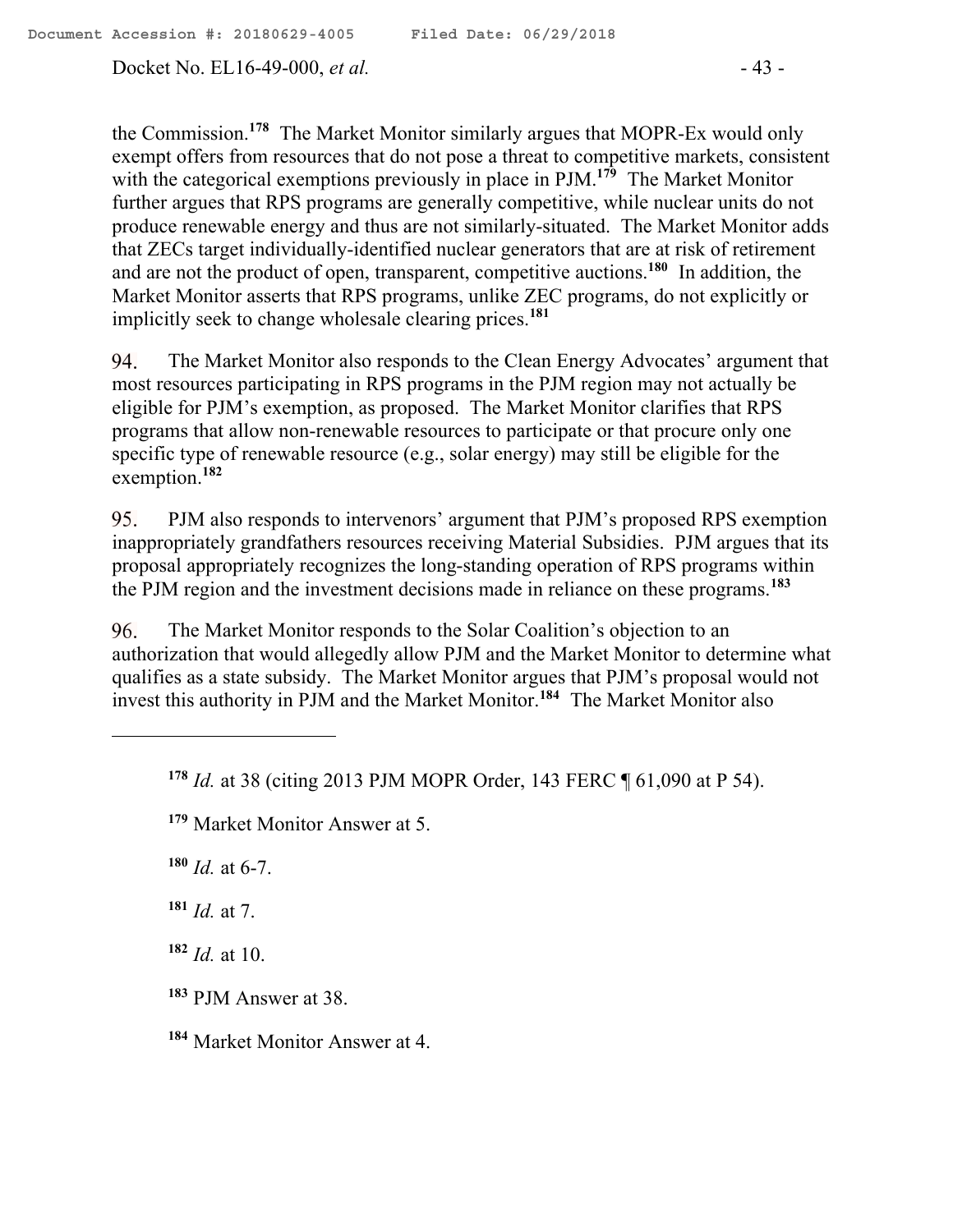Docket No. EL16-49-000, *et al.* - 44 -

responds to the Solar Coalition's argument that MOPR-Ex is likely to suppress energy market prices. The Market Monitor argues that MOPR-Ex will not encourage oversupply; rather, it will provide a disincentive to over-supply and result in competitive prices. The Market Monitor asserts that state-specific subsidies to uneconomic resources are, in fact, the cause of over-supply.**<sup>185</sup>**

97. The Market Monitor argues that the administrative requirements for implementing MOPR-Ex would be generally the equivalent of PJM's existing MOPR process, including its unit-specific review procedures.**<sup>186</sup>**

98. The Market Monitor also addresses PJM's proposal to provide, as an option, the use of default avoidable cost rate values in the determination of the Actionable Subsidy Reference Price. The Market Monitor notes that the provisions for defining avoidable cost rate values, as proposed, are insufficient. The Market Monitor asserts that a transparent review process that includes a review role for the Market Monitor would be required, with the relevant values submitted to the Commission for its approval. The Market Monitor adds that the default values proposed by PJM, in its filing, are excessively high.**<sup>187</sup>**

99. Finally, P3 responds to Exelon's argument that a policy in favor of a strong MOPR is a policy attempting to buttress fossil resources at the expense of clean generation. P3 argues that all resources that receive a Material Subsidy should be mitigated, without exception and regardless of fuel type.**<sup>188</sup>**

# **4. Commission Determination**

100. In contrast to the Capacity Repricing proposal, the MOPR-Ex proposal would prevent some (but not all) resources that receive Material Subsidies from obtaining capacity commitments at the expense of competitive resources. It would also prevent some resources that receive Material Subsidies from suppressing capacity market prices. We nevertheless find, as discussed below, that PJM has not provided "a valid reason for the disparity" among resources that receive out-of-market support through RPS

**<sup>185</sup>** *Id.* at 11.

 $\overline{a}$ 

**<sup>186</sup>** *Id.* at 13.

**<sup>187</sup>** *Id.* at 12.

**<sup>188</sup>** P3 Answer at 9.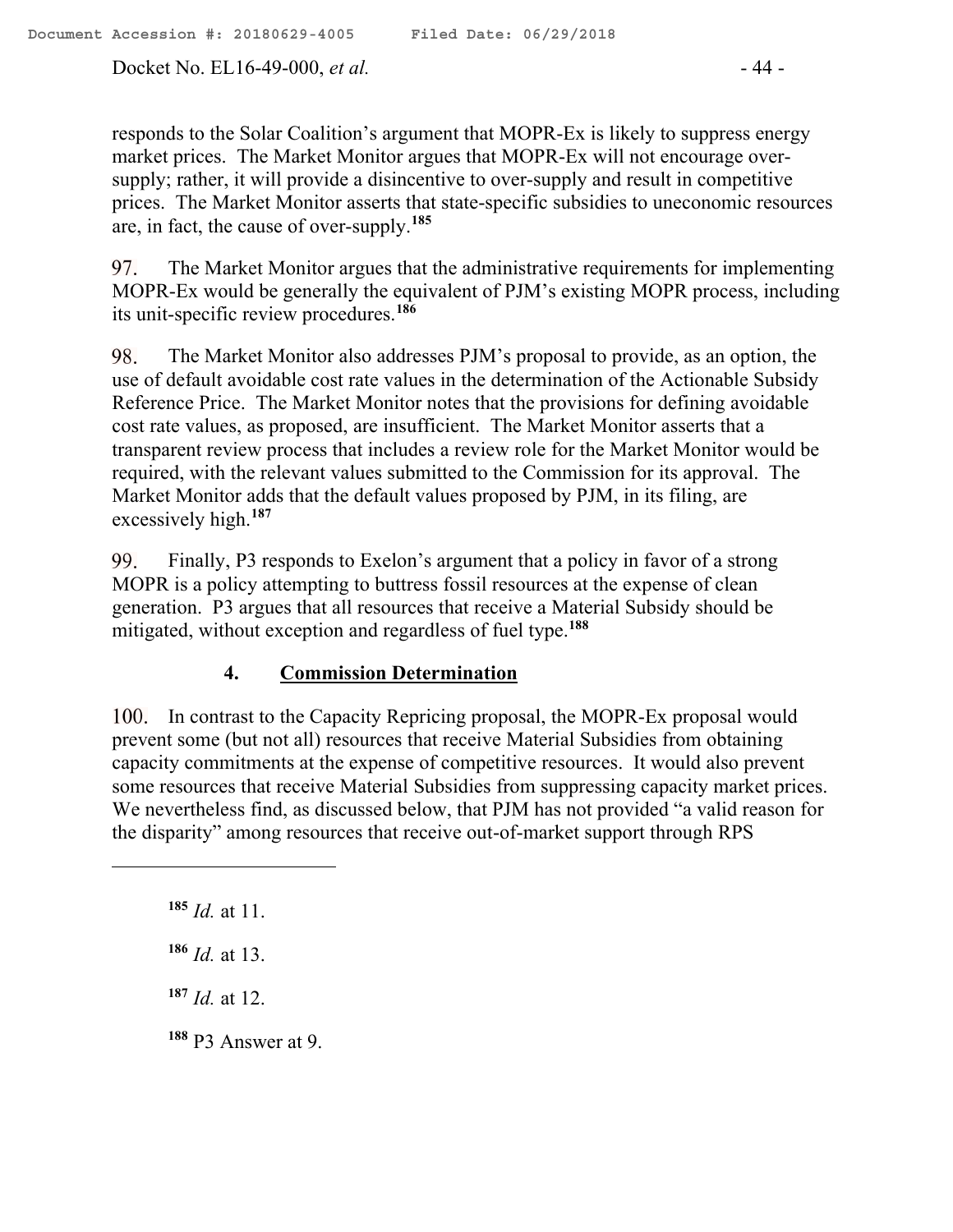Docket No. EL16-49-000, *et al.* - 45 -

programs, which are exempt from the MOPR-Ex proposal, and other state-sponsored resources, which are not.**<sup>189</sup>**

The FPA does not forbid preferences, advantages, and prejudices *per se*. Rather, FPA section 205(b) prohibits "undue" preferences, advantages and prejudices.**<sup>190</sup>** The determination as to whether a Commission-regulated rate or practice that provides different treatment to different classes of entities is unduly discriminatory is fact-based, and turns on whether the relevant classes of entities are similarly situated. "To say that entities are similarly situated does not mean that there are no differences between them; rather, it means that there are no differences that are material to the inquiry at hand."**<sup>191</sup>** We apply this standard below in finding that PJM has not met its section 205 burden to demonstrate that its proposed RPS exemption is not unjust and unreasonable or unduly discriminatory. **192**

PJM's current MOPR applies only to new natural gas-fired resources.<sup>193</sup> It thus excludes wind and solar resources, because, as PJM believed at the time it adopted the current MOPR, those resource options would be "a poor choice if a developer's primary

**<sup>189</sup>** *Black Oak Energy, LLC v. FERC*, 725 F.3d 230, 239 (D.C. Cir. 2013) (citing *Elcon*, 747 F.2d at 1515 (internal quotation marks omitted)).

**<sup>190</sup>** 16 U.S.C. § 824d(b).

 $\overline{a}$ 

**<sup>191</sup>** *See N.Y. Indep. Sys. Operator, Inc.*, 162 FERC ¶ 61,124, at P 10 & n.30 (2018) (*NYISO*) (citing *Iberdrola Renewables, Inc. v. Bonneville Power Admin.*, 137 FERC ¶ 61,185, at P 62 (2011), *reh'g denied*, 141 FERC ¶ 61,233 (2012)). *See also Black Oak Energy, LLC v. FERC*, 725 F.3d 230, 239 (D.C. Cir. 2013) ("We accept disparate treatment between ratepayers only if FERC '"offer[s] a valid reason for the disparity.'") (citing *Elcon*, 747 F.2d at 1515); *Ark. Elec. Energy Consumers v. FERC*, 290 F.3d at 367 ("A rate is not unduly preferential or unreasonably discriminatory if the utility can justify the disparate effect.").

**<sup>192</sup>** *Elcon*, 747 F.2d at 1515 ("If a rate design has different effects on charges for similar services to similar customers, the utility bears the burden of justifying these different effects.)

**<sup>193</sup>** While the MOPR applies to other resource types, PJM's Tariff sets the cost of new entry to those resources as \$0. *See* PJM Tariff, Attach. DD, § 5.14 (Clearing Prices and Charges).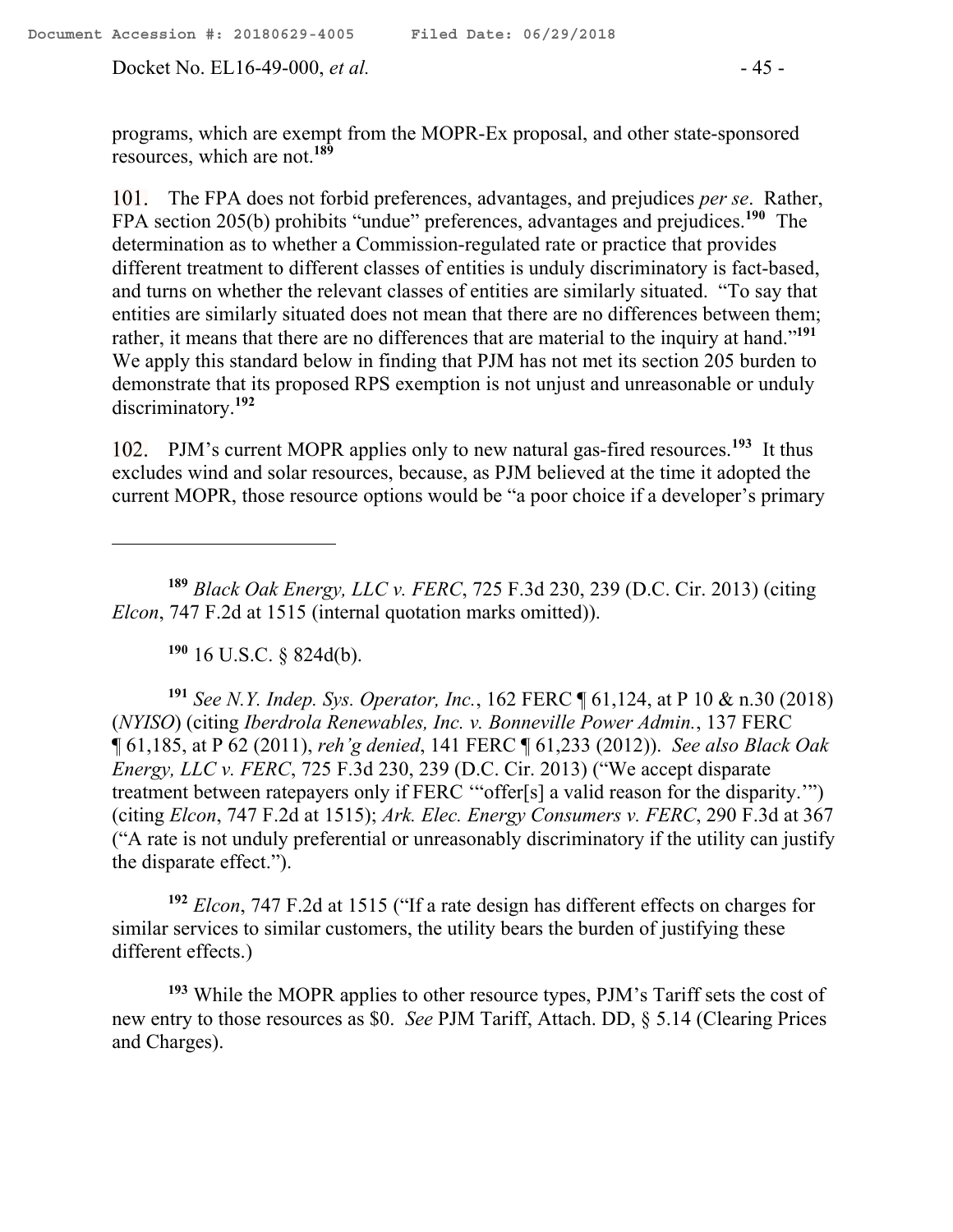Docket No. EL16-49-000, *et al.* - 46 -

purpose is to suppress capacity market prices."**<sup>194</sup>** Faced with the growing practice of providing out-of-market support for existing resources, MOPR-Ex would expand the pool of resources subject to the MOPR by applying it to new and existing resources receiving Material Subsidies, but would exempt certain resources, including renewable resources procured through an RPS program. PJM, however, recognizes that in today's market, even if a load-serving entity's or a state's primary goal may not be to suppress price, the growing use of out-of-market support of renewable resources can have a significant effect on prices. PJM presents evidence showing that the MW-level of renewable resources receiving out-of-market support has increased significantly and raises price suppression concerns, similar to other resources receiving out-of-market support. **195** Intervenors echo this same concern.**<sup>196</sup>**

103. PJM estimates that 5,000 MW of renewable resources are needed in 2018 to meet the RPS requirements for energy in the region (with a projection to grow to 8,000 MW by 2025) **<sup>197</sup>** and that quantities of zero-price offers in this range, including from nuclear units eligible to receive ZEC payments, could create harmful price suppression in its capacity market.**<sup>198</sup>**

Although PJM acknowledges that renewable resources receiving out-of-market support can raise price suppression concerns, PJM's MOPR-Ex proposal attempts to distinguish resources that receive out-of-market support through RPS programs from non-exempt resources receiving other out-of-market support. Specifically, PJM's proposal exempts from the MOPRRPS resources that are procured under competitive and non-discriminatory state programs that meet certain criteria.<sup>199</sup> PJM argues that because it limits the scope of the exemption to these competitively bid resources, it is just and

**<sup>194</sup>** *See* 2011 PJM MOPR Order, 135 FERC ¶ 61,022 at P 153.

**<sup>195</sup>** PJM Answer at 2.

 $\overline{a}$ 

**<sup>196</sup>** *See, e.g.*, P3 Protest at 17-18; Duquesne Comments at 5.

**<sup>197</sup>** PJM Filing at Attach. F (Aff. of Dr. Anthony Giacomoni at 9-10 and Attach. 1) (showing both the current and projected increases in the quantity of RPS resources).

**<sup>198</sup>** PJM Filing at 28-29 (citing Attach. E (Aff. of Adam J. Keech, at Attach. 2)).

**<sup>199</sup>** Proposed PJM Tariff, Attach. DD, § 5.14(h)(10) (Option B).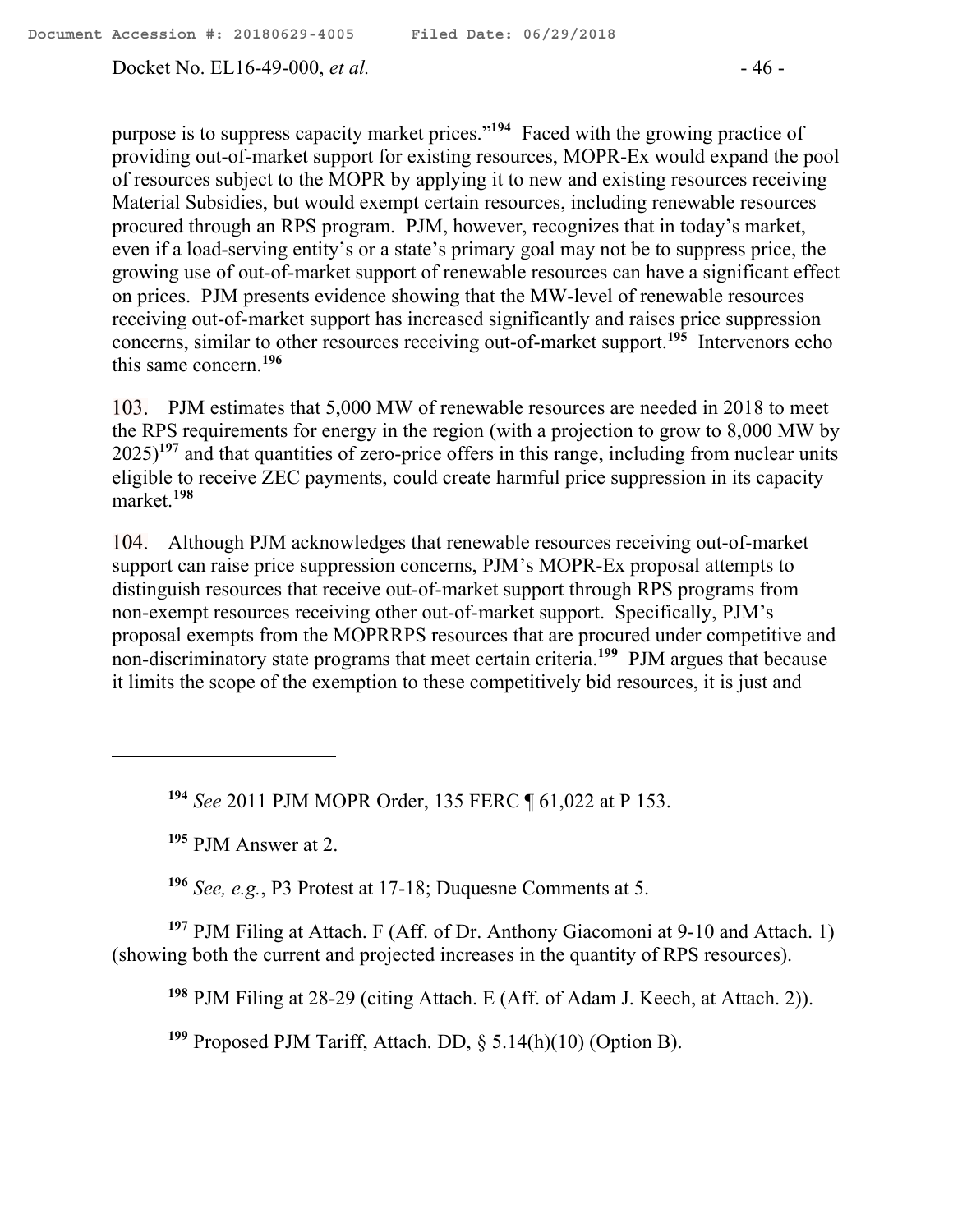Docket No. EL16-49-000, *et al.* - 47 -

reasonable.**<sup>200</sup>** PJM's only other justification for allowing such resources to escape mitigation is "deference to public policies favoring renewable generation resources."**<sup>201</sup>** PJM concedes that, "[w]hether this form of discrimination is undue…is a decision for this Commission."**<sup>202</sup>**

105. Based on the foregoing, we find that PJM has not provided "a valid reason for the disparity" among generation resources.**<sup>203</sup>** PJM's justifications do not adequately support the disparate treatment between resources receiving out-of-market support through RPS programs and other state-supported resources. Although PJM contends that MOPR-Ex targets the impact of state resource decisions on PJM's capacity market,**<sup>204</sup>** PJM has not shown that the exempted resources have a different impact on its capacity market than those which are not exempted. Moreover, PJM's assertion that the RPS exemption was based on deference to public policies favoring renewable generation resources is inconsistent with the well-established desire of some states in PJM to support other resources, such as nuclear plants. In addition, PJM has not explained why its proposed criteria for determining eligibility for the RPS exemption are just and reasonable, and not unduly discriminatory. For example, it is unclear why state programs limited to offshore wind should not be eligible for the RPS exemption given that such resources would likely have a market impact similar to other exempted state-sponsored renewable resources.**<sup>205</sup>** We also find that PJM has not demonstrated how its competitive requirements for the RPS exemption sufficiently address the potential adverse impacts of these subsidized resources. Accordingly, we find that PJM has not met its section 205 burden to show that MOPR-Ex is just and reasonable, and not unduly discriminatory.

**<sup>200</sup>** PJM Answer at 38.

**<sup>201</sup>** *Id.* at 114.

**<sup>202</sup>** *Id*.

**<sup>203</sup>** *Black Oak Energy, LLC v. FERC*, 725 F.3d at 239.

**<sup>204</sup>** Filing at 96.

**<sup>205</sup>** Proposed PJM Tariff, Attach. DD, § 5.14(h)(10)(b)(ii)(7) (Option B) (Stating that the program terms may not use any locational requirement, e.g., offshore wind, other than restricting imports from other states).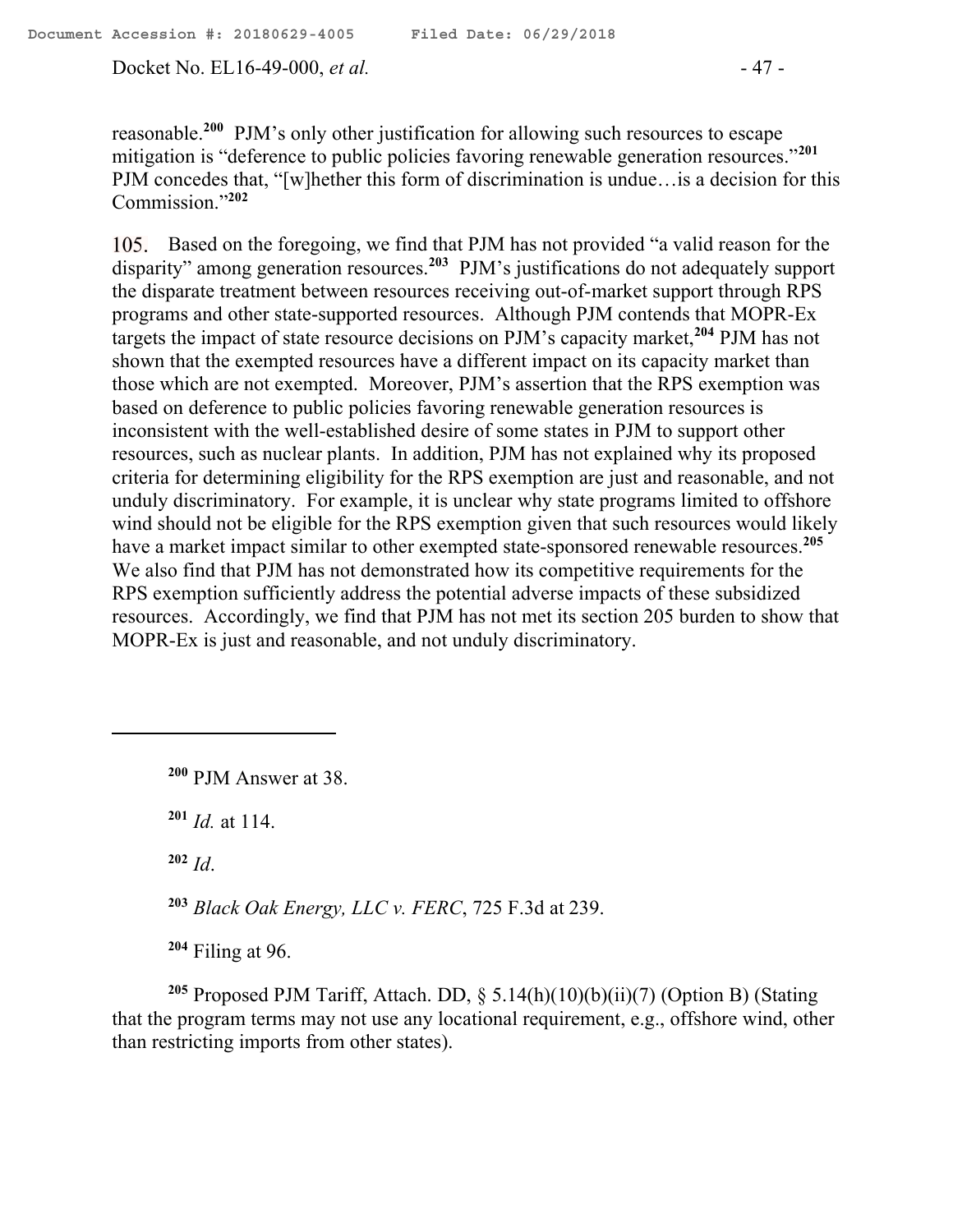Docket No. EL16-49-000, *et al.* - 48 -

106. We recognize that, in other markets, the Commission has accepted MOPR exemptions for renewable resources, but in those cases, parties addressed possible disparate treatment through the use of exemptions that imposed MW limits in recognition of the potential for price suppression; such limits are absent in PJM's proposal. In *NYPSC v. NYISO*, the Commission held that it was just and reasonable for NYISO to exempt resources with low capacity factors and high development costs, such as those typically procured as part of an RPS program, from NYISO's MOPR because they provide their developer with limited or no incentive and ability to exercise buyer-side market power.<sup>206</sup> Nevertheless, to limit price suppression that could result even though those resources were not built to exercise buyer-side market power, the Commission required NYISO "to limit the total amount of renewable resources-in the form of a MW cap-that may receive the renewable resources exemption." **207** Similarly, in ISO-NE, the Commission approved ISO-NE's proposed renewable resources exemption given that the exemption's impact on price would be limited not only by the sloped demand curve (which PJM also has) but also by a 200-MW limit on the amount of resources that could qualify for the exemption, based on anticipated load growth and retirements (a feature that PJM's proposed MOPR-Ex does not have). **208** Accordingly, we reject MOPR-Ex.**<sup>209</sup>**

### **V. Section 206 Action**

We next consider Calpine's claim, in Docket No. EL16-49-000, that PJM's existing MOPR is unjust and unreasonable because it does not address the impact on PJM's capacity market of existing resources that receive out-of-market support. We also consider this same issue, in section V.C of this order below, as raised in Docket Nos. ER18-1314-000, *et al*.

**<sup>207</sup>** *Id.* P 47.

 $\overline{a}$ 

**<sup>209</sup>** PJM Filing at 113.

**<sup>206</sup>** *N.Y. Pub. Serv. Comm'n. v. N.Y. Indep. Sys. Operator., Inc.*, 153 FERC ¶ 61,022, at P 47-49 (2015) (*NYPSC v. NYISO*).

**<sup>208</sup>** *ISO New England Inc.*, 155 FERC ¶ 61,023, at P 39 (2016).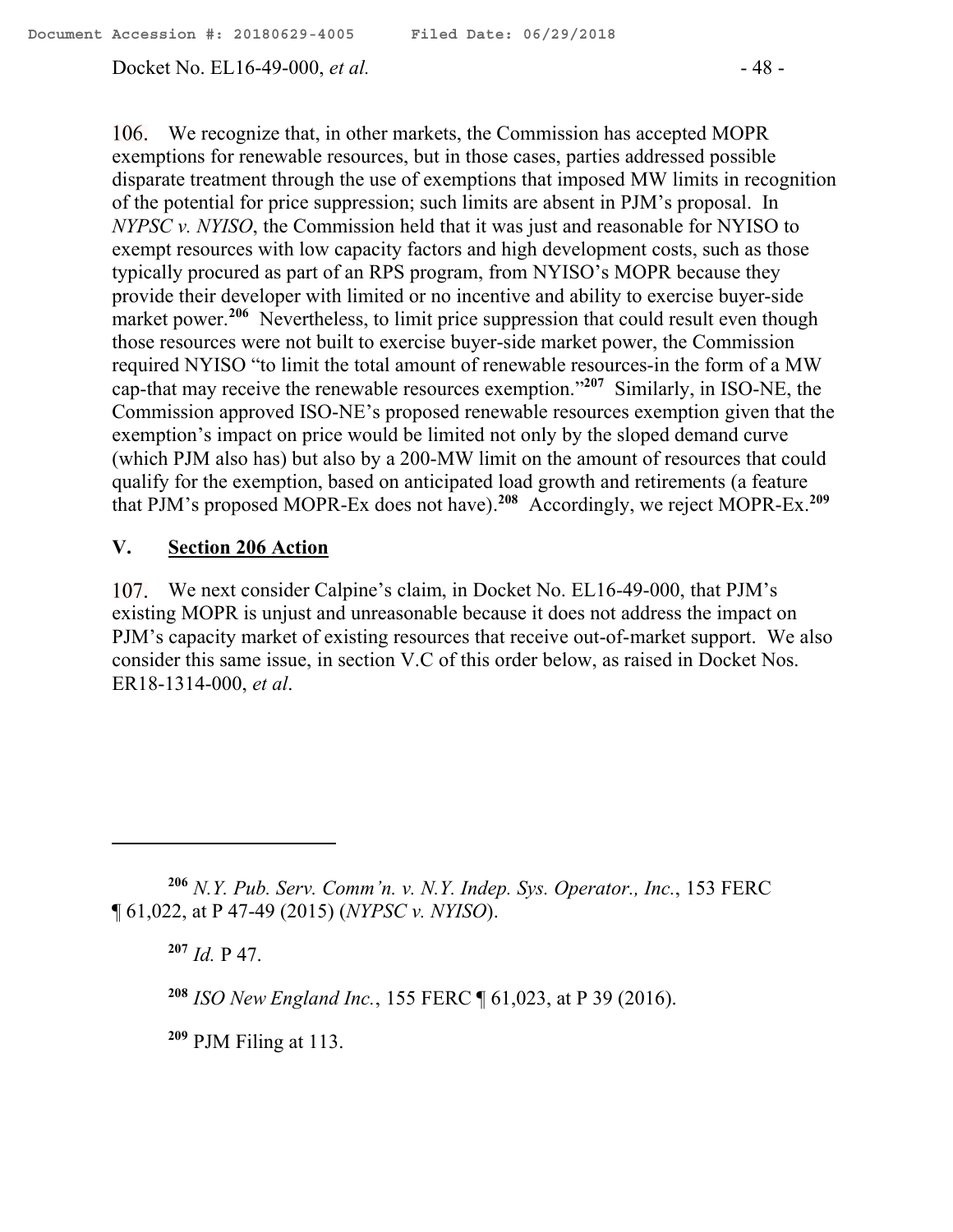Docket No. EL16-49-000, *et al.* - 49 -

 $\overline{a}$ 

#### **A. Docket No. EL16-49-000**

On March 21, 2016, as amended on January 9, 2017, Calpine submitted its complaint, pursuant to section 206 of the FPA. We summarize below the positions taken by Calpine, PJM and intervenors.

#### **1. Calpine's Position**

Calpine requests that PJM be required to revise its MOPR to prevent the artificial suppression of prices in PJM's capacity market, as caused by below-cost offers for existing resources whose continued operation is being subsidized by state-approved outof-market payments.**<sup>210</sup>** In its initial Complaint, Calpine asserted that the ratepayer funded subsidies then under consideration in Ohio (pursuant to requests that have since been withdrawn) posed an imminent threat to PJM's market.**<sup>211</sup>**

110. In its Amended Complaint, Calpine asserts that the relief it requests continues to be warranted in light of the Illinois ZECs program, which will provide subsidies for certain existing nuclear-powered generation units that would otherwise exit the market.**<sup>212</sup>**

**<sup>211</sup>** On May 2, 2016, as supplemented on May 27, 2016, AEP submitted a Notice of Change in Status, in Docket Nos. ER14-594-000, *et al.*, stating that it did not intend to move forward with two affiliate Power Purchase Agreements (PPA), and related retail rate riders, as previously approved by the Ohio Commission, following the Commission's determination that the retail rate riders represented a reportable change in circumstances from the conditions under which the Commission had granted waiver of AEP's affiliate power sales restrictions. *See Elec. Power Supply Ass'n v. AEP Generation Resources*, 155 FERC ¶ 61,102 (2016). Also, on May 2, 2016, FirstEnergy submitted a request for rehearing to the Ohio Commission, proposing to modify the operation of a related PPA and retail rate rider, such that FirstEnergy's restructured rate plan would not be subject to the Commission's wholesale jurisdiction under the FPA. *See In the Matter of the Application of Ohio Edison Co., Cleveland Elec. Illuminating Co., and Toledo Edison Co. for Authority to Provide for a Standard Service Offer Pursuant to R.C. 4928.143 in the Form of an Electric Security Plan*, at 43, 87, Case No. 14-1297-EL-SSO (Oct. 12, 2016).

**<sup>212</sup>** Calpine Amended Complaint at 10. On January 25, 2018, pursuant to the Future Energy Jobs Bill, the Illinois Power Agency approved ZECs awards for Exelon's

**<sup>210</sup>** Calpine Complaint at 2. Calpine also proposed interim Tariff revisions governing PJM's procurements for the 2019-2020 and 2020-2021 delivery years.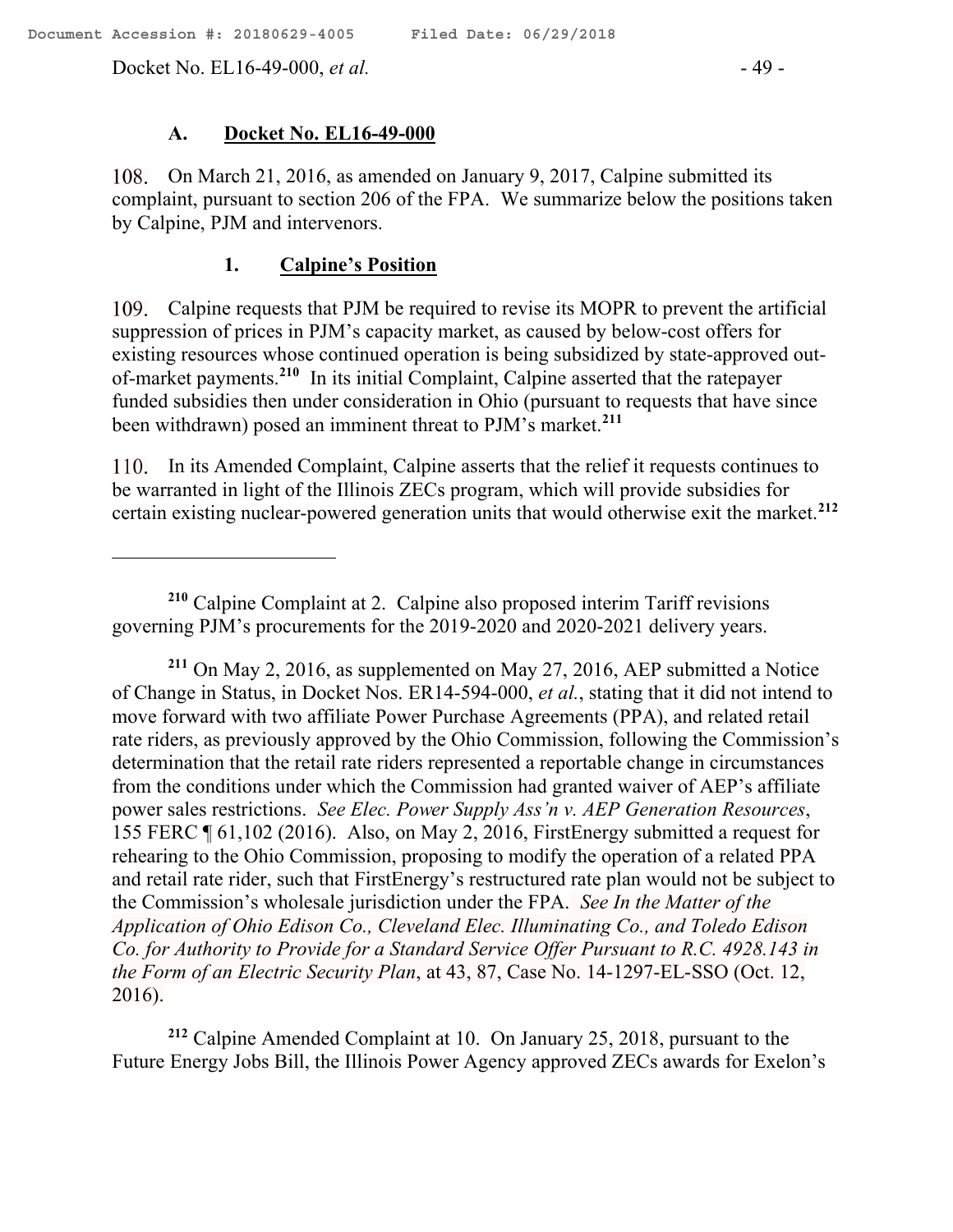Docket No. EL16-49-000, *et al.* - 50 -

Specifically, Calpine argues that the preferences attributable to the Illinois program will result in subsidies with a net present value of approximately \$1.5 billion payable to the "unregulated" subsidiaries of Exelon, the owners of a 75 percent stake in the 1,871 MW Quad Cities Generating Facility (located within PJM) and the 1,069 MW Clinton Power Station (located within MISO). Calpine argues that, currently, Exelon's facilities are operating on an uneconomic basis.**<sup>213</sup>** Calpine adds that the Illinois subsidies will create incentives for below-cost offers in PJM's capacity auctions, the effects of which will produce an uneven playing field between new and existing resources.

111. In its answer to protests, Calpine responds to the charge that its Complaint is moot and should be dismissed due to the withdrawal of the Ohio PPAs.**<sup>214</sup>** Calpine argues that these claims rely on an erroneous characterization of the initial Complaint as raising issues solely relating to the Ohio authorizations. Calpine asserts that the Ohio Authorizations—and the Illinois ZECs program, as addressed by the Amended Complaint—are illustrations of the threat posed by subsidized existing resources. Calpine also challenges protestors' claim that the Amended Compliant is premature.**<sup>215</sup>** Calpine argues that regardless of the award-date applicable to the Illinois ZECs, it is clear that these payments will be awarded to only two plants—Exelon's Quad Cities Generating Station and Exelon's Clinton Power Station. Calpine asserts that with these two unit's continued participation in PJM's capacity market, over 1,000 MW of subsidized, uneconomic generation will be offered into the 2020-21 Base Residual Auction.**<sup>216</sup>**

**<sup>213</sup>** *Id.* at 8-9 (citing Illinois Commerce Commission, *Potential Nuclear Power Plant Closings in Illinois* (Jan. 5, 2015)).

**<sup>214</sup>** Calpine February 14, 2017 Answer to Protests at 9.

**<sup>215</sup>** *Id.* at 11.

 $\overline{a}$ 

**<sup>216</sup>** According to an Exelon press release on the results of the most recent capacity auction: "Quad Cities cleared the capacity auction as a result of Illinois legislation that fairly compensates certain nuclear plants for their environmental attributes." *See Exelon Announces Outcome of 2021-2022 PJM Capacity Auction* (May 24, 2018),

<sup>1,871</sup> MW Quad Cities Generating Station and 1,069 MW Clinton Power Station. *See*  Illinois Commerce Commission, Public Notice of Successful Bidders and Average Prices, Illinois Power Agency (Jan. 2018 Procurement of Zero Emission Credits from Facilities Fueled by Nuclear Power). *See* https://www.illinois.gov/sites/ipa/Pages/default.aspx.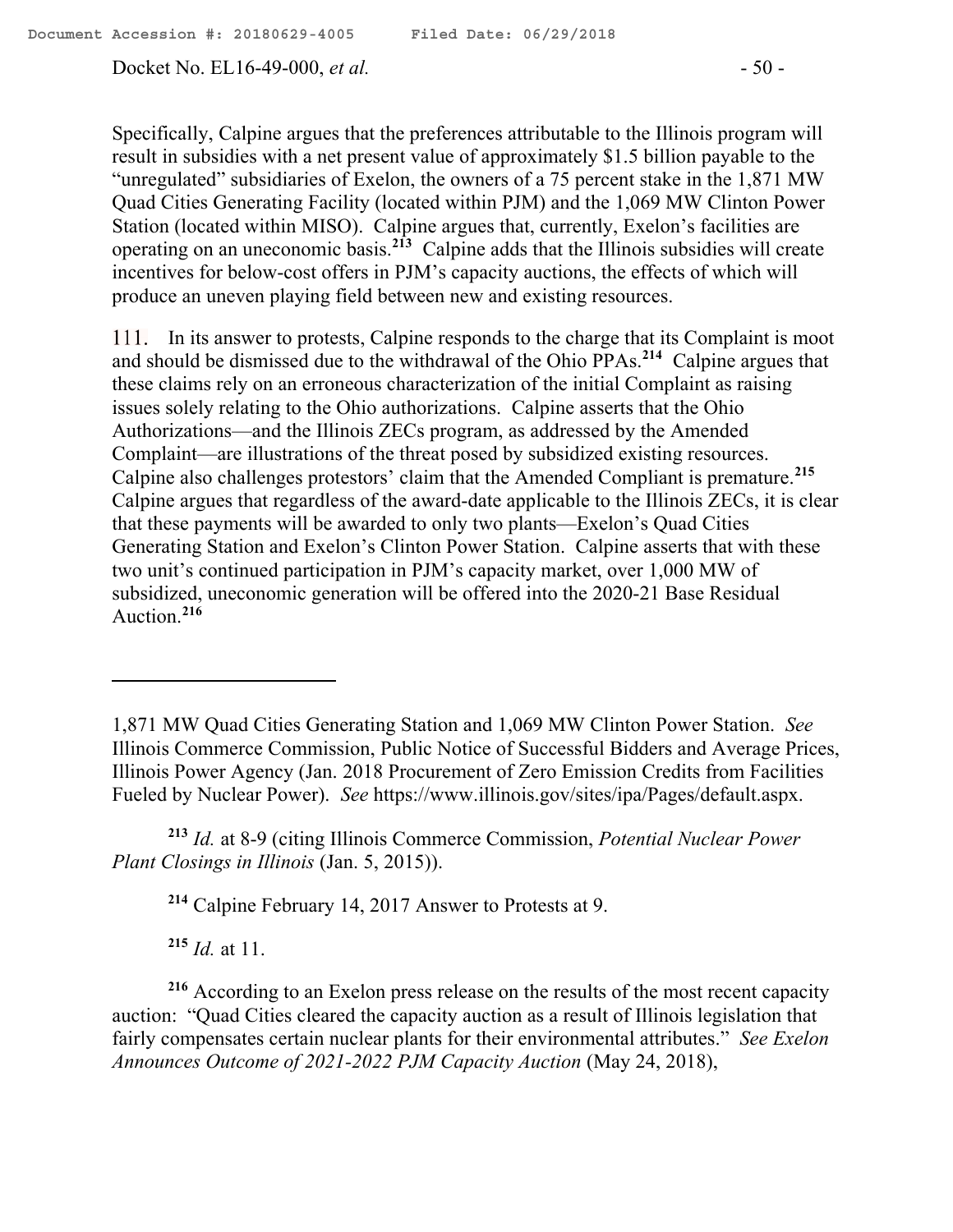112. Calpine also responds to the argument that applying the MOPR to existing resources that are state-supported will frustrate state policies. Calpine reiterates that, in acting on the Amended Complaint, the Commission need not and should not decide whether the FPA preempts state action. Calpine adds, however, that the Illinois ZECs program cannot be allowed to preempt the Commission's exercise of its jurisdictional duties as they relate to wholesale rates, as the Commission's precedent recognizes.**<sup>217</sup>**

In addition, Calpine responds to the argument that the relief requested by the Amended Complaint will threaten RECs and other state-sponsored renewable resource programs. Calpine clarifies that the Amended Complaint does not seek to apply the MOPR to existing or new renewable resources that receive RECs.**<sup>218</sup>** Calpine further responds to the claim that MOPR exemptions for new renewable resources justify out-ofmarket ZEC payments to uneconomic existing resources. Calpine asserts that the Commission's acceptance of PJM's existing rules limiting the applicability of the MOPR to natural gas-fired combustion turbine and combined cycle resources was not premised on the excluded resources' environmental attributes or any stated intent to accommodate state environmental policies. Calpine argues that, instead, the Commission's acceptance of these rules as just and reasonable focused on the relevant resources' relatively low costs of construction and their corresponding ability to raise price suppression concerns.**<sup>219</sup>**

Calpine adds that while the Commission has acknowledged state initiatives in approving specific MOPR exemptions in NYISO and ISO-NE, these rulings provide no basis for a blanket exclusion applicable to resources with low or zero emissions attributes. Calpine notes that the exemptions at issue were restricted to intermittent

**<sup>218</sup>** *Id.*

 $\overline{a}$ 

http://www.exeloncorp.com/newsroom/exelon-announces-outcome-of-2021-2022-pjmcapacity-auction.*See Exelon Announces Outcome of 2021-2022 PJM Capacity Auction*  (May 24, 2018) available at http://www.exeloncorp.com/newsroom/exelon-announcesoutcome-of-2021-2022-pjm-capacity-auction.

**<sup>217</sup>** *Id.* at 4 (citing 2011 PJM MOPR Order, 135 FERC ¶ 61,022 at P 143).

**<sup>219</sup>** *Id.* at 5 (citing 2013 PJM MOPR Order, 143 FERC ¶ 61,090 at P 166).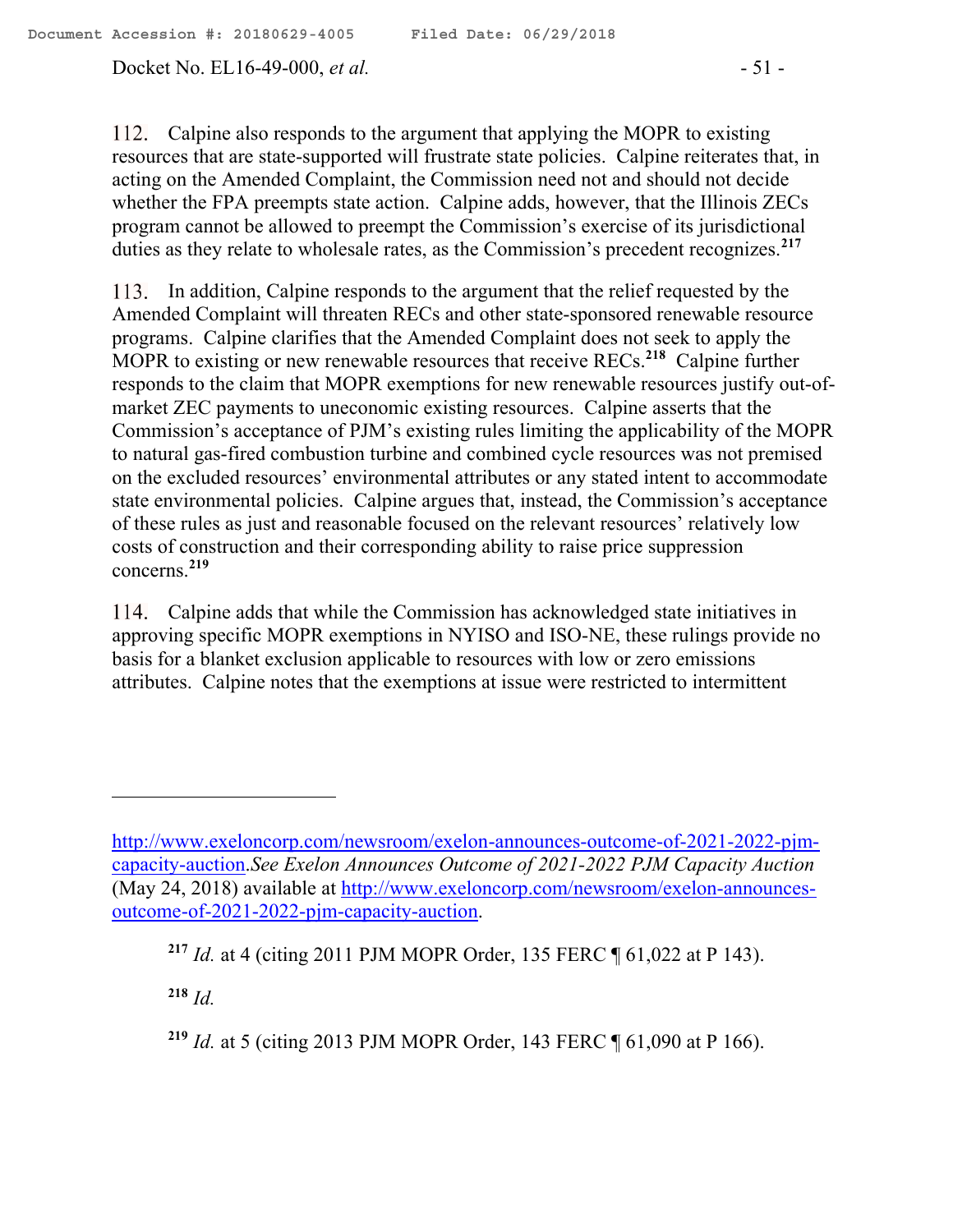$\overline{a}$ 

Docket No. EL16-49-000, *et al.* - 52 -

renewable resources and did not cover nuclear resources.**<sup>220</sup>** Calpine asserts that, in addition, these exemptions were subject to MW caps intended to "further limit any risk that [the] exempted resources will impact [capacity] market prices."**<sup>221</sup>** Calpine claims that these caps—200 MW in ISO-NE and a proposed 1,000 NW cap in NYISO—would be inadequate to accommodate either of the resources being subsidized under the Illinois ZECs program.

Finally, on August 30, 2017, Calpine filed a motion to lodge the District Court decision in *Vill. of Old Mill Creek*, which rejected claims that the Illinois ZEC program is preempted by federal law. **222** Calpine asserts that the decision*,* if not overturned, will clear the way for thousands of MWs of subsidized nuclear-powered generation that would have otherwise retired to be offered into PJM's capacity auctions at below-cost. Calpine further notes that the District Court, in its ruling, emphasized that "[t]he market distortion caused by subsidizing nuclear power can be addressed by FERC," which has the authority to "address any problem the ZEC program creates with respect to just and reasonable rates[.]"**<sup>223</sup>**

# **2. PJM's Position**

PJM, in its answer to the Complaint, generally supports Calpine's request for longterm relief. PJM agrees that, under certain circumstances, sell offers submitted by existing resources into PJM's capacity auctions could result in unjust and unreasonable rates, when such resources are subsidized by out-of-market state revenues.**<sup>224</sup>** PJM argues that, as such, a finding that the existing MOPR is unjust and unreasonable would be supportable.

**<sup>220</sup>** *Id.* at 6 (citing *NYPSC v. NYISO*, 153 FERC ¶ 61,022 at P 51; RTR Remand Rehearing Order, 158 FERC ¶ 61,138, at P 10).

**<sup>221</sup>** *Id.* (citing *NYPSC v. NYISO*, 153 FERC ¶ 61,022 at P 51).

**<sup>222</sup>** *Vill. of Old Mill Creek*, Nos. 17-CV-1163, et al., 2017 WL 3008289 (appeal pending before the U.S. Court of Appeals for the Seventh Circuit).

**<sup>223</sup>** Calpine August 30, 2017 Motion at 4 (citing *Vill. of Old Mill Creek*, 2017 WL 3008289 at \*14).

**<sup>224</sup>** PJM April 11, 2016 Answer at 2.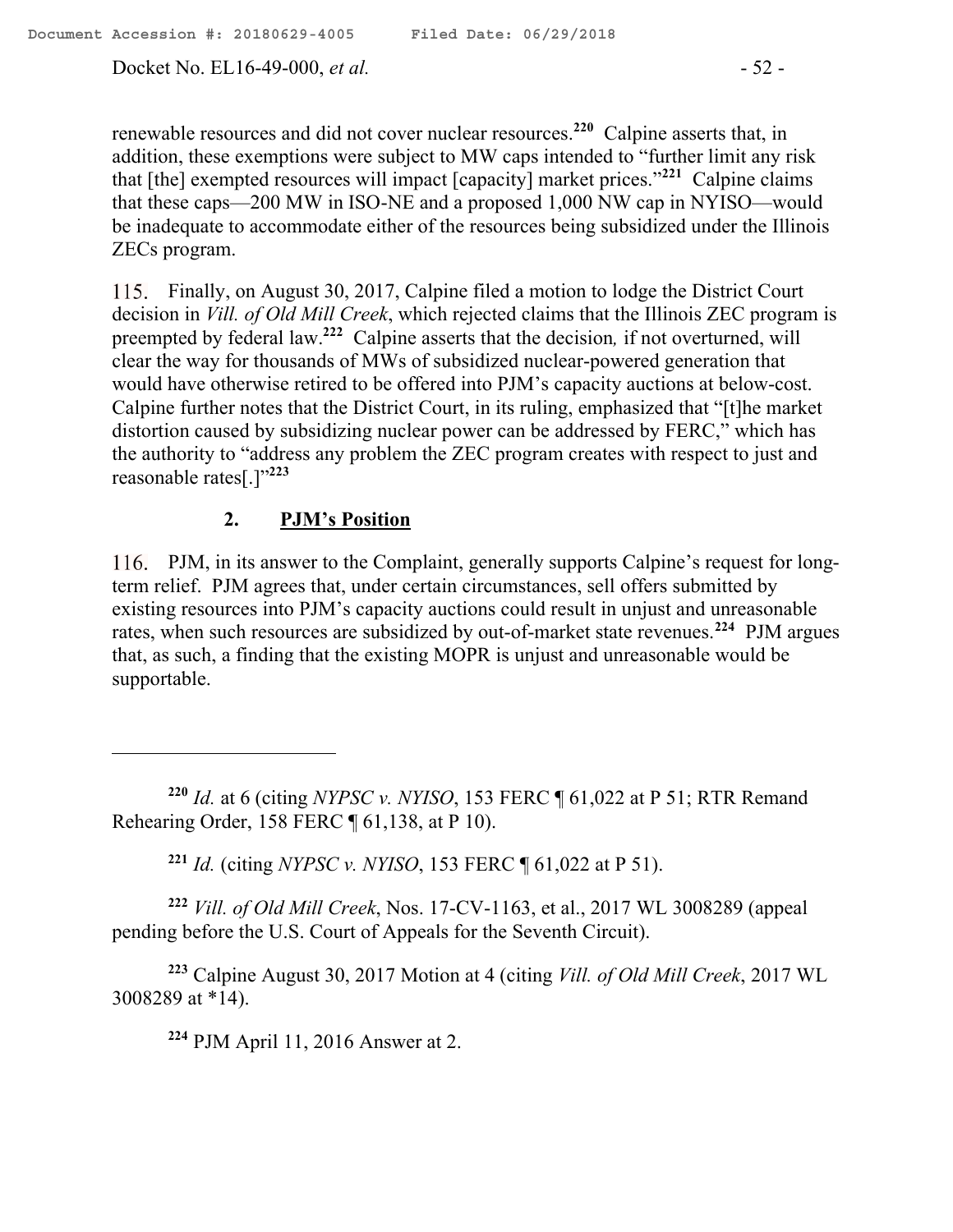Docket No. EL16-49-000, *et al.* - 53 -

#### **3. Intervenor Arguments**

117. The Market Monitor agrees with Calpine that PJM's MOPR is unjust and unreasonable, given its failure to mitigate offers for existing resources that receive subsidies through non-bypassable charges.**<sup>225</sup>** PSEG also agrees that PJM's existing MOPR is unjust and unreasonable because it fails to deal with the threats posed by subsidized existing resources.<sup>226</sup> NGSA adds that, if existing resources supported by outof-market state revenues are allowed to participate in PJM's capacity auctions and suppress market clearing prices, it will be increasingly difficult for gas-fired generators to have the means to invest in performance enhancing measures, as contemplated by PJM's Capacity Performance protocols.**<sup>227</sup>** Direct Energy concurs that PJM's MOPR should be revised to apply to existing resources that receive out-of-market state revenues, given the ability of these resources to suppress prices in PJM's capacity auctions.**<sup>228</sup>**

Other intervenors disagree. In their protest to the Complaint, AEP and FirstEnergy argue that Calpine has failed to provide a rationale for overturning the Commission's prior finding that a resource that has cleared in one auction "has demonstrated that it is needed by the market" and that its "presence in the market . . . does not artificially suppress market prices."**<sup>229</sup>** Exelon argues that PJM's MOPR, if revised to apply to existing resources, must not unduly discriminate against nuclear resources or thwart state actions addressing environmental policies.**<sup>230</sup>** EKPC adds that a revised MOPR should not apply to nuclear and coal-fired resources without exception,

**<sup>226</sup>** PSEG April 11, 2016 Comments at 12; *see also* API April 11, 2016 Comments at 5 (arguing that "PJM's current market rules do not adequately protect the market from the corrosive effects of below-cost bidding due to out-of-market subsidies for existing generation facilities").

**<sup>227</sup>** NGSA April 11, 2016 Comments at 6-7.

**<sup>228</sup>** Direct Energy April 11, 2016 Comments at 5.

**<sup>229</sup>** AEP April 11, 2016 Protest at 25; FirstEnergy April 11, 2016 Protest at 16-18 (citing 2011 PJM MOPR Order, 135 FERC ¶ 61,022 at P 175); *see also* EKPG April 11, 2016 Protest at 6.

**<sup>230</sup>** Exelon April 11, 2016 Protest at 4.

**<sup>225</sup>** Market Monitor April 11, 2016 Comments at 5; *see also* Rockland April 11, 2016 Comments at 4; EDF Renewable April 11, 2016 Comments at 5.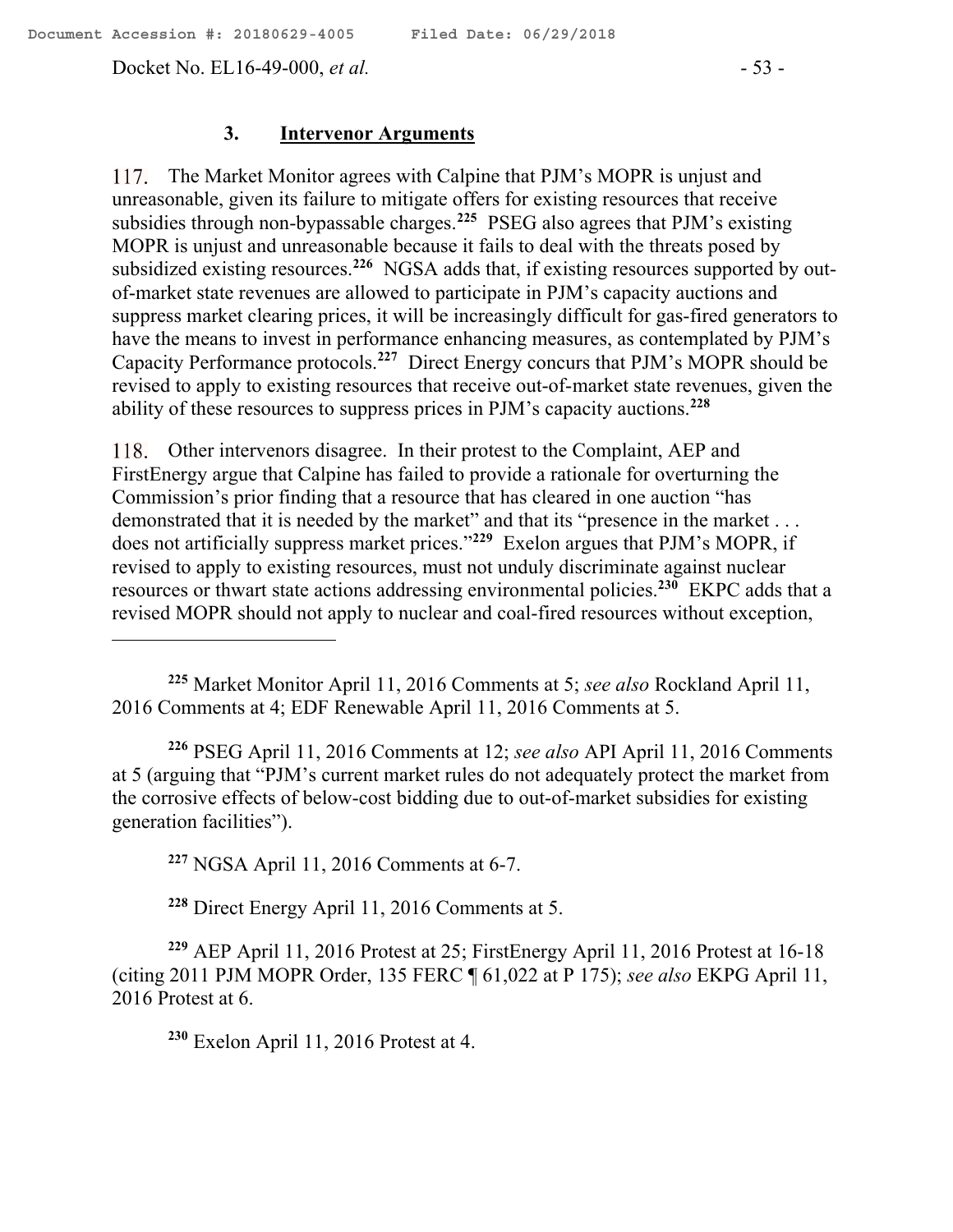Docket No. EL16-49-000, *et al.* - 54 -

given the lack of clarity as to how a cost-based offer from such a resource would be estimated.**<sup>231</sup>**

Comments generally supportive of the Amended Complaint were submitted by the Market Monitor. Protests requesting that the Amended Complaint be denied, in whole or in part, were filed by Exelon; the Load Group; Dayton/EKPC/FirstEnergy; **<sup>232</sup>** the Illinois Commission; the Illinois Attorney General; AWEA; the Environmental Defense Fund, Natural Resources Defense Council, and Sustainable FERC Project (Environmental Coalition); and the Nuclear Energy Institute (NEI). The Pennsylvania Public Utility Commission (Pennsylvania Commission) and the New England Power Pool Participants Committee (NEPOOL Participants Committee) take no positions on the merits of the filing, but filed comments addressing other matters, as summarized below.

120. The Load Group argues that the Amended Complaint amounts to an entirely new complaint, raising claims unrelated to the transaction or occurrence addressed in the initial Complaint.**<sup>233</sup>** The Illinois Commission and the Illinois Attorney General assert that the Amended Complaint lacks support, including a quantification of the financial impact or burden created by the action or inaction alleged.**<sup>234</sup>** Exelon and the Environmental Coalition agree, noting that the Amended Complaint fails to state, as required, whether the issues it raises are pending "in any other forum in which the complainant is a party [and] why timely resolution cannot be achieved in that forum."**<sup>235</sup>**

**<sup>231</sup>** EKPC April 11, 2016 Protest at 6.

**<sup>232</sup>** In addition, Dayton/EKPC/FirstEnergy filed a Motion to Dismiss on January 24, 2017, that also responds to the Amended Complaint.

**<sup>233</sup>** Load Group January 30, 2017 Protest at 5 (citing *McCulloch Interstate Gas Corp.*, 10 FERC ¶ 61,283, at 61,561 (1980)); *see also* Environmental Coalition January 30, 2017 Protest at 7.

**<sup>234</sup>** Illinois Commission February 3, 2017 Protest at 8-9; Illinois Attorney January 30, 2017 Protest at 5; *see also* Exelon January 30, 2017 Protest at 12 (citing *Texas Gas Transmission Corp.*, 63 FERC ¶ 61,240, at 62,656 (1993) ("Texas Gas is premature in seeking to implement a corporate tax rate that is not yet in effect.")).

**<sup>235</sup>** Exelon January 30, 2017 Protest at 15; Environmental Coalition January 30, 2017 Protest at 8.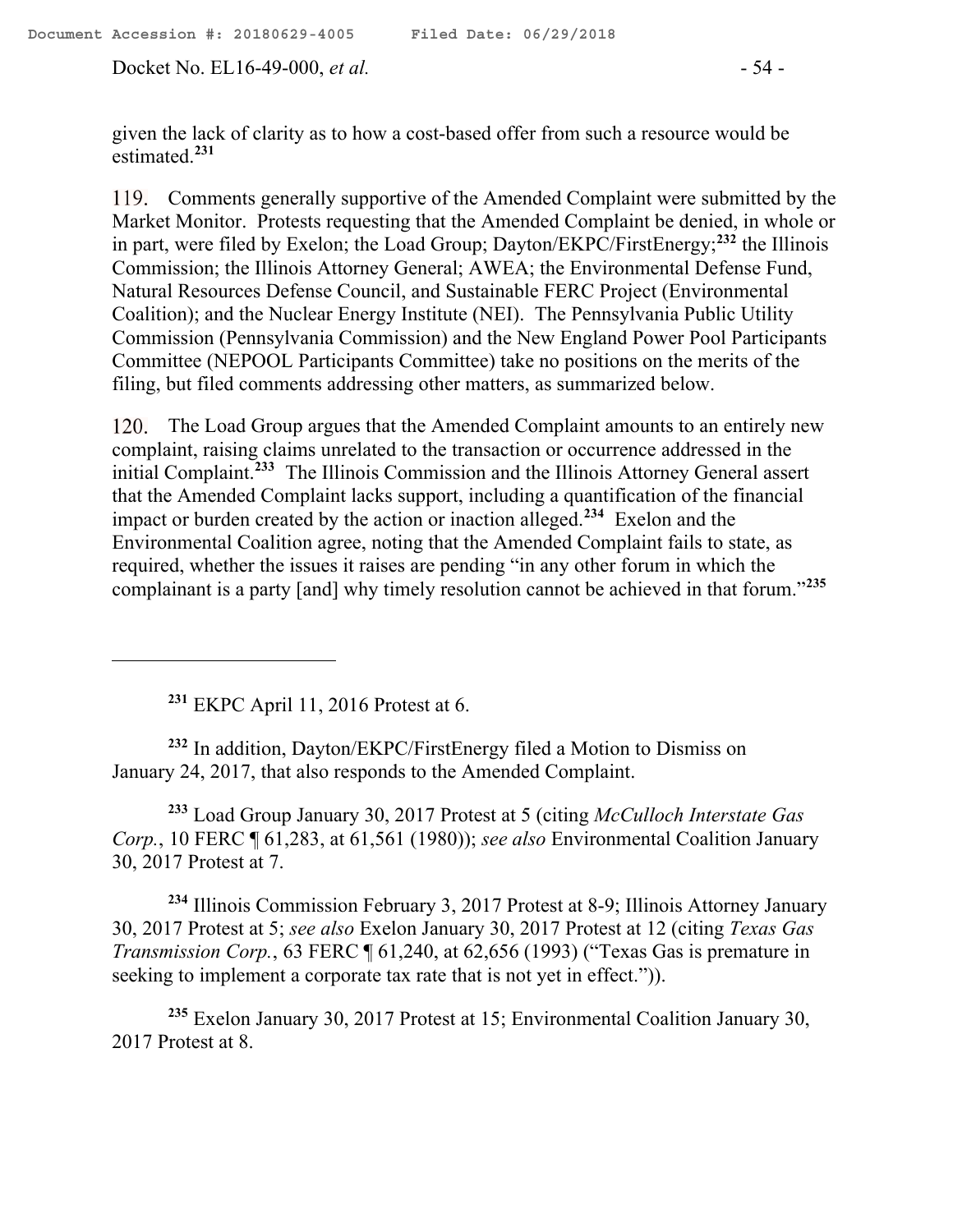Docket No. EL16-49-000, *et al.* - 55 -

121. The Load Group and the Illinois Commission argue in the alternative that, even assuming the Amended Complaint is not procedurally deficient, it nonetheless fails to establish that PJM's existing MOPR is unjust and unreasonable, given that no evidence has been presented of any improper price suppression in PJM's markets attributable to ZECs.**<sup>236</sup>** Exelon adds that the PJM market has had no difficulty attracting new entry and incentivizing the retirement of uneconomic resources.**<sup>237</sup>**

122. The Load Group, Exelon, and the Illinois Commission assert that, regardless, the Amended Complaint fails to establish that the expansion of the MOPR to existing resources is just and reasonable. The Illinois Commission argues that such a remedy would frustrate Illinois' efforts to support its environmental initiatives.**<sup>238</sup>** The Load Group adds that the Amended Complaint attempts to use the MOPR as a tool to ensure higher revenues for generators.**<sup>239</sup>**

123. The Illinois Commission and Exelon also argue that applying the MOPR to resources participating in the Illinois ZECs program would be unduly discriminatory towards Illinois' efforts to support the beneficial environmental attributes provided by those resources. Exelon adds that it would be impermissibly discriminatory to impose the MOPR on existing resources that receive ZECs, while exempting other resources that receive other environmental attribute payments, or other types of support, such as tax credits or development incentives, or that operate as self-supply resources.**<sup>240</sup>**

124. The Illinois Commission and Exelon note that, under PJM's rules, the MOPR does not apply to a renewable resource, even if that resource receives out-of-market state revenues, while other resources receive other governmental benefits, including tax incentives, development credits, and other benefits that affect both costs and revenues of

 $\overline{a}$ 

**<sup>236</sup>** Load Group January 30, 2017 Protest at 8; *see also* AWEA February 9, 2017 Protest at 4.

**<sup>237</sup>** Exelon January 30, 2017 Protest at 3.

**<sup>238</sup>** Illinois Commission February 3, 2017 Protest at 7.

**<sup>239</sup>** Load Group January 30, 2017 Protest at 9.

**<sup>240</sup>** Exelon January 30, 2017 Protest at 16.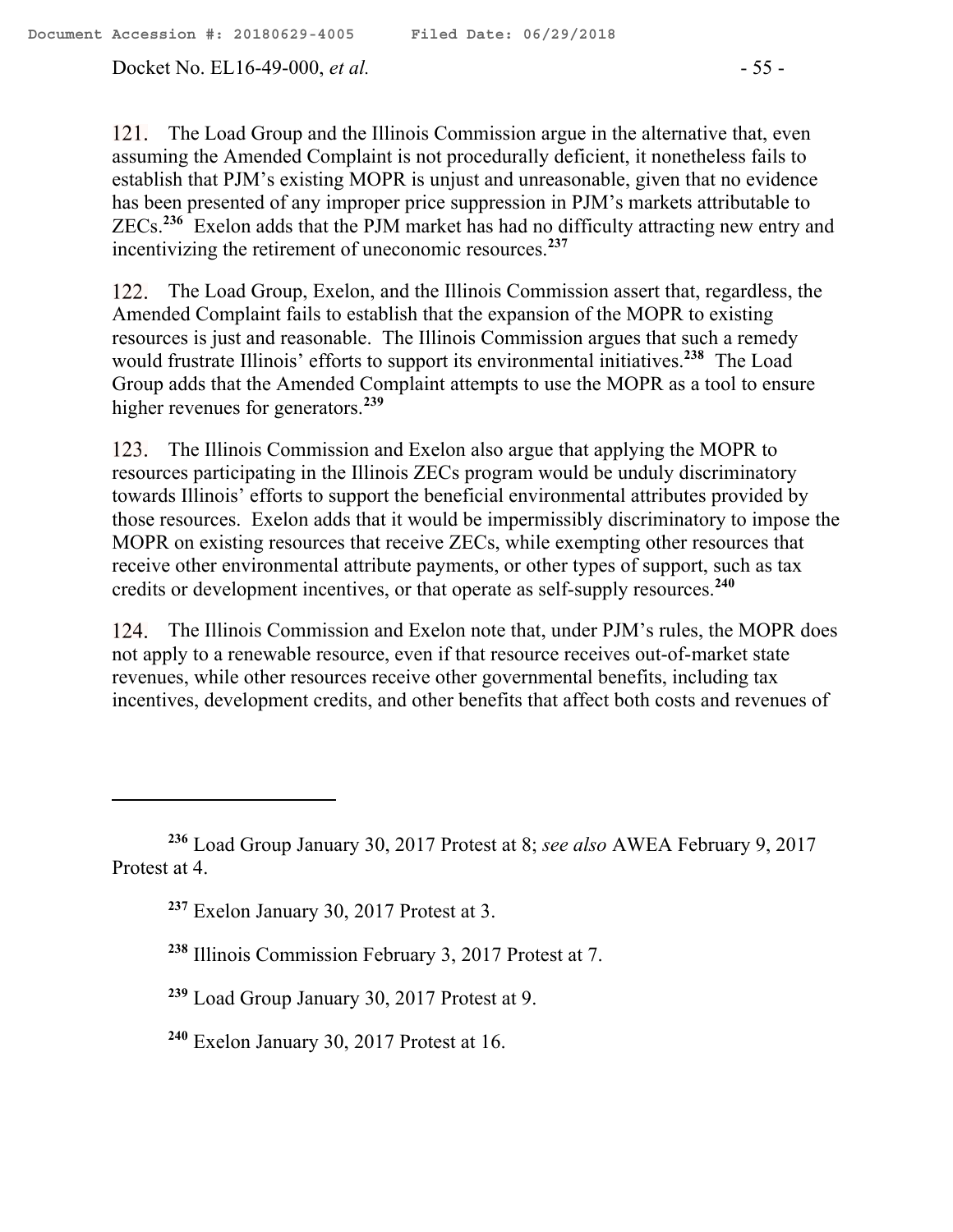Docket No. EL16-49-000, *et al.* - 56 -

units participating in the markets.**<sup>241</sup>** The Illinois Commission adds that a similar treatment is warranted in the case of ZECs, given the similarities among these resources.**<sup>242</sup>** In addition, the Illinois Commission asserts that accommodation is required in the case of ZECs, given the Commission's stated policy in Order No. 1000 regarding the need of an RTO/ISO to respect state public policy requirements through regional transmission planning.**<sup>243</sup>** The Environmental Coalition and Exelon add that the ZEC program will operate in a manner that mirrors REC programs that the Commission has recognized as within states' authority to enact.**<sup>244</sup>** The Environmental Coalition further argues that RECs, like the ZEC payments at issue here, reflect the value of environmental attributes that are sold separate and apart from PJM's energy and capacity markets.

Exelon argues that PJM's capacity market appears to be performing as it should, with the market successfully ensuring resource adequacy. Exelon notes, for example, that for the 2019-20 delivery year, PJM's reserve margin stands at 22 percent, exceeding PJM's target of 16.5 percent.<sup>245</sup> Exelon further notes that PJM has attracted a significant level of new entry extending over its last three Base Residual Auctions for a total of more than 18.3 GW of new capacity, while incentivizing the exit of uneconomic resources at a level of 16.2 GW of retirements or de-rates.

126. Exelon asserts that the capacity provided by existing resources has contributed to prices that the Commission has already found to be just and reasonable. Exelon argues that, as such, the operation of its nuclear units with ZEC payments should not trigger

**<sup>241</sup>** Illinois Commission February 3, 2017 Protest at 5; Exelon January 30 Protest at 16.

**<sup>242</sup>** Illinois Commission February 3, 2017 Protest at 5.

**<sup>243</sup>** *Id.* at 6 (citing *Transmission Planning and Cost Allocation by Transmission Owning and Operating Public Utilities*, Order No. 1000, FERC Stats. & Regs. ¶ 31,323, a P 6 (2011), *order on reh'g*, Order No. 1000-A, 139 FERC ¶ 61,132, *order on reh'g and clarification*, Order No. 1000-B, 141 FERC ¶ 61,044 (2012), *aff'd sub nom. S.C. Pub. Serv. Auth.* v. *FERC*, 762 F.3d 41 (D.C. Cir. 2014)); *see also* Environmental Coalition January 30, 2017 Protest at 19-20.

**<sup>244</sup>** Exelon January 30, 2017 Protest at 26 (citing *WSPP Inc.*, 139 FERC ¶ 61,061, at PP 18-24 (2012)); *see also* Dayton/EKPC/FirstEnergy January 30, 2017 Protest at 7.

**<sup>245</sup>** *Id.* at 14-15.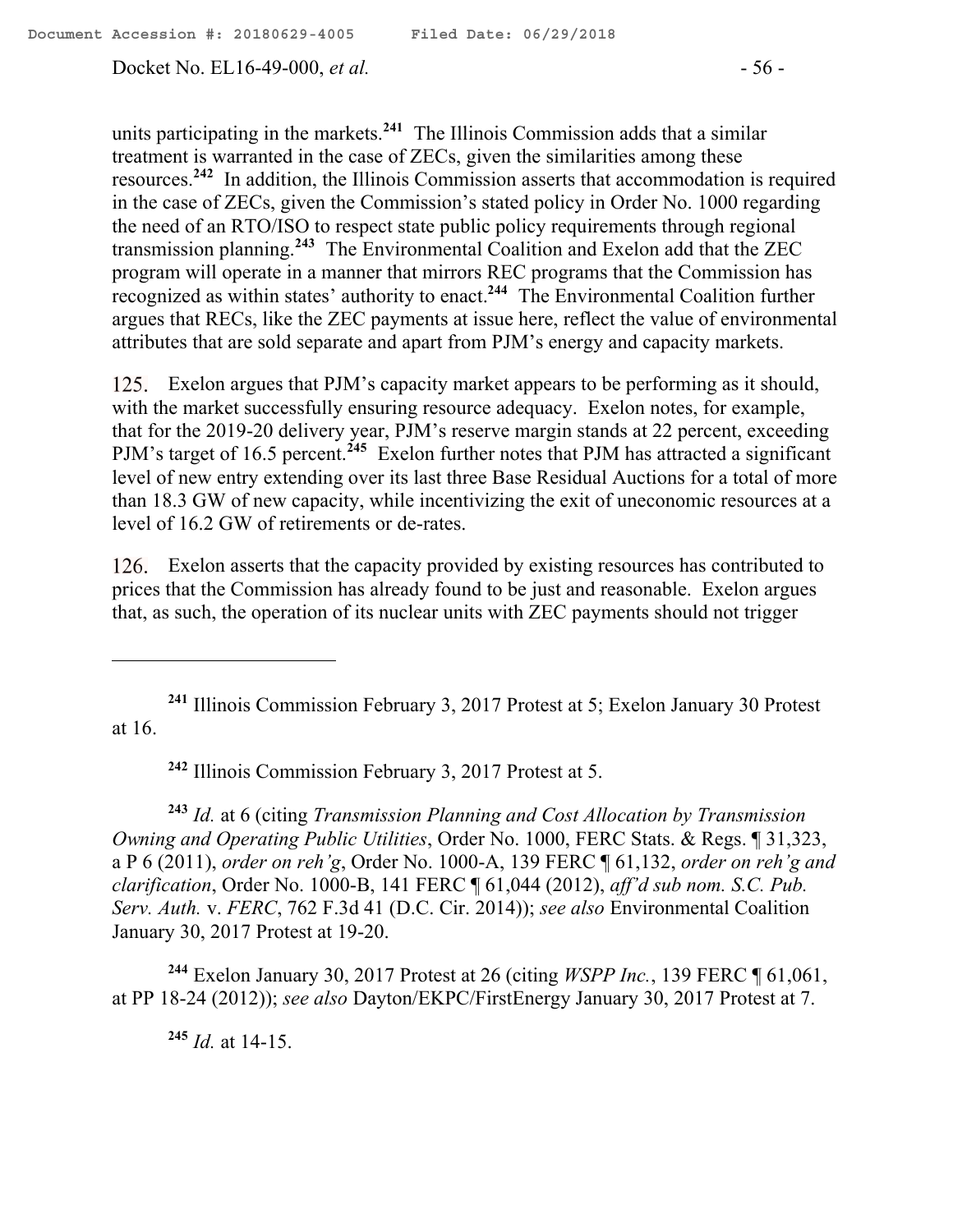Docket No. EL16-49-000, *et al.* - 57 -

mitigation.**<sup>246</sup>** Exelon adds that the ZEC program is not a price suppression mechanism, and would not make payment contingent on clearing the capacity market, as a pricesuppression mechanism would, in order to most directly forestall increases in capacity prices.<sup>247</sup> In addition, Exelon cites Commission precedent holding that it is just and reasonable to design buyer-side mitigation rules to "complement[] state programs promoting renewable resources" and other environmental aims.**<sup>248</sup>**

# **B. Docket Nos. ER18-1314-000,** *et al.*

127. PJM, as discussed below, asserts that taking no action in response to its section 205 filing is not an option. A number of intervenors agree, arguing that the Commission should act in this case under section 206, if it determines that neither of PJM's proposals is just and reasonable. Other intervenors disagree, arguing that PJM's existing rules are adequate and need not be revised, based on current market conditions. We summarize the basis for each of these positions below.

# **1. PJM's Position**

While PJM does not explicitly contend that its Tariff is unjust and unreasonable, PJM states that taking no action in this proceeding is not an option because its current Tariff has no means to address the increasing use of state-supported out-of-market subsidies to resources to which its current MOPR does not apply: non-natural gas fired resources and existing resources.

129. PJM argues that, as such, its Tariff must be revised, notwithstanding the fact that capacity commitments in PJM are currently in excess of PJM's installed reserve margin and PJM continues to attract new entry. PJM argues that new entry has not been driven by a growth in demand, given that demand in the region has been relatively flat for a number of years. Instead, PJM argues that new entry has been incented by low natural gas prices and improvements in technology leading to more efficient generation, i.e., generation that can be expected to replace older, less efficient generation over time.**<sup>249</sup>**

 $\overline{a}$ 

**<sup>249</sup>** *Id.* at 37.

**<sup>246</sup>** Exelon January 30, 2017 Protest at 17-19, 25 (citing Affidavit of Robert Willig at P 50).

**<sup>247</sup>** *Id.* at 25-26.

**<sup>248</sup>** *Id.* at 19 (citing First RTE Order, 147 FERC ¶ 61,173 at P 82.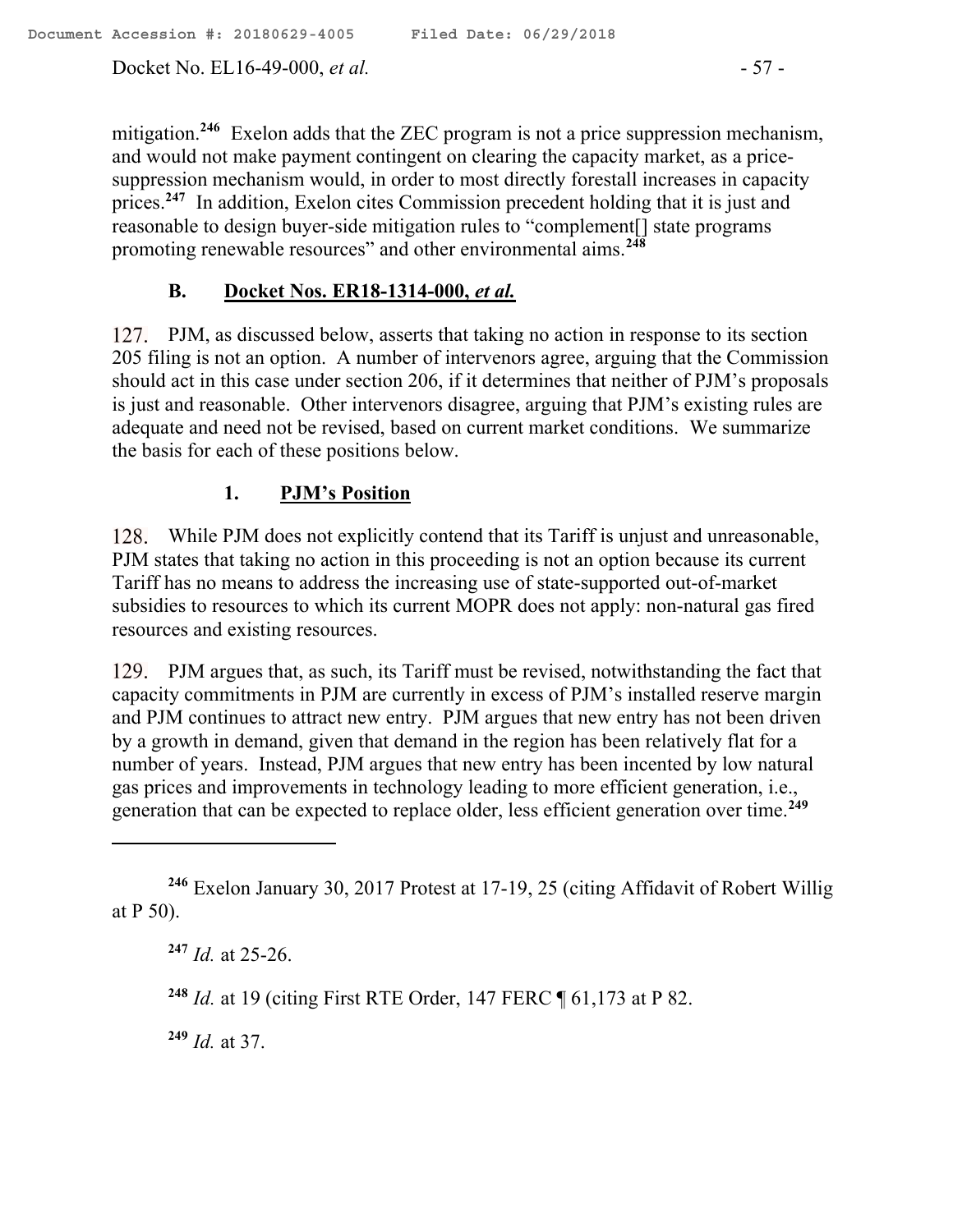Docket No. EL16-49-000, *et al.* - 58 -

However, PJM asserts that, regardless of the capacity excess, being long on capacity does not justify setting subsidized clearing prices.**<sup>250</sup>**

PJM states that, approximately 20 years ago, a number of states in the PJM region, including Illinois, Maryland, New Jersey and Ohio, chose to restructure their electric services and introduce greater reliance on competition, in lieu of relying on an administratively-determined integrated resource plan.**<sup>251</sup>** PJM states that currently, however, many of these same states are increasingly seeking to procure capacity outside of PJM's wholesale market, to encourage development or retention of select resources with attributes they favor.**<sup>252</sup>**

131. PJM asserts these state programs include: (i) ZECs, payable under an Illinois program to a 1,400 MW nuclear facility; (ii) pending legislation in New Jersey that would provide similar payments for up to 3,360 MW at the Salem and Hope Creek nuclear facilities;<sup>253</sup> (iii) off-shore wind procurement programs in Maryland (250 MW) and New Jersey (1,100 MW); and (iv) RPS programs in various states in the PJM region, including New Jersey, Delaware, and the District of Columbia, requiring load-serving entities to meet a certain percentage of their load with RPS-eligible facilities, or buy Renewable Energy Credits from such facilities. PJM estimates that satisfying the current RPS obligation in the PJM region would require nearly 5,000 MW of capacity. PJM notes that, cumulatively, these programs have, or will, provide subsidies to thousands of MWs of PJM capacity and that similar programs are likely to be implemented elsewhere. **254**

PJM asserts that retaining or compelling the entry of resources that the market does not regard as economic, suppresses prices for resources the market does regard as economic. PJM adds that, in turn, this leads to suppressed revenues for resources that

**<sup>250</sup>** *Id*.

 $\overline{a}$ 

**<sup>251</sup>** *Id.* at 21.

**<sup>252</sup>** *Id.* at 24.

**<sup>253</sup>** As noted above, the governor of New Jersey has now signed this legislation into law.

**<sup>254</sup>** PJM Filing at 26-27, citing Attach. F (Aff. of Dr. Anthony Giacomoni at 9-10 and Attach. 1) (showing both the current and projected increases in the quantity of RPS resources).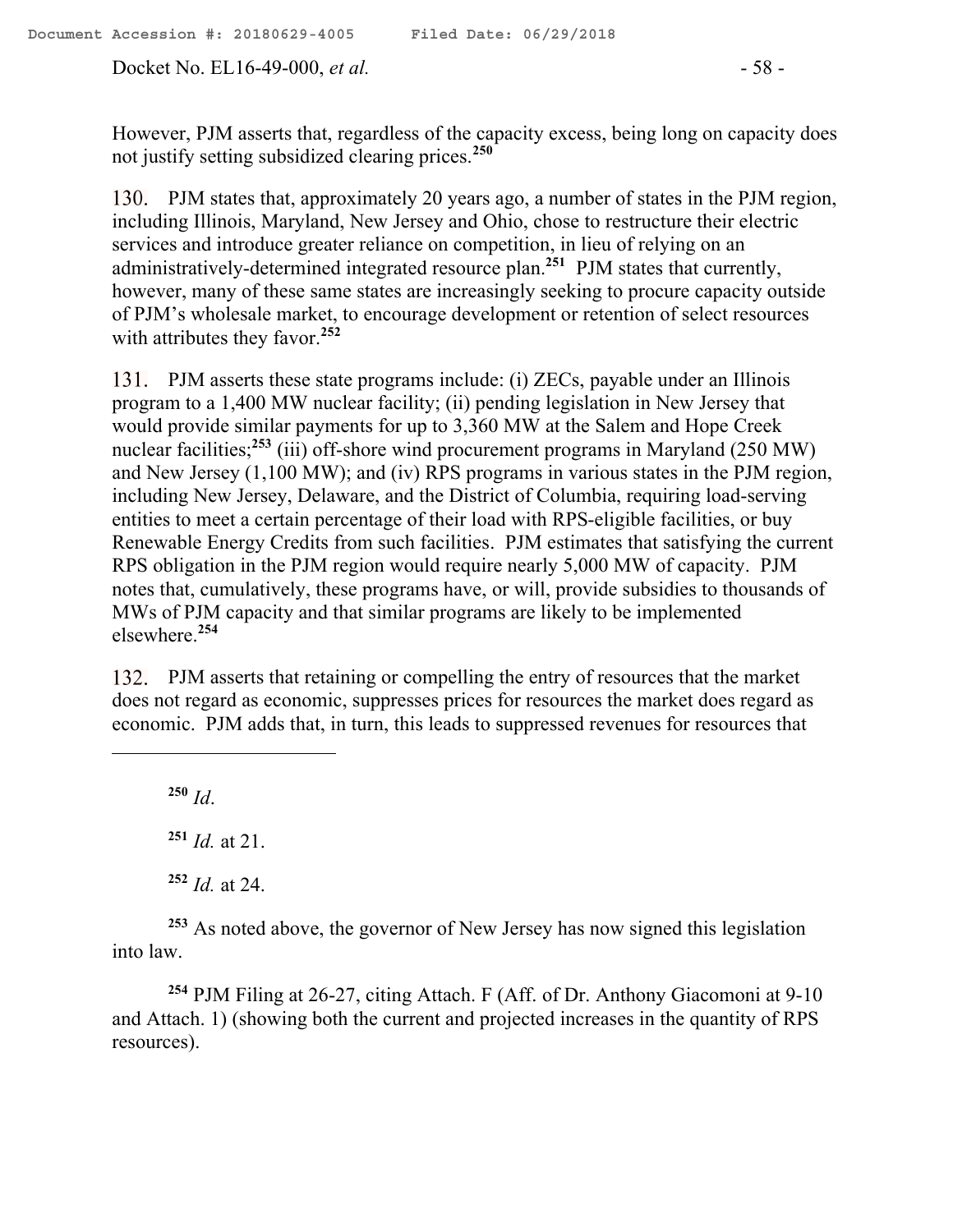Docket No. EL16-49-000, *et al.* - 59 -

depend on these prices to support their continued operation or their economic new entry. PJM states that existing states subsidy payment rates, when converted to MW-day values, exceed capacity clearing prices in PJM's most recent annual auction. Specifically, PJM asserts that the Illinois ZEC prices equate to about \$265/MW-day; New Jersey on-shore wind REC prices equate to \$250/MW-day, Delaware's estimated on-shore REC prices equate to \$253/MW-day, and solar REC prices in the District of Columbia equate to \$4,751/MW-day.**<sup>255</sup>**

133. PJM states that allowing for the submission of even comparatively small quantities of subsidized offers into its capacity auction will disproportionately reduce the clearing prices paid to all resources.**<sup>256</sup>** Specifically, PJM asserts that adding less than 2 percent of zero-price supply to area outside of the MAAC zone would reduce clearing prices in the RTO by 10 percent, while adding only 7 percent of zero-priced supply (about 2,000 MW) to the EMAAC zone would reduce the clearing price in that zone by approximately a third. PJM states that if a state selectively subsidizes certain resources while still depending on the wholesale capacity market to meet its overall resource adequacy needs, the state actions will impact not only capacity resources excluded from the state out-ofmarket revenue program, but also other states that may not embrace the subsidizing state's chosen policy preference.**<sup>257</sup>**

134. Finally, PJM notes that if enough resources price their capacity offers relying on their selective-receipt of subsidies, other sellers in PJM's market that do not receive subsidies will receive an artificially-suppressed, unjust and unreasonable rate, competitive entry will face a significant added barrier, new subsidies will be encouraged, and one state's policy choices could crowd out other competitive resources and result in policy choices on which other states rely.**<sup>258</sup>**

**<sup>257</sup>** *Id.* at 29.

 $\overline{a}$ 

**<sup>258</sup>** *Id.* at 4.

**<sup>255</sup>** *Id.* at 28 and Attach. F (Aff. of Dr. Anthony Giacomoni at 31).

**<sup>256</sup>** *Id. See also* Filing at Attach. E (Aff. of Adam J. Keech at 6).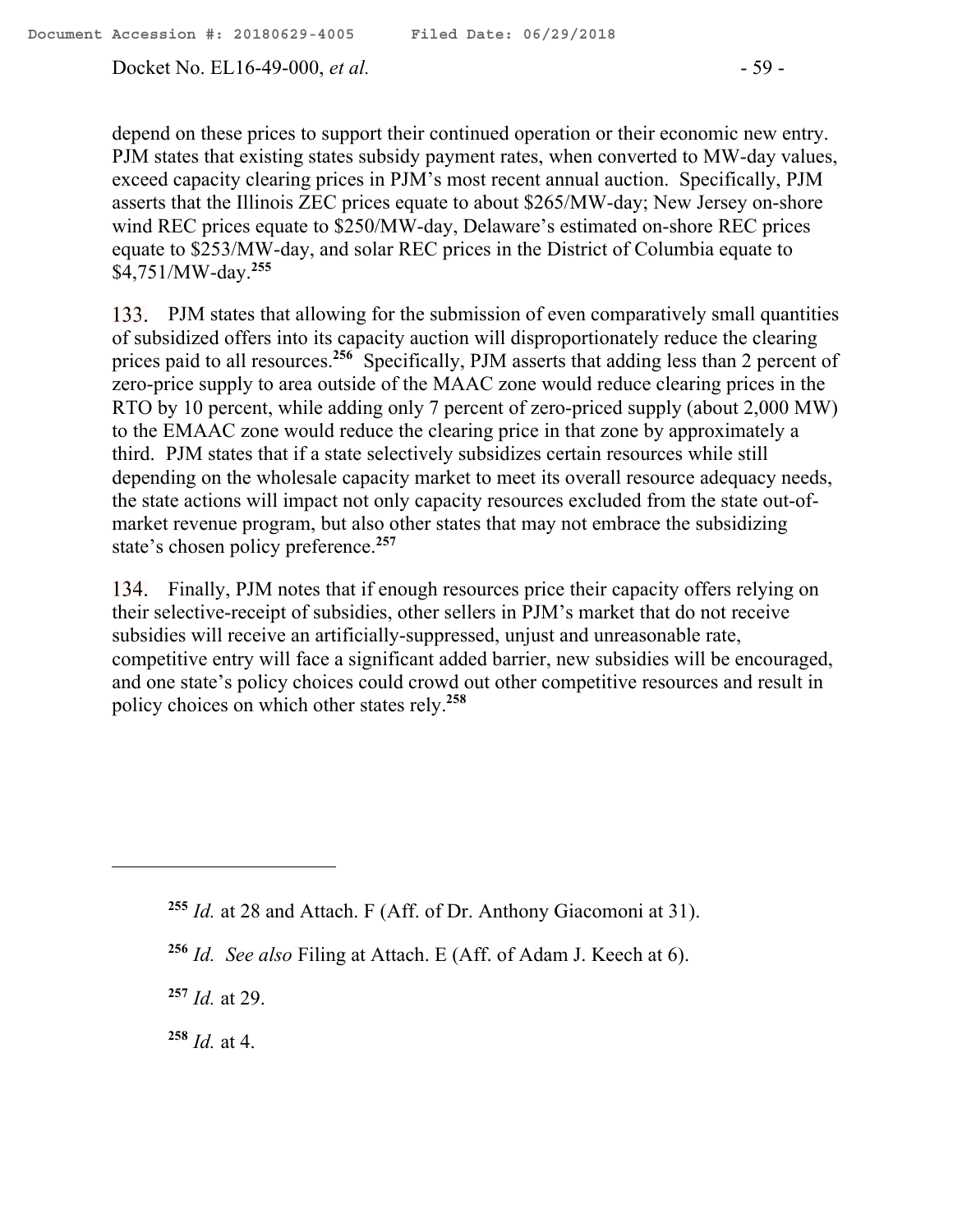Docket No. EL16-49-000, *et al.* - 60 -

## **2. Intervenors' Positions**

#### **a. Support for Section 206 Action**

135. Many intervenors argue that PJM's existing capacity market rules are unjust and unreasonable.**<sup>259</sup>** The Market Monitor argues that the spread of subsidies in support of uneconomic resources, including, in particular, nuclear and coal-fired resources, poses a threat to PJM's capacity market, as well as its energy market, by displacing resources and technologies that would otherwise be economic. **260**

Dayton argues that the effects of one state's decision to grant a subsidy is not confined to its geographical boundaries. Dayton asserts that while these subsidies may bestow a benefit to the market participants that receive them, they harm customers and suppliers located elsewhere in the PJM region. **261**

EPSA agrees that PJM's existing capacity market rules fail to address the growing threat posed by existing resources that receive state support. EPSA asserts that state initiatives in Illinois, New Jersey, Maryland, and other PJM states currently provide subsidies to thousands of MWs of capacity, with the level of this capacity projected to grow significantly. EPSA argues that adding comparatively small quantities of subsidized offers disproportionately reduces the clearing prices paid to all resources, thus suppressing prices. **<sup>262</sup>** EPSA notes, for example, that subsidized offers from the Quad Cities and Three Mile Island nuclear facilities would reduce PJM's RTO-wide clearing price by 2 percent and the ComEd Locational Deliverability Area by 10 percent.**<sup>263</sup>**

LS Power argues that, in the face of these subsidies, private investment cannot and will not continue because independent power producers can no longer assume that new

**<sup>260</sup>** Market Monitor Comments at 6-8.

**<sup>261</sup>** Dayton Protest at 2.

**<sup>263</sup>** *Id.* at 32-33.

 $\overline{a}$ 

**<sup>259</sup>** Market Monitor Comments at 6-8; NGSA Comments 9; EPSA Protest at 32; NRG Protest at 24; FirstEnergy/EKPC Protest at 5; PSEG Protest at 11-12; LS Power Comments at 4; Dayton Protest at 2; Vistra Comments at 4; API/J-Power/Panda Comments at 6-7.

**<sup>262</sup>** EPSA Protest at 32; *see also* LS Power Comments at 6.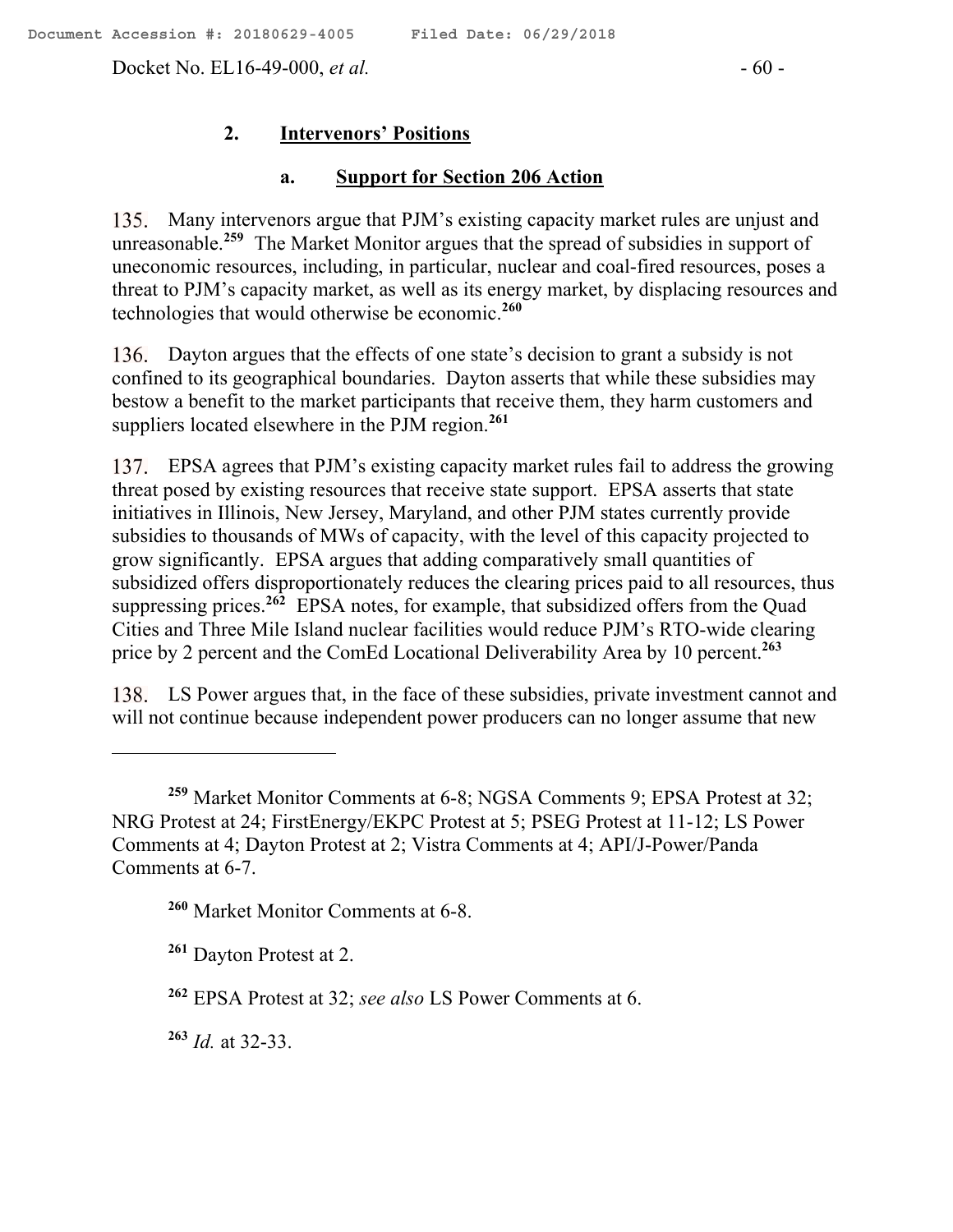Docket No. EL16-49-000, *et al.* - 61 -

entry will be able to outcompete and displace older, less efficient incumbent resources. **<sup>264</sup>**NRG agrees that PJM's existing rules are unjust and unreasonable, given their inability to protect the market from out-of-market subsidies. **265**

139. FirstEnergy/EKPC urge the Commission to adopt a holistic solution to the fundamental flaws in PJM's market design, by: (i) acknowledging and accommodating the ability of states to implement valid public policy programs; and (ii) incorporating the value of fuel diversity, fuel security and environmental attributes into PJM's market clearing prices. FirstEnergy/EKPC cite to the inability of PJM's existing capacity market rules to select the least-cost resources that also possess the attributes that have been identified by states in the PJM region. FirstEnergy/EKPC note, however, that there is no need for immediate action to address the impact of state-supported resources.**<sup>266</sup>**

140. PSEG argues that, if section 206 procedures are instituted in this proceeding, the Commission should adopt a remedy that values important generator attributes, including the achievement of environmental goals and energy resilience. PSEG asserts that such a remedy could include carbon pricing in PJM's energy market, or enhanced payments made directly by PJM to generating plants needed to meet fuel diversity standards. **267**

NRG argues that a mechanism to accommodate state policy choices in the market could be just and reasonable, if it: (i) ensured that state-supported resources are able to access capacity market revenues; (ii) ensured that capacity market prices reflect the unsubsidized economics of marginal units; (iii) avoided placing costs and risks of accommodating state-supported resources onto consumers in other states; (iv) avoided creating incentives for suppliers to price offers at other than their costs; and (v) provided incentives to states to use PJM's markets to achieve their policy goals.**<sup>268</sup>**

142. NRG asserts that an approach which mitigates the impact of state policy decisions on the market could be just and reasonable if it implemented a zero-exemption allowance,

**<sup>264</sup>** LS Power Comments at 4-5.

**<sup>265</sup>** NRG Protest at 2, 24.

 $\overline{a}$ 

**<sup>266</sup>** FirstEnergy/EKPC Protest at 11; *see also* Exelon Protest at 41 (supporting the adoption of a carbon price).

**<sup>267</sup>** PSEG Protest at 11-12.

**<sup>268</sup>** NRG Protest at 27.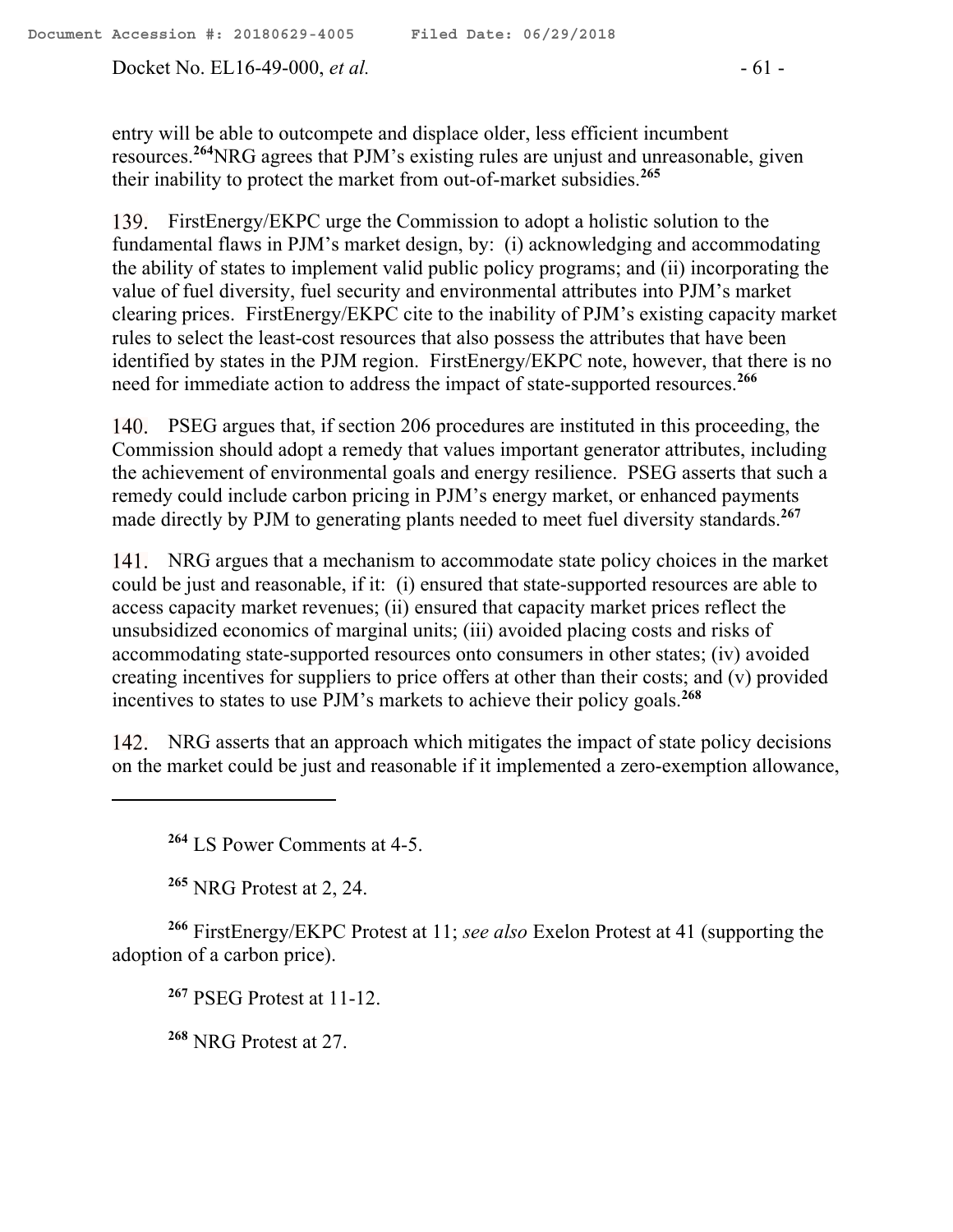Docket No. EL16-49-000, *et al.* - 62 -

while retaining a unit-specific review process. NRG adds that if an exemption is permitted for RPS participants, it should follow the outlines approved in the CASPR Order, requiring the resource to bid at a price that reflects the market value of its Renewable Energy Credits.**<sup>269</sup>**

ODEC argues that without protection of self-supply by load-serving entities like ODEC, the status quo is not just and reasonable. **270**

## **b. Support for Status Quo**

Other intervenors contend PJM's Tariff remains just and reasonable. These intervenors assert that PJM' existing capacity market functions properly, or requires no revision at this time, in the absence of further stakeholder deliberations. Clean Energy Advocates assert that there is no sign of a systematic lack of adequate capacity that threatens reliability; to the contrary, they claim, there is excess capacity, with investors eager to enter the market, with no long-term threat foreseeable. The Maryland Commission adds that PJM's capacity auctions have consistently exceeded PJM's target reserve margins. Dominion notes that what the existing MOPR does not do, and should not do, is attempt to mitigate existing capacity resources. Dominion argues that there is no price suppressive effect on capacity prices when an existing resource does not retire because it receives compensation from a state public policy initiative that is not available from the wholesale market. The Consumer Coalition adds that, under PJM's existing rules, resource adequacy is being met currently and will continue to be met into the foreseeable future.

Exelon argues that, currently, prices are low (benefitting consumers), while new entry is robust, confirming that PJM's capacity market continues to attract investment. Exelon asserts that, under these circumstances, rule changes designed to raise prices would not be just and reasonable. Exelon adds that ZECs programs have been understood and factored into the market for some time and that if they were undermining resource adequacy, or investor confidence, the data would (but does not) show it. Exelon further asserts that PJM's market is sufficiently designed to maintain equilibrium and safeguard resource adequacy across a broad range of conditions. Exelon notes, for example, that if state programs reduce capacity prices, but tightening supply indicates that new entry is needed, prices will rise and the downward sloping demand curve will ensure that the capacity price adjusts to reflect the costs of generators that are necessary for resource adequacy.

**<sup>269</sup>** *Id.* at 25-26.

 $\overline{a}$ 

**<sup>270</sup>** ODEC Comments at 5.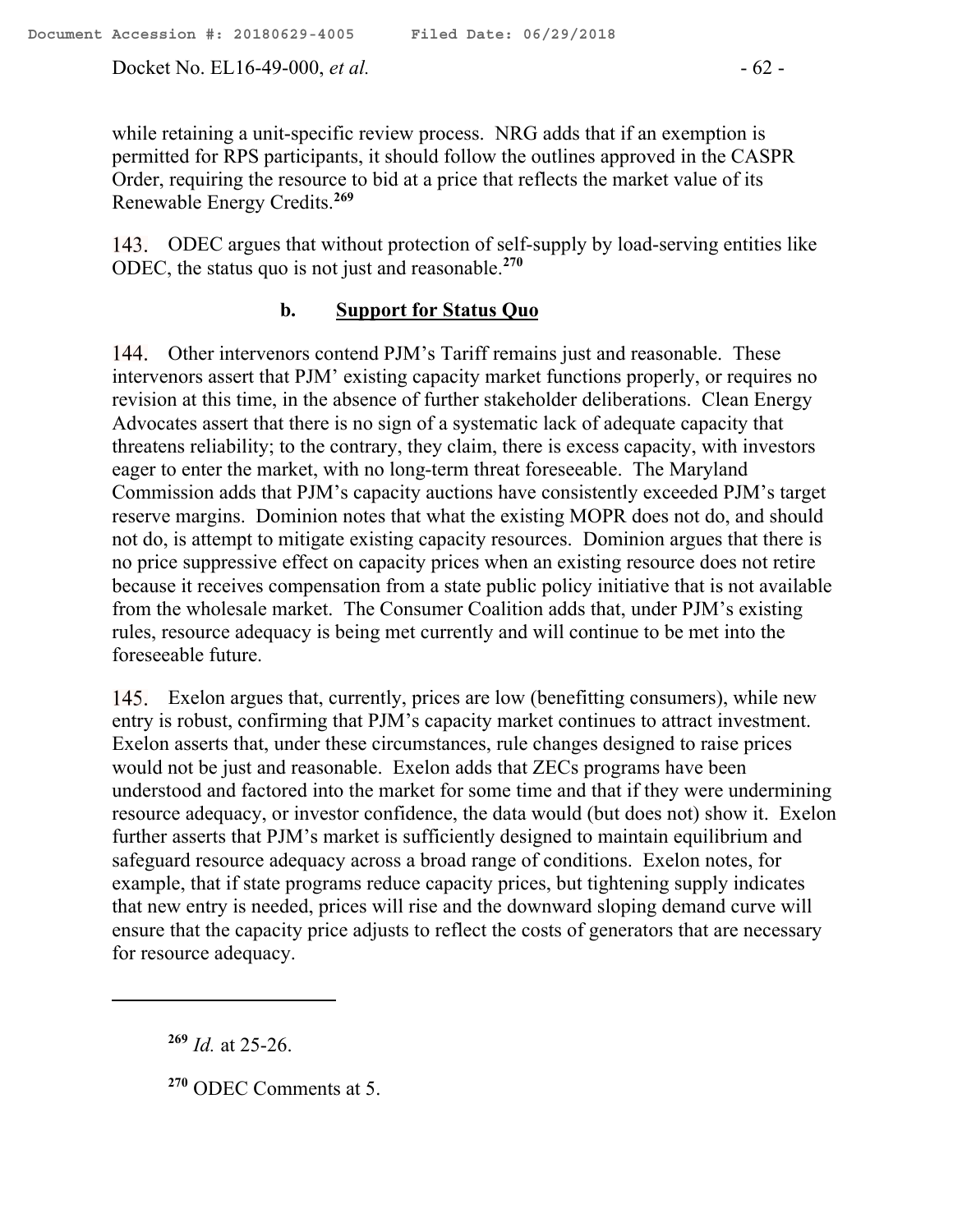Docket No. EL16-49-000, *et al.* - 63 -

146. The New Jersey Board argues that PJM has failed to demonstrate how New Jersey's generation-resource policies, including its ZECs initiative or offshore wind program, have undermined PJM's wholesales markets. The New Jersey Board further characterizes PJM's claims regarding price suppression as speculative.

Intervenors also dispute PJM's claim that action is required in this proceeding because state procurement choices have negative spillover effects on other states. Clean Energy Advocates argue PJM's claim is unsupported. Clean Energy Advocates add that, regardless, the logic of PJM's position is flawed because it could be used to justify action to adjust for *any* type of state regulation. Clean Energy Advocate further note that state policies providing additional compensation to generators benefit, rather than harm, customers in other states by reducing harmful emissions. **271**

The Maryland Commission agrees that PJM's spillover claim is unsupported and that none of the states alleged to be affected have filed complaints against their neighboring states. The Maryland Commission adds that entities participating in PJM's FRR option are subject to cost-based rates and are thus insulated from any prospect of retirement as a result of policies in neighboring states.**<sup>272</sup>**

# **C. Commission Determination**

Acting on the records of the Calpine Complaint proceeding and the PJM section 205 filing, we find that PJM's existing Tariff is unjust and unreasonable. The records in both cases demonstrate that states have provided or required meaningful out-of-market support to resources in the current PJM capacity market, and that such support is projected to increase substantially in the future. These subsidies allow resources to suppress capacity market clearing prices, rendering the rate unjust and unreasonable. **273**

**<sup>271</sup>** Clean Energy Advocates Protest at 42-45.

**<sup>272</sup>** Maryland Commission Protest at 8-9.

 $\overline{a}$ 

**<sup>273</sup>** We find that we can make these findings relying, in part, on the record in PJM's section 205 filing given the Commission's ability to "transform" section 205 filings into section 206 proceedings as long as the Commission observes the constraints imposed under section 206. PJM's filing in Docket Nos. ER18-1314-000, *et al.* specifically raised the issue of whether the existing Tariff was adequate and put into the record evidence showing its deficiencies. The intervening parties also filed extensive comments addressing the justness and reasonableness of the existing Tariff. *See Western Resources*, 9 F.3d at 1579 ("Under the NGA, an action may originate as a § 4 proceeding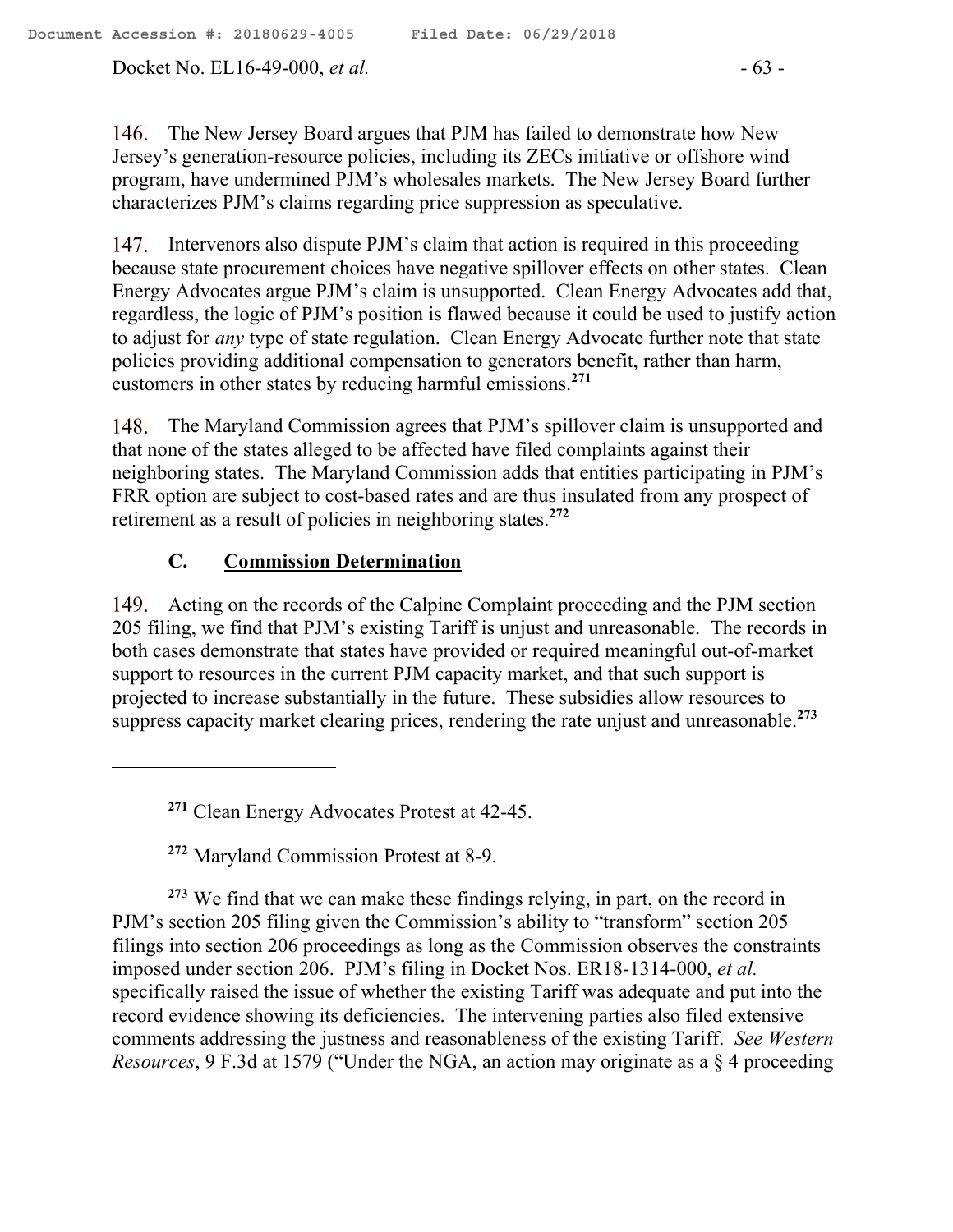$\overline{a}$ 

Docket No. EL16-49-000, *et al.* - 64 -

We therefore grant Calpine's Complaint, in part, but reject Calpine's proposed Tariff revisions, even as an interim remedy. In addition, we also are *sua sponte* instituting a section 206 proceeding that incorporates the record of Docket Nos. ER18-1314-000, *et al.***<sup>274</sup>** consolidating this new proceeding with the Calpine Complaint, and establishing paper hearing procedures for the consolidated proceedings regarding the just and reasonable replacement rate.

## **1. PJM's Existing Tariff**

We find, based on the evidence in Docket Nos. EL16-49-000 and ER18-1314-000, *et al.*, that PJM's existing Tariff is unjust and unreasonable and unduly discriminatory. It fails to protect the integrity of competition in the wholesale capacity market against unreasonable price distortions and cost shifts caused by out-of-market support to keep

**<sup>274</sup>** *See Monongahela*, 162 FERC ¶ 61,129 at P 71 (combining the records of section 206 and section 205 proceeding, finding the proposed section 205 filing unjust and unreasonable, the existing tariff unjust and unreasonable, and determining the just and reasonable replacement rate); *Western Resources*, 9 F.3d at 1579 ("Under the NGA, an action may originate as a § 4 proceeding [parallel to FPA section 205] only to be transformed later into a § 5 [parallel to FPA section 206] proceeding). *See generally, AEMA*, 860 F.3d at 664 (affirming the Commission's revision of provisions under section 206 when the acceptance of a section 205 filing rendered these other provisions unjust and unreasonable).

<sup>[</sup>parallel to FPA section 205] only to be transformed later into a  $\S$  5 [parallel to FPA section 206] proceeding)*; PSCNY*, 866 F.2d at 491 ("[W]here a § 4 [parallel to FPA section 205] proceeding is under way, the Commission may discover facts that persuade it that reductions or changes are appropriate that require the exercise of its § 5 [parallel to FPA section 206] powers); *Tennessee Gas Pipeline v. FERC*, 860 F.2d 446, 456 (D.C. Cir. 1988) ("'If, in the course of a section 4 proceeding, FERC decides to take action authorized by section 5, the Commission may do so without initiating an independent proceeding. But section 5 authority, regardless of the context in which it is exercised, may be pursued only in accordance with the requirements and constraints imposed by section 5."). *See generally*, *NRG*, 862 F.3d at 114 n.2 ("FERC may unilaterally impose a new rate scheme on a utility or Regional Transmission Organization only under a different provision of the Act: Section 206 [citation omitted]. Section 206 requires FERC to demonstrate that the existing rates are 'entirely outside the zone of reasonableness' before FERC imposes a new rate without the consent of the utility or Regional Transmission Organization that filed the proposal.").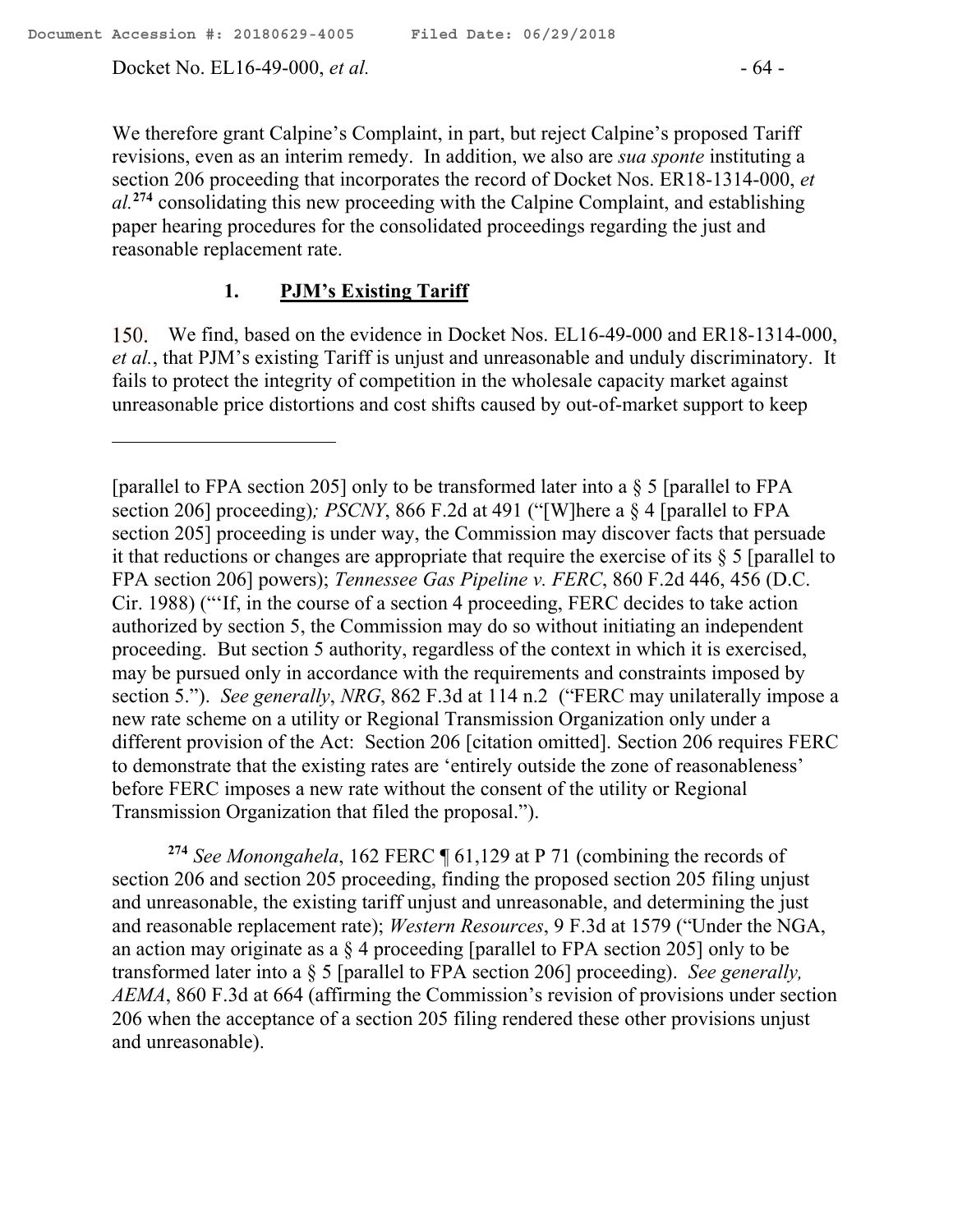Docket No. EL16-49-000, *et al.* - 65 -

existing uneconomic resources in operation, or to support the uneconomic entry of new resources, regardless of the generation type or quantity of the resources supported by such out-of-market support. The resulting price distortions compromise the capacity market's integrity. In addition, these price distortions create significant uncertainty, which may further compromise the market, because investors cannot predict whether their capital will be competing against resources that are offering into the market based on actual costs or on state subsidies. Ultimately, these problems with PJM's existing Tariff result in unjust and unreasonable rates, terms, and conditions of service. While the Commission in 2011 accepted PJM's proposal for a MOPR limited to new natural gasfired resources, **<sup>275</sup>** the evidence put forward by PJM and the intervenors demonstrate that the price-distorting effects on wholesale capacity prices caused by resources that receive out-of-market support reach far beyond new natural gas-fired resources.**<sup>276</sup>**

As Calpine points out, out-of-market support for resources other than natural gasfired resources has been increasing.**<sup>277</sup>** PJM, in its filing in Docket Nos. ER18-1314-000, *et al.* makes a similar showing. These out-of-market programs include laws passed in a number of PJM states that provide or require out-of-market support for nuclear, solar, and wind resources.<sup>278</sup> The data provided by PJM shows that various state programs currently in existence contemplate, for example, supporting 4,760 MW of nuclear

**<sup>275</sup>** 2011 PJM MOPR Order, 135 FERC ¶ 61,022 at P 37. PJM revised the MOPR in 2013, still limiting the MOPR to natural gas resources but expanding it in other ways to respond to changed circumstances. The Court of Appeals for the District of Columbia Circuit reversed and remanded that determination, *NRG*, 862 F.3d at 117, and, on remand, the Commission rejected the filing. NRG Remand Order, 161 FERC ¶ 61,252.

**<sup>276</sup>** Indeed, as the history of the PJM MOPR shows, both PJM and the Commission have had to reevaluate the extent of the MOPR in light of changing circumstances. The original MOPR in 2006, for example, did not address state out-of-market support, and the Commission accepted PJM's filing in 2011 to address that. PJM again sought to revise its MOPR in light of circumstances in 2013.

**<sup>277</sup>** *See* Amended Complaint at 7 (noting the Illinois ZEC Program). *See generally id.* at 11, n.46 (citing *Order Adopting a Clean Energy Standard*, Case Nos. 15-E-0302 and 16-E-0270 (N.Y.P.S.C. Aug. 1, 2016)).

**<sup>278</sup>** *See, e.g.*, NJ Senate Bill 2313, 2018-19 Legislative Session; Illinois 99th Gen. Assemb. S.B. 2814 (Dec. 7, 2016).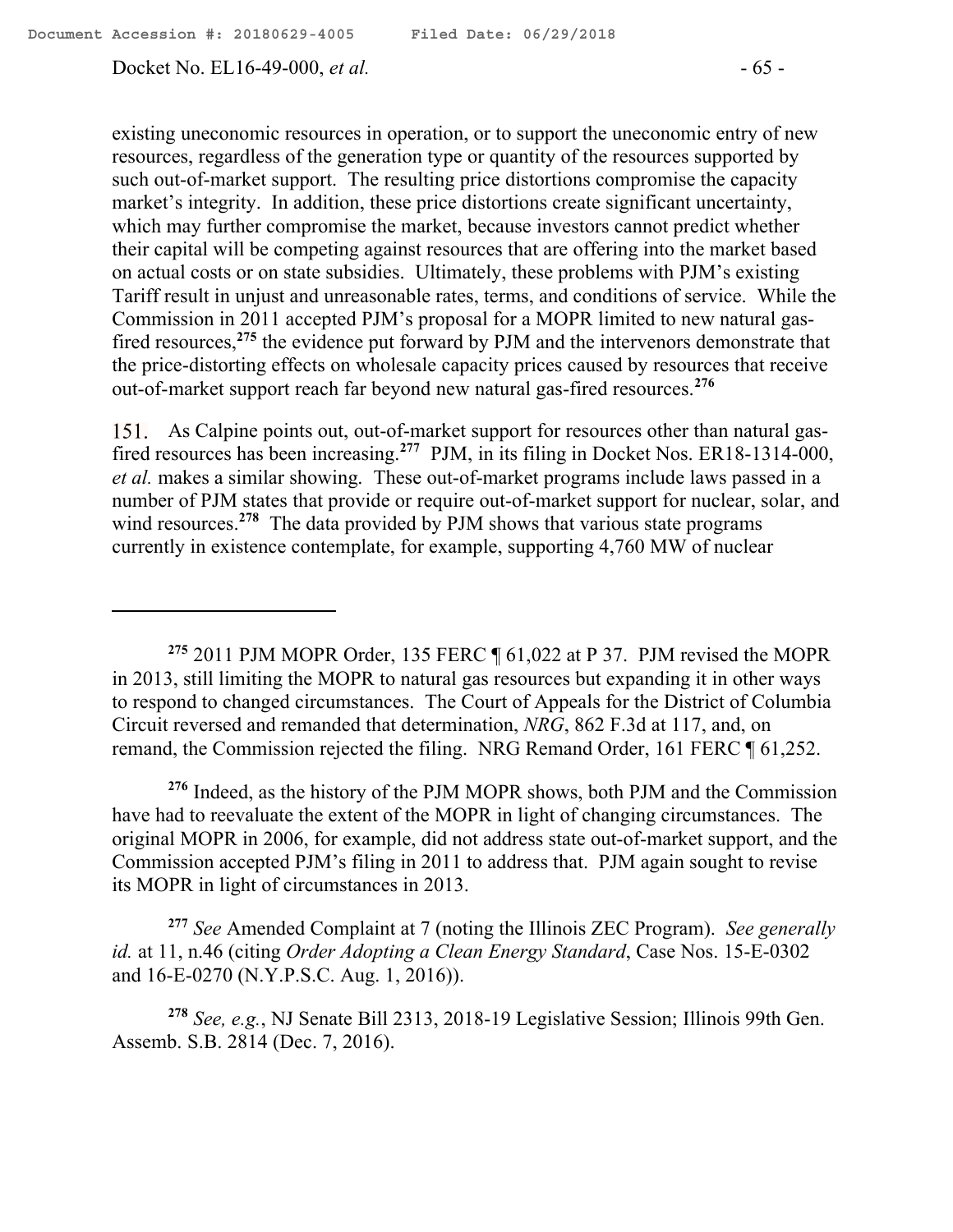Docket No. EL16-49-000, *et al.* - 66 -

generation.**<sup>279</sup>** In addition, PJM cites to Maryland and New Jersey programs that authorize, together, 1,350 MWs of off-shore wind procurement. As noted above, PJM also estimates that nearly 5,000 MW of renewable energy capacity are needed in 2018 to generate the RPS requirements for energy in the PJM region.**<sup>280</sup>** The record shows that out-of-market support to existing resources is significant enough to affect the price in the market, and therefore the entry and exit of resources. As Dr. Giacomoni points out:

> [T]he Illinois ZEC program equates to a subsidy of \$265/MW-day. By comparison, the most recent Base Residual Auction clearing price for the ComEd [Locational Deliverability Area] in PJM's capacity market was \$188/MW-day. Similarly, REC payments to onshore wind in New Jersey equate to a subsidy of \$250/MW-day, while those to onshore wind in Delaware equate to a subsidy of \$253/MW-day, both well above the clearing price of \$188/MW-day in the EMAAC [Locational Deliverability Area].**<sup>281</sup>**

Thus, out-of-market support to existing resources may allow even uncompetitive resources, for whom a competitive offer would be significantly higher than zero, to submit low or zero priced offers into the capacity market.

152. In addition to these current payments, PJM provides data showing that existing state RPS programs will continue to require significant support in the future, such that PJM estimates that over 8,000 MW of RPS capacity will be needed to meet these requirements by 2025.**<sup>282</sup>** The affidavit of Dr. Anthony Giacomoni provides further detail as to this projected growth. For example, the affidavit shows that, by 2033, Illinois, Maryland, and Delaware will each procure 25 percent of their capacity requirements through their RPS programs, and the District of Columbia will procure 50 percent through its RPS program.**<sup>283</sup>** Dr. Giacomoni further shows that this increasing out-of-

**<sup>280</sup>** *Id.*

 $\overline{a}$ 

**<sup>281</sup>** *Id.* at 10-11.

 $282$  *Id.* 

**<sup>283</sup>** *Id.* 

**<sup>279</sup>** *See* Filing at Attach. F (Aff. of Dr. Anthony Giacomoni at 9 and Attach. 1).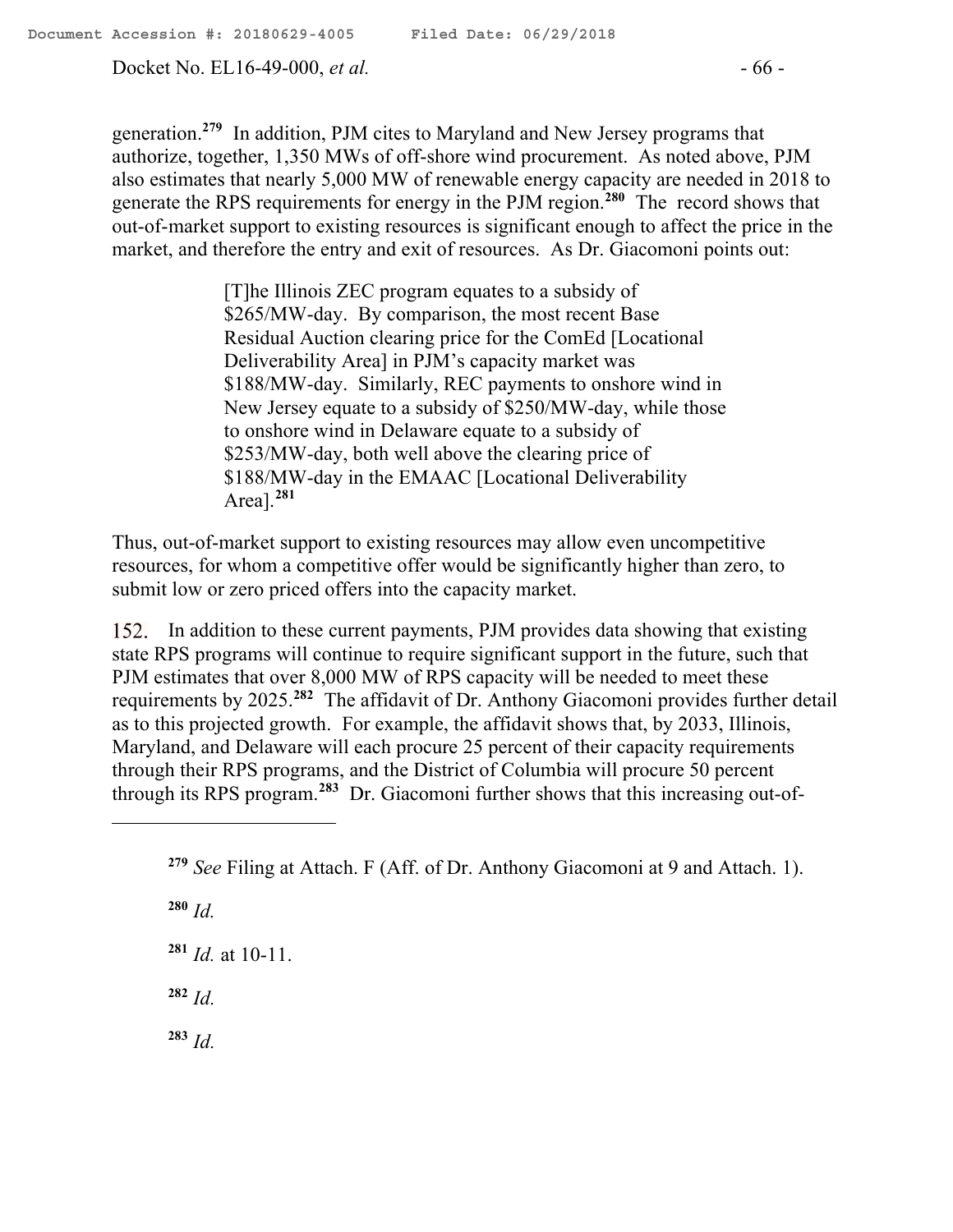Docket No. EL16-49-000, *et al.* - 67 -

market support to non-natural gas-fired resources will significantly affect the PJM capacity market.**<sup>284</sup>**

We recognize that the Commission has previously declined to extend the MOPR to existing resources, finding that a competitive offer for an existing resource would "typically be very low, and often close to zero—regardless of whether the resource receives any out-of-market payments."**<sup>285</sup>** However, we find that circumstances in PJM have changed. First, many of the programs of current concern in PJM's filing, such as the ZEC program payments, apply only to resources that would not have been subject to PJM's current MOPR, even if they had been new. Second, although we continue to recognize that a competitive offer for existing resources may be low, this is not always true, especially with respect to older resources that need to incur significant maintenance or refurbishment expenses to remain operational. Out-of-market support to existing resources has proliferated in recent years, which increases the ability of even uncompetitive existing resources, for whom a competitive offer would be significantly higher than zero, to submit offers into the PJM capacity market that do not reflect their actual costs. While this was always theoretically possible, there is an important difference between a resource that offers low as a result of competition in the market and one that offers low because a state subsidy gives it the luxury of doing so. The state subsidy protects the latter resource from the potential downside of that bidding behavior. Thus, we find here that the increase in programs providing out-of-market support, such as ZEC programs, has changed the circumstances in PJM, such that it is no longer possible to distinguish the treatment of new and existing resources in the context of PJM's MOPR.

154. Specifically, we note that older, uneconomic resources in PJM, which may not be able to clear the market based on their costs alone, are increasingly receiving out-ofmarket support to allow them to remain in the market. We agree with PJM that retaining resources that the market does not regard as economic suppresses prices. **286** These resources, which should consider retiring, based on their costs, are able to displace resources that can meet PJM's capacity needs at a lower overall cost. In addition, the

**<sup>284</sup>** *Id.* at 10 and Attach. 2.

 $\overline{a}$ 

**<sup>285</sup>** 2011 PJM MOPR Rehearing Order, 137 FERC ¶ 61,145 at P 132. *N.Y. Indep. Sys. Operator, Inc.*, 122 FERC ¶ 61,211, at P 118, *order on reh'g*, 124 FERC ¶ 61,301 (2008), *order on reh'g*, 131 FERC ¶ 61,170 (2010), *order on reh'g*, 150 FERC ¶ 61,208 (2015).

**<sup>286</sup>** *See* PJM Filing at 19.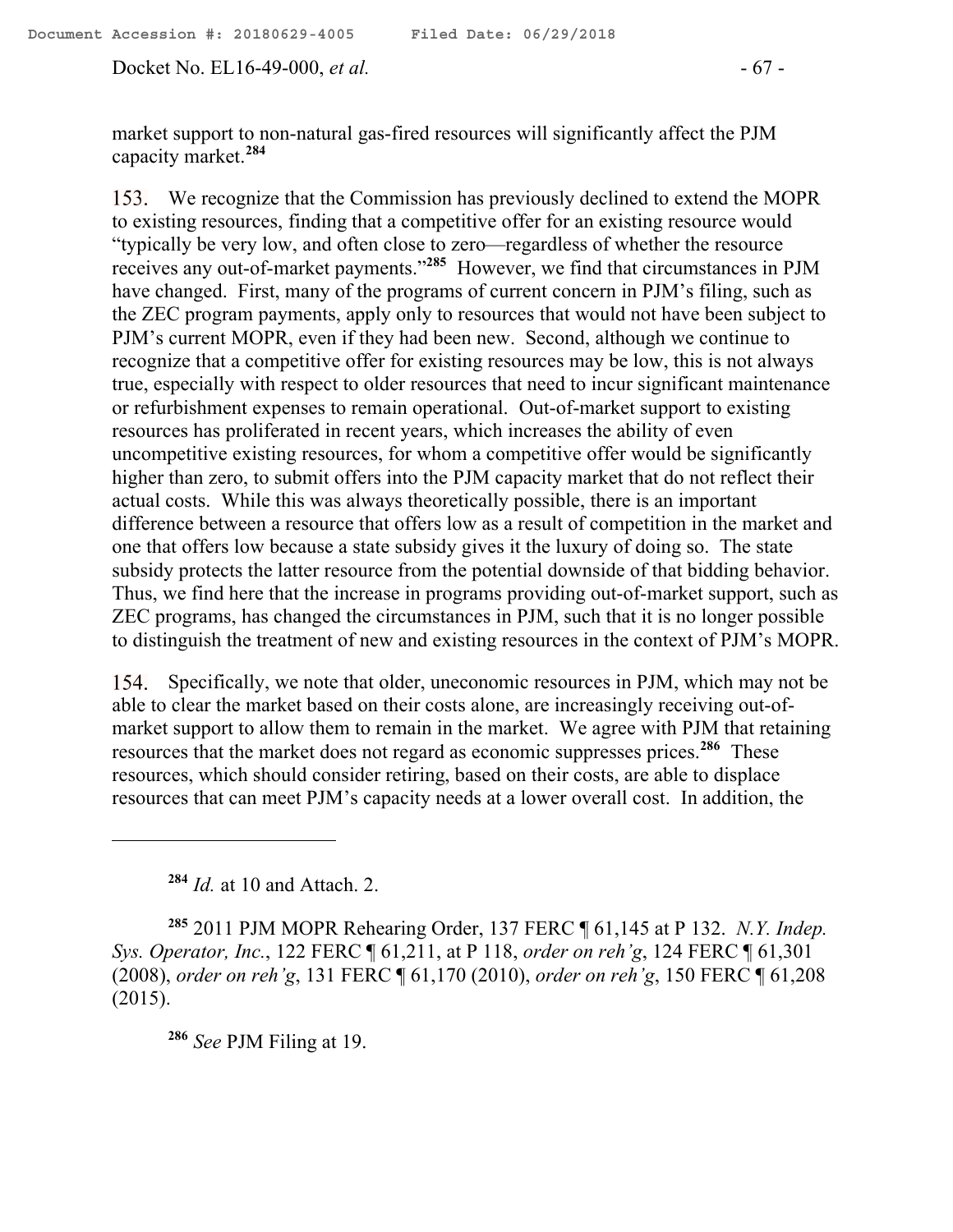Docket No. EL16-49-000, *et al.* - 68 -

level of the out-of-market support payment in PJM, which PJM explains often exceeds PJM's recent capacity market clearing prices, is high enough to significantly affect whether a resource receiving such support chooses to remain in operation. Therefore, we find that PJM's Tariff is unjust and unreasonable because PJM's MOPR does not address subsidies to existing resources.

155. Similarly, we also find based on the changed circumstances described above that limiting PJM's MOPR to new natural gas-fired resources is no longer just and reasonable. The Commission previously found, in the 2011 PJM MOPR Order, that new natural gasfired resources were not similarly situated relative to other new entrants because natural gas-fired resources have the shortest development time, and "thus are more efficient resources to suppress capacity prices."**<sup>287</sup>** Thus, the current Tariff reflects the need to protect the market from the exercise of buyer-side market power through the construction of a natural gas-fired resource on a short timeframe. While these resources still have low construction costs and short development times, we find that, regardless of whether they are the most efficient resources to suppress capacity prices in PJM, they are not the only resources likely or able to suppress capacity prices. As PJM explains in its filing, states in the PJM region have been increasingly supporting specific resources or resource types. Price suppression stemming from state choices to support certain resources or resource types is indistinguishable from that triggered through the exercise of buyer-side market power. Under these circumstances, we no longer can assume that there is any substantive difference among the types of resources participating in PJM's capacity market with the benefit of out-of-market support. The Commission has previously recognized that resources receiving out-of-market support are capable of suppressing market prices, regardless of intent. **288** We reiterate that finding here.

156. For the foregoing reasons, we find, based on this record, that the PJM Tariff allows resources receiving out-of-market support to significantly affect capacity prices in a manner that will cause unjust and unreasonable and unduly discriminatory rates in PJM regardless of the intent motivating the support. **<sup>289</sup>** We are compelled by the evidence presented by PJM, Calpine, and other parties to these consolidated proceedings to conclude that out-of-market payments by certain PJM states have reached a level sufficient to significantly impact the capacity market clearing prices and the integrity of the resulting price signals on which investors and consumers rely to guide the orderly entry and exit of capacity resources. We cannot rely on such a construct to harness

**<sup>289</sup>** *Id*.

 $\overline{a}$ 

**<sup>287</sup>** 2011 PJM MOPR Order, 135 FERC ¶ 61,022 at P 153.

**<sup>288</sup>** *See* 2011 ISO-NE MOPR Order*,* 135 FERC ¶ 61,029 at PP 170-71.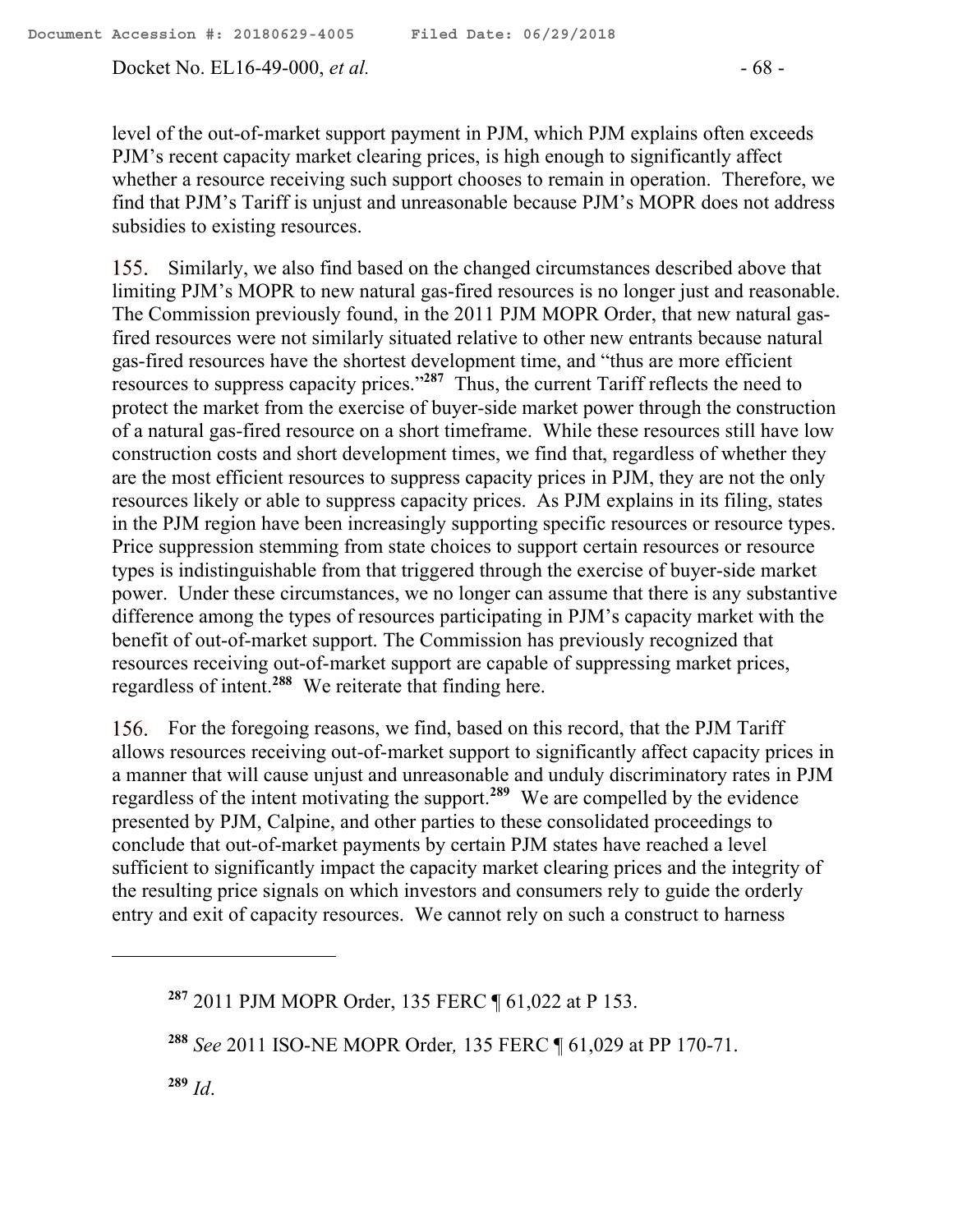Docket No. EL16-49-000, *et al.* - 69 -

competitive market forces and produce just and reasonable rates. The PJM Tariff, therefore, is unjust and unreasonable.

## **2. Replacement Rate**

157. Although we have found that PJM's existing MOPR renders the Tariff unjust and unreasonable, we are not able, based on the existing record in Docket Nos. EL16-49-000 and ER18-1314-000, *et al.*, to make a final determination regarding the just and reasonable replacement rate for the PJM Tariff. However, we preliminarily find that modifying two aspects of the PJM Tariff may produce a just and reasonable rate. As explained below, PJM should expand the MOPR for those resources seeking to participate in the capacity auction and implement a resource-specific FRR Alternative option, under which a resource receiving out-of-market support may remain on the system, outside of the capacity market. In order to supplement the record and enable the Commission to make its determination on a just and reasonable replacement rate, the Commission is consolidating Docket Nos. EL16-49-000 and ER18-1314-000, *et al.*, and initiating a paper hearing in which the parties may submit additional arguments and evidence to address these requirements.

As noted above, there are two aspects to our proposed replacement rate. First, based on our finding that neither the existing MOPR nor the MOPR-Ex proposal provides a just and reasonable means of addressing the market impacts of out-of-market payments, we propose that the replacement rate include an expanded MOPR that covers out-ofmarket support to all new and existing resources, regardless of resource type. Consistent with the Commission's findings in past MOPR proceedings, the concerns raised in PJM's section 205 filing and the Calpine Complaint demonstrate that state-subsidized resources—not just entities exercising buyer-side market power—can cause significant price suppression. An expanded MOPR, with few or no exceptions, should protect PJM's capacity market from the price suppressive effects of resources receiving out-of-market support by ensuring that such resources are not able to offer below a competitive price. We emphasize that an expanded MOPR in no way divests the states in the PJM region of their jurisdiction over generation facilities. States may continue to support their preferred types of resources in pursuit of state policy goals. At the same time, we have exclusive jurisdiction over the wholesale rates of both subsidized and unsubsidized resources, and a statutory obligation to ensure they are just and reasonable.**<sup>290</sup>** Expanding the MOPR to apply to state-subsidized resources will help ensure that the rates for the unsubsidized resources in the capacity market are the result of competitive market forces, and therefore are just and reasonable.

 $\overline{a}$ 

**<sup>290</sup>** *See Connecticut PUC*, 569 F.3d at 481.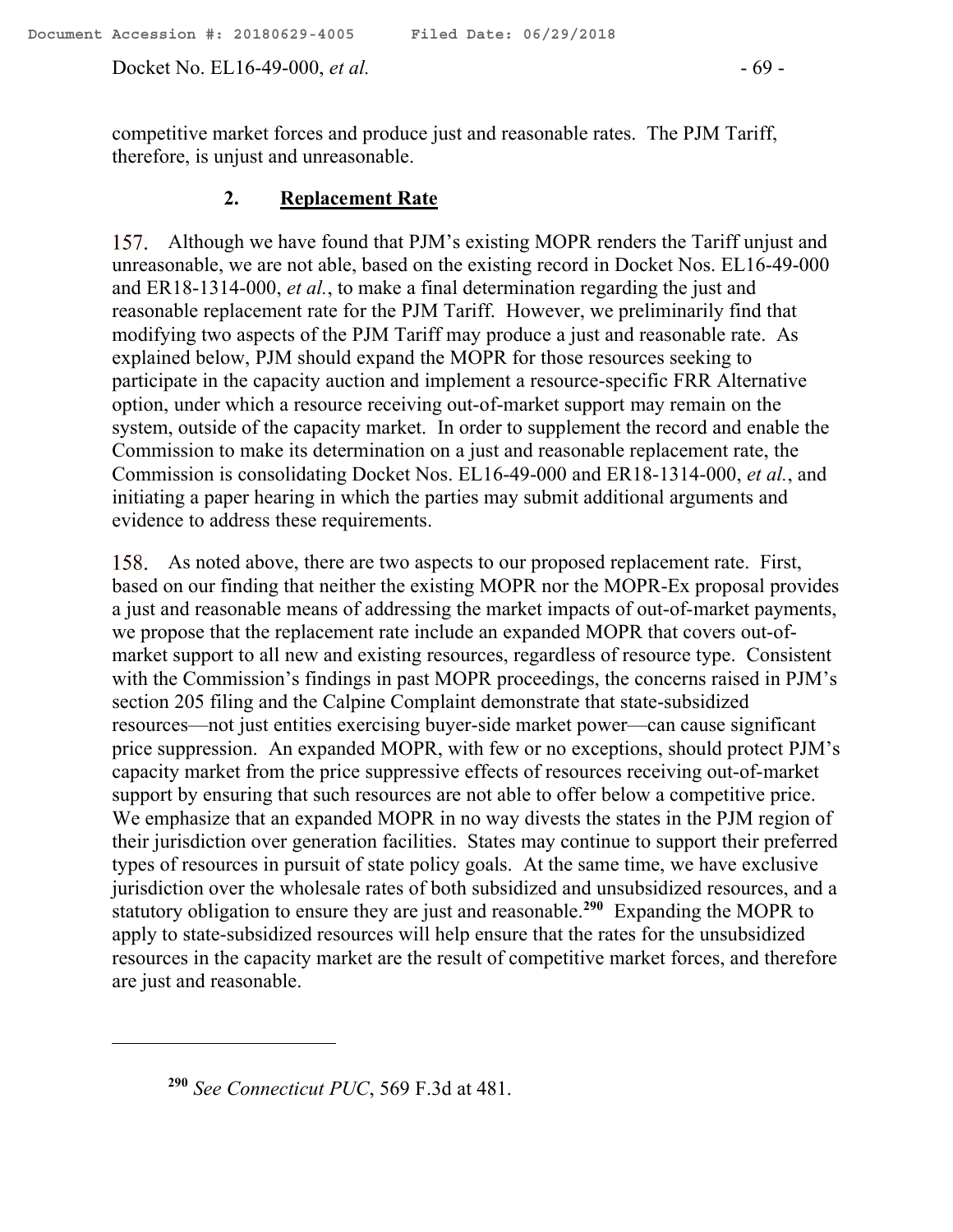$\overline{a}$ 

Docket No. EL16-49-000, *et al.* - 70 -

We recognize that, if PJM's MOPR applies to state subsidized resources with few or no exceptions, and yet the states continue to support those resources, some ratepayers may be obligated to pay for capacity both through the state programs providing out-ofmarket support and through the capacity market. The courts have directly addressed this point, holding that states "are free to make their own decisions regarding how to satisfy their capacity needs, but they 'will appropriately bear the costs of [those] decision[s],'... including possibly having to pay twice for capacity."**<sup>291</sup>** Nonetheless, we do not take this concern—or the states' right to pursue valid policy goals—lightly. Which brings us to the second aspect of our proposed replacement rate.

160. In addition to expanding PJM's MOPR, we also preliminarily find that it may be just and reasonable to accommodate resources that receive out-of-market support, and mitigate or avoid the potential for double payment and over procurement, by implementing a resource-specific FRR Alternative option. We therefore propose that PJM adapt its current FRR option to allow, on a resource-specific basis, resources receiving out-of-market support to choose to be removed from the PJM capacity market, along with a commensurate amount of load, for some period of time. The resourcespecific FRR Alternative would accommodate such resources by allowing them to remain on the system, despite their inability to compete in the capacity market based on their costs, by permitting them to exit the capacity market with a commensurate amount of load and operating reserves (we seek comment on the best method of accounting for both the load and reserves, below). Resources and load that take advantage of this new resource-specific FRR Alternative would not participate in the PJM capacity market, and would neither make nor receive payments from that capacity market. However, those resources and their associated load would continue to participate in the energy and ancillary services market, as is the case under the current FRR construct. Unlike the current FRR construct, the resource-specific version would not require a load-serving entity to remove its entire footprint from the capacity market; rather it would remove a specific resource (and accompanying load). However, we note that we are not proposing that PJM remove the existing FRR construct, which allows load-serving entities to exit the capacity market on a utility-wide basis.

161. A resource receiving out-of-market support would not be prohibited from participating in the capacity market, but would be subject to the expanded MOPR, should it choose to offer into the market. In this manner, the resource-specific FRR Alternative would accommodate policies to provide out-of-market support to certain resources, but remove those resources from the market. This would essentially create a bifurcated capacity construct – resources receiving out-of-market support and a commensurate

**<sup>291</sup>** *Id.* at 97 (citing *Connecticut PUC*, 569 F.3d at 481).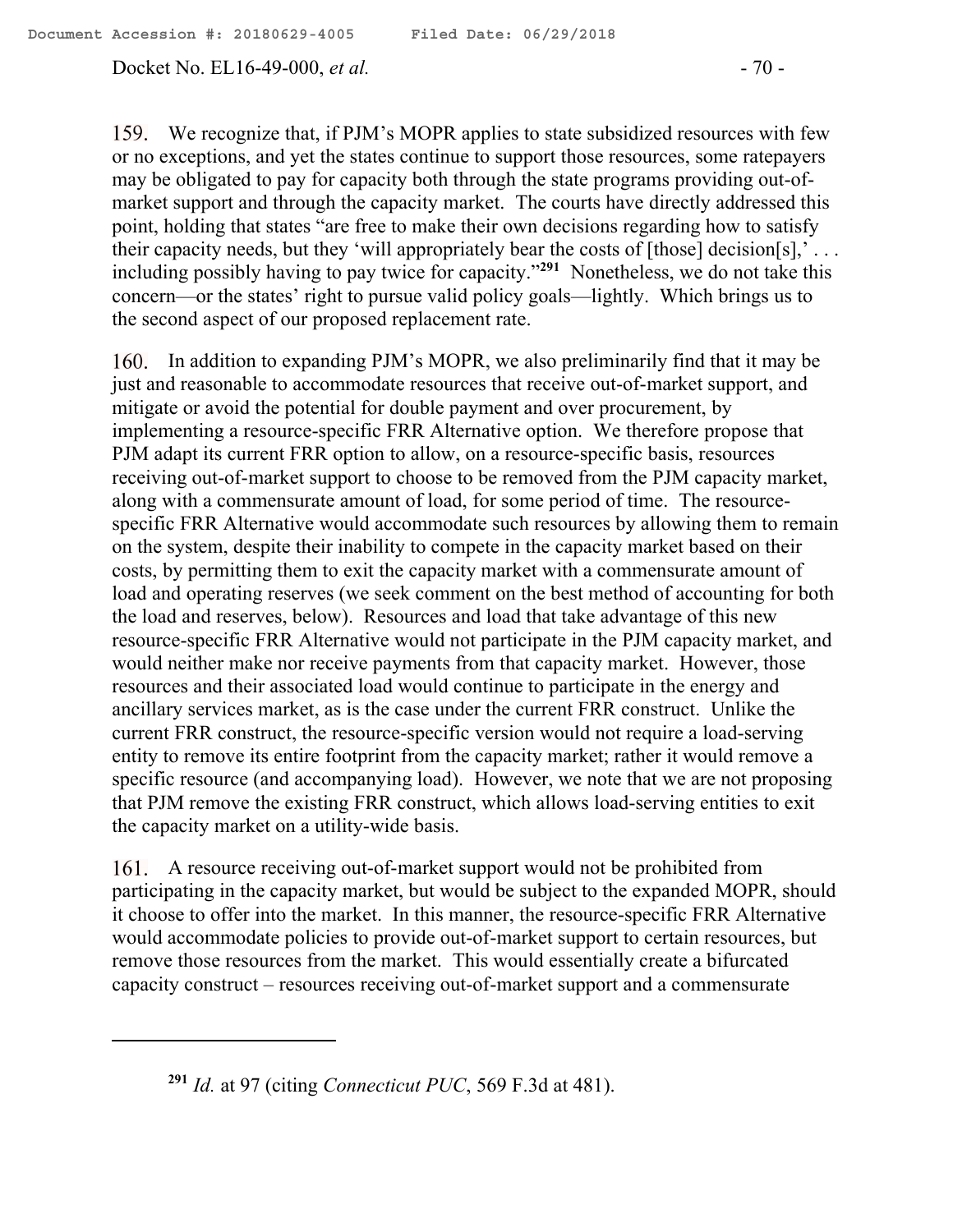Docket No. EL16-49-000, *et al.* - 71 -

 $\overline{a}$ 

amount of load would be outside of the PJM capacity market, thereby increasing the integrity of the PJM capacity market for competitive resources and load.

162. In addition to increasing the integrity of the capacity market and allowing resources that receive out-of-market support to remain in PJM's energy and ancillary services markets, and continue to be recognized as capacity on the system, we expect this bifurcated approach to provide significant benefits through increased transparency for investors, consumers, and policymakers. Though the capacity market side of the bifurcated capacity construct will be relatively smaller, the expanded PJM MOPR will ensure that all resources participating in the capacity market, whether or not these resources receive out-of-market support, offer competitively. Further, the bifurcated capacity construct should make more transparent which capacity costs are the result of competition in the capacity market and which capacity costs are being incurred as a result of state policy decisions. Finally, depending on how load is selected for the new resource-specific FRR Alternative, this capacity construct should help confine the cost of a particular state policy decision to consumers within the state that made that policy decision, whereas the status quo requires consumers in some PJM states to subsidize the policy decisions of other PJM states.

163. By its failure to address, or to provide for any effective means of addressing, the impact of out-of-market support, the existing Tariff is resulting, within states, in a forewarned scenario that has been referred to as "unplanned reregulation,"**<sup>292</sup>** one subsidy and mandate at a time. Although FERC policies by design have relied, for their production of just and reasonable wholesale power rates, on competitive processes and markets, the states, should they so choose, undeniably have the power simply to reregulate — i.e., to revert to an era and regulatory model in which "competition among utilities was not prevalent."**<sup>293</sup>** The replacement rate construct proposed in this order will not interfere with the states' ability to choose the path of re-regulation, whether via a conscious policy decision or a simple failure to take steps to prevent reregulation as described on an unplanned basis. Rather, the construct will provide the information that states and all other stakeholders will need in order to make informed decisions about the

**<sup>292</sup>** CASPR Order, 162 FERC ¶ 61,205, at 62,098 (LaFleur, Comm'r, concurring).

**<sup>293</sup>** *See Midwest ISO Transmission Owners v. FERC*, 373 F.3d 1361, 1363 (D.C. Cir. 2004) (quoting *New York v. FERC*, 535 U.S. 1, 5 (2002)) (internal quotations and alteration omitted); *see also id.* (describing the era of vertically integrated monopolies as "the bad old days"); *Wisc. Pub. Power, Inc. v. FERC*, 493 F.3d 239, 246 (D.C. Cir. 2007) (same); *Exxon Mobil Corp. v. FERC*, 571 F.3d 1208, 1212 (D.C. Cir. 2009) (same).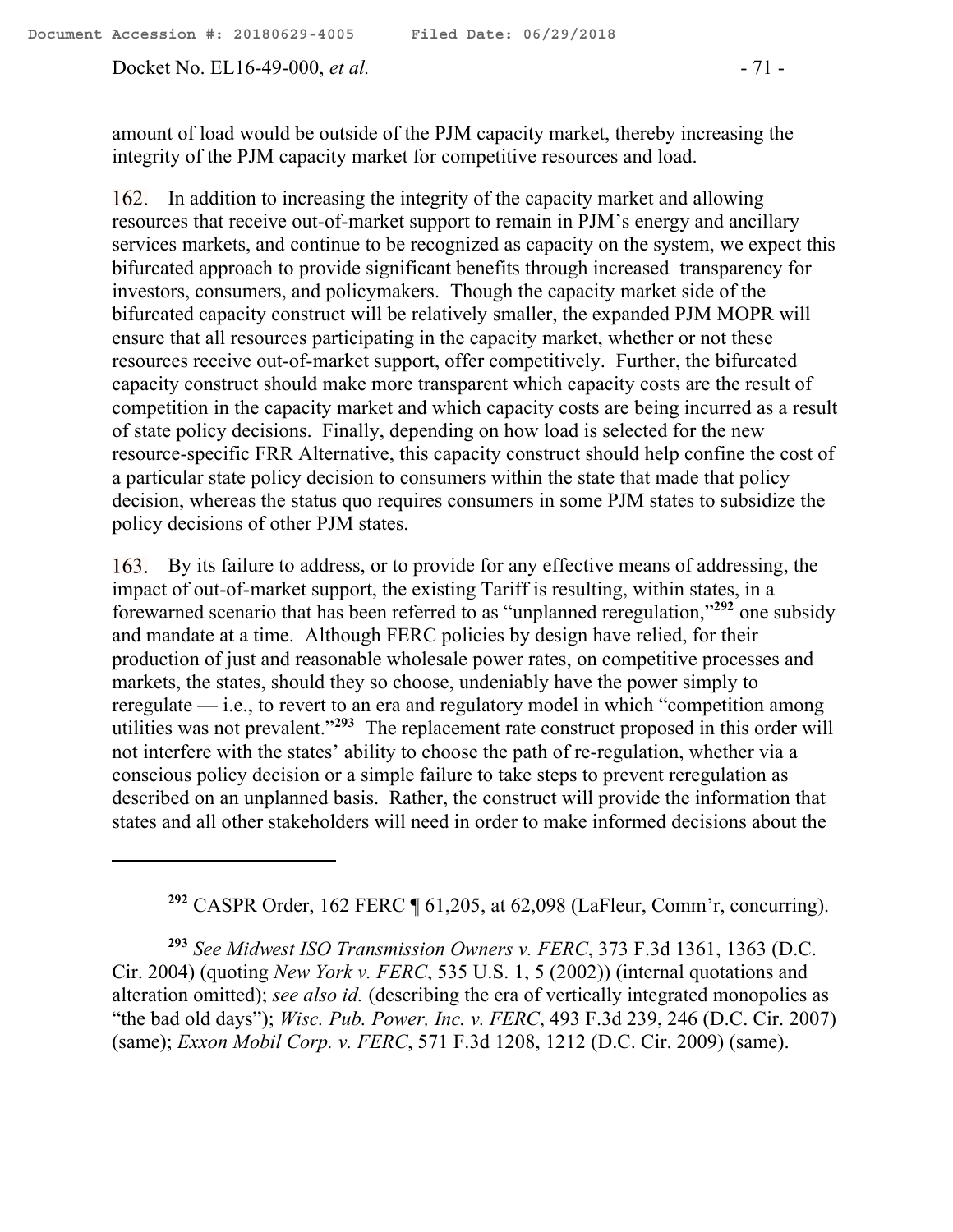Docket No. EL16-49-000, *et al.* - 72 -

 $\overline{a}$ 

degree to which they prefer to rely on the capacity market versus out-of-market mechanisms, and it will manage the results of those decisions in an orderly fashion.

We acknowledge that there are a number of details that would need to be addressed to implement this resource-specific FRR Alternative, and the Commission requests that these topics be addressed in the paper hearing. In addition to addressing the two overarching components of the bifurcated capacity construct described above, the parties should address the following issues in the paper hearing:

165. The appropriate scope of out-of-market support to be mitigated by the expanded MOPR, thereby rendering a resource eligible for the new resource-specific FRR Alternative.<sup>294</sup> Also, for units that choose the resource-specific FRR Alternative and need to cover their Avoidable Cost Rate outside of the capacity market, how should the Tariff address that need both procedurally and substantively?

166. How to identify the load that will be removed from the PJM capacity market auction in connection with resource owners choosing the resource-specific FRR Alternative. This is an important issue because the load associated with each such resource will not have an obligation to purchase capacity from the auction. In addition,

payments (including payments in lieu of taxes), concessions, rebates, subsidies, or incentives designed to incent, or participation in a program, contract or other arrangement that utilizes criteria designed to incent or promote, general industrial development in an area;

payments, concessions, rebates, subsidies or incentives designed to incent, or participation in a program, contract or other arrangements from a county or other local governmental authority using eligibility or selection criteria designed to incent, siting facilities in that county or locality rather than another county or locality; or

federal government production tax credits, investment tax credits, and similar tax advantages or incentives that are available to generators without regard to the geographic location of the generation. PJM Filing at 69-70.

**<sup>294</sup>** In Docket Nos. ER18-1314-000, *et al.*, PJM proposed to define Material Subsidies as "material payments, concessions, rebates, or subsidies directly or indirectly from any governmental entity connected to the construction, development, operation, or clearing in [the Base Residual] Auction, of the Capacity Resource, or other material support or payments obtained in any state-sponsored or state-mandated processes, connected to the construction, development, operation, or clearing in any [Base Residual] Auction, of the Capacity Resource." As proposed by PJM, this would not include: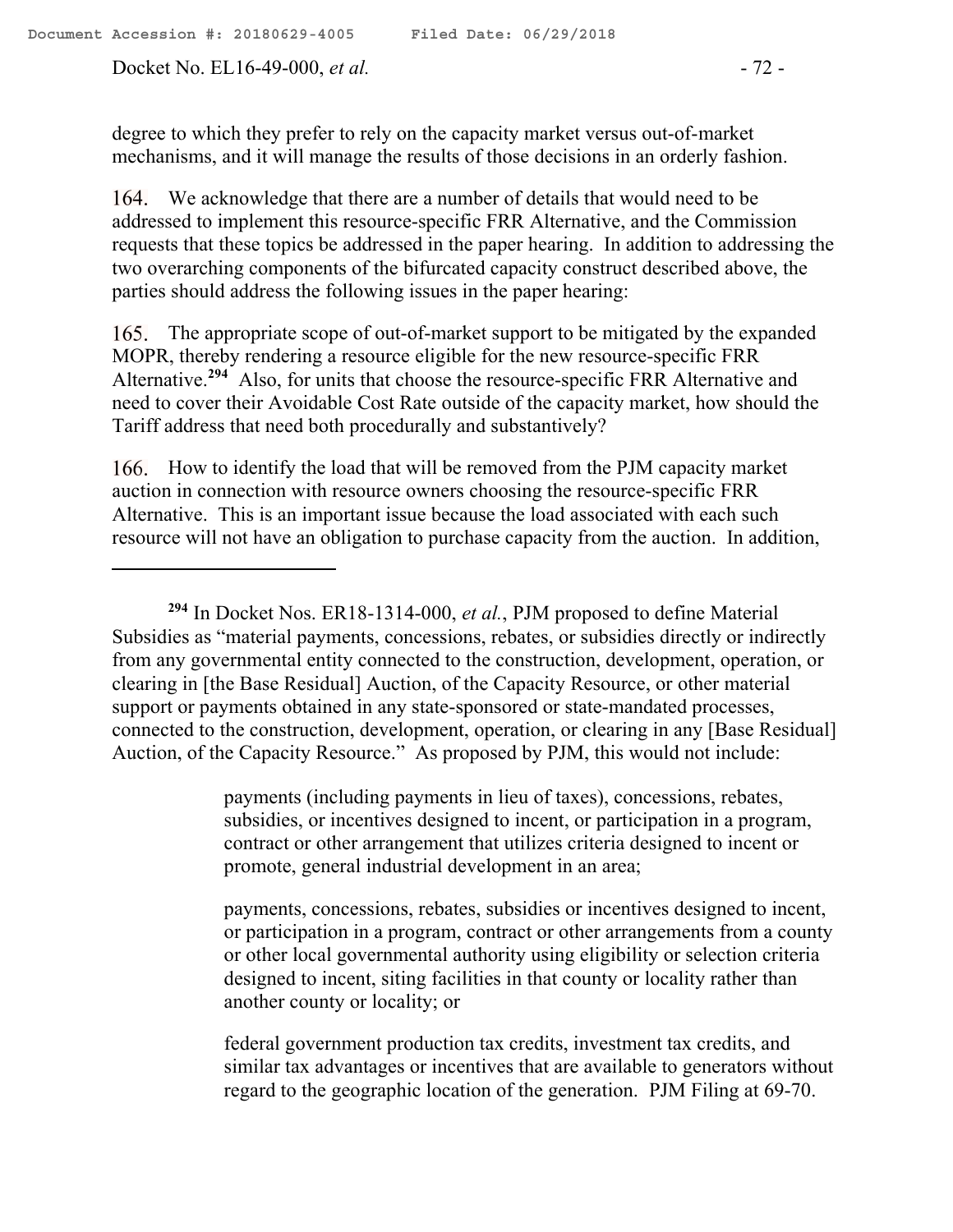we request comments on whether part of a resource should be eligible for the new resource-specific FRR Alternative, as well as how to address resources with split ownership.

167. As discussed above, the proposed replacement rate would expand the MOPR to new and existing resources receiving out-of-market support with few to no exemptions. We request comment on the types of MOPR exemptions that should be included. For example, should an exemption be included for self-supplied resources used to meet loads of public power entities? Alternatively, should those resources have the option to use the resource-specific FRR Alternative? What, if any, exceptions should be added to the MOPR for existing resources in the capacity auction?.

168. Another issue is the length of time resources receiving out-of-market support who chose the resource-specific FRR Alternative must remain outside of the PJM capacity market auction and the mechanism by which such resources can return to the auction. One possibility is that a resource choosing the resource-specific FRR Alternative would be required to continue as an FRR resource for the duration of its out-of-market support. However, there may be factors favoring a longer period, or perhaps a fixed period of time such as five years.

Additionally, we request comment on how the resource-specific FRR Alternative would accommodate required reserves for the load pulled from the PJM capacity market, as well as whether any changes to the demand curve would be necessary to accommodate the resource-specific FRR Alternative. We also seek comment on the best approach to ensure locational resource adequacy needs are met after removing load and resources from the capacity market under the FRR Alternative. Finally, we seek comment on whether the existing Capacity Performance construct for FRR resources can be applied to a resource-specific FRR Alternative.

170. The Commission recognizes that, as with any market design, there is some degree of uncertainty concerning how this new bifurcated capacity construct will function in practice, and how the departure of state-subsidized resources might impact capacity market prices. If there are scenarios in which the FRR Alternative could affect the competitiveness of the capacity market clearing prices, parties should explain those scenarios in the paper hearing. In addition, we note that other significant changes to PJM's capacity market have employed mechanisms to transition to the new construct.**<sup>295</sup>**

**<sup>295</sup>** *See PJM Interconnection, L.L.C.*, 151 FERC ¶ 61,208, at P 253 (2015).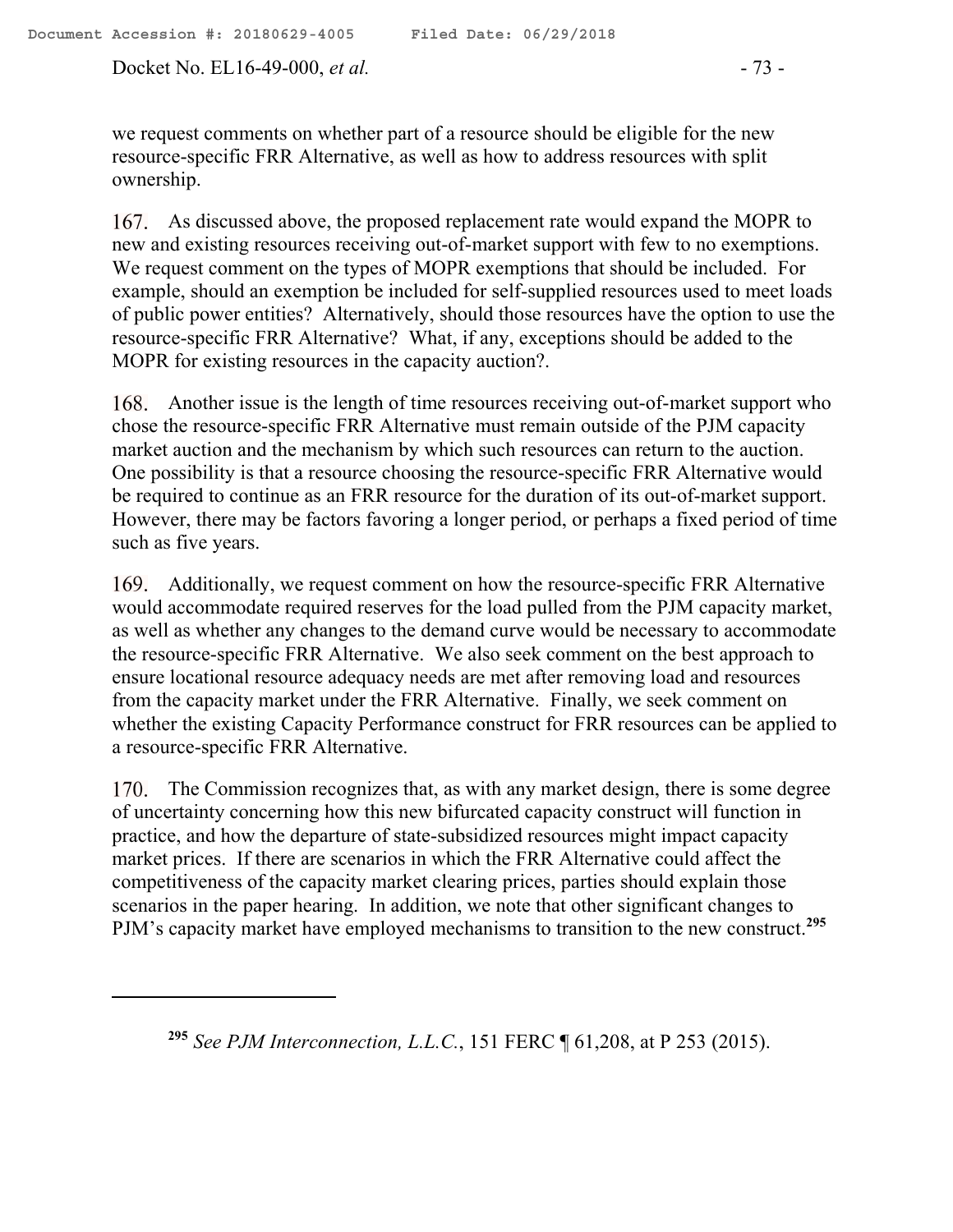Docket No. EL16-49-000, *et al.* - 74 -

 $\overline{a}$ 

We seek comment on whether any such mechanisms or other accommodations would be necessary here to facilitate the transition to this new capacity construct.

171. Finally, some intervenors raise the question of whether federal sources of out-ofmarket support should be addressed by Commission action, and others question how major capacity market reforms will interact with PJM's ongoing fuel security initiative. **296** Parties should also consider these questions in their comments, as well as whether to incorporate the administratively determined minimum offer prices from PJM's MOPR-Ex proposal or to establish different minimum offer prices.

172. As noted, the Commission is initiating a paper hearing to address the just and reasonable replacement rate for PJM's existing MOPR, including the proposal identified above or any other proposal that may be presented. Interested parties are invited to submit their initial round of testimony, evidence, and/or argument within 60 days of the date of this order. Reply testimony, evidence, and/or argument may be submitted 30 days thereafter (or 90 days from the date of this order). Following the close of the record, the Commission will make every effort to issue an order establishing the just and reasonable replacement rate no later than January 4, 2019, the date requested by PJM in its filing in Docket Nos. ER18-1314-000, *et al*.

173. We recognize that modifying the PJM capacity market as discussed herein would be a significant undertaking and that the next Base Residual Auction is scheduled to occur in May 2019. Accordingly, we note that PJM may file requests for waiver or other relief, as appropriate. **297**

174. Section 206(b) of the FPA provides that upon the filing of a complaint, the Commission must establish a refund effective date that is no earlier than the date of the complaint and no later than five months subsequent to the date of the complaint. In addition, where, as here, the Commission is also instituting a section 206 investigation on its own motion, section 206(b) of the FPA requires that the Commission establish a refund effective date that is no earlier than the date of publication by the Commission of notice of its intention to initiate such proceeding nor later than five months after the publication date. In order to give maximum protection to customers, and consistent with

**<sup>297</sup>** *See, e.g.*, *PJM Interconnection, L.L.C*, 151 FERC ¶ 61,067 (2015) (granting PJM's request to delay PJM's 2015 Base Residual Auction for the 2017-18 delivery year while the Commission was evaluating PJM's Capacity Performance proposal).

**<sup>296</sup>** *See, e.g.*, Ohio Consumers Counsel Protest at 7-9; AEP Comments at 2-3; Buyers Group Comments at 6-7.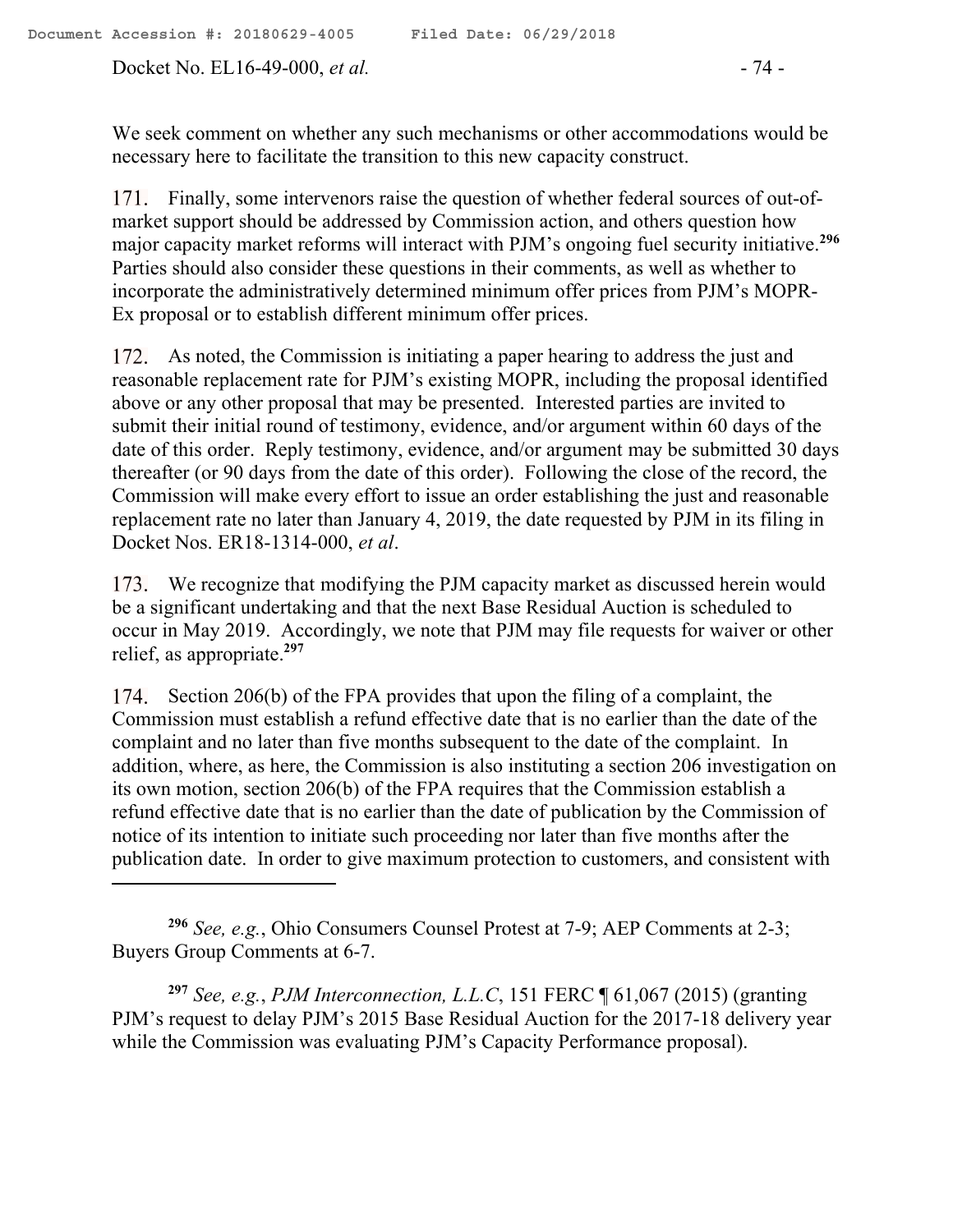Docket No. EL16-49-000, *et al.* - 75 -

our precedent, we have historically tended to establish the section 206 refund effective date at the earliest date allowed by section 206**,** and we do so here as well.**<sup>298</sup>** In Docket No. EL16-49-000, that date is March 21, 2016, the date Calpine filed the Calpine Complaint. In Docket No. EL18-178-000, that date is the date of publication of notice of initiation of the section 206 proceeding in Docket No. EL18-178-000 in the Federal Register**.**

175. Section 206(b) of the FPA also requires that, if no final decision is rendered by the conclusion of the 180-day period commencing upon initiation of the section 206 proceeding, the Commission shall state the reason why it has failed to render such a decision and state its best estimate as to when it reasonably expects to make such a decision. As we are setting the section 206 proceeding in Docket No. EL18-178-000 for further proceedings, we expect that we will be able to render a decision prior to January 4, 2019.

### The Commission orders:

(A) PJM's filing, in Docket Nos. ER18-1314-000, *et al.* is hereby rejected, as discussed in the body of this order.

(B) Calpine's Complaint, in Docket No. EL16-49-000, is hereby granted in part, and denied in part, as discussed in the body of this order.

(C) Pursuant to the authority contained in and subject to the jurisdiction conferred upon the Commission by section 402(a) of the Department of Energy Organization Act and by the FPA, particularly section 206 thereof, and pursuant to the Commission's Rules of Practice and Procedure and the regulations under the FPA (18 C.F.R., Chapter 1), the Commission hereby institutes a proceeding in Docket No. EL18- 178-000, as discussed in the body of this order. The record in Docket Nos. ER18-1314- 000, *et al.* is hereby incorporated into Docket No. EL18-178-000, and that docket is consolidated with Docket No. EL16-49-000.

(D) The Secretary shall promptly publish in the *Federal Register* a notice of the Commission's initiation of section 206 proceedings in Docket No. EL18-178-000.

(E) The refund effective date in Docket No. EL16-49-000, established pursuant to section 206(b) of the FPA, is March 21, 2016, the date Calpine filed the Complaint.

**<sup>298</sup>** *See, e.g.*, *Idaho Power Co*., 145 FERC ¶ 61,122 (2013); *Canal Elec. Co*., 46 FERC ¶ 61,153, *order on reh'g*, 47 FERC ¶ 61,275 (1989).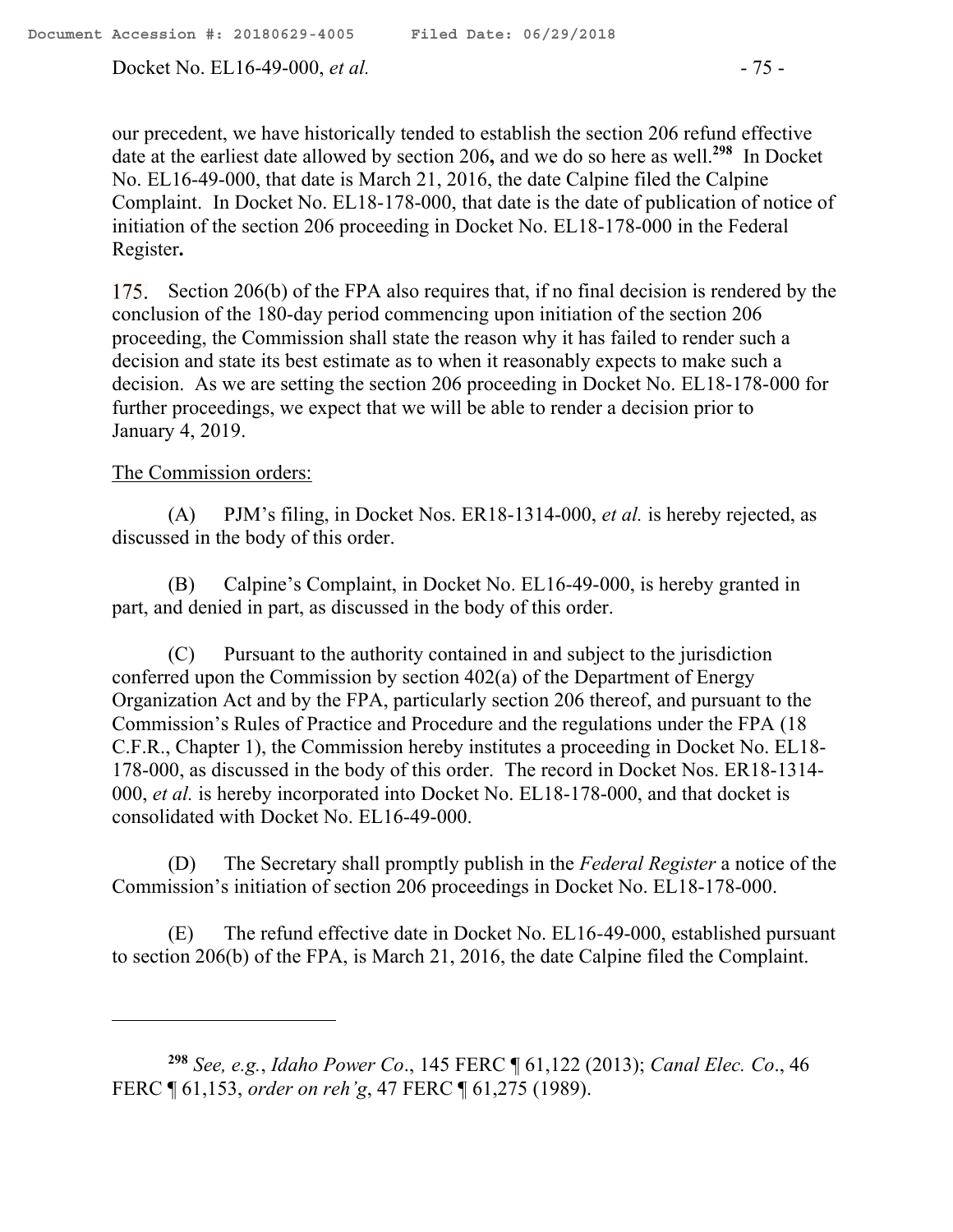Docket No. EL16-49-000, *et al.* - 76 -

The refund effective date in Docket No. EL18-178-000 will be the date of publication in the *Federal Register* of the notice discussed in Ordering Paragraph (C) above.

(F) A paper hearing will be conducted in consolidated Docket Nos. EL18-178- 000 and EL16-49-000. The parties to these proceedings are hereby invited to submit an initial round of testimony, evidence, and/or argument within 60 days of the date of this order. Reply testimony, evidence, and/or argument should be submitted 30 days thereafter, or 90 days from the date of this order, as discussed in the body to this order.

By the Commission. Commissioners LaFleur and Glick are dissenting with separate statements attached. Commissioner Powelson is concurring with a separate statement attached.

 $(S E A L)$ 

Nathaniel J. Davis, Sr., Deputy Secretary.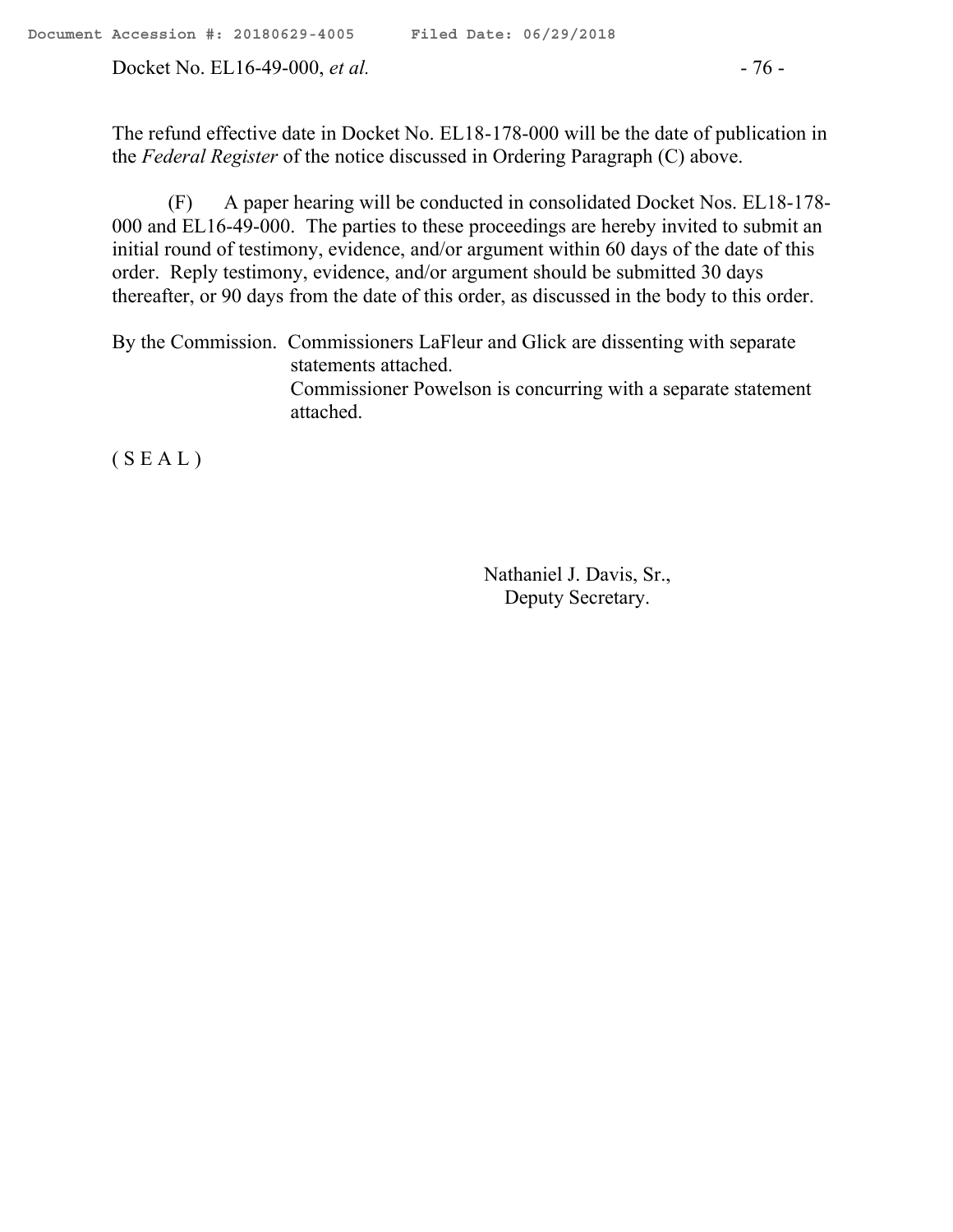Docket No. EL16-49-000, *et al.* - 77 -

### Appendix 1

#### **Intervenors in Docket No. EL16-49-000**

American Electric Power Service Corporation (AEP)<sup>+</sup> American Municipal Power, Inc. (Load Group)<sup>+</sup> American Petroleum Institute American Public Power Association (Load Group)<sup>+</sup> American Wind Energy Association (AWEA)\*<sup>+</sup> Buckeye Power, Inc. CPV Power Holdings, LP Delaware Public Service Commission Direct Energy Business, LLC (Direct Energy)<sup>+</sup> Dominion Resources Services, Inc. (Load Group)<sup>+</sup> Duke Energy Corporation East Kentucky Power Cooperative, Inc. (EKPC, or Dayton/EKPC/FirstEnergy)<sup>+</sup> EDF Renewable Energy, Inc. (EDF Renewable) \* Electricity Consumers Resource Council Electric Power Supply Association (EPSA)<sup>+</sup> Environmental Defense Fund (EDF, or Environmental Coalition)<sup>+</sup> Exelon Corporation (Exelon)<sup>+</sup> FirstEnergy Service Company (FirstEnergy, or Dayton/EKPC/FirstEnergy)<sup>+</sup> Illinois Attorney General<sup>+</sup> Illinois Citizens Utility Board Illinois Commerce Commission (Illinois Commission)<sup>+</sup> Illinois Industrial Energy Consumers Illinois Municipal Electric Agency Industrial Energy Users-Ohio Invenergy Thermal LLC and Invenergy Wind LLC Kentucky Office of the Attorney General (Kentucky AG)\*<sup>+</sup> LS Power Associates, L.P. Maryland Office of People's Counsel Maryland Public Service Commission<sup>+</sup> Michigan Agency for Energy Michigan Public Service Commission Monitoring Analytics, LLC, acting as the Independent Market Monitor for PJM (Market Monitor)<sup>+</sup> National Rural Electric Cooperative Association (NRECA)<sup>+</sup> Natural Gas Supply Association (NGSA)<sup>+</sup> New England Power Pool Participants Committee (NEPOOL Participants Committee)<sup>+</sup> New England States Committee on Electricity New Jersey Board of Public Utilities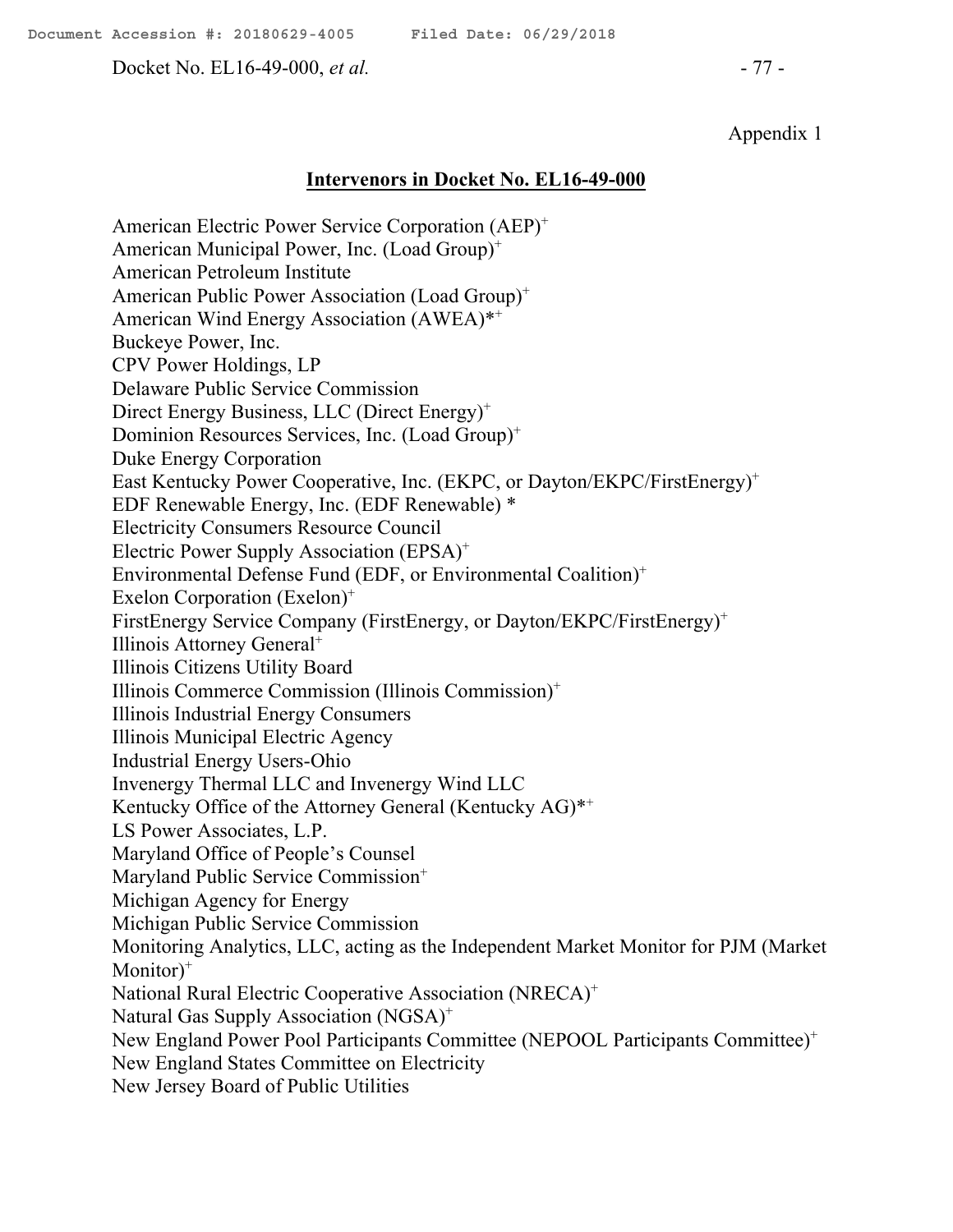Docket No. EL16-49-000, *et al.* - 78 -

New Jersey Division of Rate Counsel NextEra Energy Resources North Carolina Electric Membership Corporation Nuclear Energy Institute (NEI)<sup>+</sup> Nucor Steel Marion Office of the Ohio Consumers Council (Consumers' Counsel)<sup>+</sup> Ohio Energy Group (OEG)<sup>+</sup> Ohio Environmental Council Old Dominion Electric Cooperative (Load Group)<sup>+</sup> Pennsylvania Public Utility Commission (Pennsylvania Commission)<sup>+</sup> PJM Industrial Customer Coalition (Load Group)<sup>+</sup> PJM Power Providers Group PPL Electric Utilities Corporation PSEG Companies (PSEG)<sup>+</sup> Public Citizen, Inc. Public Power Association of New Jersey (Load Group)<sup>+</sup> Public Utilities Commission of Ohio (Ohio Commission)<sup>+</sup> Retail Energy Supply Association Rockland Capital, LLC (Rockland)<sup>+</sup> Shell Energy North America (U.S.), LP Southern Maryland Electric Cooperative, Inc. Steel Producers Sustainable FERC Project (Environmental Coalition) Talen Energy Marketing, LLC, *et al*. (Talen)\*<sup>+</sup> The Dayton Power and Light Company (Dayton, or Dayton/EKPC/FirstEnergy)<sup>+</sup> U.W.U.A. Local 457 (Local 457)\*

----------------------------------------

\* late intervention + comments/protest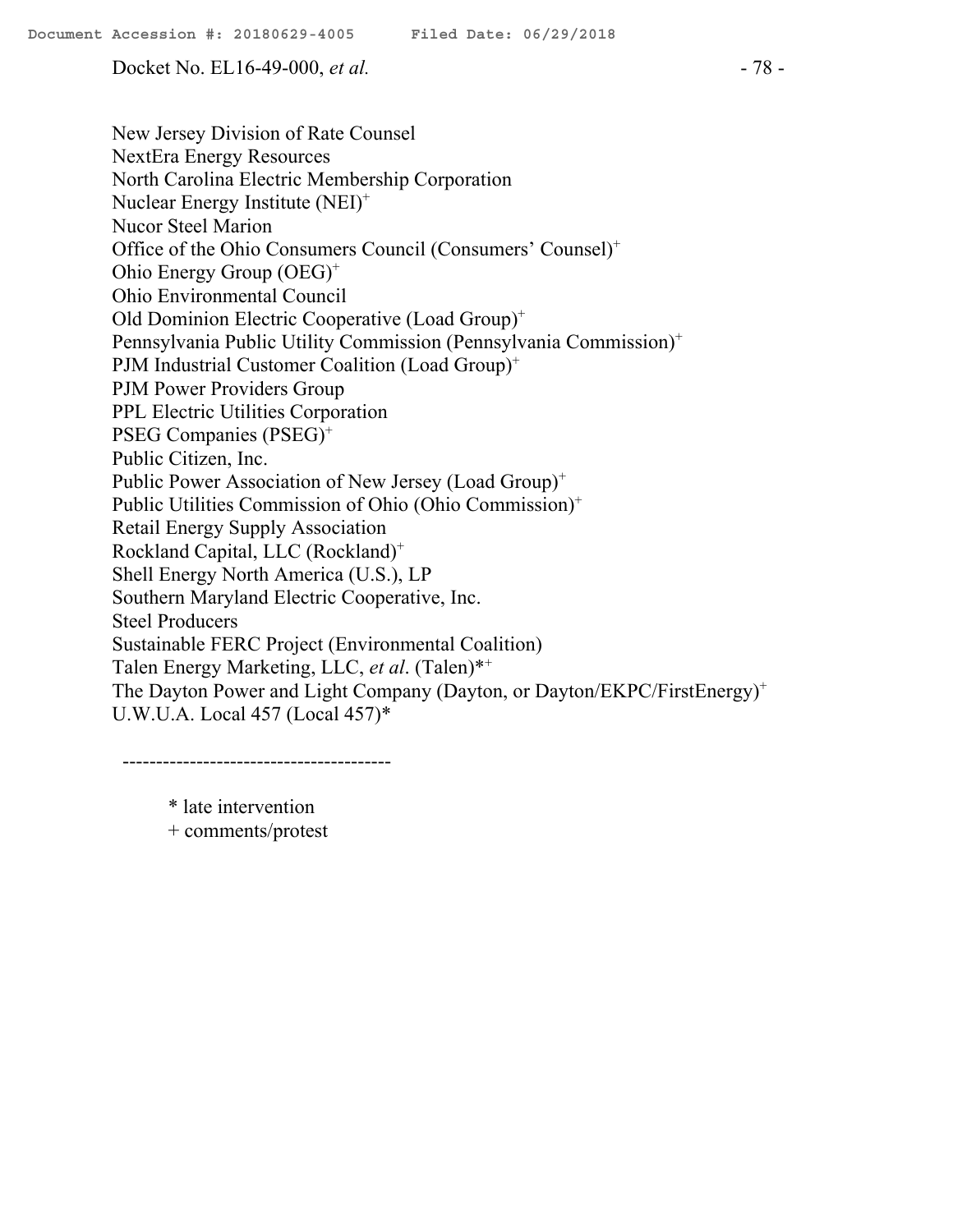Docket No. EL16-49-000, *et al.* - 79 -

Appendix 2

#### **Intervenors in Docket Nos. ER18-1314-000,** *et al.*

Advanced Energy Economy \* (CEIA) Advanced Energy Management Alliance Affirmed Energy LLC Ameren Services, Co. American Council on Renewable Energy # (CEIA) American Electric Power Service Corporation \* (AEP) American Municipal Power, Inc. \* (AMP) American Public Power Association \* (APPA) American Wind Energy Association # (AWEA; CEIA) Avangrid Renewables, LLC \* (Avangrid) Buckeye Power, Inc. Calpine Corporation Capitol Power Corporation CPV Power Holdings, LP Dayton Power and Light Company \* (Dayton) Delaware Division of the Public Advocate Delaware Public Service Commission Direct Energy, *et al.* \* (Joint Commenters) Dominion Energy Services, Inc. \* (Dominion) Duke Energy Corporation \* (Duke) Duquesne Light Company \* (Duquesne) East Kentucky Power Cooperative, Inc. \* (First/Energy/EKPC) Eastern Generation, LLC (Eastern Generation) # EDF Renewables, Inc. Edison Electric Institute EDP Renewables North America LLC Electric Power Supply Association \* (EPSA) Enerwise Global Technologies, Inc. Environmental Defense Fund \* (Clean Energy Advocates) Exelon Corporation \* (Exelon) FirstEnergy Service Company \* (FirstEnergy/EKPC) Illinois Attorney General Illinois Citizens Utility Board, on behalf of itself and individual Illinois consumers Illinois Commerce Commission \* (Illinois Commission) Illinois Municipal Electric Agency \* (IMEA) Indiana Office of Consumer Counselor Institute for Policy Integrity, NYU School of Law \* (NYU)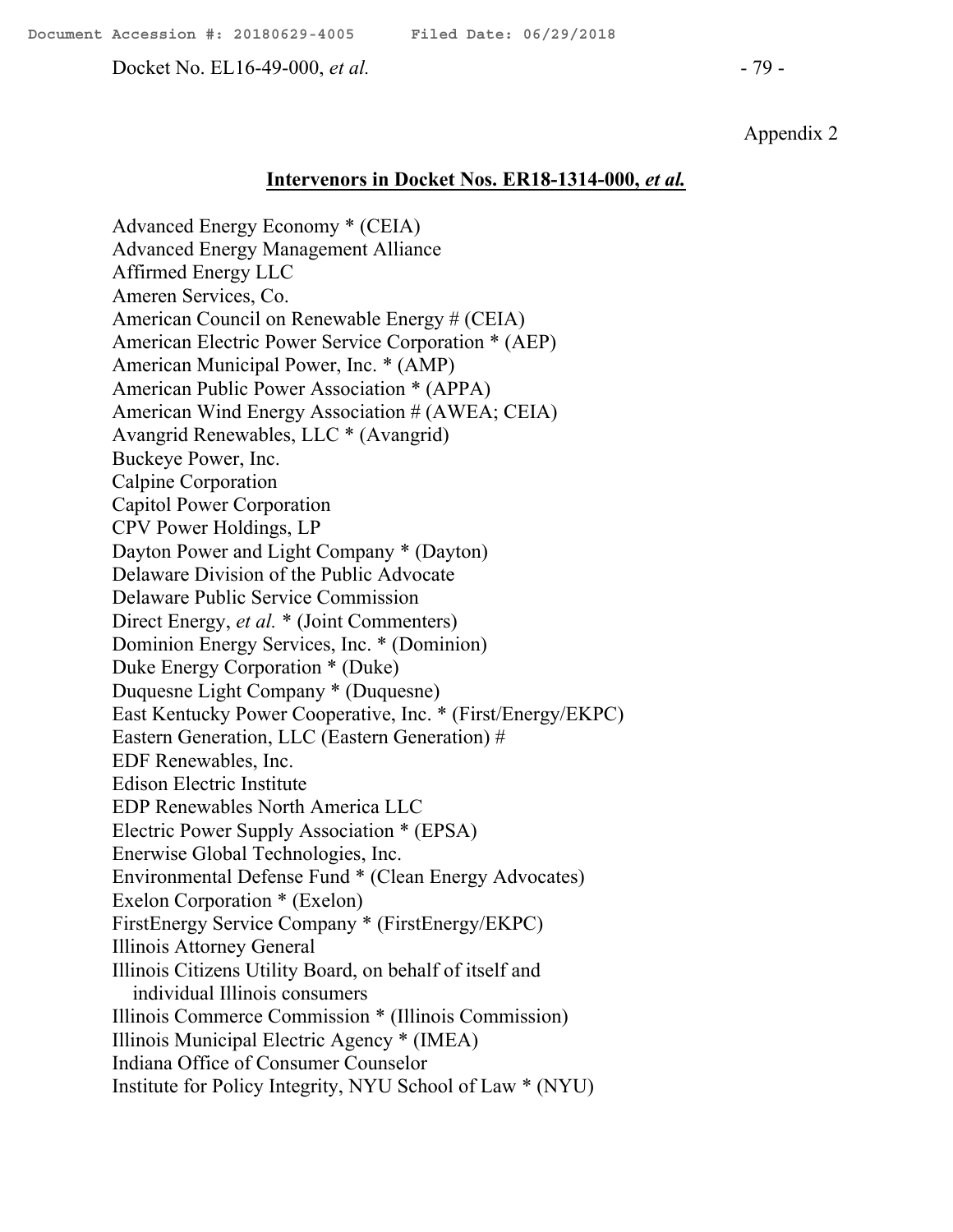Docket No. EL16-49-000, *et al.* - 80 -

J-Power USA Development Co., Ltd. \* (API/J-Power/Panda) Kentucky Attorney General LS Power Associates, L.P. \* (LS Power) Maryland Office of People's Counsel \* (Consumers Coalition) Maryland Public Service Commission \* (Maryland Commission) Monitoring Analytics, LLC, serving as PJM's Independent Market Monitor \* (Market Monitor) National Rural Electric Cooperative Association \* (NRECA) Natural Gas Supply Association \* (NGSA) Natural Resources Defense Council \* (Clean Energy Advocates) New Jersey Board of Public Utilities \* (New Jersey Board) New Jersey Division of Rate Counsel \* (Consumer Coalition) New York Public Service Commission \* North Carolina Electric Membership Corporation Northern Virginia Electric Cooperative \* (NOVEC) NRG Power Marketing LLC and GenOn Energy Management, LLC \* (NRG) Nuclear Energy Institute \* (NEI) Office of the Ohio Consumers Counsel \* (Ohio Consumers Counsel) Office of the People's Counsel for the District of Columbia \* (Consumers Coalition) Old Dominion Electric Cooperative \* (ODEC) Organization of PJM States, Inc. \* (OPSI) Panda Power Generation Infrastructure Fund, LLC \* (API/J-Power/Panda) Pennsylvania Public Utility Commission \* (Pennsylvania Commission) PJM Industrial Customer Coalition \* (PJM-ICC) PJM Power Providers Group \* (P3) PPL Electric Utilities Corporation PSEG Companies \* (PSEG) Public Citizen, Inc. Public Service Commission of West Virginia Public Utilities Commission of Ohio \* (Ohio Commission) Rockland Capital, LLC \* (Rockland) Shell Energy North America (U.S.), L.P. # (Shell) Sierra Club \* (Clean Energy Advocates) Solar RTO Coalition \* (Solar Coalition) Southern Maryland Electric Cooperative, Inc. \* (SMECO) Starwood Energy Group Global, L.L.C. \* (Joint Commenters) Sustainable FERC Project, *et al.* \* (Clean Energy Advocates) Talen Energy Marketing, LLC, *et al.* \* (Talen) Union of Concerned Scientists Vistra Energy Corp. \* (Vistra)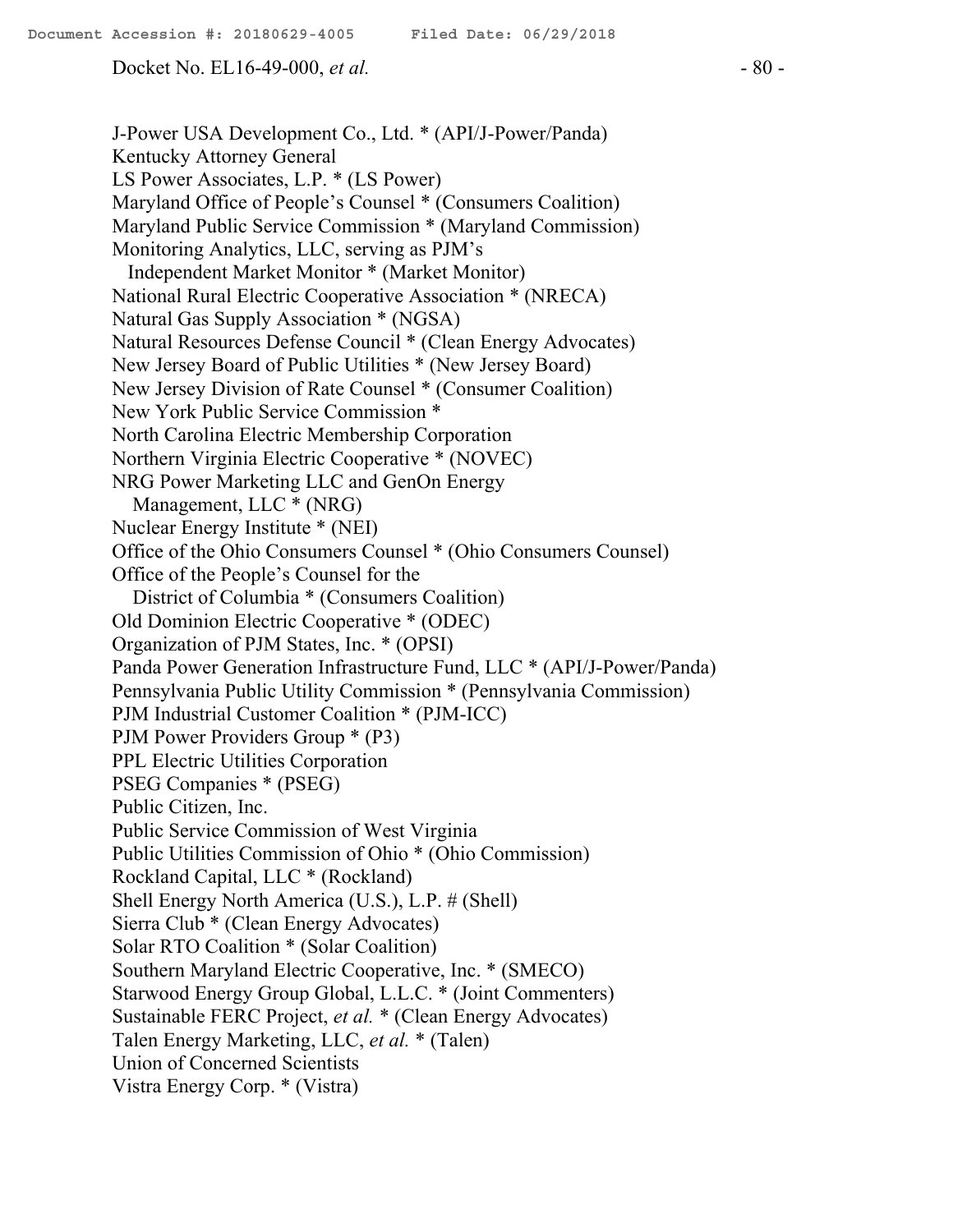Docket No. EL16-49-000, *et al.* - 81 -

Wabash Valley Power Association, Inc. West Virginia Consumer Advocate

---------------------------------------

\* intervenors submitting protests or comments

# motions to intervene out-of-time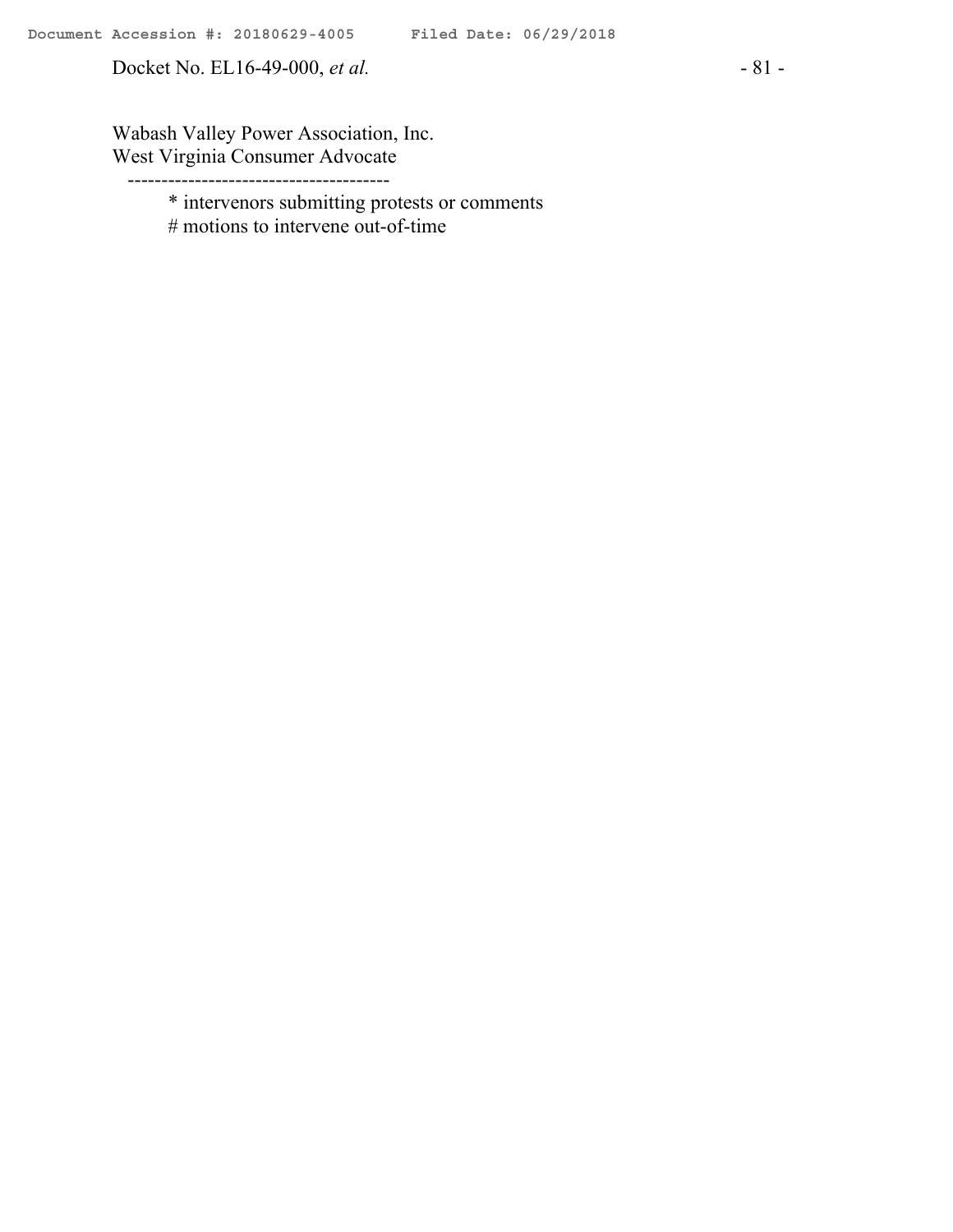### UNITED STATES OF AMERICA FEDERAL ENERGY REGULATORY COMMISSION

Calpine Corporation, Dynegy Inc., Eastern Generation, LLC, Homer City Generation, L.P., NRG Power Marketing LLC, GenOn Energy Management, LLC, Carroll County Energy LLC, C.P. Crane LLC, Essential Power, LLC, Essential Power OPP, LLC, Essential Power Rock Springs, LLC, Lakewood Cogeneration, L.P., GDF SUEZ Energy Marketing NA, Inc., Oregon Clean Energy, LLC and Panda Power Generation Infrastructure Fund, LLC

v.

PJM Interconnection, L.L.C.

PJM Interconnection, L.L.C.

PJM Interconnection, L.L.C.

(Issued June 29, 2018)

LaFLEUR, Commissioner *dissenting*:

In today's order, the Commission rejects two proposals from PJM Interconnection, L.L.C. (PJM) to modify its capacity market to address the impact of state policies. As discussed below, rather than reject the second of PJM's proposals, MOPR-Ex, I would provide guidance to PJM and its stakeholders to further refine that concept as a workable market reform. I write separately primarily to explain my disagreement with the Commission's companion decision to find the PJM capacity market unjust and unreasonable and pursue a significant overhaul of that market without adequate stakeholder engagement, particularly with the states.

Addressing the tension between relying on wholesale capacity markets to attract investment and state policies to support specific resources has been a longstanding priority of mine. As I have stated many times, I believe tailored regional solutions are likely to provide the best path forward in each region, and I have actively worked with regions where possible to help guide and develop those solutions. The Commission's recent approval of ISO New England, Inc.'s Competitive Auctions with Sponsored Policy

ER18-1314-000 ER18-1314-001

EL18-178-000 (Consolidated)

Docket Nos. EL16-49-000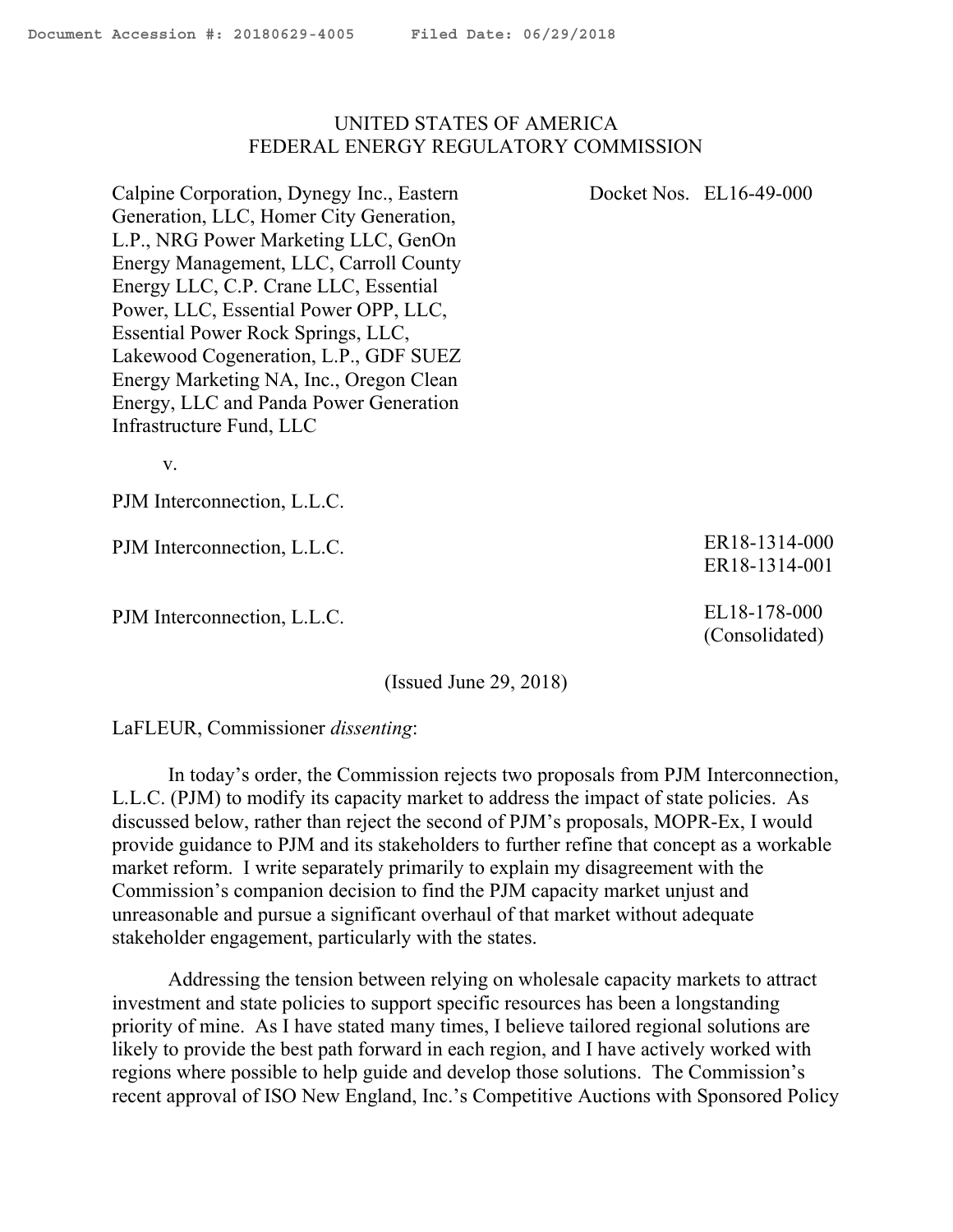Docket Nos. EL16-49-000 *et al.* - 2 -

Resources (CASPR) proposal**<sup>1</sup>** is, in my mind, a prime example of how a region can craft a targeted market reform to address this tension and preserve the benefits of the wholesale markets for customers while also facilitating state policies.

As evidenced by today's ruling on the Calpine complaint, filed more than two years ago, this issue is not new to PJM. I recognize that parties in PJM have awaited guidance from the Commission for some time, so I understand and am generally sympathetic to the Commission's desire for action. I am on record that the increasing use of out-of-market compensation to support policy goals in the eastern RTOs/ISOs creates long-term challenges for the viability of wholesale capacity markets. Failure to carefully address these challenges could result in messy, unplanned reregulation, which could threaten reliability while also unnecessarily increasing costs to consumers. It is therefore critical that the Commission stay engaged and help guide the eastern RTOs/ISOs towards regionally-appropriate solutions that address the tension between wholesale capacity markets and state resource selection. I recognize that finding that balance requires difficult decisions and possible trade-offs between competing priorities.

PJM's proposals certainly present the Commission with those difficult decisions, and I appreciate the significant work that went into each proposal. In my view, today's order should have granted PJM's request that the Commission provide guidance to help focus PJM and its stakeholders on a workable solution to the growing use and impact of state subsidies.

First, I agree with the majority's decision to reject PJM's capacity repricing proposal, as I am concerned that it would allow subsidized resources to both cause and benefit from higher capacity market clearing prices. With respect to MOPR-Ex, however, I disagree with the majority's rejection of that proposal, as well as its reasoning. State renewable portfolio standards (RPS) are generally longstanding state programs that often pre-date the capacity market, and are not intended to prop up specific uneconomic units that would otherwise leave the market, but rather to help shape a state's resource mix over time through competitive procurements. As such, I believe that current state RPS programs in PJM are distinguishable from other state support programs that might pose a threat to the viability of the PJM capacity market.

Accordingly, I would have accepted and suspended the MOPR-Ex proposal, and directed further proceedings, including possible settlement discussions, on potential refinements to ensure that MOPR-Ex would not unduly interfere with the operation of

 $\overline{a}$ 

**<sup>1</sup>** *ISO New England Inc.*, 162 FERC ¶ 61,205 (2018).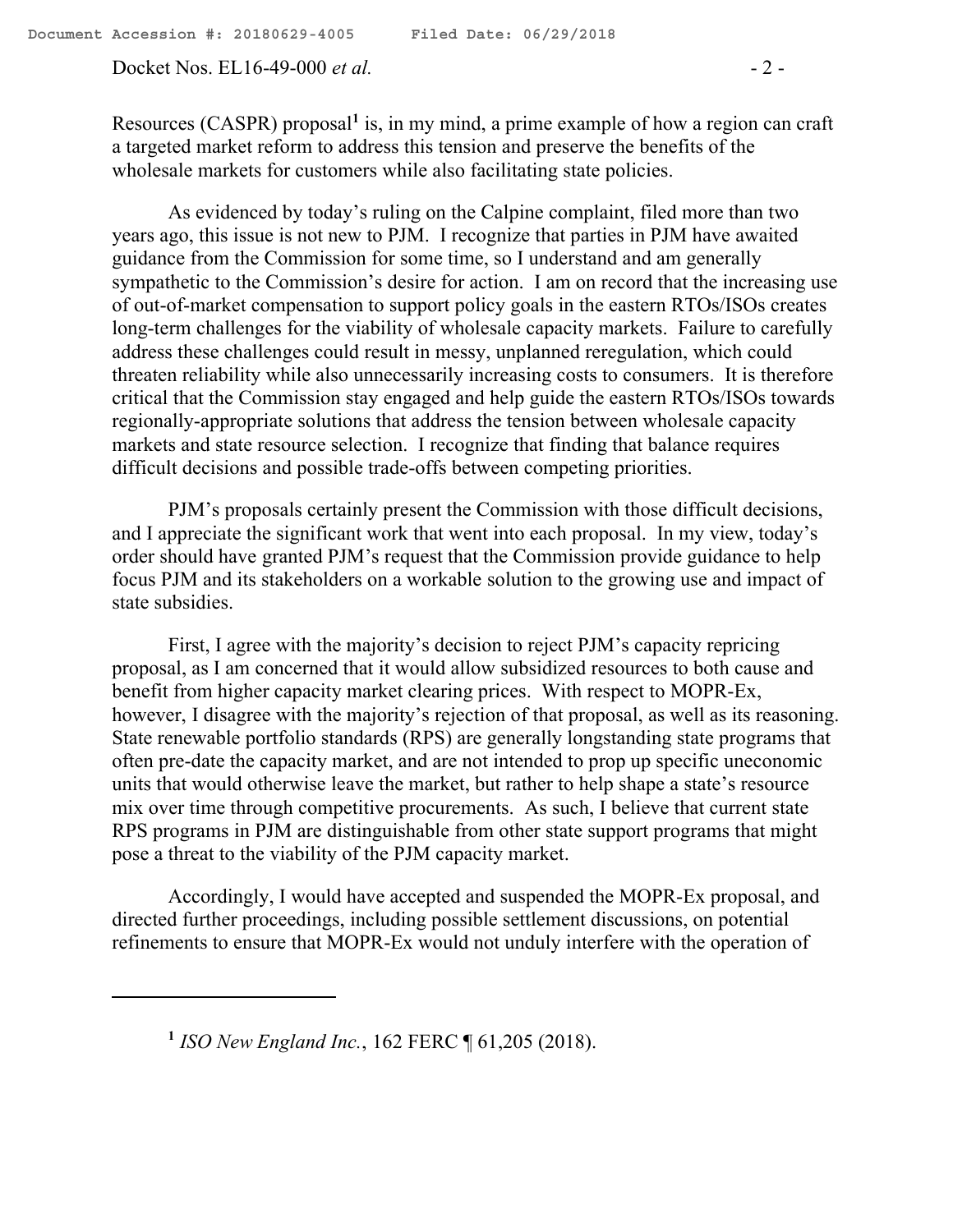Docket Nos. EL16-49-000 *et al.* - 3 -

Instead, today's order rejects PJM's proposals, declares the existing PJM capacity construct unjust and unreasonable, and initiates a paper hearing to consider and flesh out the majority's proposed expansion of PJM's Fixed Resource Requirement (FRR) construct as the just and reasonable solution to the market's alleged flaws. I strongly disagree with this decision.

Let's be clear: through its action today, the majority signals its intent to adopt, through a 90 day paper hearing, the most sweeping changes to the PJM capacity construct since the market's inception more than a decade ago. If ultimately adopted, this proposal would fundamentally rebalance the resource adequacy responsibilities of the states, the Commission, and PJM.

Yet, by declaring the PJM capacity market unjust and unreasonable, the Commission has imposed an *ex parte* restriction on its ability to meaningfully engage with stakeholders outside of formal Commission proceedings, while also creating a timing crisis related to the May 2019 Base Residual Auction (BRA). Today's action therefore creates a direct tension between the Commission's ability to engage with stakeholders and the need to quickly implement major market reforms in time for that auction. This tension could have been alleviated had the Commission chosen a different path, one which I might have been willing to support.**<sup>3</sup>**

I am particularly troubled that, as a result of today's order, the Commission will be hamstrung in its ability to openly and honestly engage with the states about whether this proposal will meet their needs, and how they might operate under this construct. The

<sup>3</sup> For example, the Commission could have rejected PJM's proposals and provided guidance, including directing consideration of an expanded FRR construct. The Commission could also have opened an administrative docket on its proposal and any alternatives, to convene a technical conference and build a record on how the expanded FRR construct might work.

<sup>&</sup>lt;sup>2</sup> I note that there is disagreement in the record about whether the MOPR-Ex proposal as filed would interfere with the operation of those RPS programs going forward. *Calpine Corp. v. PJM Interconnection, L.L.C.*, 163 FERC ¶ 61,236, at PP 91, 94 (2018).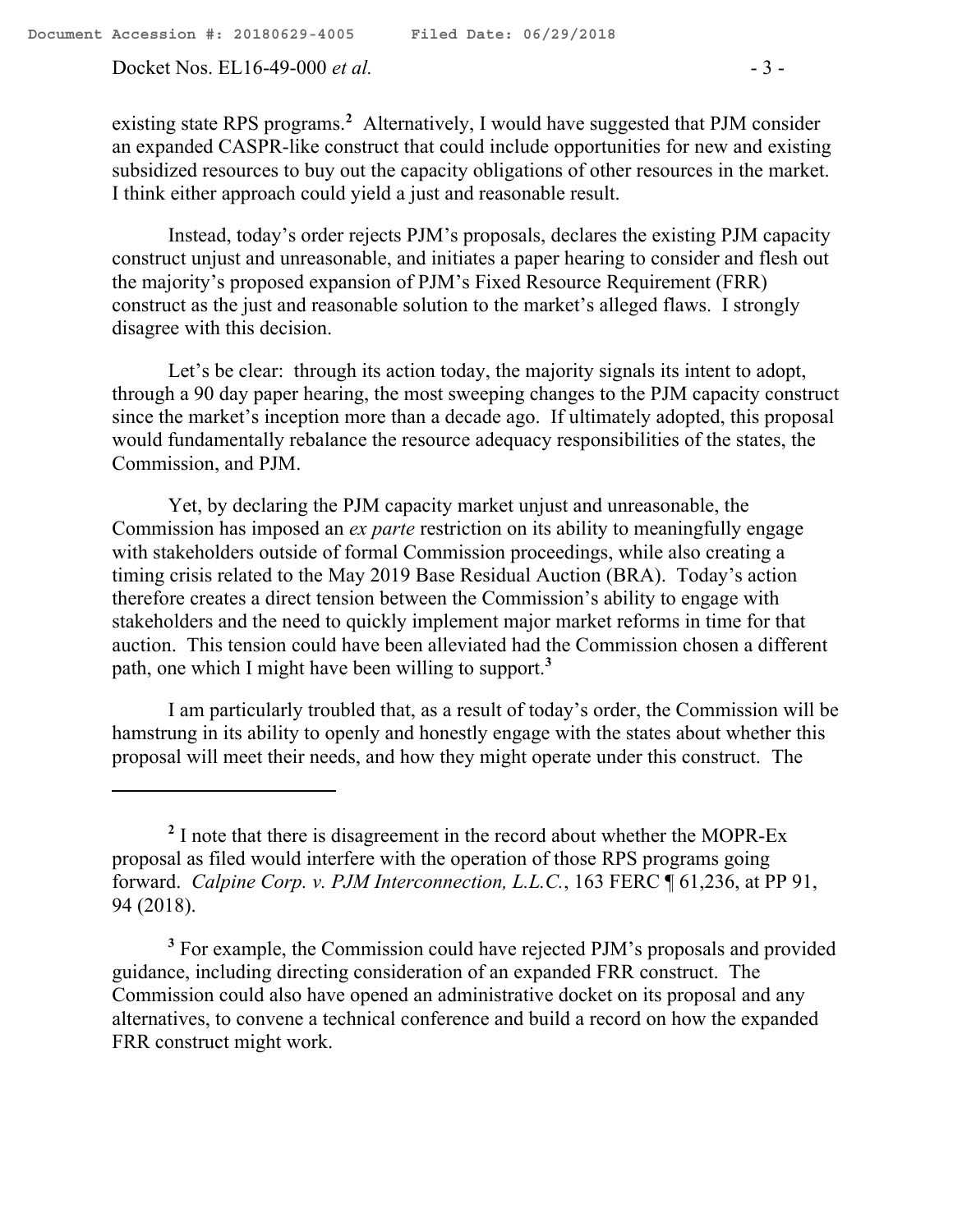Docket Nos. EL16-49-000 *et al.* - 4 -

proposed resource-specific FRR Alternative option, however ultimately designed, presents resource owners and states with choices that could be difficult to make in advance of the May 2019 BRA, particularly given that some of the state programs are statutory in nature and could require legislative action to reform.**<sup>4</sup>** This is too important a decision to be made this quickly, and with this little stakeholder engagement.**<sup>5</sup>**

With regard to the merits of the expanded FRR construct, I believe that it is an idea worth exploring, and would be open to doing so in conjunction with the other ideas mentioned above. Obviously, today's order will yield a record on this proposal, and I will decide at that time whether it is just and reasonable. However, I do not share the majority's confidence that this proposal is the obvious solution to the challenge before us, in no small part because it is not clear to me how this construct will actually work.

As evidenced by the lengthy list of questions included in the order,**<sup>6</sup>** the expanded FRR proposal is currently little more than a rough concept, with major design elements left unresolved.**<sup>7</sup>** The relevant records before the Commission contain virtually no

**<sup>4</sup>** *E.g.*, Illinois 99th Gen. Assemb. S.B. 2814 (Dec. 7, 2016).

<sup>5</sup> In fact, prior significant capacity market reforms were the result of months, if not years, of stakeholder engagement. For example, the proposals submitted by PJM were the result of a stakeholder process conducted over more than a year. The CASPR proposal was the subject of several months of stakeholder proceedings, beginning in the summer of 2017, prior to its filing at FERC in January 2018.

**<sup>6</sup>** *Calpine Corp. v. PJM Interconnection, L.L.C.*, 163 FERC ¶ 61,236 at PP 159- 162, 165-172.

**<sup>7</sup>** For example, in addition to seeking comment on the high level concept (i.e., a new resource-specific FRR option, coupled with an expanded minimum offer pricing rule for any resource participating in the capacity market that receives out-of-market support), the order highlights the following open issues: (1) what subsidies, including possible federal subsidies, will trigger the revised rules; (2) how to determine which load will be removed from the capacity auction in conjunction with a resource-specific FRR selection, as well as any associated reserve requirements; (3) what MOPR exemptions should be included in this new construct; (4) how to handle potential toggling concerns for resources deciding whether to participate in the capacity market or the new FRR construct; (5) whether a different Capacity Performance construct needs to be developed for resource-specific FRR units; (6) whether the FRR options affect the competitiveness of the capacity market clearing prices; (7) what, if any, transition mechanism might be needed; and (8) what minimum offer price should be used for resources participating in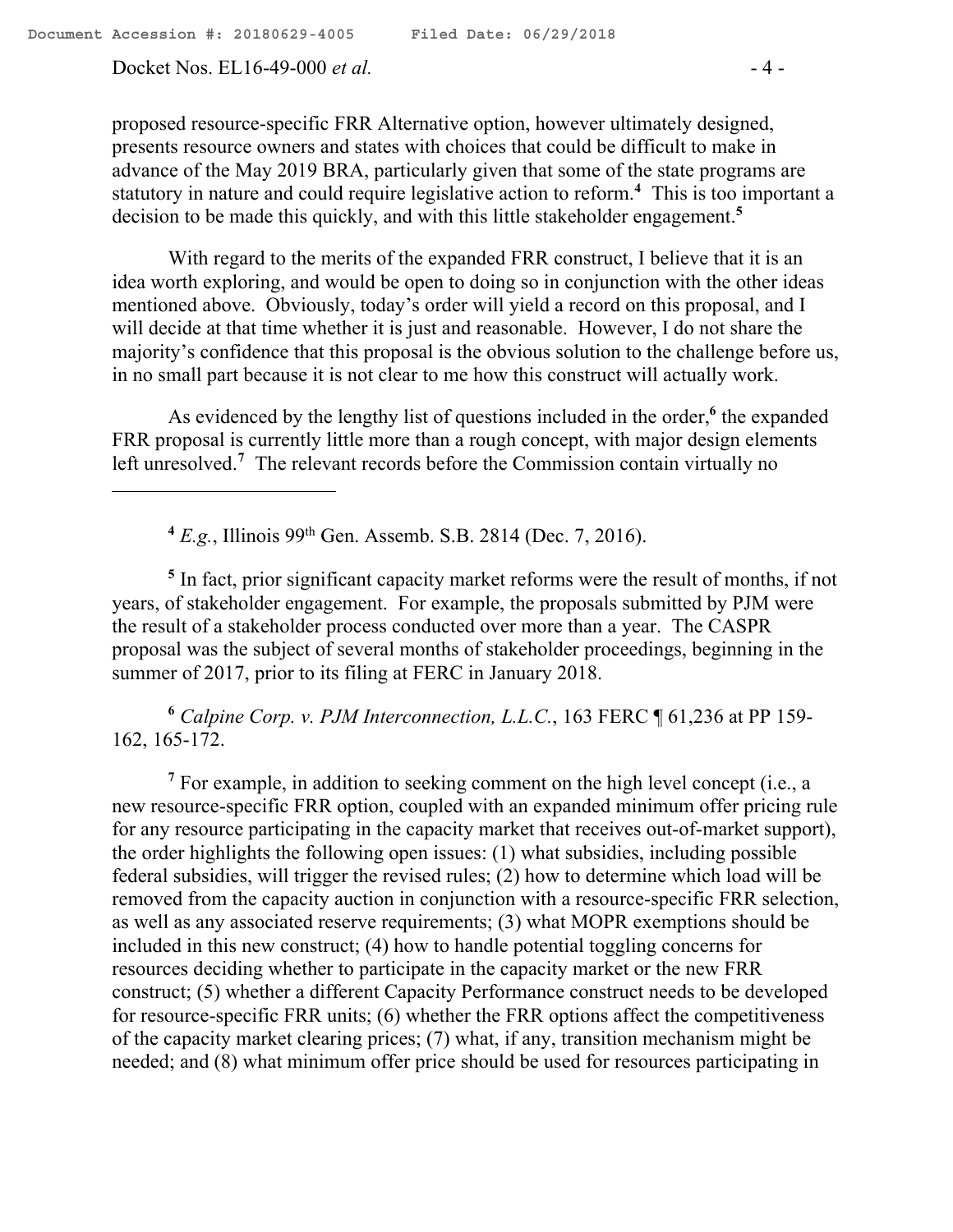Docket Nos. EL16-49-000 *et al.* - 5 -

discussion of an expanded FRR construct, and in conversations with numerous stakeholders prior to PJM submitting its capacity repricing and MOPR-Ex proposals, I do not recall a single meeting in which any entity raised this as a possible solution. Similarly, the expanded FRR construct appears to provide states with a clear option to reregulate certain generating facilities, and to the extent a state made the decision to transition from the capacity market to state resource selection, the expanded FRR construct could be one possible approach. However, no state in PJM has indicated its desire to re-regulate, a choice that could potentially be forced upon them by this proposal.**<sup>8</sup>** Given this lack of clarity, today's order injects significant uncertainty into how the PJM capacity construct will work going forward, and therefore how states and market participants should prepare for these transformative changes.

Ultimately, I continue to believe that capacity markets, if properly designed and adapted, can provide meaningful benefits for customers. While I agree that the increase in state subsidies by restructured states does pose a long-term challenge to the capacity markets' ability to deliver those benefits, I am concerned that the desire for action has led the Commission to pursue a flawed and rushed process that could do more harm than good. The majority is proceeding to overhaul the PJM capacity market based on a thinly sketched concept, a troubling act of regulatory hubris that could ultimately hasten, rather than halt, the re-regulation of the PJM market. I would instead follow the "regulatory Hippocratic oath" to first, do no harm, and give PJM and its stakeholders time and direction to address these difficult issues in a sustainable manner.

Accordingly, I respectfully dissent.

Cheryl A. LaFleur Commissioner

the capacity market.

 $\overline{a}$ 

**<sup>8</sup>** Perversely, the expanded FRR construct could actually *encourage* states to remove preferred resources from the market and instead rely on direct subsidies to support them, as they would receive guaranteed capacity obligations as FRR resources. Given the clean energy targets set by many states, this construct could end up hastening the demise of the capacity markets, rather than preserving them.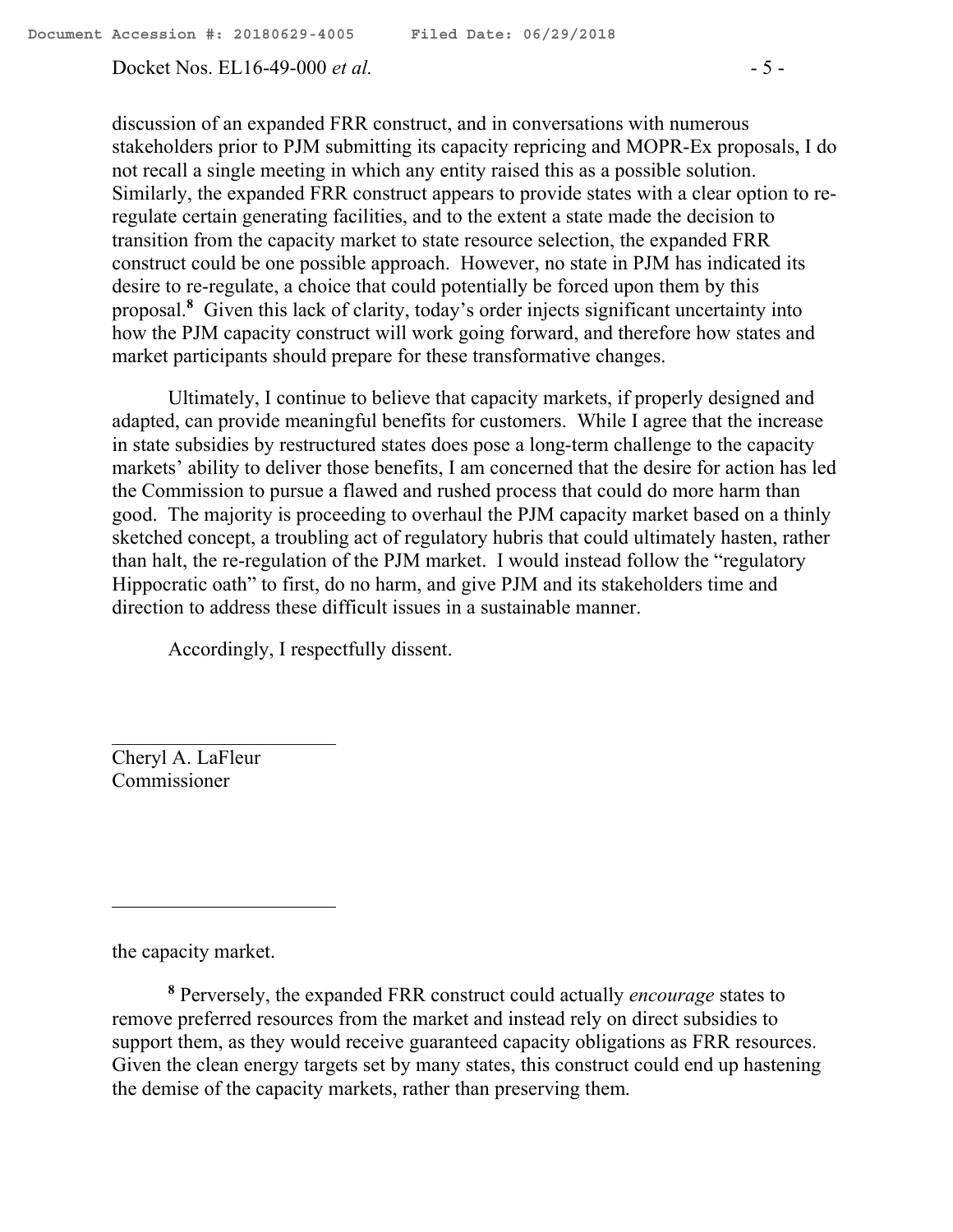### UNITED STATES OF AMERICA FEDERAL ENERGY REGULATORY COMMISSION

Calpine Corporation, Dynegy Inc., Eastern Generation, LLC, Homer City Generation, L.P., NRG Power Marketing LLC, GenOn Energy Management, LLC, Carroll County Energy LLC, C.P. Crane LLC, Essential Power, LLC, Essential Power OPP, LLC, Essential Power Rock Springs, LLC, Lakewood Cogeneration, L.P., GDF SUEZ Energy Marketing NA, Inc., Oregon Clean Energy, LLC and Panda Power Generation Infrastructure Fund, LLC

v.

PJM Interconnection, L.L.C.

PJM Interconnection, L.L.C.

PJM Interconnection, L.L.C.

(Issued June 29, 2018)

GLICK, Commissioner, *dissenting*:

Today, the Commission finds that PJM Interconnection, L.L.C.'s (PJM) Tariff violates the Federal Power Act (FPA) because it fails to "mitigate" state efforts to shape the generation mix. I strongly disagree. The state programs of which the Commission disapproves are precisely the sort of actions that Congress reserved to the states when it enacted the FPA. The Commission's role is not—and should not be—to exercise its authority over wholesale rates in a manner that aims to mitigate, frustrate, or otherwise limit the states' exercise of their exclusive authority over electric generation facilities.

In addition, the Commission entirely fails to meet its burden to show that PJM's Tariff is unjust and unreasonable. The record is devoid of evidence that the states' exercise of their authority is actually interfering with the Commission's responsibility to ensure resource adequacy at just and reasonable rates. To the contrary, PJM's capacity market has resulted in a capacity surplus that is well in excess of the level required to

ER18-1314-000

Docket Nos. EL16-49-000

ER18-1314-001

EL18-178-000 (Consolidated)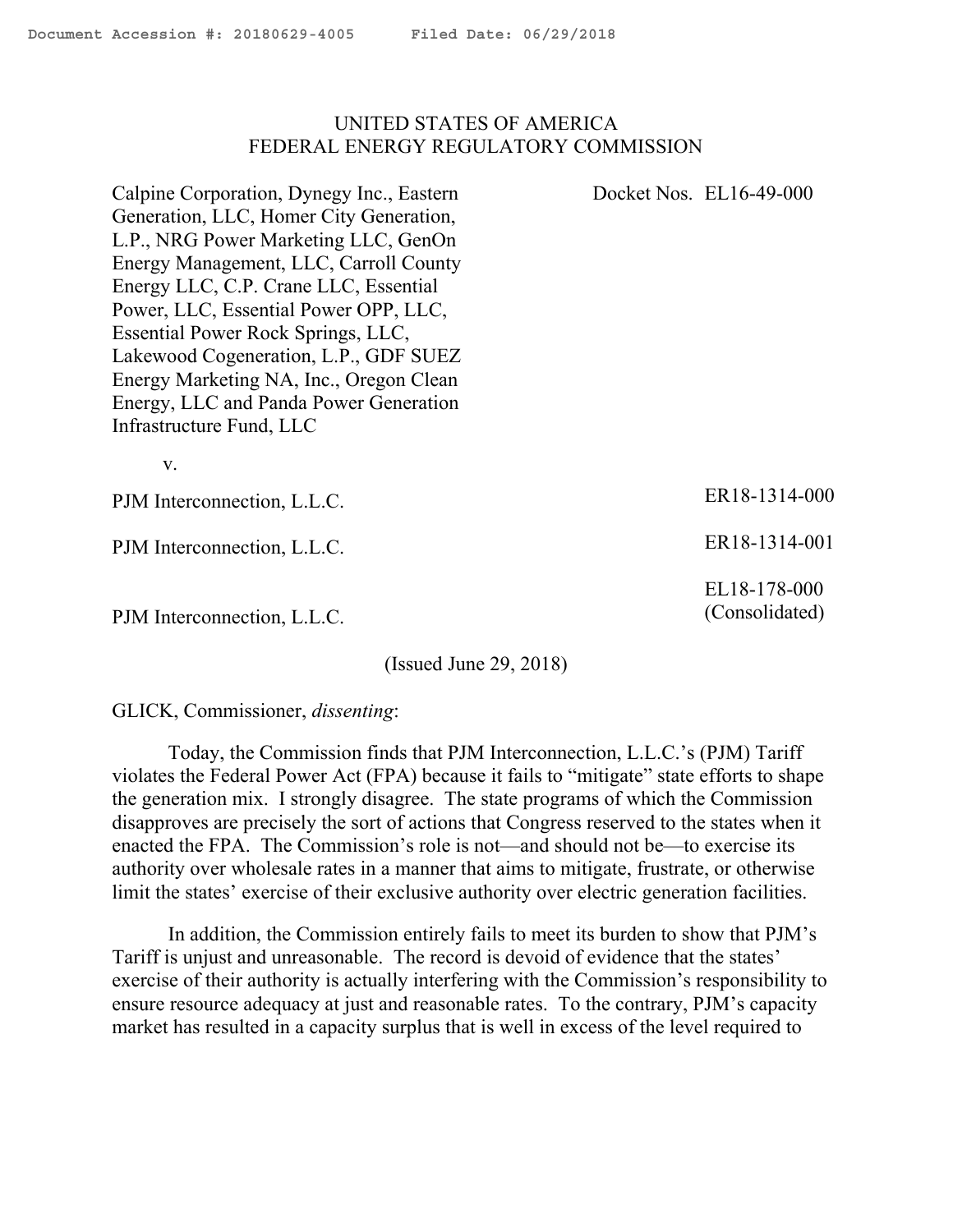Rather than interfering with state policies that address externalities associated with electric generation, such as greenhouse gas emissions that contribute to the existential threat of climate change, the Commission should be striving to accommodate and give effect to those state initiatives. Although today's order suggests that the Commission seeks to accommodate state policies by creating a new resource-specific Fixed Resource Requirement (FRR) alternative, the Commission fundamentally misunderstands that the state policies that it targets compensate resources for their environmental attributes, not their capacity. As contemplated, the Commission's proposal would effectively force state-sponsored resources out of the capacity market, depriving them of a payment for capacity that they will actually provide and leaving it to the states to pick up that tab.

### **I. The Commission Is Interfering with the States' Exclusive Jurisdiction**

The FPA is clear that the states, not the Commission, are the entities responsible for shaping the generation mix. Although the FPA provides the Commission with jurisdiction over wholesale sales of electricity as well as rates and practices affecting those wholesale sales, Congress expressly precluded the Commission from regulating "facilities used for the generation of electric energy," instead vesting the states with exclusive jurisdiction over those facilities.<sup>2</sup> It is an inevitable consequence of the FPA's

**2** 16 U.S.C. § 824(b)(1) (2012); *Hughes v. Talen Energy Mktg., LLC*, 136 S. Ct. 1288, 1292 (2016) (describing the jurisdictional divide set forth in the FPA); *FERC v. Elec. Power Supply Ass'n*, 136 S. Ct. 760, 767 (2016) (*EPSA*) (explaining that "the [FPA] also limits FERC's regulatory reach, and thereby maintains a zone of exclusive state jurisdiction"); *see also Pacific Gas & Elec. Co. v. State Energy Res. Conservation & Dev. Comm'n,* 461 U.S. 190, 205 (1983) (recognizing that issues including the "[n]eed for new power facilities, their economic feasibility, and rates and services, are areas that have been characteristically governed by the States"). Although these cases deal with the question of preemption, which is, of course, different from the question of whether a rate is just and reasonable under the FPA, the Supreme Court's discussion of the respective roles of the Commission and the states remains instructive when it comes to evaluating

**<sup>1</sup>** Today's order also rejects PJM's two alternative proposals for mitigating the effects of state efforts to shape the generation mix because it finds that PJM failed to demonstrate under section 205 of the FPA, 16 U.S.C. § 824d (2012), that either proposal is just and reasonable and not unduly discriminatory or preferential. I agree with this finding, but largely for the reasons explained in this statement, not those advanced by the Commission.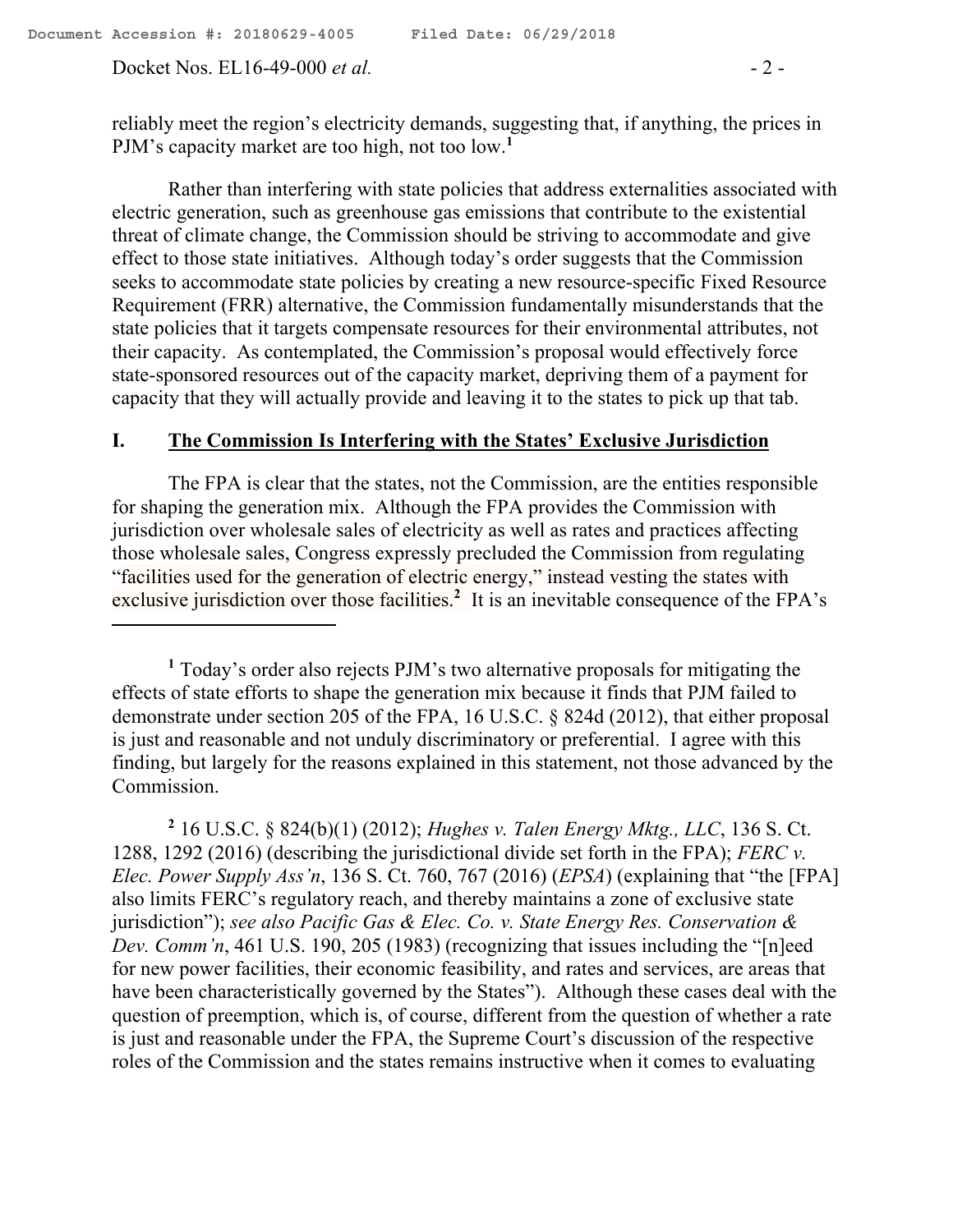Docket Nos. EL16-49-000 *et al.* - 3 -

division of jurisdiction over the electricity sector that one sovereign's exercise of its authority will affect matters subject to the other sovereign's exclusive jurisdiction.**<sup>3</sup>** For example, any state regulation that increases or decreases the number or type of generation facilities will, through the law of supply and demand, inevitably affect wholesale rates. But the existence of such cross-jurisdictional effects is not necessarily a "problem" for the purposes of the FPA. Rather, these cross-jurisdictional effects are the product of the "congressionally designed interplay between state and federal regulation,"**<sup>4</sup>** at least so long as neither the states nor the Commission exercise their authority in a manner that "targets" or "aims at" the other sovereign's exclusive jurisdiction.**<sup>5</sup>**

Nevertheless, the Commission now claims that the "integrity and effectiveness" of PJM's capacity market "have become untenably threatened by out-of-market payments provided or required by certain states for the purpose of supporting the entry or continued

how the application of a minimum offer price rule (MOPR) squares with the Commission's role under the FPA.

**<sup>3</sup>** *EPSA*, 136 S. Ct. at 776 (explaining that, under the FPA, the federal and state spheres of jurisdiction "are not hermetically sealed from each other"); *see Oneok, Inc. v. Learjet, Inc.*, 135 S. Ct. 1591, 1601 (2015) (explaining that the natural gas sector does not adhere to a "Platonic ideal" of the "clear division between areas of state and federal authority" that undergirds both the FPA and the Natural Gas Act).

**<sup>4</sup>** *Hughes*, 136 S. Ct. at 1300 (Sotomayor, J., concurring) (quoting *Nw. Cent. Pipeline Corp. v. State Corp. Comm'n of Kan.*, 489 U.S. 493, 518 (1989)); *id.*  ("recogniz[ing] the importance of protecting the States' ability to contribute, within their regulatory domain, to the Federal Power Act's goal of ensuring a sustainable supply of efficient and price-effective energy").

**<sup>5</sup>** *EPSA*, 136 S. Ct. at 776 (emphasizing the importance of "'the *target* at which [a] law *aims*'") (citing *Oneok*, 135 S. Ct. at 1600); *Oneok*, 135 S. Ct. at 1600 (recognizing "the distinction between 'measures *aimed directly at* interstate purchasers and wholesales for resale, and those aimed at' subjects left to the States to regulate") (quoting *N. Nat. Gas Co. v. State Corp. Comm'n of Kan.*, 372 U.S. 84, 94 (1963)); *see also Coal. for Competitive Elec. v. Zibelman*, 272 F. Supp. 3d 554, 576 (S.D.N.Y. 2017) ("[W]hen the State is legitimately regulating a matter of state concern, 'FERC's exercise of its authority must accommodate' that state regulation '[u]nless clear damage to federal goals would result.'") (quoting *Nw. Cent. Pipeline Corp.*, 489 U.S. at 522)).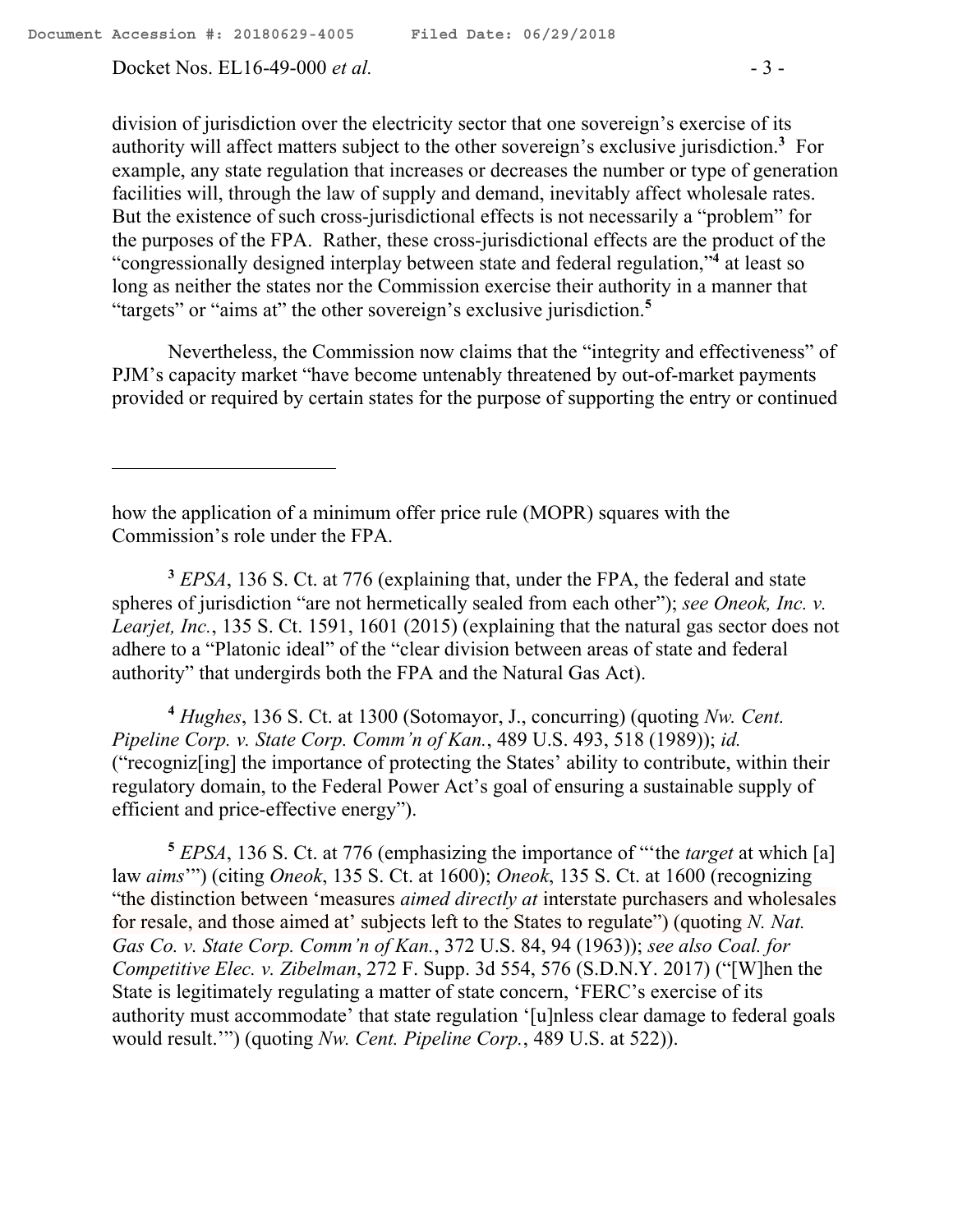#### Docket Nos. EL16-49-000 *et al.* - 4 -

operation of preferred generation resources."**<sup>6</sup>** In other words, the Commission believes that the states' exercise of the exclusive authority that Congress reserved to them under the FPA has rendered PJM's capacity market unjust and unreasonable. Even the Commission, however, does not question that these states' efforts fall squarely within their authority: It recently recognized that many state policies, including renewable energy credits (RECs) and the zero-emissions credits (ZECs), which appear to have motivated PJM's section 205 filing, are "not payments for, or otherwise bundled with, sales of energy or capacity at wholesale."**<sup>7</sup>** Rather, these public policies focus on the significant externalities associated with electricity generation by reflecting "the environmental attributes of a particular form of power generation."**<sup>8</sup>** Addressing these externalities is at the core of the authority over "generation facilities" that Congress gave to the states when it enacted the FPA. Accordingly, the Commission should, consistent with the federalist design of the statute, accommodate and facilitate those state efforts.<sup>9</sup>

**<sup>6</sup>** *Calpine Corp. v. PJM Interconnection, L.L.C.*, 163 FERC ¶ 61,236, at P 1 (2018) (Order). In the order approving ISO New England Inc.'s Capacity Auctions with Sponsored Policy Resources (CASPR) proposal, the Commission set out a series of "first principles," the purpose of which the Commission stated was to ensure adequate "investor confidence" in the capacity market. *ISO New England Inc.*, 162 FERC ¶ 61,205, at PP 21, 24 (2018). Ensuring "investor confidence" appeared, albeit briefly, to be the Commission's new standard for evaluating how capacity markets should address state policies. However, just three months later, the Commission appears to have settled on a new standard, the "integrity" of the market, for justifying interference with state policies. Other than a passing reference to the CASPR order, the phrase "investor confidence" is absent from the Commission's discussion in today's order. *See* Order, 163 FERC  $\parallel$  61,236 at P 17 n.24. These shifting justifications should further call into question whether the Commission's interference with state policies is the product of reasoned decision-making rather than a straightforward effort to prop up prices for certain resources.

**<sup>7</sup>** Brief for the United States and the Federal Energy Regulatory Commission as Amici Curiae in Support of Defendants-Respondents and Affirmance at 10, *Vill. of Old Mill Creek v. Star*, Nos. 17-2433 and 17-2445 (consolidated) (7th Cir. May 29, 2018) (Seventh Circuit Brief); *see WSPP Inc.*, 139 FERC ¶ 61,061, at PP 18-26 (2012).

**<sup>8</sup>** Seventh Circuit Brief at 10.

**<sup>9</sup>** *Cf. Ari Peskoe*, *Easing Jurisdictional Tensions by Integrating Public Policy in Wholesale Markets*, 38 Energy L.J. 1, 38-40 (2017) (discussing the potential for the Commission to address these issues by designing capacity market rules to accommodate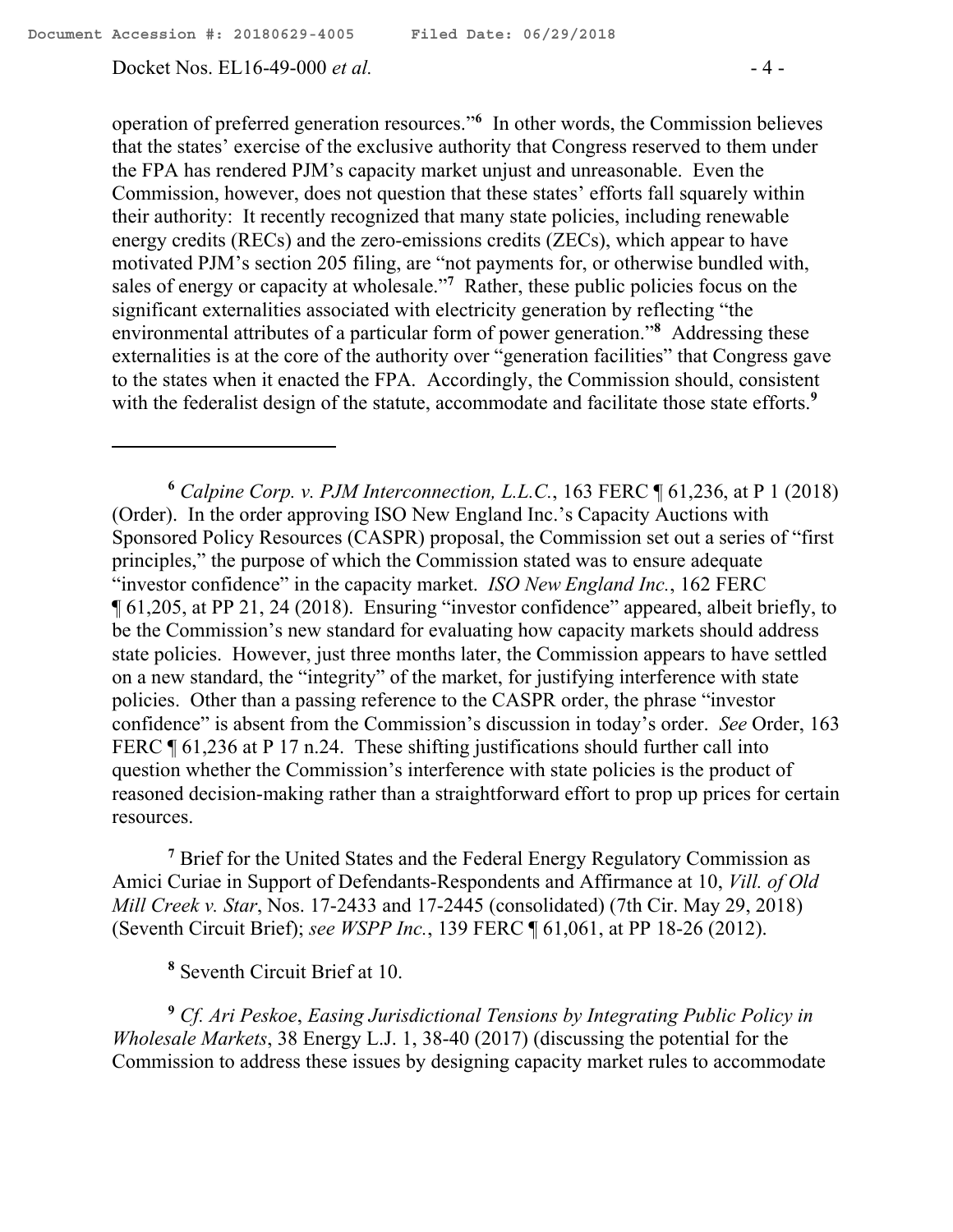#### Docket Nos. EL16-49-000 *et al.* - 5 -

If there is a problem, it lies not with the states, but with the Commission's use of its authority over wholesale rates to mitigate, frustrate, or otherwise limit the states' exercise of their exclusive authority over generation. The Commission argues that today's order "in no way divests the states in the PJM region of their jurisdiction over generation facilities," and that "[s]tates may continue to support their preferred types of resources in pursuit of state policy goals."<sup>10</sup> But by "mitigating" state policies of which the Commission disapproves in an attempt to prop up the wholesale rates received by socalled "competitive" resources, the Commission is directly interfering with state efforts to shape the generation mix. Make no mistake, although the Commission frames today's order in terms of the effect of certain state-sponsored resources on wholesale rates, the order's rationale is clear that the Commission's real aim is to support certain resources that do not benefit from state efforts to address environmental externalities. In attempting to counteract these state policies by propping up those resources, the Commission is exercising its authority over wholesale rates in a manner that aims directly at the states' exclusive jurisdiction.**<sup>11</sup>**

It is not the Commission's role under the FPA to create an electricity market free from governmental programs aimed at public policy considerations.**<sup>12</sup>** Although today's

or reflect state policies).

 $\overline{a}$ 

**<sup>10</sup>** Order, 163 FERC ¶ 61,236 at P 158.

**<sup>11</sup>** The Courts have upheld the Commission's authority over capacity markets, including against challenges that certain applications of the MOPR amount to an impermissible regulation of generation. *See, e.g.*, *N.J. Bd. of Pub. Utils. v. FERC*, 74, 96 (3d Cir. 2014); *Conn. Dep't of Pub. Util. Control v. FERC*, 569 F.3d 477, 481-82 (D.C. Cir. 2009). Similarly, the Supreme Court has recognized that certain state efforts to incentivize the construction of new generation resources can intrude on FERC's exclusive jurisdiction where the state's action effectively "sets an interstate wholesale rate." *Hughes*, 136 S. Ct. at 1297. But these cases do not address the situation in which the Commission is targeting state efforts to regulate the consequences of electricity generation that fall within the states' statutory authority and that are not addressed in the markets subject to Commission jurisdiction. The MOPR interferes with the states' prerogatives in a way that Congress neither foresaw nor intended. It impairs the states' ability to make a political decision regarding the generation mix within their borders—a decision that they are far better equipped to make than is the Commission.

**<sup>12</sup>** *ISO New England Inc.*, 162 FERC ¶ 61,205 at 3 (Glick, Comm'r, dissenting in part and concurring in part).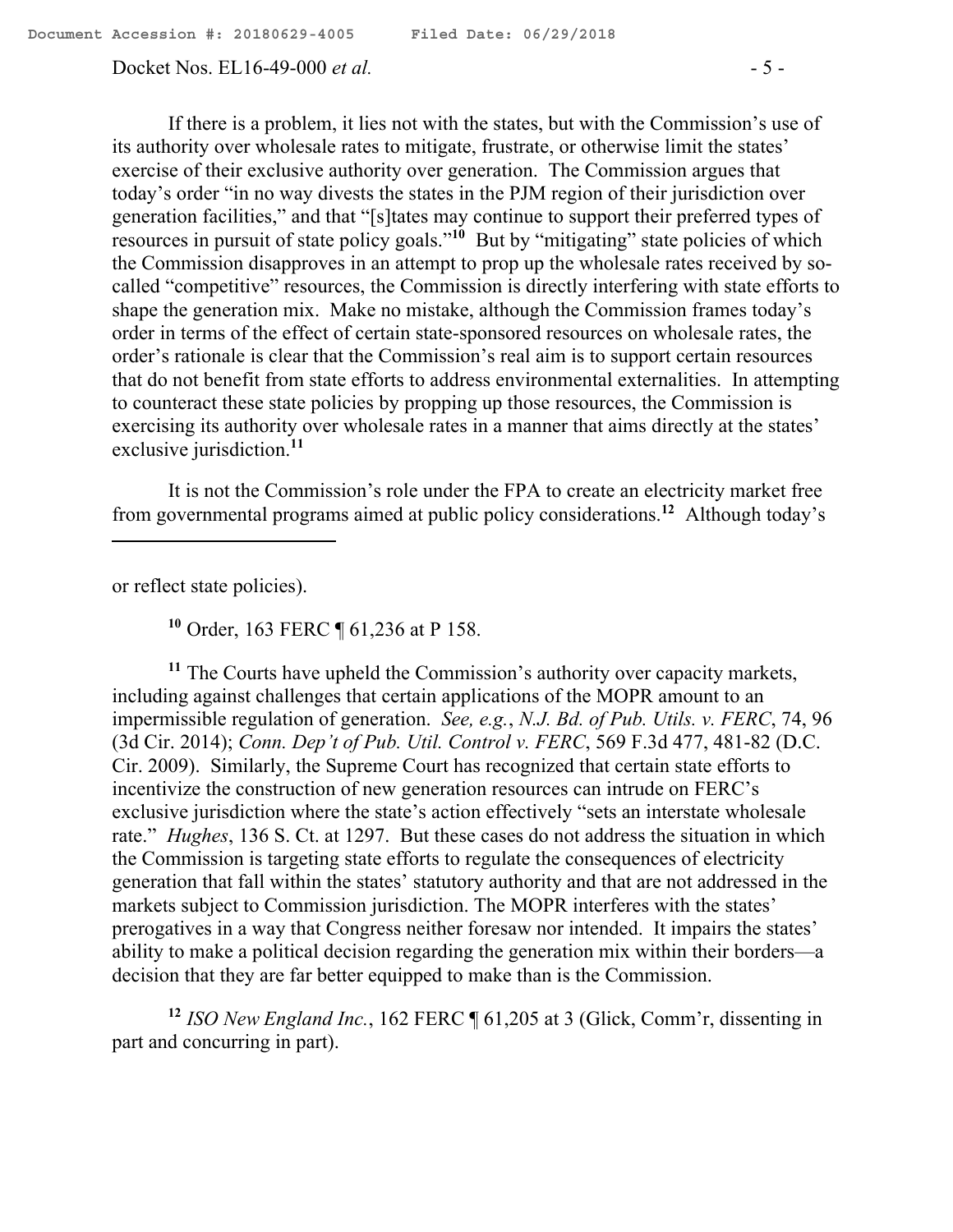order fixates on the "integrity" and "effectiveness" of PJM's capacity market,**<sup>13</sup>** neither of which it defines, the order ignores the fact that governmental policies that internalize the externalities associated with electricity generation are essential to reaching an efficient market outcome.**<sup>14</sup>** Indeed, PJM's capacity market does not account for arguably the most significant consequence of generating electricity, the unpriced externalities associated with greenhouse gas emissions that are causing climate change. In attempting to mitigate price "suppression," the Commission fails to recognize the cost of stymying state efforts to address environmental externalities, such as climate change.**<sup>15</sup>** Without policies addressing these externalities, PJM's capacity market will produce a sub-optimal outcome.

It is irrelevant to assert that the Commission lacks jurisdiction to address climate change directly. Even if true, this does not suggest that the Commission can or should "mitigate" state efforts to take on that responsibility. Nor does it suggest that leaving these externalities unaddressed is a natural or desirable outcome, as today's order appears to conclude. In any case, interpreting the FPA to require the Commission to frustrate state efforts to address the environmental costs of electricity generation is, in effect, to deploy the FPA to make it ever more difficult for states to address this existential threat.

The Commission's interference with state policies is all the more problematic because it is picking and choosing which policies to frustrate and which to willfully ignore. Government subsidies pervade the energy markets and have for more than a century. Since 1916, federal taxpayers have supported domestic exploration, drilling, and production activities for our nation's fossil fuel industry.<sup>16</sup> And since 1950, the federal government has provided roughly a trillion dollars in energy subsidies, of which 65

**<sup>13</sup>** Order, 163 FERC ¶ 61,236 at PP 1, 150, 157, 161-162.

**<sup>14</sup>** Sylwia Bialek & Burcin Unel, Institute for Policy Integrity, *Capacity Markets and Externalities: Avoiding Unnecessary and Problematic Reforms* at 12 (2018).

**<sup>15</sup>** *See, e.g.*, *id.* at 11 (explaining that the annual climate change damages associated with a typical 1,000 MW coal plant are roughly \$230 million); Exelon Protest at 12 (estimating that the externalities associated with carbon dioxide alone amount to \$12.1 billion to \$17.7 billion annually across PJM).

**<sup>16</sup>** *See* Molly Sherlock, Cong. Research Serv., *Energy Tax Policy: Historical Perspectives on and Current Status of Energy Tax Expenditures* 2-3 (May 2011), *available at* https://fas.org/sgp/crs/misc/R41227.pdf (Energy Tax Policy).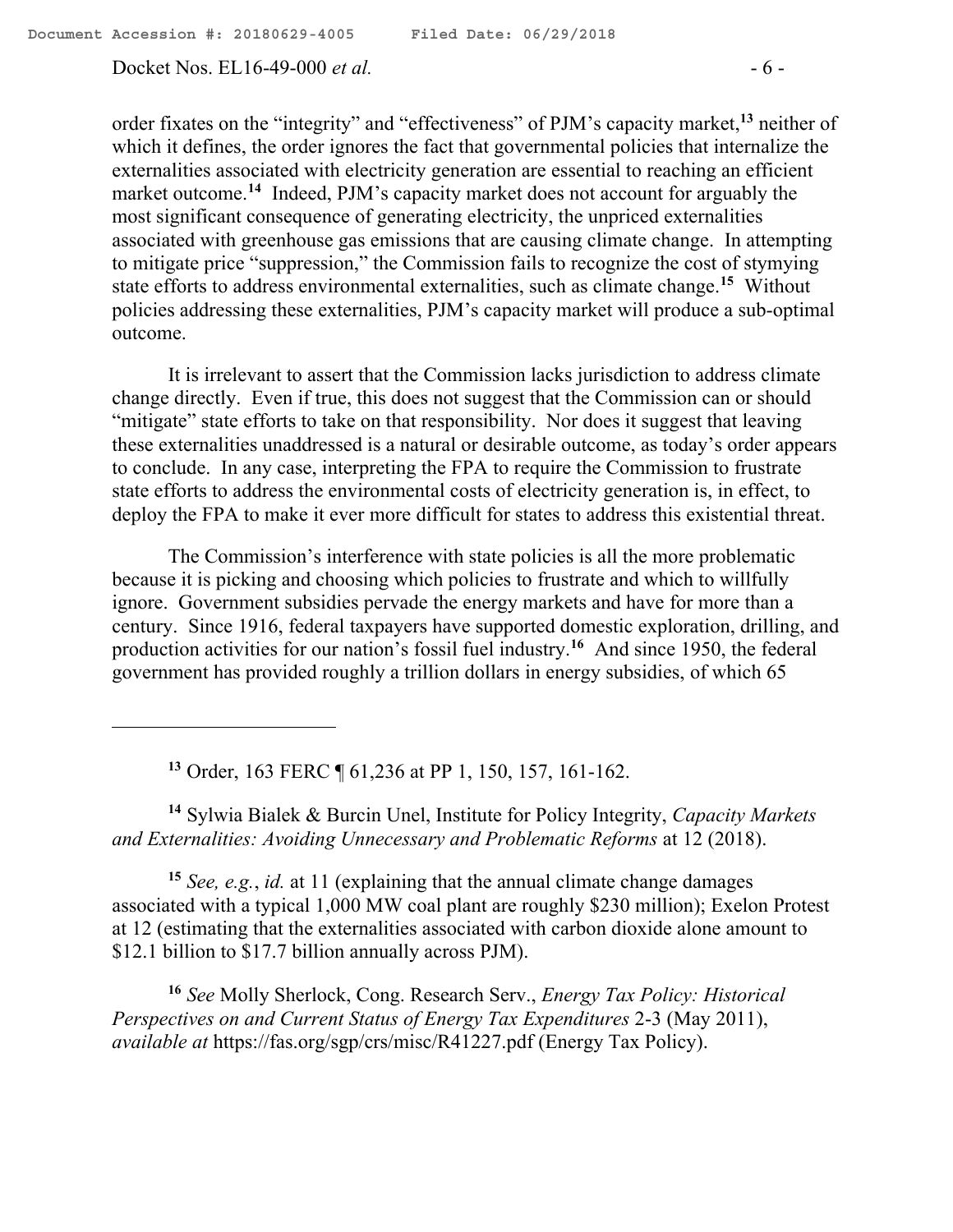Docket Nos. EL16-49-000 *et al.* - 7 -

percent has gone to fossil fuel technologies. **17** These policies have artificially reduced the price of natural gas, oil, and coal, which in turn has allowed resources that burn these fuels—including many of the so-called "competitive" resources that stand to benefit from today's order—to submit "suppressed" bids into PJM's markets for capacity, energy, and ancillary services. By lowering the marginal cost of fossil fuel-fired units, government policies have allowed these units to operate more frequently and have encouraged the development of more of these units than might otherwise have been built.

These policies continue to shape the current generation landscape in PJM. Consider the example of natural gas. The federal tax credit for nonconventional natural gas, **<sup>18</sup>** contributed to the spike in new natural gas-fired power plants between 2000 and 2005,**<sup>19</sup>** by decreasing the cost of operating those plants. Similarly, the domestic nuclear power industry would not exist without the Price-Anderson Act, which imposes indemnity limits for nuclear power generators, enabling them to secure financing and insurance at rates far below what would reflect their true cost.**<sup>20</sup>** These and other federal government interventions have had a far greater "suppressive" impact on the markets than the "actionable subsidies" targeted by today's order, yet they are unaccounted for in the order.

**<sup>17</sup>** *See* Nancy Pfund and Ben Healey, DBL Investors, *What Would Jefferson Do? The Historical Role of Federal Subsidies in Shaping America's Energy Future*, (Sept. 2011), *available at* http://www.dblpartners.vc/wp-content/uploads/2012/09/What-Would-Jefferson-Do-2.4.pdf; *New analysis: Wind energy less than 3 percent of all federal incentives*, Into the Wind: The AWEA Blog (July 19, 2016), https://www.aweablog.org/14419-2/ (citing, among other things, Molly F. Sherlock and Jeffrey M. Stupak, *Energy Tax Incentives: Measuring Value Across Different Types of Energy Resources*, Cong. Research Serv. (Mar. 19, 2015), *available at* https://fas.org/sgp/crs/misc/R41953.pdf; The Joint Committee on Taxation, *Publications on Tax Expenditures*, https://www.jct.gov/publications.html?func=select&id=5 (last visited June 29, 2018)) (extending the DBL analysis through 2016).

**<sup>18</sup>** Energy Tax Policy at 2 n.3. That credit has now lapsed. *Id.* at 18.

**<sup>19</sup>** *Natural gas generators make up the largest share of overall U.S. generation capacity*, Energy Info. Admin. (Dec. 18, 2017), https://www.eia.gov/todayinenergy/ detail.php?id=34172.

**<sup>20</sup>** 42 U.S.C. § 2210(c) (2012).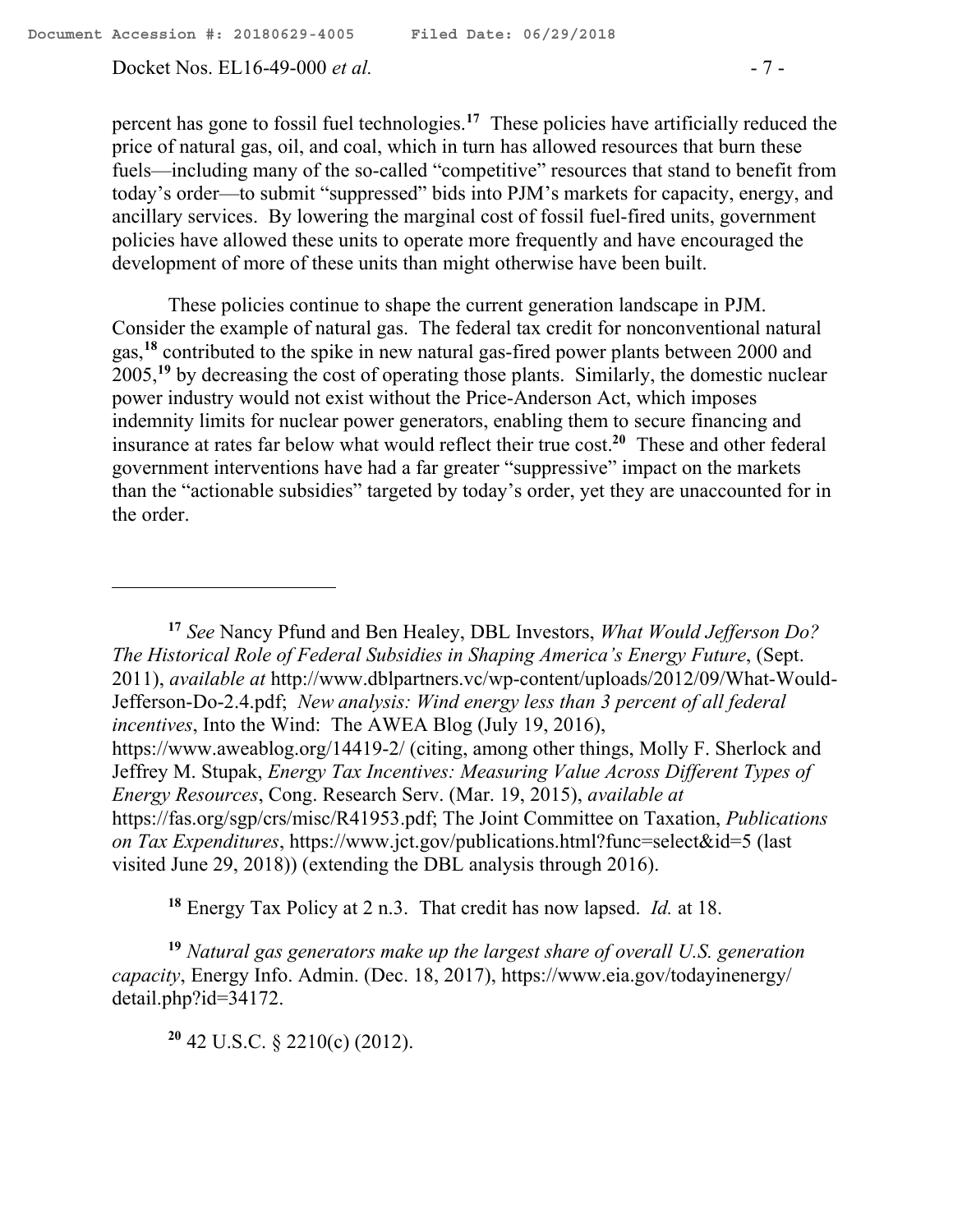### Docket Nos. EL16-49-000 *et al.* - 8 -

There are also a plethora of potentially "non-actionable" state and local policies that "suppress" prices in the energy markets, well beyond ZEC and RPS programs. The PJM states have adopted over 100 programs to subsidize all forms of energy sources.**<sup>21</sup>** For example, West Virginia has enacted tax benefits to support its coal industry, including tax credits for coal loading facilities, thin-seamed coal, and waste coal.**<sup>22</sup>** Similarly, Pennsylvania exempts natural gas utilities from paying the state's gross receipt tax on their sales, reducing their tax bill by an estimated \$82 to \$108 million annually while all coal purchases are exempted from Pennsylvania's sales and use tax, a benefit equivalent to \$87 million annually.<sup>23</sup> These measures significantly reduce the cost of natural gas and coal produced in Pennsylvania. In addition, natural gas and oil production are one of the few commercial operations exempted from paying local property tax in Pennsylvania, avoiding half a billion to a billion dollars in taxes annually. **24**

Finally, the Commission's list of actionable state policies fails to recognize one of the largest sources of out-of-market support: Roughly 20 percent of the installed capacity within PJM is owned by vertically integrated utilities. Those utilities are guaranteed to recover the cost their resources, irrespective of the price they receive in PJM's capacity market.<sup>25</sup> Nevertheless, the Commission deems these resources "competitive."

If the Commission really wants to protect what it calls the "integrity" of the capacity market, it would need to mitigate each and every federal, state, and local subsidy that allows a resource to lower its capacity market offer as well as the offers of vertically integrated utilities with guaranteed cost recovery. I suspect that we would soon find that there are few, if any, resources that would qualify to participate in PJM's capacity market

**<sup>22</sup>** *Id.*

 $\overline{a}$ 

**<sup>23</sup>** *See id.*; PennFuture, *Fossil Fuel Subsidy Report for Pennsylvania* 17-18, 22 (Apr. 2015), *available at* https://pennfuture.org/Files/News/ FossilFuelSubsidyReport\_PennFuture.pdf (Fossil Fuel Subsidy Report for Pennsylvania).

**<sup>24</sup>** Fossil Fuel Subsidy Report for Pennsylvania at 32.

**<sup>25</sup>** Illinois Commerce Commission Protest at 19; Harvard Electricity Law Institute Comments at 8 (noting that generation owned by vertically integrated utilities and public power make up roughly 25 percent of PJM's market).

**<sup>21</sup>** *Subsidy Short List*, PJM Capacity Construct/Public Policy Senior Task Force Meeting, (June 5, 2017), *available at* http://www.pjm.com/-/media/committeesgroups/task-forces/ccppstf/20170605/20170605-item-02-subsidy-short-list-20170531.ashx.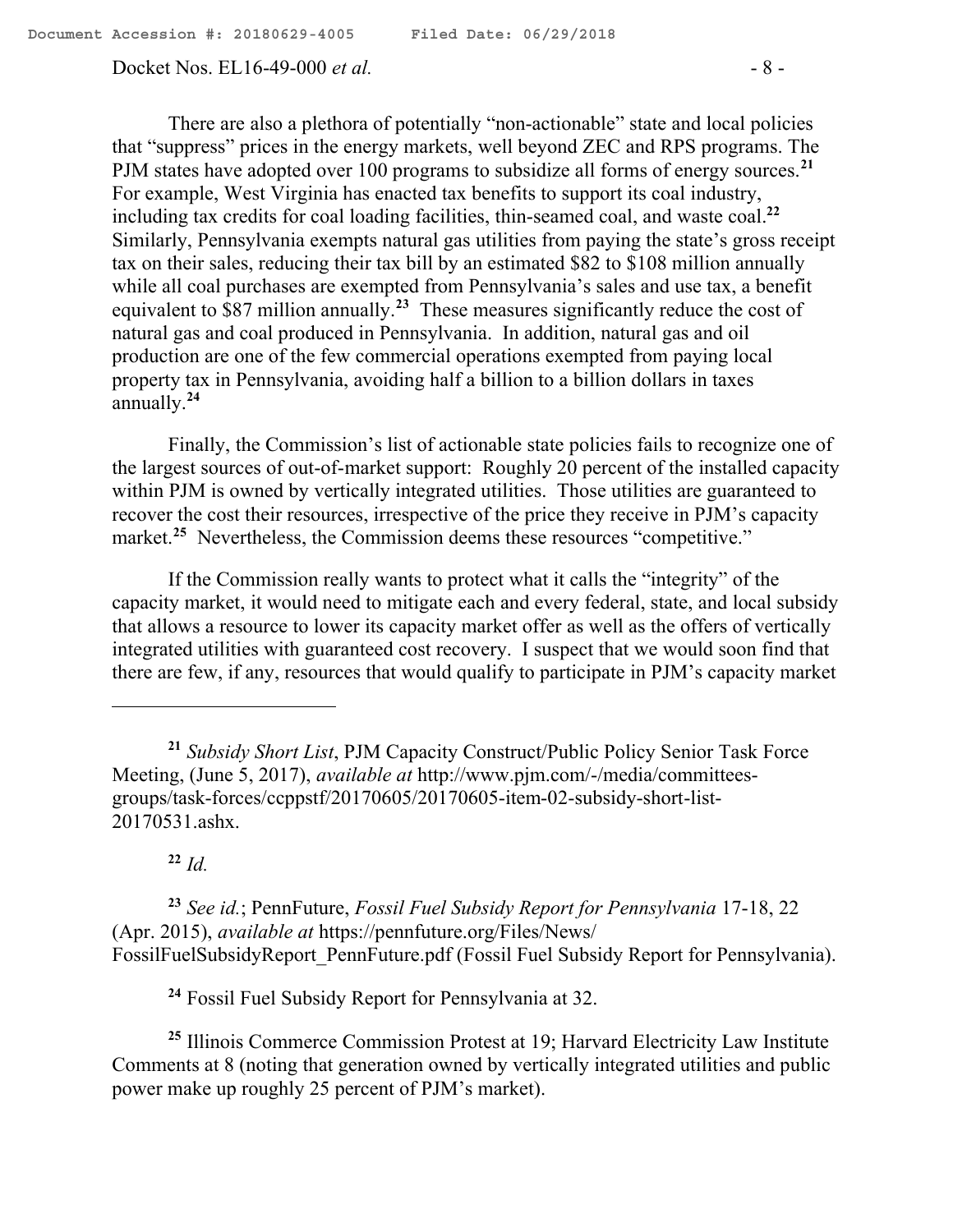Docket Nos. EL16-49-000 *et al.* - 9 -

 $\overline{a}$ 

Some may argue that the Commission "has to draw a line somewhere." But that line cannot be arbitrary and capricious. It is hard to conceive of a more arbitrary and capricious approach than to inhibit state efforts to price the externalities of electricity generation, but permit other federal, state, and local policies that interfere with the functioning of the markets.

# **II. The Record Does Not Support the Commission's Determination that PJM's Tariff Violates the FPA**

Today's order is all the more troubling because there is not substantial evidence in the record to support a finding that there is a resource adequacy problem in PJM or that the capacity market is otherwise unjust and unreasonable or unduly discriminatory or preferential. In fact, PJM currently has far more generating capacity than it needs to reliably meet the region's electricity needs, even several years out. PJM's current reserve margin is nearly double what the North American Electric Reliability Corporation (NERC) has determined is necessary, meaning that the region currently has tens of thousands of additional MW of generating capacity beyond what it requires.**<sup>26</sup>** In addition, there are nearly 40 GW of natural gas-fired generation under development within PJM's footprint—equivalent to 25 percent of the installed capacity in the region with over half of those MW in a relatively advanced state of development.<sup>27</sup> If anything, PJM's problem is that today's prices are so high that the region continues to attract new "competitive" generation resources at a time when the region already has too much capacity.**<sup>28</sup>**

**<sup>27</sup>** Clean Energy Advocates Protest at 36-37 (citing data compiled by S&P Global Market intelligence); Exelon Protest at 35-36.

**<sup>28</sup>** 1,401.3 MW of new Generation Capacity Resources cleared in the 2021/2022

**<sup>26</sup>** *E.g.*, Exelon January 30, 2017 Protest at 14-15 (Docket No. EL16-49) ("The market is producing resource adequacy—achieving a reserve margin of 22 percent, exceeding its target of 16.5 percent."); Maryland Commission Protest at 5 ("Regarding investment in generation, PJM's Base Residual Auction (BRA) provides ample capacity and has consistently exceeded its target reserve margins."); Consumer Coalition Protest at 12 ("PJM has the most drastic capacity *oversupply* of any RTO in North America.").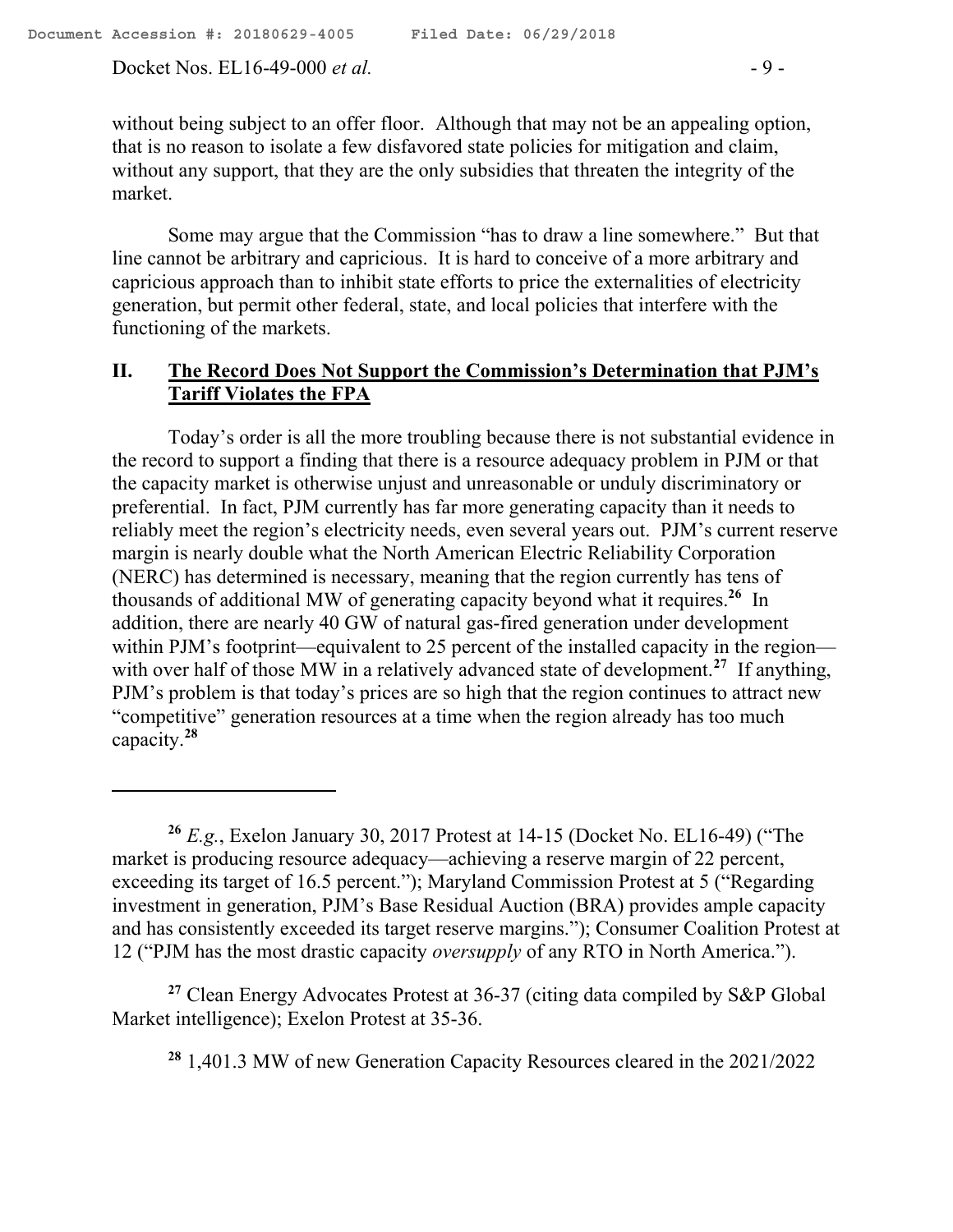Docket Nos. EL16-49-000 *et al.* - 10 -

Perhaps that is why, rather than pointing to actual record evidence of a resource adequacy problem, the Commission relies on theory—and theory alone—to find PJM's Tariff to be unjust and unreasonable. That theory appears to be that certain state subsidies pose a threat to the business model of the Commission's preferred resources and, as a result, at some unspecified point in the future, the capacity market may no longer procure adequate resources at just and reasonable rates.<sup>29</sup> For example, the Commission asserts that "action must be taken" because PJM's Tariff is unable "to adequately address the evolving circumstances presented by resources that receive out-ofmarket support."**<sup>30</sup>**

Although the Commission "is free to act based upon reasonable predictions rooted in basic economic principles,"**<sup>31</sup>** today's order fails to meet this standard. The Commission's conclusions require it to make a litany of assumptions—most of them unstated—about how only certain public policies *may* affect capacity market prices and how that effect on prices *may* impact the "integrity" of PJM's capacity market. For

Base Residual Auction, held in May 2018. That figured included 893.0 MW from new generation units and 508.3 MW from uprates to existing or planned generation units. PJM Interconnection, L.L.C., *2021/2022 RPM Base Residual Auction Results* 4 (2018), *available at* http://www.pjm.com/-/media/markets-ops/rpm/rpm-auction-info/2021- 2022/2021-2022-base-residual-auction-report.ashx.

**<sup>29</sup>** The precise contours of the Commission's theory are not exactly clear. If the Commission is asserting that PJM's capacity market is *already* failing to meet this standard because state public policies are resulting in capacity prices that too low to incentivize needed new entry, then the Commission's action is not only unsupported by the record evidence, but contrary to it. As noted above, the most recent auction continued to incentivize new entry, even though PJM's reserve margin far exceeds what is needed for reliability. The 2021/2022 Reliability Pricing Model (RPM) Base Residual Auction (BRA) cleared 163,627.3 MW of unforced capacity in the RTO representing a 22.0% reserve margin. The reserve margin for the entire RTO is 21.5 percent, considerably higher than the target reserve margin of 15.8 percent, when the Fixed Resource Requirement (FRR) load and resources are considered. This reported reserve margin of 21.5 percent does not even reflect the additional 22,877.5 MW of uncleared capacity. *See id.* 1, 19; *see also* PJM Answer at 10 ("PJM's prices have been low in large measure because PJM is carrying reserve margins in excess of 25%.").

**<sup>30</sup>** Order, 163 FERC ¶ 61,236 at P 32.

**<sup>31</sup>** *Emera Maine v. FERC*, 854 F.3d 662, 671 (D.C. Cir. 2017).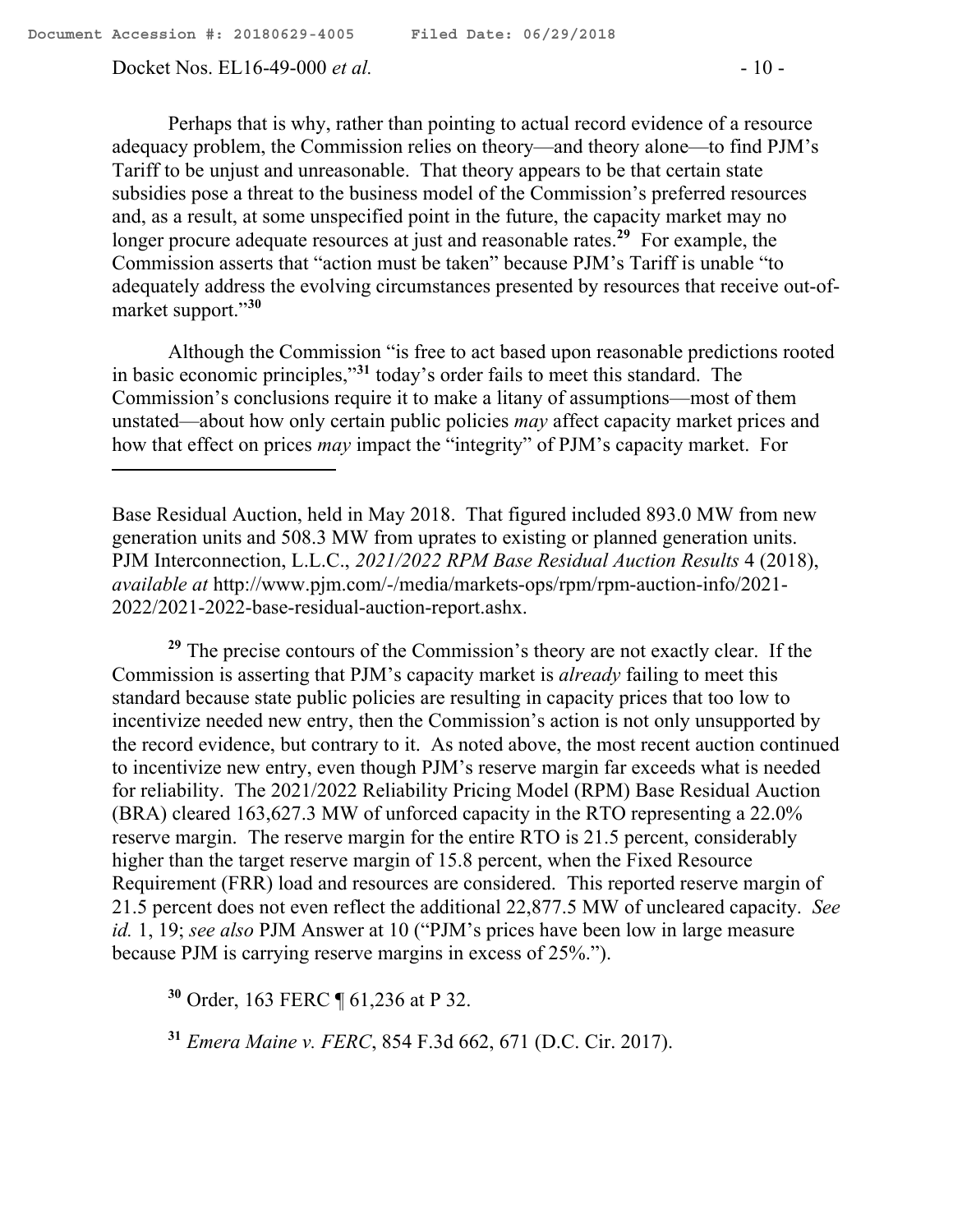Docket Nos. EL16-49-000 *et al.* - 11 -

example, the Commission asserts that there is evidence that state policies may significantly affect the capacity market price.**<sup>32</sup>** However, rather than citing to this elusive evidence, the order quotes an affiant's opinion as to what the out-of-market support payments provided by certain state programs equate to in dollars per MW-day.**<sup>33</sup>** Dividing the size of a subsidy by the number of MW-days is arithmetic, not evidence that the subsidy is rendering PJM's Tariff unjust and unreasonable.

Similarly, the Commission claims that any reduction in the capacity market price that is caused by these state policies will be sufficient to render PJM's tariff unjust and unreasonable. But the Commission does not point to any evidence about the size of this potential reduction or why a reduction of that size—as opposed to some other level—is sufficient to render the Tariff unjust and unreasonable. Instead, the Commission enumerates several subsidies provided by states in PJM**<sup>34</sup>** without meaningfully linking the existence of those programs to the claim that PJM's capacity market may not result in just and reasonable rates. Based on the PJM auction results and the entire record before us, the speculation in today's order is an insufficient basis to find PJM's existing Tariff to be unjust and unreasonable.

The Commission also claims without support that PJM's Tariff is unjust and unreasonable simply because it does not mitigate state policies, thereby creating uncertainty for "competitive" resources that do not know whether they will be competing against other resources that receive a subsidy considered by the Commission to be problematic.<sup>35</sup> In other words, the mere prospect of an unmitigated "actionable" subsidy renders PJM's Tariff unjust and unreasonable, regardless of whether that subsidy would actually affect the market-clearing price. That cannot be true. Uncertainty in many forms—commodity price uncertainty, demand uncertainty, and, yes, policy uncertainty pervades the electricity industry and the Commission leaves it to private companies to manage that uncertainty. Nothing in today's order explains why the uncertainty created by certain state policies is any different or why that difference is sufficient to render PJM's Tariff unjust and unreasonable. And it is ironic to bemoan policy uncertainty

**<sup>32</sup>** Order, 163 FERC ¶ 61,236 at P 151.

**<sup>33</sup>** *Id.* (quoting Giacomoni Aff. at 10-11).

**<sup>34</sup>** *Id.* P 152-153.

 $\overline{a}$ 

**<sup>35</sup>** *Id.* P 150. It is unclear why the Commission limits this uncertainty to "competitive" resources. Every resources faces uncertainty that policy developments relatively favorable to its competitors will make its position less advantageous.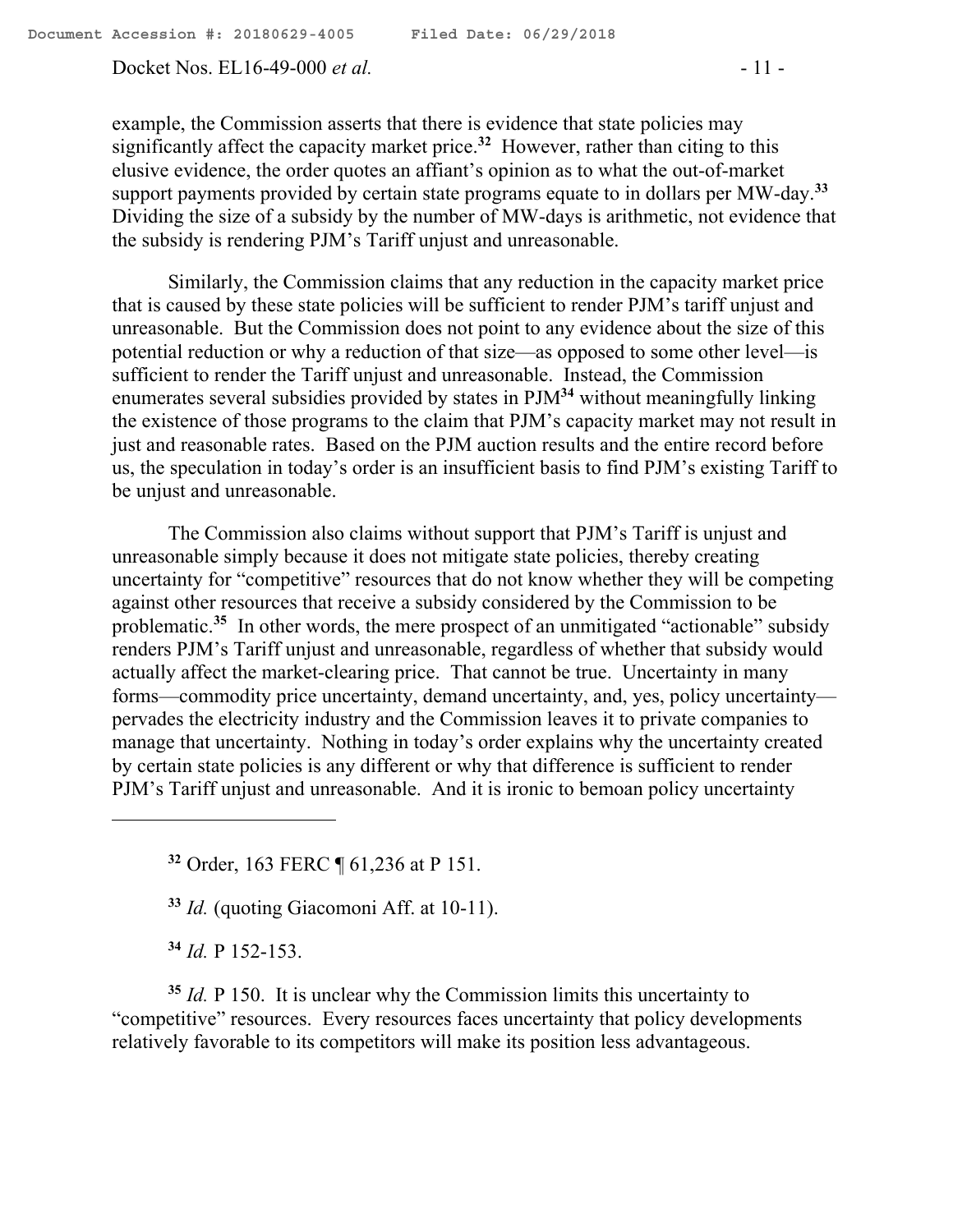Docket Nos. EL16-49-000 *et al.* - 12 -

 $\overline{a}$ 

when Commission's and PJM's constant tinkering with the capacity market is one of, if not the, single biggest sources of uncertainty facing capacity market participants.**<sup>36</sup>**

Finally, it is again important to point out what the Commission's rationale means for efforts to fight climate change. The Commission's explanation of the problem with the PJM capacity market suggests that any state efforts to compensate resources for their environmental attributes would render those resources' offers "uncompetitive." In so doing, the Commission is concluding that resources can only be valued by the capacity they provide and that their environmental attributes must be valued at zero. I am aware of nothing in the FPA, our regulations, or the many court cases interpreting both that requires us to use our authority to stymie state efforts to fight climate change in this manner. Doing so puts the Commission on the wrong side of history in the fight against climate change.

### **III. The Commission's Proposed Replacement Rate Leaves Open Significant Questions that Cannot Be Meaningfully Answered in the Time Provided**

Having declared PJM's Tariff unjust and unreasonable based on theory alone, the Commission proposes a replacement rate that fundamentally redesigns PJM's capacity market. This proposed approach—which combines an expanded MOPR, with all the attendant problems outlined above, with a "resource-specific FRR Alternative"—would be the most significant change in the capacity market's twelve-year history. Although the Commission itself acknowledges that there are important details to address in the design of a resource-specific FRR Alternative, the proposed questions for the paper hearing barely scratch the surface of the issues raised by such fundamental reforms. I agree with my colleague Commissioner LaFleur's observation that the record before the Commission contains virtually no discussion of a resource-specific FRR Alternative and that today's proposal is "little more than a rough concept, with major design elements left unresolved."**<sup>37</sup>** Making matters worse, the Commission provides almost no time—just three months—for PJM and its stakeholders to respond to these questions and provide the record needed to carry out the Commission's capacity market overhaul.

To reiterate, I strongly disagree that the current PJM Tariff is unjust and unreasonable and I am not convinced at this time that the Commission's proposal for a resource-specific FRR Alternative will sufficiently accommodate the state policies that are the target of the expanded MOPR. Nevertheless, I recognize that there can be more

**<sup>36</sup>** *ISO New England Inc.*, 162 FERC ¶ 61,205 at 5 n.13 (Glick, Comm'r, dissenting in part and concurring in part) ("[C]hange has been the only consistent feature of capacity markets in recent years.").

**<sup>37</sup>** Order, 163 FERC ¶ 61,236 at 4 (LaFleur, Comm'r, dissenting).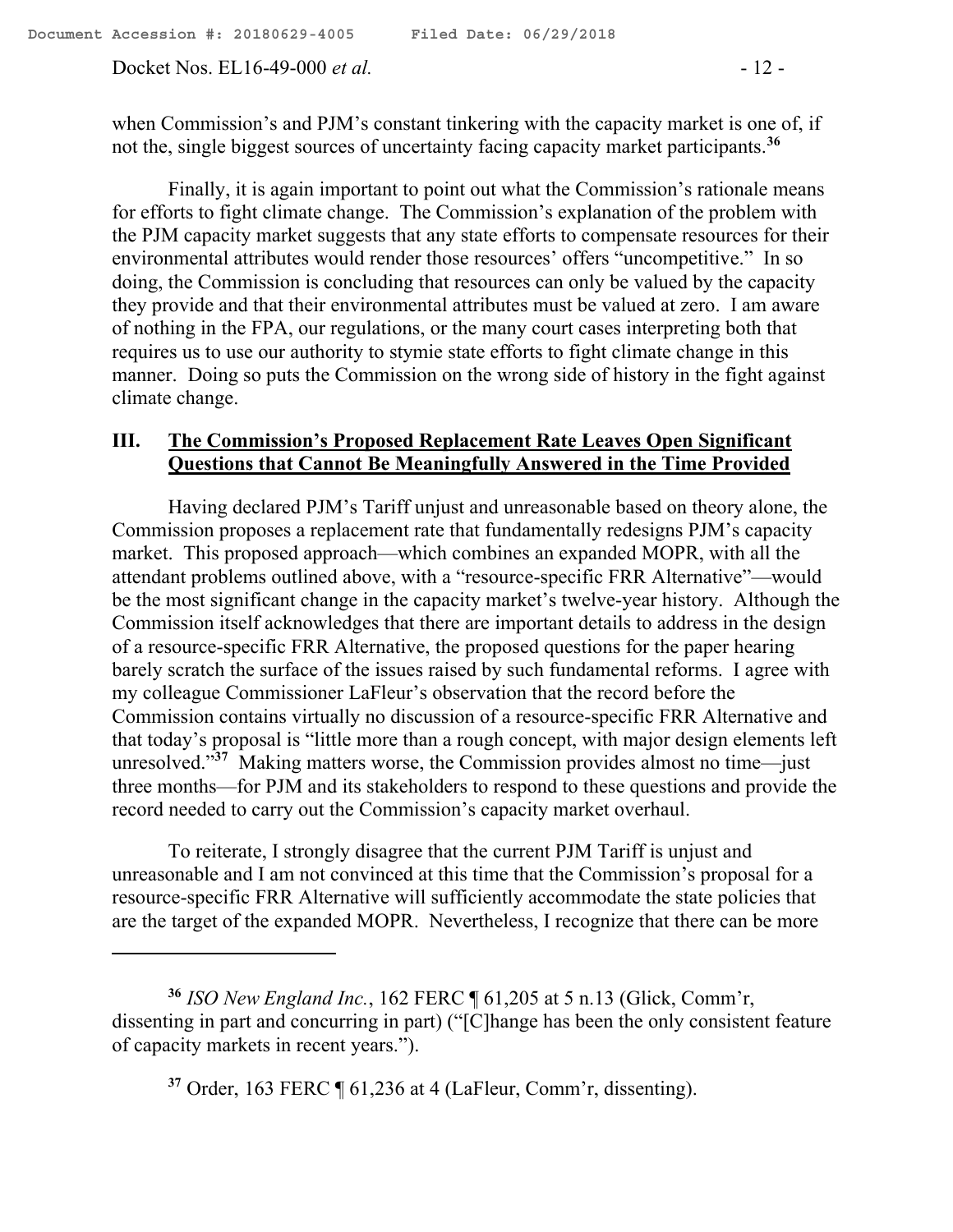Docket Nos. EL16-49-000 *et al.* - 13 -

than one just and reasonable rate and, for that reason, reserve judgment on whether a resource-specific FRR Alternative could ever be just and reasonable. Below, I outline several concerns regarding the Commission's proposal that will be essential to evaluating PJM's filing.

# **A. Eligibility**

The Commission proposes to create a bifurcated capacity market that classifies resources as either receiving "out-of-market support" or as being deemed "competitive." Those receiving out-of-market support will be subject to the expanded MOPR and also be eligible for the proposed resource-specific FRR Alternative. That distinction is the keystone of the Commission's proposal. Nevertheless, today's order provides scant guidance regarding what government policies will trigger mitigation, and the limited guidance that it does provide suggests that the Commission will continue to arbitrarily pick and choose which governmental policies to target.

Although the Commission asks for comments on the "appropriate scope of out-ofmarket support to be mitigated" and "whether federal sources of out-of-market support should be addressed by Commission action,"**<sup>38</sup>** the Commission also explicitly states that PJM "need only address the forms of state support that we find, in this proceeding, render the current Tariff unjust and unreasonable—i.e., out-of-market revenue that a state either provides, or requires to be provided, to a supplier that participates in the PJM wholesale capacity market."**<sup>39</sup>** This puzzling combination of statements appears to mean that the Commission need address only *state* policies and, specifically, only those that provide out-of-market *revenue*, as opposed to policies that reduce costs. As I have explained above, these distinctions are arbitrary, capricious, and incapable of forming the basis for a just and reasonable and not unduly discriminatory or preferential market construct.

# **B. FRR Construct**

The Commission's proposed replacement rate appears to present a false option for state-sponsored resources: Either choose to participate in the capacity market and be subject to the expanded MOPR, with the substantial risk that the resource will not clear the market, or else elect the resource-specific FRR Alternative, forfeiting any prospect of receiving a capacity payment from PJM for capacity that the resource will actually provide. Far from "accommodating" state policies, the Commission seems to ignore (or

**<sup>39</sup>** *Id.* P 1 n.1.

 $\overline{a}$ 

**<sup>38</sup>** *Id.* at PP 165, 171.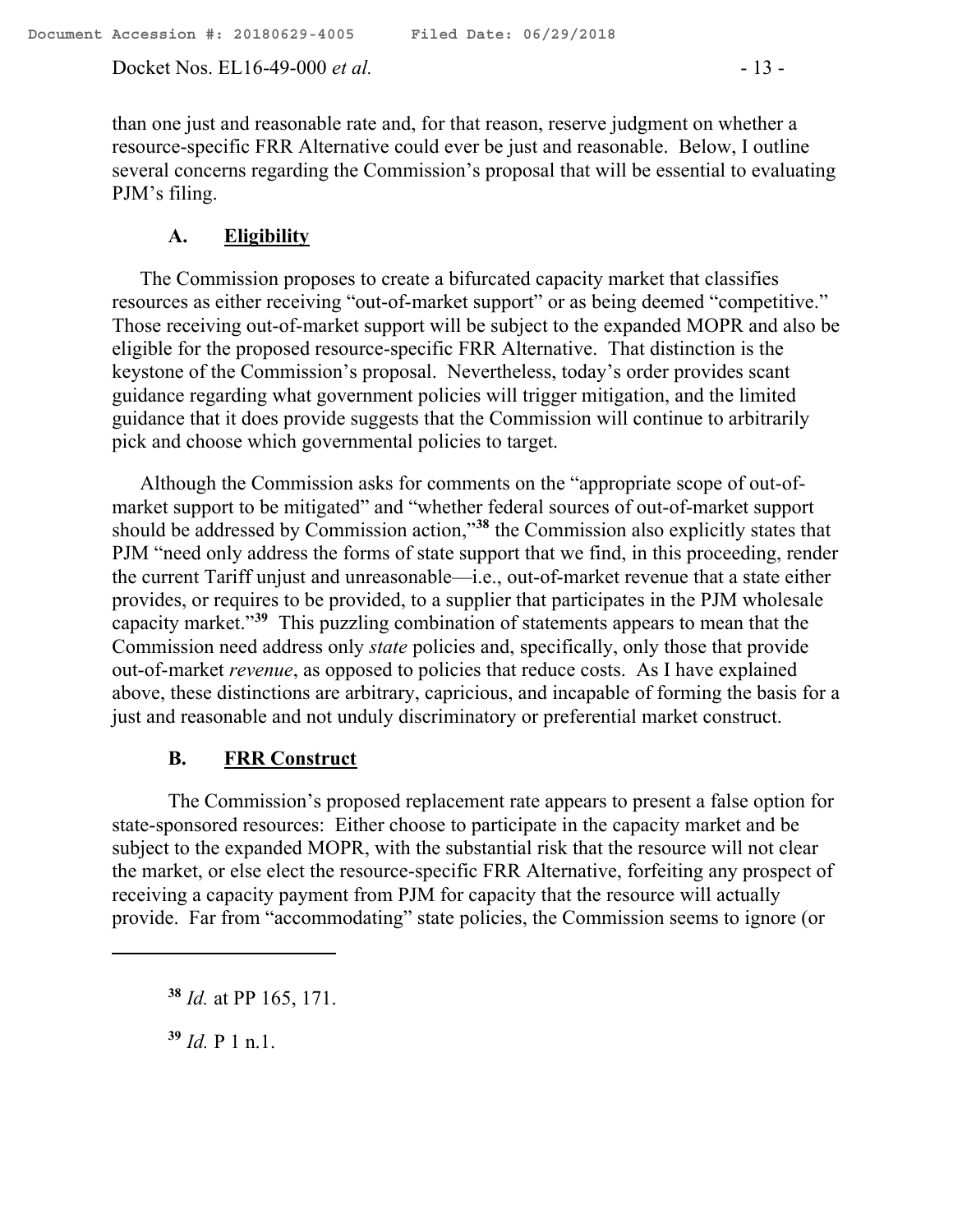Docket Nos. EL16-49-000 *et al.* - 14 -

 $\overline{a}$ 

at least disregard) the fact that the out-of-market payments of which it apparently disapproves are not replacements for capacity payments, but rather are payments for attributes not accounted for in PJM's capacity market.**<sup>40</sup>** In forcing these resources to find compensation outside of the market, the Commission's proposal raises a host of questions. I am particularly interested in hearing from PJM and its stakeholders regarding the following issues:

- 1. **Selecting the resource-specific FRR Alternative.** How will state-sponsored resources elect the resource-specific FRR Alternative? What is the basis for limiting the resource-specific FRR Alternative to state-sponsored resources? Alternatively, should all resources have the option to elect the resource-specific FRR Alternative? What would be the impact of such an option? I will note that opening the resource-specific FRR Alternative to all resources would appear to give customers more flexibility and forestall continuous litigation regarding arbitrary judgments or cutoffs for resource eligibility.
- 2. **Compensating FRR Resources.** What options will FRR resources have for recovering the shortfall between their out-of-market support and their net goingforward costs? As noted, most of the state policies targeted by today's order compensate resources for environmental attributes and were not designed to be a substitute for a capacity payment. Will any of the state programs that the Commission intends to mitigate the effects of require legislative action to allow the resources that receive support pursuant to those programs to receive additional compensation either by the state or a load-serving entity (LSE)? Could resources enter into bilateral agreements with LSEs for the additional capacity payments? If so, should there be limitations on which LSEs are eligible to enter such contracts (based on, for example, the source of the out-of-market support)? If not, will states have any alternative to increasing the out-of-market support to compensate resources for capacity in addition to their environmental attributes? What is a reasonable time period in which to expect states to make any changes to their compensation structures? How does this vary between states that have enacted their policies via legislation versus regulation?
- 3. **Matching an FRR Resource with Load.** Who will determine what load is removed from the RPM auction for a given FRR resource and how will that determination be made? Should the determination be made by the FRR resource

**<sup>40</sup>** Illinois Commerce Commission Protest at 3 n.7 (arguing that PJM mischaracterizes state public policies "which provide due compensation for output produced by resources having beneficial environmental and public health characteristics," the purpose of which is not to subsidize, but "to compensate the provision of valuable attributes that are uncompensated in PJM markets").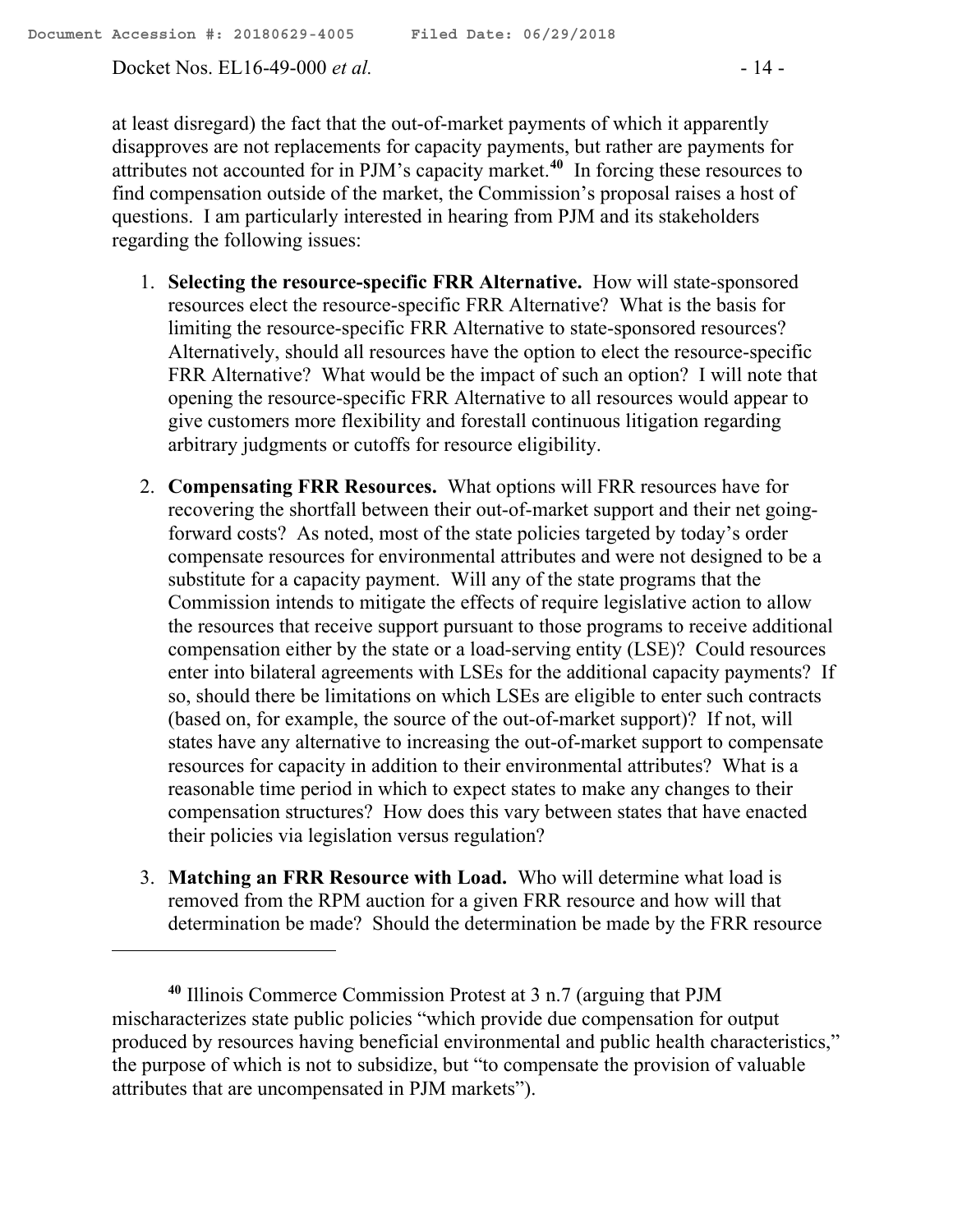Docket Nos. EL16-49-000 *et al.* - 15 -

itself, the LSE(s), PJM, the sponsoring-state or some entities or entities? What would be the relative benefits and downsides of the various ways in which this might be accomplished? How would any such approach impact municipalities, cooperatives, and public power entities? Should the FRR resource be permitted to split its supply among different LSEs? What other steps are necessary for ensuring that the entities that provide the out-of-market support receive the benefit of the reduced capacity obligation in the RPM auctions? Would different state programs require different approaches? For example, cross-state renewable energy certificate (REC) programs may not have an obvious associated load—how should that be addressed? Do LSEs or other wholesale loads that self-supply present any unique considerations for a resource-specific FRR Alternative? Other than interstate REC programs, are there other governmental policies that could require a tailored approach?

4. **Timing.** Does PJM currently have the information about governmental programs and LSE constructs needed to evaluate options and address these questions? If not, how much time does PJM need to work with the states and stakeholders to gather sufficient information?

### **C. Reliability Pricing Model Auction Design**

PJM and its stakeholders also need to consider how a resource-specific FRR Alternative will interact with the existing capacity market construct and whether any changes are needed to the structure of the Reliability Pricing Model (RPM) and its auctions. In so doing, PJM and its stakeholders should evaluate the following considerations:

- 1. **Auction Structure.** Assuming that state-sponsored resources can elect the resource-specific FRR Alternative and PJM has determined which load to associate with those resources, are there any other changes that would need to be considered to the structure of the RPM Auctions? Currently, load served under the existing FRR Alternative is deducted from the installed reserve margin and is defined by the FRR Service Area. Can this approach to structuring the RPM auctions work under the resource-specific FRR Alternative? What additional challenges, if any, would be presented if the load associated with resources that elected the resource-specific FRR Alternative cannot be defined in an FRR Service Area?
- 2. **Locational Needs.** How could PJM ensure that locational resource adequacy needs are met (respecting transmission constraints) while simultaneously removing an increasing amount of FRR load from the RPM? For example, how will PJM account for deliverability constraints in assigning a given FRR resource's capacity to offset a specific load's resource adequacy requirement if the resource is located in a constrained area that cannot reach load? Would doing so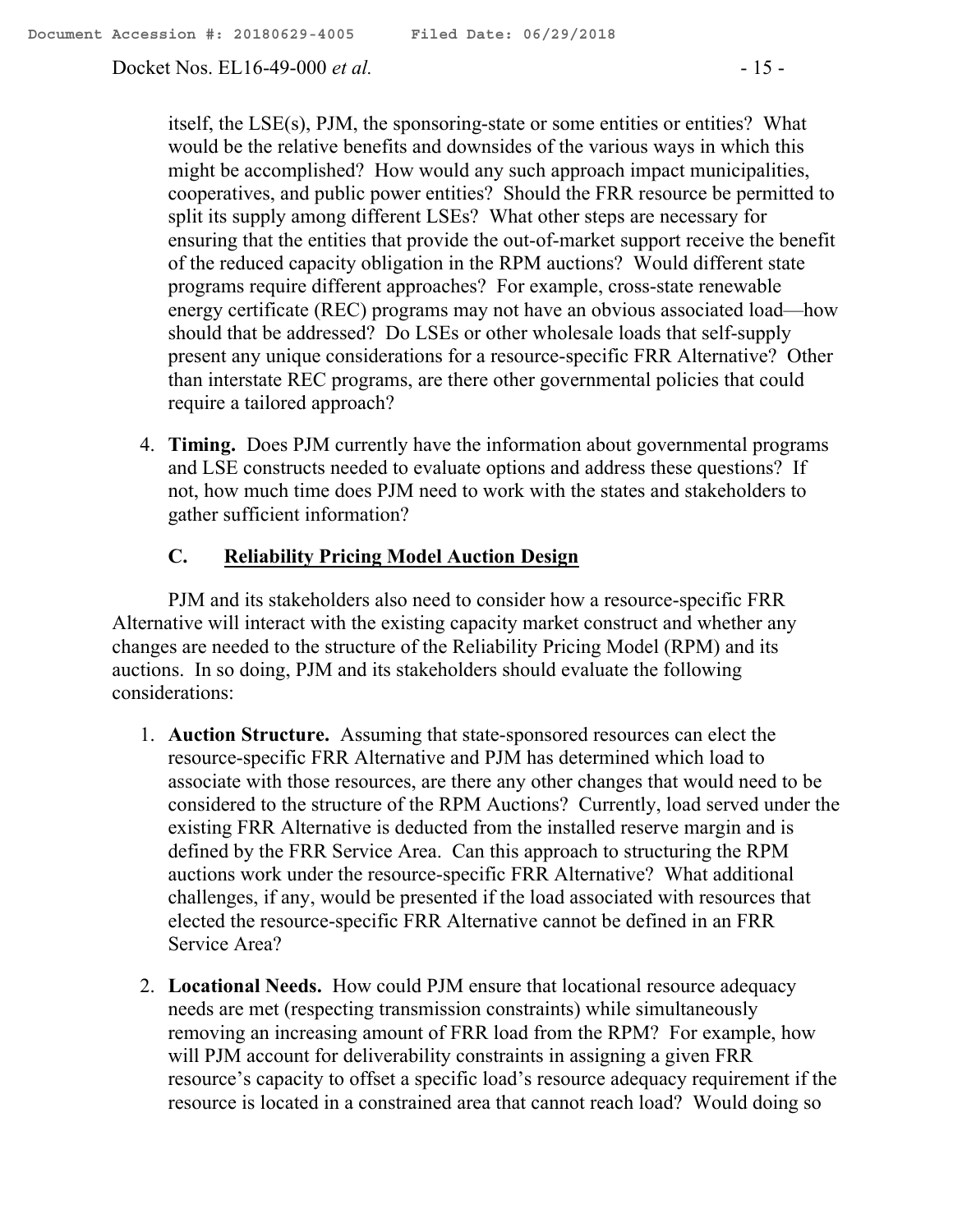Docket Nos. EL16-49-000 *et al.* - 16 -

require any changes to the current Capacity Emergency Transfer Objective (CETO) /Capacity Emergency Transfer Limit (CETL) analysis, or its underlying assumptions? Would an increasing amount of FRR load over time (e.g., based on increasing renewable targets in some states) present any additional considerations?

- 3. **VRR Curve.** Today's order asks whether changes are needed to the demand curve, or variable resource requirement (VRR) curve. The removal of additional load would reduce the installed reserve margin represented in the VRR curve for capacity and would result in shifting the VRR curve to reflect the smaller market. Presumably, the Commission is asking if any further changes would be needed, such as the shape of the curve. What are the primary considerations for determining whether the VRR curve shape would need to be modified? Would a smaller market inherently require a differently shaped curve? How would this ensure that the auctions are competitive?
- 4. **Market Power.** Would the resource-specific FRR Alternative present any additional market power concerns? With a smaller market with fewer resources competing, would the existing market power mitigation measures be sufficient? If not, what additional tools would be needed?
- 5. **Capacity Performance.** How would the resource-specific FRR Alternative impact PJM's Capacity Performance construct? Currently, FRR entities can choose between financial or physical satisfaction of the Non-Performance Charge when a resource in the entity's FRR plan fails to meet its expected performance during a Performance Assessment Hour. Under the financial option, the entity pays the same Non-Performance Charge that applies to RPM Capacity Performance Resources. Under the physical option, the entity must commit additional capacity in the subsequent delivery year for each MW of performance shortfall. Is this still an appropriate structure if the Commission adopts the proposed FRR Alternative? If so, why would the associated load be required to commit additional capacity in a subsequent delivery year for the failure to perform of a resource that it does not own?

Once again, a resource-specific FRR Alternative can be just and reasonable only insofar as it allows state-sponsored resources to easily and timely become FRR resources with proportional load removed from PJM's centralized capacity market, thereby effectively accommodating governmental policies that address the externalities associated with electricity production.

Regarding the timeline, requiring interested parties to decipher today's order, develop testimony, gather evidence, and meaningfully respond within 60 days is irresponsible. On top of that, this short timeframe essentially guarantees that PJM will not be able to work with the states to develop a proposal that aligns with state policies. Even assuming that interested parties had sufficient time, and the Commission issued an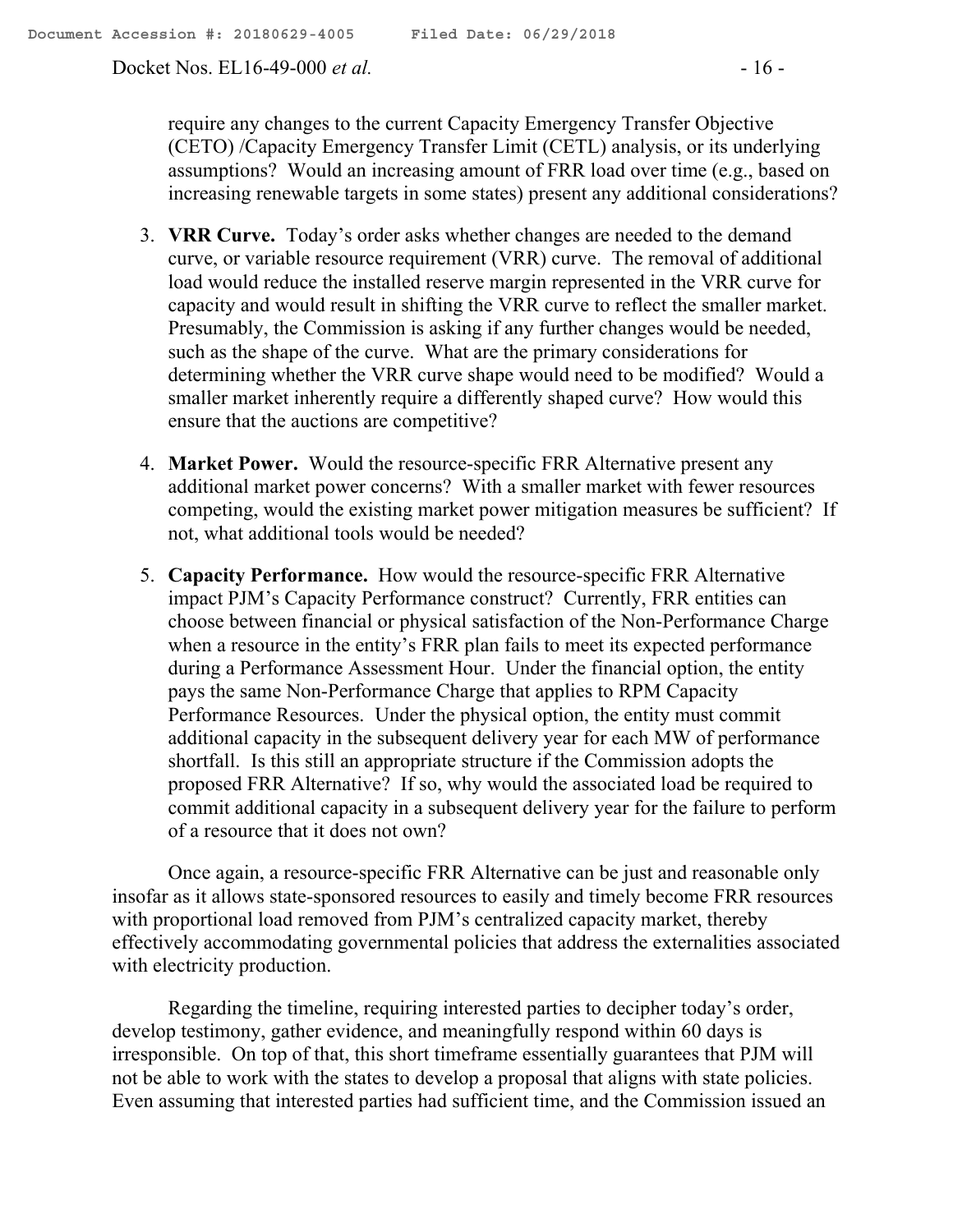order by January 4, 2019, it is unreasonable to assume that PJM could implement such fundamental market changes in time for its May 2019 auction, and that state-sponsored resources could cover the missing capacity payments if those resources elect to use the new resource-specific FRR Alternative. The most likely result is that PJM will have to delay its May 2019 auction, notwithstanding that delay, that PJM will over-procure capacity because states and sponsored resources will not have time to react and make alternative plans.

\* \* \*

I close by noting the irony embedded in today's order. Decrying government involvement in the electricity sector, the Commission is taking action to increase the prices its preferred generation resources receive and stave off efforts to decarbonize the generation mix. Today's order is just government intervention by another name. The Commission appears untroubled by the fact that it is exercising essentially the same governmental role in shaping the generation mix that it simultaneously decries. The difference, however, between the state actions that the Commission now threatens and the Commission's action today is that Congress authorized the states to regulate the generation mix and expressly precluded the Commission from doing so. As I explained in my partial dissent from the CASPR order, the proper role for the Commission is to "get out of the business of mitigating the effects of state policies and instead encourage the RTOs/ISOs to work with the states to pursue a resource adequacy paradigm that respects states' role in shaping the generation mix while at the same time ensuring that we satisfy our responsibilities under the FPA."**<sup>41</sup>**

Accordingly, I respectfully dissent.

Richard Glick Commissioner

**<sup>41</sup>** *ISO New England Inc.*, 162 FERC ¶ 61,205 at 6 (Glick, Comm'r, dissenting in part and concurring in part).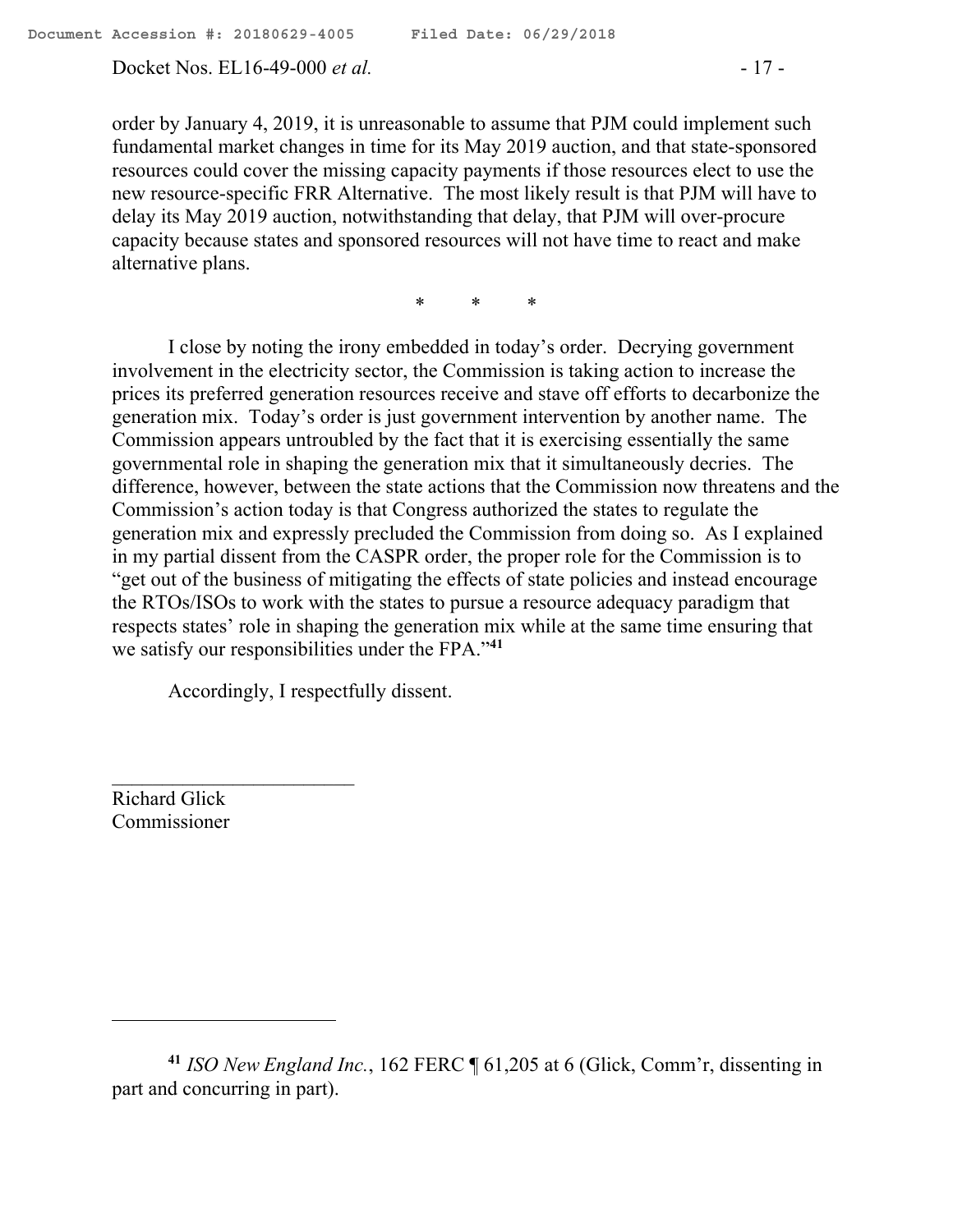### UNITED STATES OF AMERICA FEDERAL ENERGY REGULATORY COMMISSION

Calpine Corporation, Dynegy Inc., Eastern Generation, LLC, Homer City Generation, L.P., NRG Power Marketing LLC, GenOn Energy Management, LLC, Carroll County Energy LLC, C.P. Crane LLC, Essential Power, LLC, Essential Power OPP, LLC, Essential Power Rock Springs, LLC, Lakewood Cogeneration, L.P., GDF SUEZ Energy Marketing NA, Inc., Oregon Clean Energy, LLC and Panda Power Generation Infrastructure Fund, LLC

v.

PJM Interconnection, L.L.C.

PJM Interconnection, L.L.C.

PJM Interconnection, L.L.C.

(Issued June 29, 2018)

POWELSON, Commissioner, *concurring*:

I strongly support today's order. I write separately to acknowledge the significance of the majority's decision and its impact on the future of wholesale energy markets in the PJM region. The issue of out-of-market support for preferred resources is not a new one. In 2013, the Commission opened a proceeding to discuss the interplay between state public policy decisions and wholesale markets.**<sup>1</sup>** In May 2017, the Commission continued that effort by holding a two-day technical conference to further explore the issues. After years of open dialogue unconstrained by *ex-parte* restrictions, the Commission failed to provide guidance on one of the most pressing issues facing wholesale electricity markets. PJM ultimately took the lead and proposed two options. However, the majority – as well as many stakeholders – could not find either to be just

ER18-1314-000 ER18-1314-001

EL18-178-000 (Consolidated)

Docket Nos. EL16-49-000

**<sup>1</sup>** Centralized Capacity Markets in Regional Transmission Organizations and Independent System Operators, Docket No. AD13-7-000 (June 17, 2013).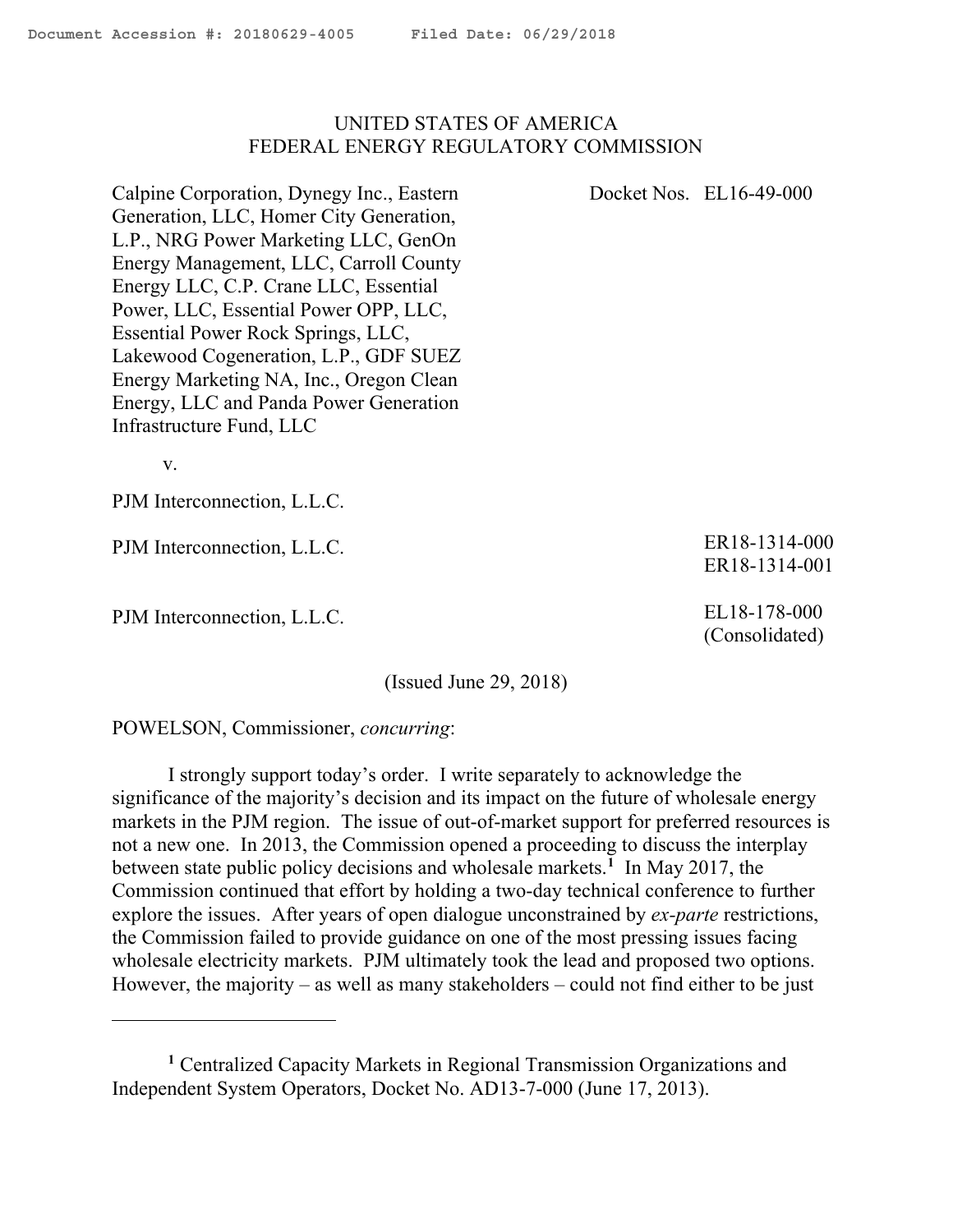Docket Nos. EL16-49-000 *et al.* - 2 -

and reasonable solutions to the problem. Today, the Commission sets forth a third solution, and in doing so, provides much-needed guidance to PJM and its stakeholders.

Let me be clear: there is a problem. The Federal Power Act compels this Commission to ensure just and reasonable rates. The record before us clearly indicates that unfettered access to wholesale energy markets by state-supported resources leads to unjust and unreasonable rates. If the Commission did not find today that the existing PJM tariff is unjust and unreasonable, it would be ignoring the duties prescribed to it under the Federal Power Act.

I have come to realize that there is no one-size-fits-all solution to ensure state decisions to support certain resources do not impact the wholesale market. Under the Federal Power Act, the states are able to procure the resources they prefer. Notwithstanding the fact that I did not support ISO-New England's Competitive Auctions with Subsidized Policy Resources (CASPR) mechanism, I acknowledge that it reflected a regionally-tailored approach to the problem.**<sup>2</sup>** The fact that CASPR may work for ISO-NE does not mean it is an appropriate solution for PJM. The problem in New England was the accommodation of *new* state-supported resources as opposed to the problem in PJM, which is an accommodation *existing* state-supported resources.

The resource-specific FRR Alternative provides a solution that is appropriate for the unique set of circumstances in the PJM region. The proposed resource-specific FRR Alternative is based, in principle, on the existing FRR construct that has existed in the PJM tariff for many years. It is not an entirely new concept to PJM and its stakeholders. Further, the idea of an expanded MOPR has a more-than-robust record from a diverse set of interested parties. I am aware that the order sets forth an aggressive timeline for this action. However, this is a problem that is long overdue for a solution, and I am confident that all stakeholders, including the states, will be ready and willing to roll up their sleeves and work to towards a solution that is consistent with the Commission's guidance.

Further, I do not believe that individual state decisions to re-regulate should be an overriding factor in our decision-making. The Commission's responsibility is to protect the integrity of the wholesale markets and ensure just and reasonable rates. We cannot make decisions based on speculation about what states may or may not do. Moreover, the approach outlined in today's order – the resource-specific FRR Alternative – allows states the flexibility to procure preferred resources, while also allowing them to remain in the wholesale energy and ancillary services markets. The tradeoff is that the states will bear the cost responsibility of their resource-specific decisions, which is consistent with

**<sup>2</sup>** *ISO New England Inc.*, 162 FERC ¶ 61,205 (2018) (Powelson, Comm'r, dissenting).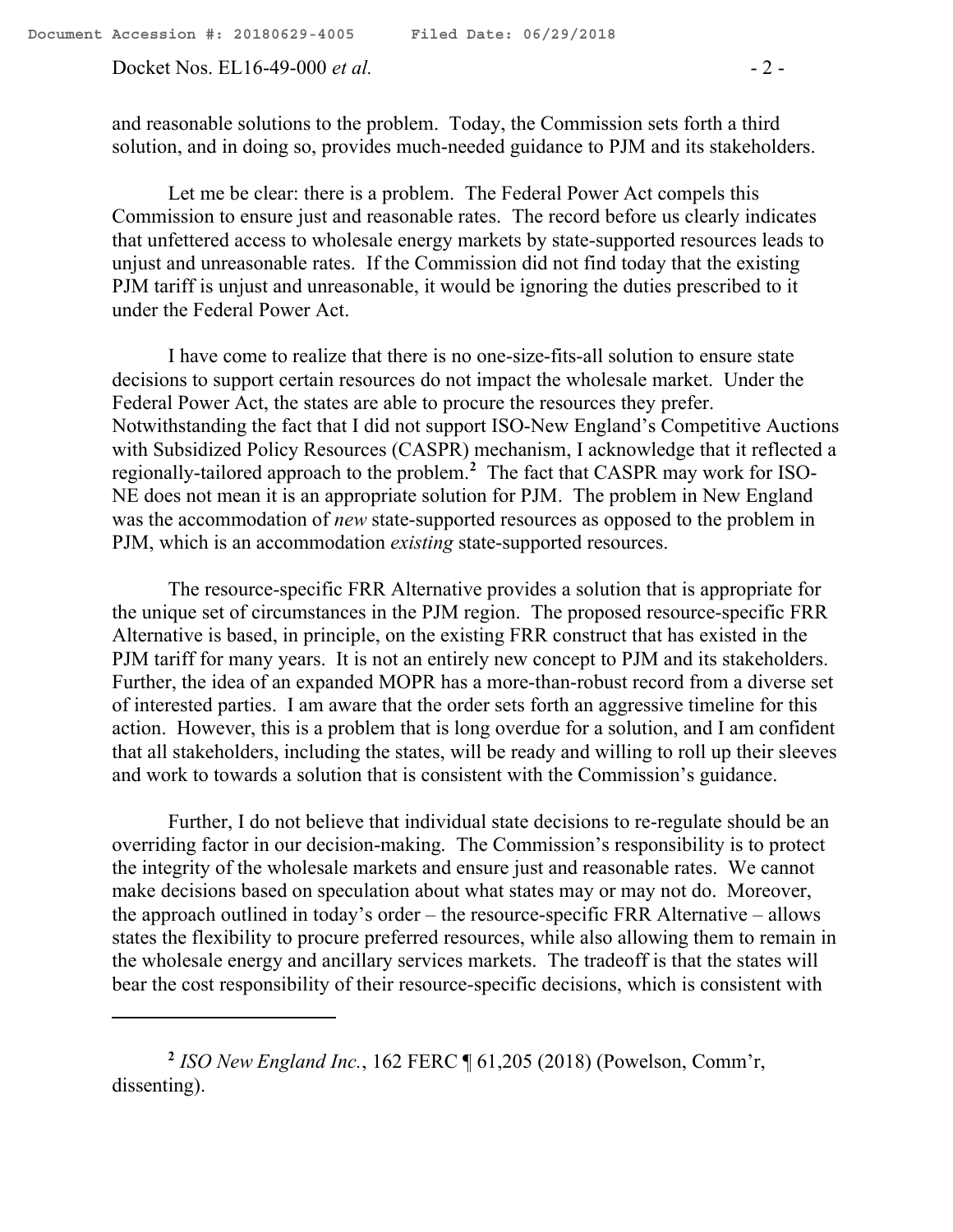Docket Nos. EL16-49-000 *et al.* - 3 -

the fundamental ratemaking principle of cost-causation. Simultaneously, through the expanded MOPR, the market will remain free from the effects of subsidized resources. If states find that the resources they select are cost-prohibitive, or undesirable for any other reason, they may either: 1) select more cost effective resources, or 2) rely on the capacity market to select resources to meet resource adequacy goals.

I, too, believe that capacity markets can and do provide meaningful benefits to consumers. I have been a tireless advocate of competition and the principles that have been a cornerstone of FERC policy for many years. Failure to take decisive action would be a disservice to PJM, its stakeholders, and ultimately consumers.

Accordingly, I respectfully concur.

Robert F. Powelson, Commissioner